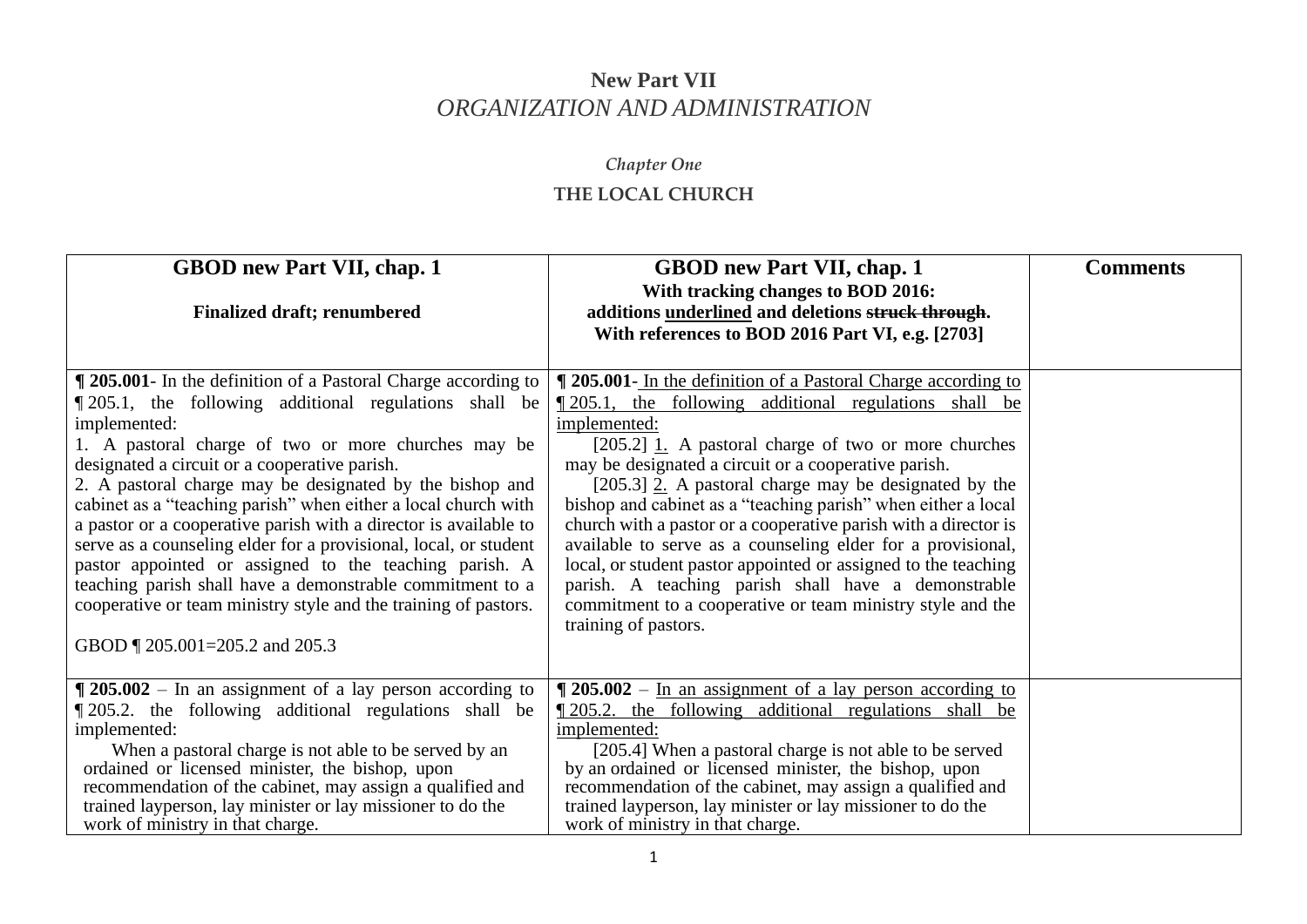| The layperson assigned is accountable to the district<br>superintendent or another ordained or licensed minister<br>appointed to over- see the charge, who will make provision<br>for sacramental ministry. Upon the bishop's assignment, the<br>layperson will be assigned an additional clergyperson as a<br>guide to provide support in the assignment. If the assignment<br>is to continue longer than one year, within that year the<br>layperson will begin the process of becoming either a<br>certified lay minister or a certified candidate, thus coming<br>under the care of the District Committee on Ministry.<br>GBOD ¶ 205.002=205.4 | The layperson assigned is accountable to the district<br>superintendent or another ordained or licensed minister<br>appointed to over- see the charge, who will make provision<br>for sacramental ministry. Upon the bishop's assignment, the<br>layperson will be assigned an additional clergyperson as a<br>guide to provide support in the assignment. If the assignment<br>is to continue longer than one year, within that year the<br>layperson will begin the process of becoming either a<br>certified lay minister or a certified candidate, thus coming<br>under the care of the District Committee on Ministry. |  |
|-----------------------------------------------------------------------------------------------------------------------------------------------------------------------------------------------------------------------------------------------------------------------------------------------------------------------------------------------------------------------------------------------------------------------------------------------------------------------------------------------------------------------------------------------------------------------------------------------------------------------------------------------------|-----------------------------------------------------------------------------------------------------------------------------------------------------------------------------------------------------------------------------------------------------------------------------------------------------------------------------------------------------------------------------------------------------------------------------------------------------------------------------------------------------------------------------------------------------------------------------------------------------------------------------|--|
| ¶ 208.001 – In Baptism and Professing Membership according                                                                                                                                                                                                                                                                                                                                                                                                                                                                                                                                                                                          | $\P$ 208.001 – In Baptism and Professing Membership                                                                                                                                                                                                                                                                                                                                                                                                                                                                                                                                                                         |  |
| to $\P$ 208.2. the following additional regulations shall be                                                                                                                                                                                                                                                                                                                                                                                                                                                                                                                                                                                        | according to $\P$ 208.2. the following additional regulations                                                                                                                                                                                                                                                                                                                                                                                                                                                                                                                                                               |  |
| implemented:                                                                                                                                                                                                                                                                                                                                                                                                                                                                                                                                                                                                                                        | shall be implemented:                                                                                                                                                                                                                                                                                                                                                                                                                                                                                                                                                                                                       |  |
| 1. $a)$ Baptized infants and children are to be instructed                                                                                                                                                                                                                                                                                                                                                                                                                                                                                                                                                                                          | [216.1] $1a$ ) Baptized infants and children are to be instructed                                                                                                                                                                                                                                                                                                                                                                                                                                                                                                                                                           |  |
| and nurtured using materials approved by The United<br>Methodist Church.                                                                                                                                                                                                                                                                                                                                                                                                                                                                                                                                                                            | and nurtured using materials approved by The United<br>Methodist Church.                                                                                                                                                                                                                                                                                                                                                                                                                                                                                                                                                    |  |
|                                                                                                                                                                                                                                                                                                                                                                                                                                                                                                                                                                                                                                                     |                                                                                                                                                                                                                                                                                                                                                                                                                                                                                                                                                                                                                             |  |
| b) Youth and adults shall be instructed for baptism using<br>materials approved by The United Methodist Church for that                                                                                                                                                                                                                                                                                                                                                                                                                                                                                                                             | 1b) Youth and adults shall be instructed for baptism using<br>materials approved by The United Methodist Church for that                                                                                                                                                                                                                                                                                                                                                                                                                                                                                                    |  |
| purpose.                                                                                                                                                                                                                                                                                                                                                                                                                                                                                                                                                                                                                                            | purpose.                                                                                                                                                                                                                                                                                                                                                                                                                                                                                                                                                                                                                    |  |
| 2. Preparation for the experience of profession of faith and                                                                                                                                                                                                                                                                                                                                                                                                                                                                                                                                                                                        | [216.3] $2$ . Preparation for the experience of profession of                                                                                                                                                                                                                                                                                                                                                                                                                                                                                                                                                               |  |
| confirmation shall be provided for all people, including adults.                                                                                                                                                                                                                                                                                                                                                                                                                                                                                                                                                                                    | faith and confirmation shall be provided for all people,                                                                                                                                                                                                                                                                                                                                                                                                                                                                                                                                                                    |  |
| Youth who are completing the sixth grade shall normally be                                                                                                                                                                                                                                                                                                                                                                                                                                                                                                                                                                                          | including adults. Youth who are completing the sixth grade                                                                                                                                                                                                                                                                                                                                                                                                                                                                                                                                                                  |  |
| the youngest people recruited for such preparation. When                                                                                                                                                                                                                                                                                                                                                                                                                                                                                                                                                                                            | shall normally be the youngest people recruited for such                                                                                                                                                                                                                                                                                                                                                                                                                                                                                                                                                                    |  |
| younger people, of their own volition, seek enrollment in                                                                                                                                                                                                                                                                                                                                                                                                                                                                                                                                                                                           | preparation. When younger people, of their own volition, seek                                                                                                                                                                                                                                                                                                                                                                                                                                                                                                                                                               |  |
| preparation for profession of faith and confirmation, such                                                                                                                                                                                                                                                                                                                                                                                                                                                                                                                                                                                          | enrollment in preparation for profession of faith and                                                                                                                                                                                                                                                                                                                                                                                                                                                                                                                                                                       |  |
| preparation shall be at the discretion of the pastor.                                                                                                                                                                                                                                                                                                                                                                                                                                                                                                                                                                                               | confirmation, such preparation shall be at the discretion of the                                                                                                                                                                                                                                                                                                                                                                                                                                                                                                                                                            |  |
|                                                                                                                                                                                                                                                                                                                                                                                                                                                                                                                                                                                                                                                     | pastor.                                                                                                                                                                                                                                                                                                                                                                                                                                                                                                                                                                                                                     |  |
| GBOD   208.001=216.1 and 216.3                                                                                                                                                                                                                                                                                                                                                                                                                                                                                                                                                                                                                      |                                                                                                                                                                                                                                                                                                                                                                                                                                                                                                                                                                                                                             |  |
|                                                                                                                                                                                                                                                                                                                                                                                                                                                                                                                                                                                                                                                     |                                                                                                                                                                                                                                                                                                                                                                                                                                                                                                                                                                                                                             |  |
|                                                                                                                                                                                                                                                                                                                                                                                                                                                                                                                                                                                                                                                     |                                                                                                                                                                                                                                                                                                                                                                                                                                                                                                                                                                                                                             |  |
| <b>T</b> 213.001. In Lay Servant Ministries according to T 213 the                                                                                                                                                                                                                                                                                                                                                                                                                                                                                                                                                                                  | <b>1213.001.</b> In Lay Servant Ministries according to 1213 the                                                                                                                                                                                                                                                                                                                                                                                                                                                                                                                                                            |  |
| following additional regulations shall be implemented for the                                                                                                                                                                                                                                                                                                                                                                                                                                                                                                                                                                                       | following additional regulations shall be implemented for the                                                                                                                                                                                                                                                                                                                                                                                                                                                                                                                                                               |  |
| category of a Certified Lay Servant:<br>1. A certified lay servant is a professing member of a local                                                                                                                                                                                                                                                                                                                                                                                                                                                                                                                                                | category of a Certified Lay Servant:<br>[266]. Certified Lay Servant-1. A certified lay servant is a                                                                                                                                                                                                                                                                                                                                                                                                                                                                                                                        |  |
|                                                                                                                                                                                                                                                                                                                                                                                                                                                                                                                                                                                                                                                     |                                                                                                                                                                                                                                                                                                                                                                                                                                                                                                                                                                                                                             |  |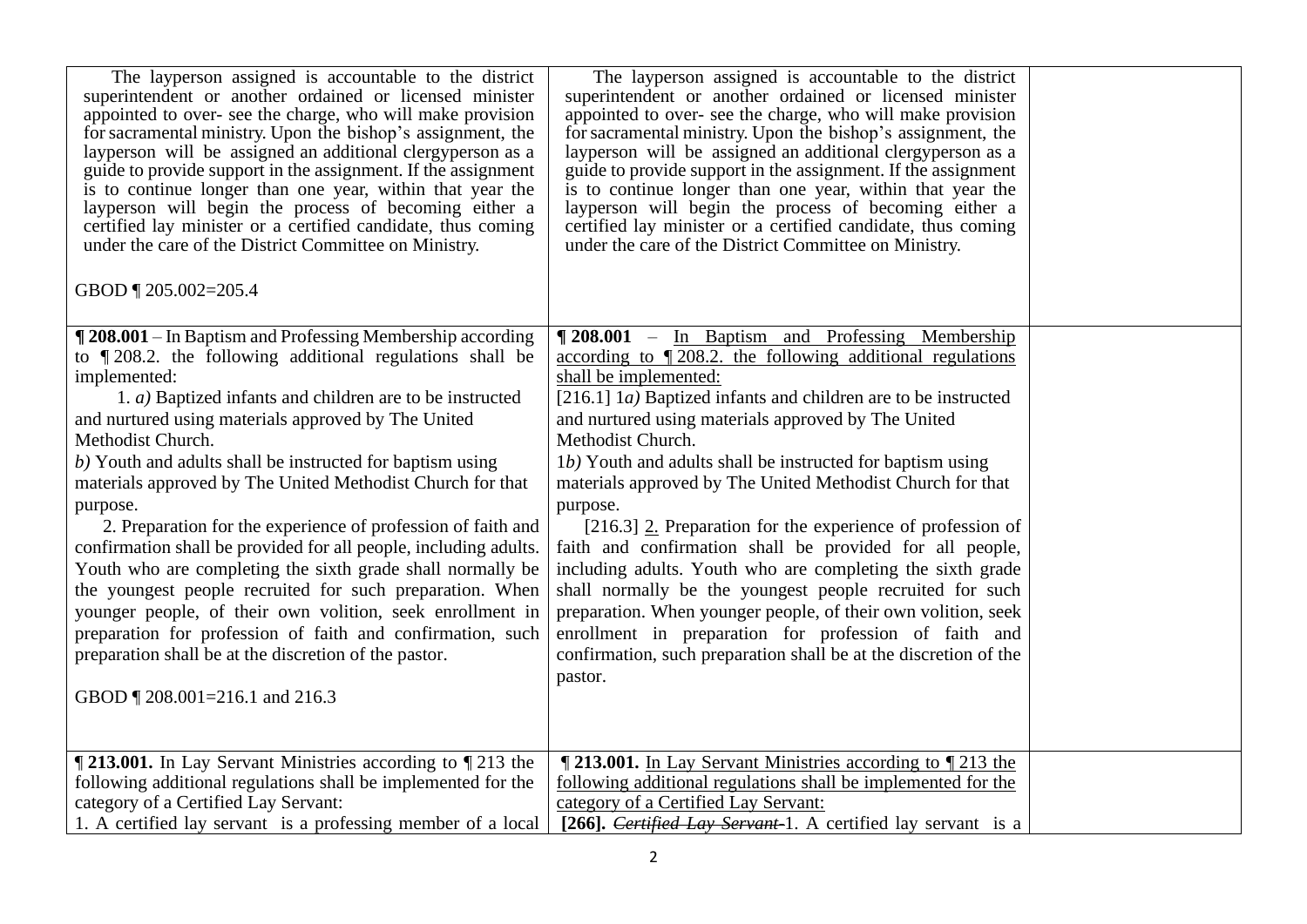church or charge, or a baptized participant of a recognized United Methodist collegiate ministry or other United Methodist ministry setting, who desires to serve the Church and who knows and is committed to Scripture and the doctrine, heritage, organization, and life of The United Methodist Church and who has received specific training to witness to the Christian faith through spoken communication, to lead within a church and community, and to provide caring ministry.

2. The certified lay servant serves the local church or charge (or beyond the local church or charge) in ways in which his or her witness, leadership, and service inspires others to a deeper commitment to Christ and more effective discipleship. The certified lay servant, through continued study and training, should prepare to undertake one or more of the following functions, giving primary attention to service within the local church or charge, United Methodist collegiate ministry, or other United Methodist ministry setting:

*a)* Provide leadership, assistance, and support to the program emphases of the church or other United Methodist ministry.

*b)* Lead meetings for prayer, training, study, and discussion when requested by the pastor, district superintendent, or committee on Lay Servant Ministries.

*c)* Conduct, or assist in conducting, services of worship, preach the Word, or give addresses when requested by the pastor, district superintendent, or committee on Lay Servant Ministries.

*d*) Work with appropriate committees and teams which provide congregational and community leadership or foster caring ministries.

*e)* Assist in the distribution of the elements of Holy Communion upon request by a pastor.

*f)* Teach the Scriptures, doctrine, organization, and ministries of The United Methodist Church.

professing member of a local church or charge, or a baptized participant of a recognized United Methodist collegiate ministry or other United Methodist ministry setting, who desires to serve the Church and who knows and is committed to Scripture and the doctrine, heritage, organization, and life of The United Methodist Church and who has received specific training to witness to the Christian faith through spoken communication, to lead within a church and community, and to provide caring ministry.

2. The certified lay servant serves the local church or charge (or beyond the local church or charge) in ways in which his or her witness, leadership, and service inspires others to a deeper commitment to Christ and more effective discipleship. The certified lay servant, through continued study and training, should prepare to undertake one or more of the following functions, giving primary attention to service within the local church or charge, United Methodist collegiate ministry, or other United Methodist ministry setting:

*a)* Provide leadership, assistance, and support to the program emphases of the church or other United Methodist ministry.

*b)* Lead meetings for prayer, training, study, and discussion when requested by the pastor, district superintendent, or committee on Lay Servant Ministries.

*c)* Conduct, or assist in conducting, services of worship, preach the Word, or give addresses when requested by the pastor, district superintendent, or committee on Lay Servant Ministries.

*d*) Work with appropriate committees and teams which provide congregational and community leadership or foster caring ministries.

*e)* Assist in the distribution of the elements of Holy Communion upon request by a pastor.

*f)* Teach the Scriptures, doctrine, organization, and ministries of The United Methodist Church.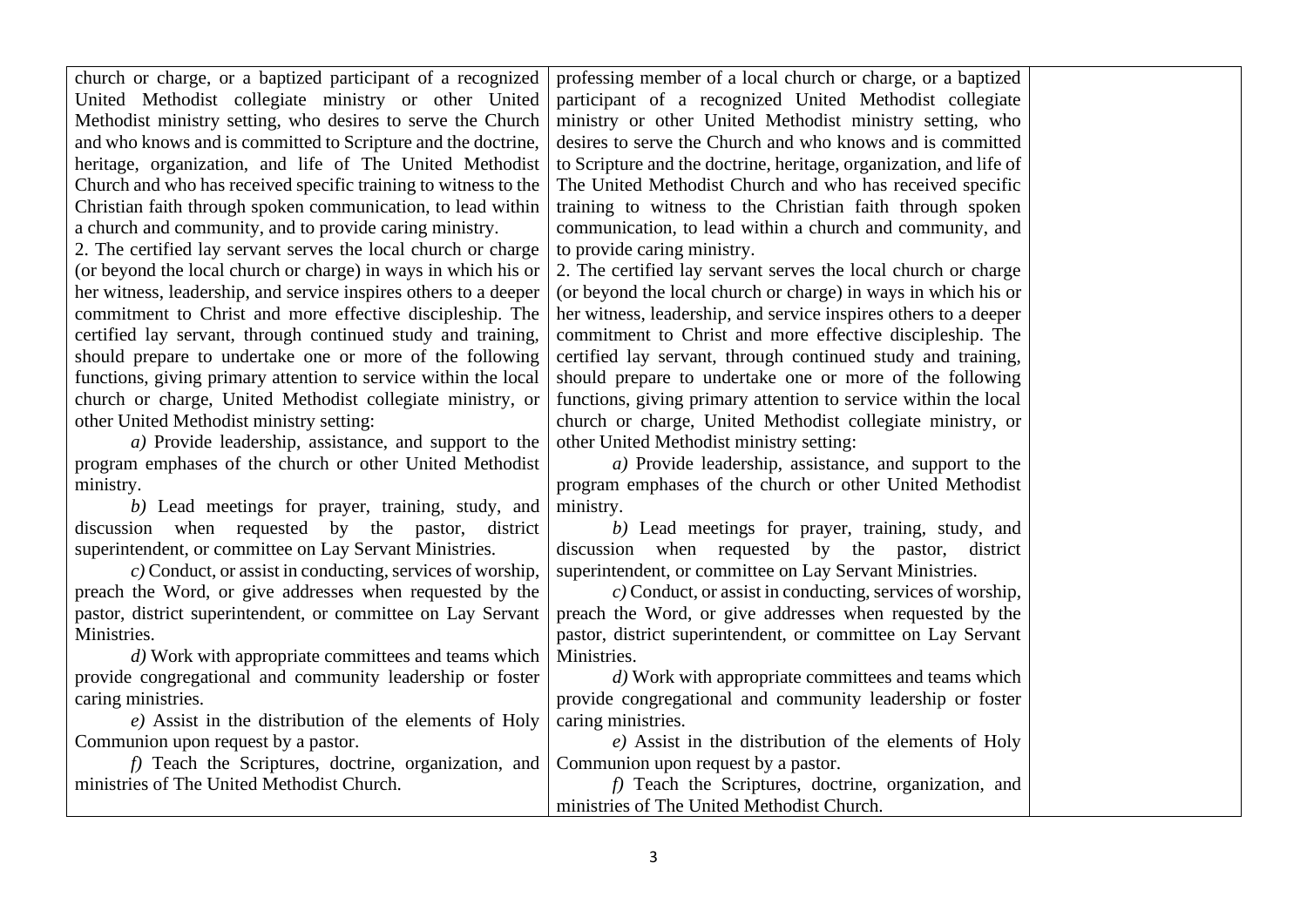| 3. One may be recognized as a certified lay servant by the        | 3. One may be recognized as a certified lay servant by the        |  |
|-------------------------------------------------------------------|-------------------------------------------------------------------|--|
| district or conference committee on Lay Servant Ministries        | district or conference committee on Lay Servant Ministries        |  |
| after he or she has:                                              | after he or she has:                                              |  |
| a) Obtained recommendation from the pastor and the                | a) Obtained recommendation from the pastor and the                |  |
| church council or charge conference of the local church or        | church council or charge conference of the local church or        |  |
| other United Methodist ministry in which he or she holds          | other United Methodist ministry in which he or she holds          |  |
| membership.                                                       | membership.                                                       |  |
| b) Completed the Lay Servant Ministries BASIC                     | b) Completed the Lay Servant Ministries BASIC                     |  |
| course.                                                           | course.                                                           |  |
| c) Completed a Lay Servant Ministries advanced                    | c) Completed a Lay Servant Ministries advanced                    |  |
| course.                                                           | course.                                                           |  |
| d) Applied to and had qualifications reviewed by the              | d) Applied to and had qualifications reviewed by the              |  |
| district committee on Lay Servant Ministries, or equivalent       | district committee on Lay Servant Ministries, or equivalent       |  |
| structure (See $\sqrt{668.3}$ ).                                  | structure (See ¶668.3).                                           |  |
| 4. Recognition as a certified lay servant may be renewed          | 4. Recognition as a certified lay servant may be renewed          |  |
| annually by the district committee on Lay Servant Ministries,     | annually by the district committee on Lay Servant Ministries,     |  |
| or equivalent structure, after the certified lay servant has:     | or equivalent structure, after the certified lay servant has:     |  |
| $a)$ Submitted an annual report and renewal application           | $a)$ Submitted an annual report and renewal application           |  |
| to the charge conference or church council and to the district    | to the charge conference or church council and to the district    |  |
| committee on Lay Servant Ministries, or equivalent structure,     | committee on Lay Servant Ministries, or equivalent structure,     |  |
| giving evidence of satisfactory performance as a certified lay    | giving evidence of satisfactory performance as a certified lay    |  |
| servant.                                                          | servant.                                                          |  |
| b) Obtained recommendation for renewal from the                   | b) Obtained recommendation for renewal from the                   |  |
| pastor and the church council or charge conference of the local   | pastor and the church council or charge conference of the local   |  |
| church or other United Methodist ministry in which he or she      | church or other United Methodist ministry in which he or she      |  |
| holds membership.                                                 | holds membership.                                                 |  |
| c) Completed a Lay Servant Ministries advanced                    | c) Completed a Lay Servant Ministries advanced                    |  |
| course in the last three years.                                   | course in the last three years.                                   |  |
| 5. A certified lay servant may transfer certification to another  | 5. A certified lay servant may transfer certification to another  |  |
| district or conference upon receipt of a letter from the previous | district or conference upon receipt of a letter from the previous |  |
| district's committee on Lay Servant Ministries, or equivalent     | district's committee on Lay Servant Ministries, or equivalent     |  |
| structure, confirming current certification and the completion    | structure, confirming current certification and the completion    |  |
| date of the most recent advanced course taken. Further renewal    | date of the most recent advanced course taken. Further renewal    |  |
| is in accordance with $\P$ 266.5                                  | is in accordance with $\P$ 266.5                                  |  |
| 6. It is recommended that a service of commitment be held for     | 6. It is recommended that a service of commitment be held for     |  |
| persons recognized as certified lay servants.                     | persons recognized as certified lay servants.                     |  |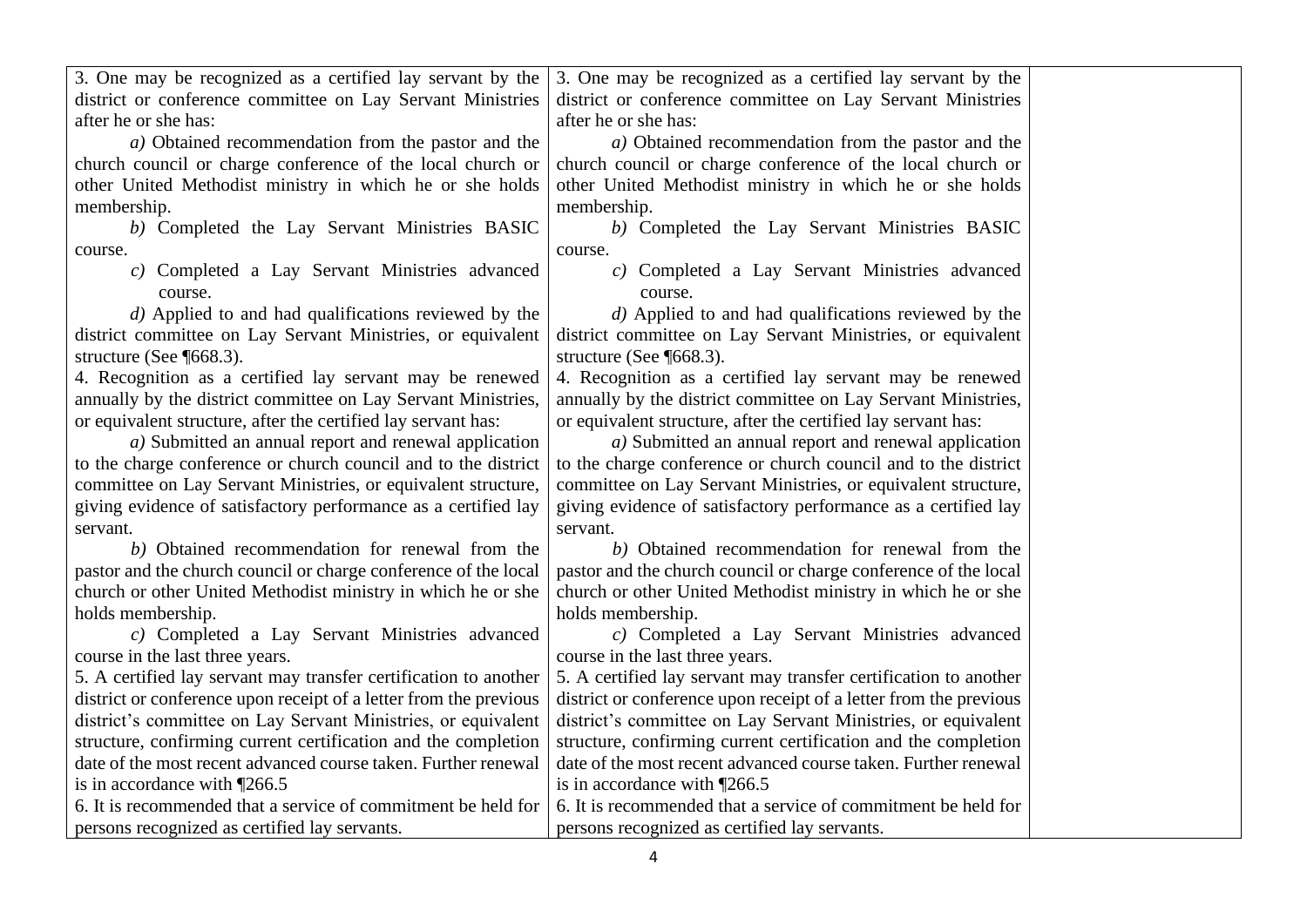| 7. Lay Servant Ministries courses shall be those recommended     | 7. Lay Servant Ministries courses shall be those recommended     |  |
|------------------------------------------------------------------|------------------------------------------------------------------|--|
| by the General Board of Discipleship or alternative advanced     | by the General Board of Discipleship or alternative advanced     |  |
| courses approved by the conference committee on Lay Servant      | courses approved by the conference committee on Lay Servant      |  |
| Ministries. Courses should be inclusive of language and          | Ministries. Courses should be inclusive of language and          |  |
| cultural groups as relevant to the context. Lay Servant          | cultural groups as relevant to the context. Lay Servant          |  |
| Ministries courses are open to all, whether or not a participant | Ministries courses are open to all, whether or not a participant |  |
| desires recognition as a certified lay servant.                  | desires recognition as a certified lay servant.                  |  |
| 8. A certified lay servant is a volunteer but an honorarium for  | 8. A certified lay servant is a volunteer but an honorarium for  |  |
| pulpit supply is appropriate.                                    | pulpit supply is appropriate.                                    |  |
|                                                                  |                                                                  |  |
| GBOD 1213.001=266                                                |                                                                  |  |
| ¶ 213.002. In Lay Servant Ministries according to ¶ 213 the      | ¶ 213.002. In Lay Servant Ministries according to ¶ 213 the      |  |
| following additional regulations shall be implemented for the    | following additional regulations shall be implemented for the    |  |
| category of a Certified Lay Speaker:                             | category of a Certified Lay Speaker:                             |  |
| 1. A certified lay speaker is a certified lay servant whose call | [267] Certified Lay Speaker -1. A certified lay speaker is a     |  |
| has been affirmed by the conference committee on Lay Servant     | certified lay servant whose call has been affirmed by the        |  |
| Ministries or equivalent structure to serve the church in pulpit | conference committee on Lay Servant Ministries or equivalent     |  |
| supply in accordance and compliance with $\P$ 341.1.             | structure to serve the church in pulpit supply in accordance and |  |
| 2. The certified lay speaker serves by preaching the Word when   | compliance with $\P$ 341.1.                                      |  |
| requested by the pastor, district superintendent, or committee   | 2. The certified lay speaker serves by preaching the Word when   |  |
| on Lay Servant Ministries, in accordance and compliance with     | requested by the pastor, district superintendent, or committee   |  |
| $\P$ 341.1.                                                      | on Lay Servant Ministries, in accordance and compliance with     |  |
| 3. One may be certified as a lay speaker after he or she has:    | $\P$ 341.1.                                                      |  |
| a) Been certified as a lay servant.                              | 3. One may be certified as a lay speaker after he or she has:    |  |
| b) Obtained recommendation from the pastor and the               | $a)$ Been certified as a lay servant.                            |  |
| church council or charge conference of the local church in       | b) Obtained recommendation from the pastor and the               |  |
| which he or she holds membership.                                | church council or charge conference of the local church in       |  |
| $c)$ Completed a track of study including courses on             | which he or she holds membership.                                |  |
| leading worship, leading prayer, discovering spiritual gifts,    | $c)$ Completed a track of study including courses on             |  |
| preaching, United Methodist heritage and polity, and/or other    | leading worship, leading prayer, discovering spiritual gifts,    |  |
| courses as determined by the conference committee on Lay         | preaching, United Methodist heritage and polity, and/or other    |  |
| Servant Ministries or equivalent structure.                      | courses as determined by the conference committee on Lay         |  |
| d) Interviewed with and obtained recommendation                  | Servant Ministries or equivalent structure.                      |  |
| from the district committee on Lay Servant Ministries, or        | d) Interviewed with and obtained recommendation                  |  |
| equivalent structure, to be submitted to the conference          | from the district committee on Lay Servant Ministries, or        |  |
|                                                                  | equivalent structure, to be submitted to the conference          |  |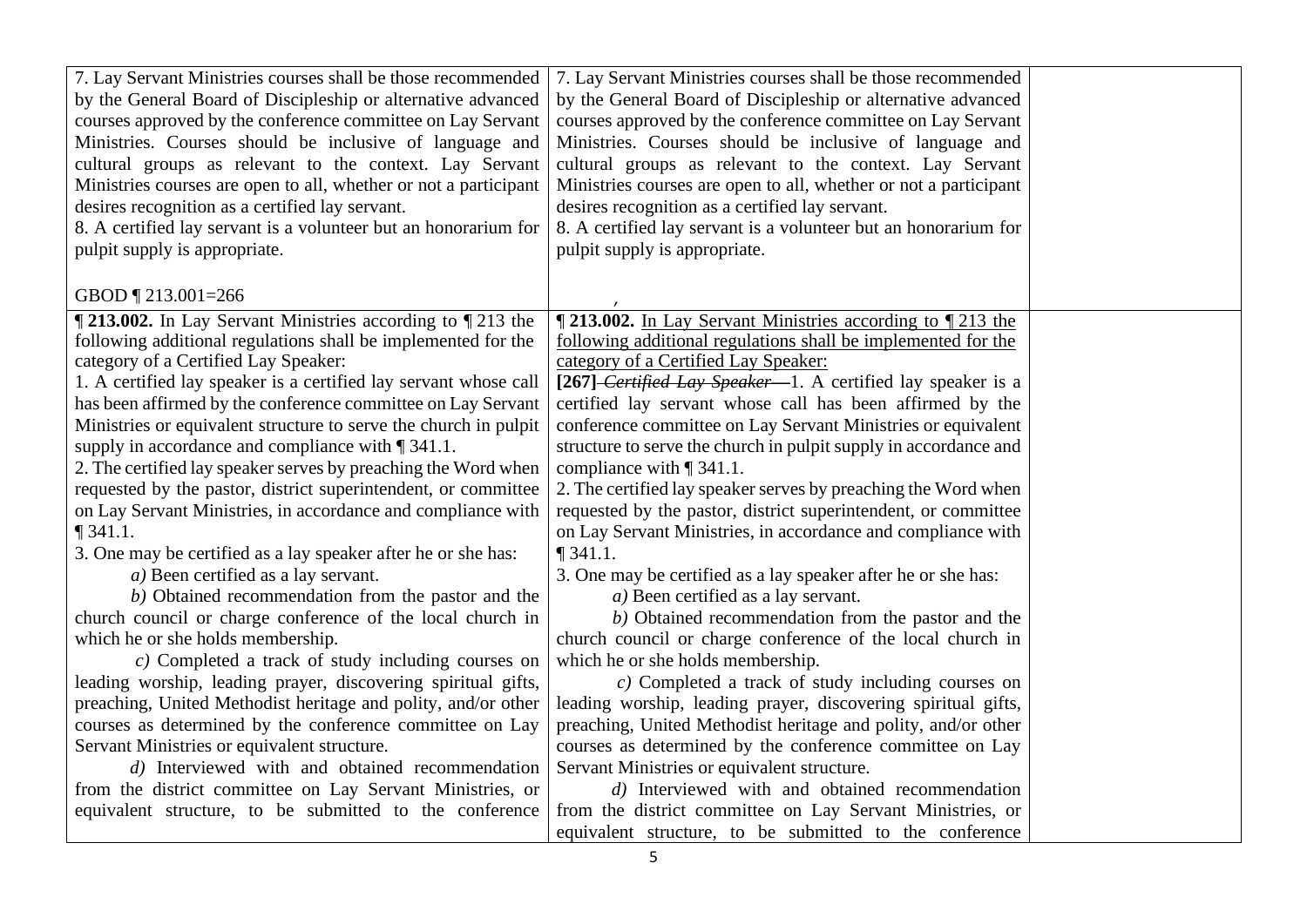| committee on Lay Servant Ministries, or equivalent structure,         | committee on Lay Servant Ministries, or equivalent structure,     |  |
|-----------------------------------------------------------------------|-------------------------------------------------------------------|--|
| for approval and certification.                                       | for approval and certification.                                   |  |
| 4. Recognition as a certified lay speaker may be renewed              | 4. Recognition as a certified lay speaker may be renewed          |  |
| annually by the conference committee on Lay Servant                   | annually by the conference committee on Lay Servant               |  |
| Ministries, or equivalent structure, after the certified lay          | Ministries, or equivalent structure, after the certified lay      |  |
| speaker has:                                                          | speaker has:                                                      |  |
| $a)$ Submitted an annual report and renewal application               | a) Submitted an annual report and renewal application             |  |
| to the charge conference or church council and to the district        | to the charge conference or church council and to the district    |  |
| committee on Lay Servant Ministries, or equivalent structure,         | committee on Lay Servant Ministries, or equivalent structure,     |  |
| giving evidence of satisfactory performance as a certified lay        | giving evidence of satisfactory performance as a certified lay    |  |
| speaker.                                                              | speaker.                                                          |  |
| b) Obtained recommendation for continued recognition                  | b) Obtained recommendation for continued recognition              |  |
| as a certified lay speaker from the pastor and the church council     | as a certified lay speaker from the pastor and the church council |  |
| or charge conference of the local church or other United              | or charge conference of the local church or other United          |  |
| Methodist ministry in which he or she holds membership.               | Methodist ministry in which he or she holds membership.           |  |
| c) Completed a Lay Servant Ministries advanced                        | c) Completed a Lay Servant Ministries advanced                    |  |
| course in the last three years.                                       | course in the last three years.                                   |  |
| $d$ ) In the last three years, interviewed with and obtained          | $d$ ) In the last three years, interviewed with and obtained      |  |
| recommendation for renewal as a certified lay speaker from the        | recommendation for renewal as a certified lay speaker from the    |  |
| district committee on Lay Servant Ministries, or equivalent           | district committee on Lay Servant Ministries, or equivalent       |  |
| structure, and the approval of the conference committee on Lay        | structure, and the approval of the conference committee on Lay    |  |
| Servant Ministries, or equivalent structure for re-certification.     | Servant Ministries, or equivalent structure for re-certification. |  |
| 5. A certified lay speaker may transfer certification to another      | 5. A certified lay speaker may transfer certification to another  |  |
| district or conference upon receipt of a letter from the previous     | district or conference upon receipt of a letter from the previous |  |
| district's committee on Lay Servant Ministries, or equivalent         | district's committee on Lay Servant Ministries, or equivalent     |  |
| structure, confirming current certification and the completion        | structure, confirming current certification and the completion    |  |
| date of the most recent advanced course taken. Further renewal        | date of the most recent advanced course taken. Further renewal    |  |
| is in accordance with $\S$ 267.5.                                     | is in accordance with $\P$ 267.5.                                 |  |
| 6. A certified lay speaker is a volunteer but an honorarium is        | 6. A certified lay speaker is a volunteer but an honorarium is    |  |
| appropriate.                                                          | appropriate.                                                      |  |
|                                                                       |                                                                   |  |
| GBOD 1213.002=267                                                     |                                                                   |  |
| 1213.003. In Lay Servant Ministries according to 1213 the             | Servant Ministries<br>213.003.<br>In Lay<br>according<br>to       |  |
| following additional regulations shall be implemented for the         | GBOD¶ 213 the following additional regulations shall be           |  |
| category of a Certified Lay Minister:                                 | implemented for the category of a Certified Lay Minister:         |  |
| 1. A certified lay minister is a certified lay servant, certified lay | [268] Certified Lay Minister-1. A certified lay minister is a     |  |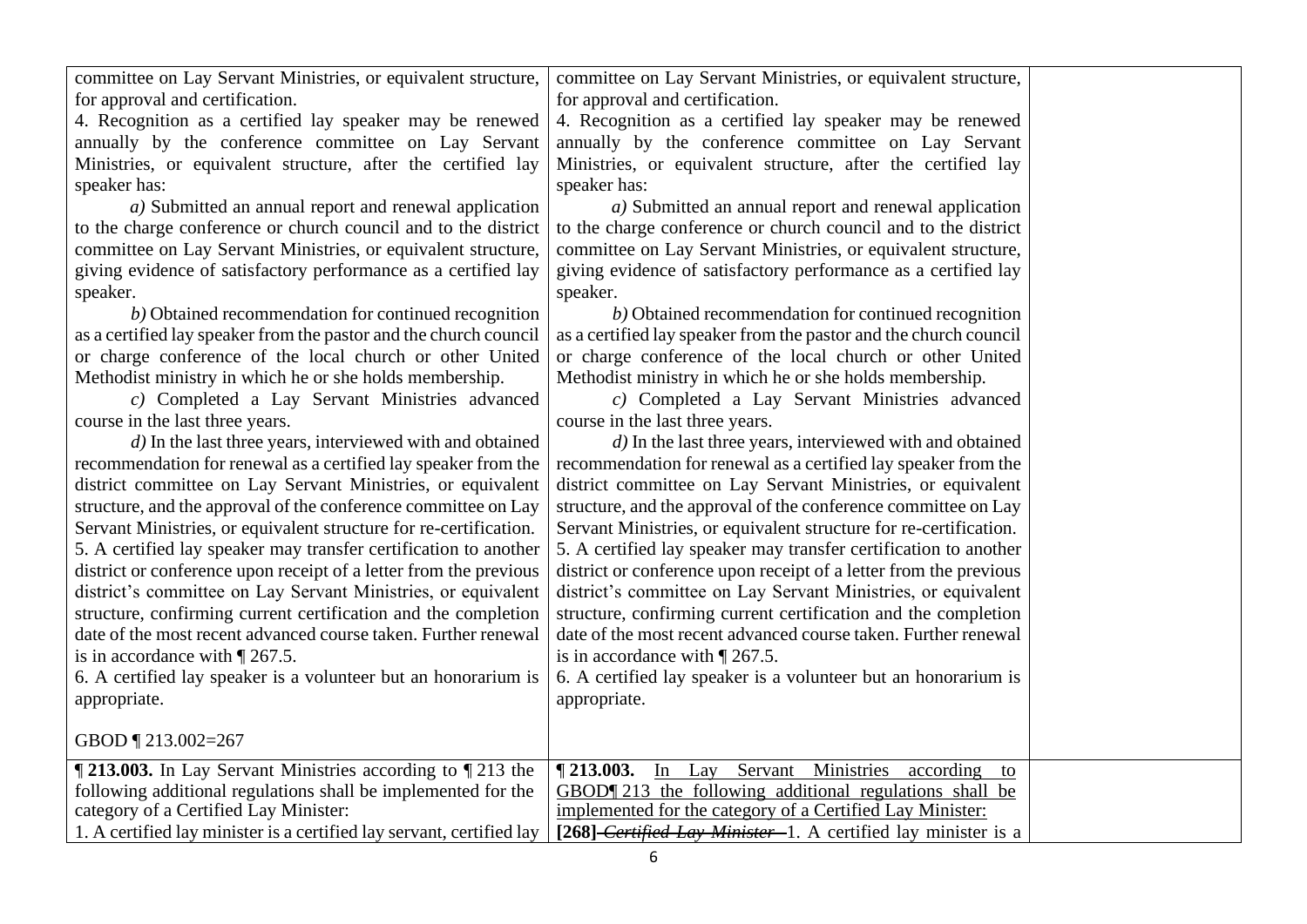missioner, who is called and equipped to conduct public worship, care for the congregation, assist in program leadership, develop new and existing faith communities, preach the Word, lead small groups, or establish community outreach ministries as part of a ministry team with the supervision and support of a clergyperson. A certified lay minister is assigned by a district superintendent in accordance with ¶ 419.2.

2. The certified lay minister serves to enhance the quality of ministry much like a class leader did in early Methodism through service in the local church, circuit or cooperative parish, or by expanding team ministry in other churches and charges. As with lay ministry in early Methodism, the certified lay minister uses his or her spiritual gifts as evidence of God's grace.

3. One may be recognized by the conference committee on lay servant ministries, or equivalent structure, as a certified lay minister after he or she has:

*a*) been certified as a lay servant, lay missioner;

*b*) obtained written recommendation from the pastor and the church council or charge conference of the local church in which he or she holds membership;

*c*) completed a track of study for certified lay ministers relevant to the candidate's assignment as defined by the General Board of Discipleship, or the National Plan for Hispanic/Latino Ministry in collaboration with the General Board of Discipleship, and the conference committee on Lay Servant Ministries or equivalent structure;

*d*) received a letter of recommendation from his or her district superintendent;

*e*) had all requirements for certification, including appropriate screening and assessment as defined by the annual conference, reviewed by the conference committee on Lay Servant Ministries , or equivalent structure, for referral to the district committee on ordained ministry for examination of persons who have applied in writing to be certified lay

certified lay servant, certified lay missioner, who is called and equipped to conduct public worship, care for the congregation, assist in program leadership, develop new and existing faith communities, preach the Word, lead small groups, or establish community outreach ministries as part of a ministry team with the supervision and support of a clergyperson. A certified lay minister is assigned by a district superintendent in accordance with ¶ 419.2.

2. The certified lay minister serves to enhance the quality of ministry much like a class leader did in early Methodism through service in the local church, circuit or cooperative parish, or by expanding team ministry in other churches and charges. As with lay ministry in early Methodism, the certified lay minister uses his or her spiritual gifts as evidence of God's grace.

3. One may be recognized by the conference committee on lay servant ministries, or equivalent structure, as a certified lay minister after he or she has:

*a*) been certified as a lay servant, lay missioner;

*b*) obtained written recommendation from the pastor and the church council or charge conference of the local church in which he or she holds membership;

*c*) completed a track of study for certified lay ministers relevant to the candidate's assignment as defined by the General Board of Discipleship, or the National Plan for Hispanic/Latino Ministry in collaboration with the General Board of Discipleship, and the conference committee on Lay Servant Ministries or equivalent structure;

*d*) received a letter of recommendation from his or her district superintendent;

*e*) had all requirements for certification, including appropriate screening and assessment as defined by the annual conference, reviewed by the conference committee on Lay Servant Ministries , or equivalent structure, for referral to the district committee on ordained ministry for examination of persons who have applied in writing to be certified lay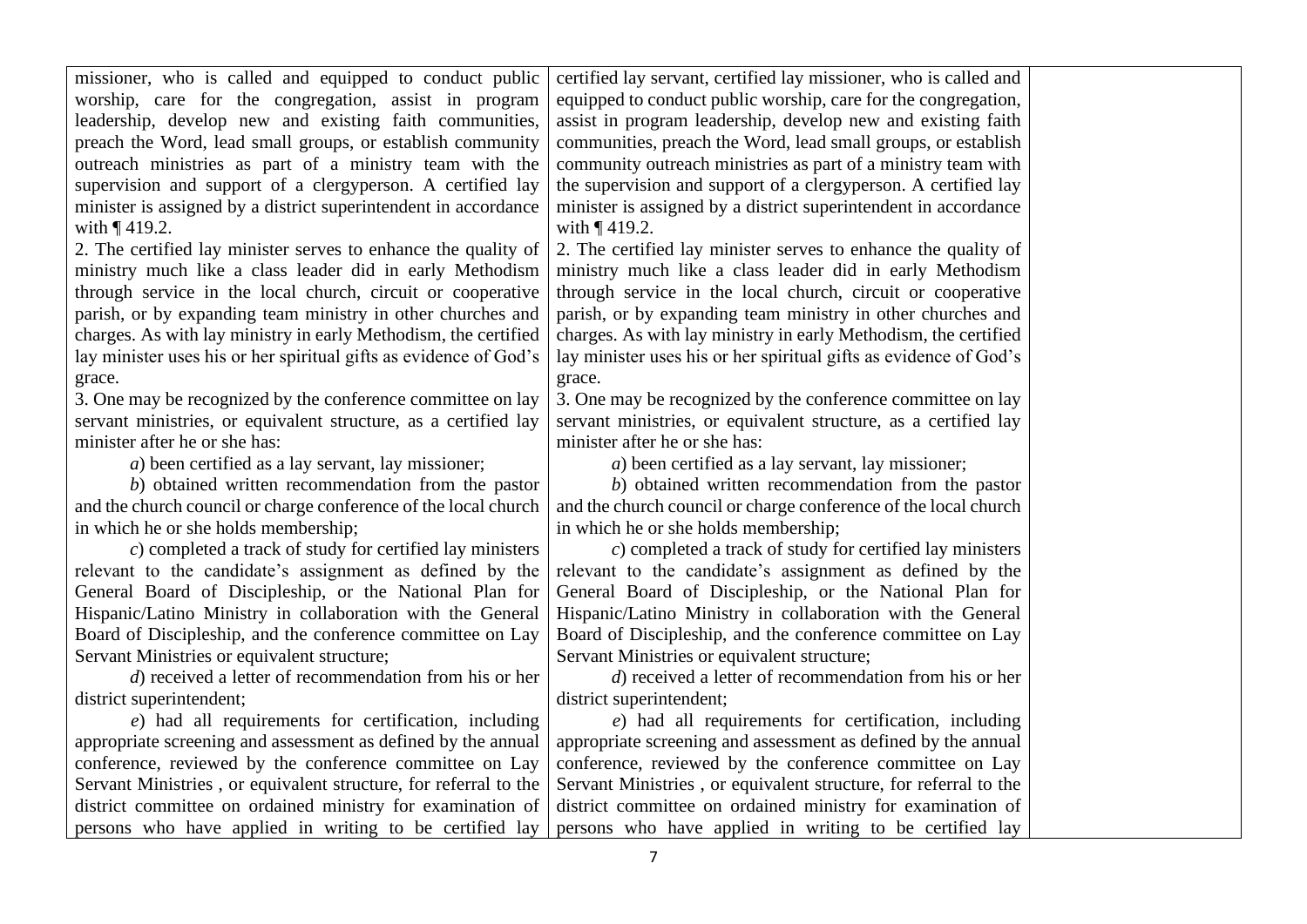ministers and to make recommendation for certification (see ¶ 666.10). After the district committee on ordained ministry interviews the candidate, the district committee on ordained ministry will make a recommendation to the conference committee on Lay Servant Ministries for final certification by that committee.

4. Recognition as a certified lay minister may be renewed every two years by the conference committee on Lay Servant Ministries, or equivalent structure, after the certified lay minister has:

*a*) submitted an annual report to the charge conference or church council where membership is held and to the conference committee on Lay Servant Ministries, or equivalent structure, giving evidence of satisfactory performance as a certified lay minister;

*b*) obtained a ministry review by the committee on pastor-parish relations, church council, or charge conference from the congregation of which he or she is a member, or when under assignment, from the committee on pastor-parish relations, charge conference, or supervisory board of the ministry setting in which he or she is assigned;

*c*) completed a Lay Servant Ministries advanced course or approved continuing education event, as defined by the conference committee on Lay Servant Ministries or equivalent structure in the last two years;

*d*) obtained recommendation for recertification from the district superintendent;

*e*) had all requirements for recertification reviewed by the conference committee on Lay Servant Ministries, or equivalent structure, for referral to the district committee on ordained ministry for examination of persons who have applied in writing to be renewed as certified lay ministers and to make recommendations for recertification (see ¶ 666.11). After the district committee on ordained ministry interviews the certified lay minister, the district committee on ordained ministry will

ministers and to make recommendation for certification (see ¶ 666.10). After the district committee on ordained ministry interviews the candidate, the district committee on ordained ministry will make a recommendation to the conference committee on Lay Servant Ministries for final certification by that committee.

4. Recognition as a certified lay minister may be renewed every two years by the conference committee on Lay Servant Ministries, or equivalent structure, after the certified lay minister has:

*a*) submitted an annual report to the charge conference or church council where membership is held and to the conference committee on Lay Servant Ministries, or equivalent structure, giving evidence of satisfactory performance as a certified lay minister;

*b*) obtained a ministry review by the committee on pastor-parish relations, church council, or charge conference from the congregation of which he or she is a member, or when under assignment, from the committee on pastor-parish relations, charge conference, or supervisory board of the ministry setting in which he or she is assigned;

*c*) completed a Lay Servant Ministries advanced course or approved continuing education event, as defined by the conference committee on Lay Servant Ministries or equivalent structure in the last two years;

*d*) obtained recommendation for recertification from the district superintendent;

*e*) had all requirements for recertification reviewed by the conference committee on Lay Servant Ministries, or equivalent structure, for referral to the district committee on ordained ministry for examination of persons who have applied in writing to be renewed as certified lay ministers and to make recommendations for recertification (see ¶ 666.11). After the district committee on ordained ministry interviews the certified lay minister, the district committee on ordained ministry will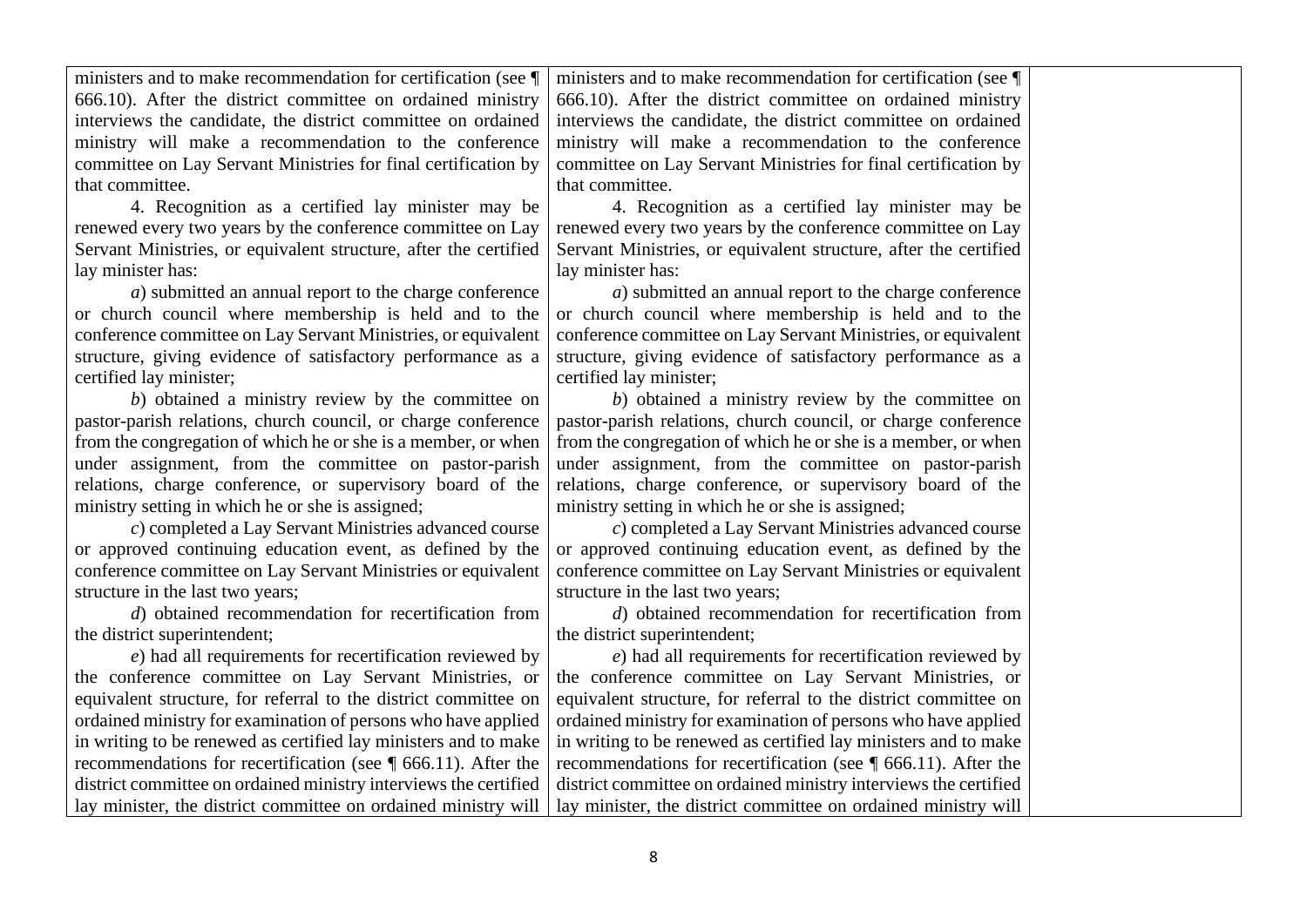| make a recommendation to the conference committee on Lay<br>Servant Ministries for final recertification by that committee.<br>5. A certified lay minister may transfer certification to another<br>district or conference upon receipt of a letter from the previous<br>conference committee on Lay Servant Ministries, or equivalent<br>structure, confirming current certification and the completion<br>date of the most recent advanced course taken. Further renewal<br>is in accordance with $\P$ 268.4.<br>6. A certified lay minister is not eligible for support by<br>equitable compensation funds or pension funds that are<br>provided for clergy. If a certified lay minister is a lay staff<br>member of a church, circuit or cooperative parish, the local<br>congregation is encouraged to provide compensation and<br>withhold taxes appropriate to a layperson.                                                                                                                                                                                      | make a recommendation to the conference committee on Lay<br>Servant Ministries for final recertification by that committee.<br>5. A certified lay minister may transfer certification to another<br>district or conference upon receipt of a letter from the previous<br>conference committee on Lay Servant Ministries, or equivalent<br>structure, confirming current certification and the completion<br>date of the most recent advanced course taken. Further renewal<br>is in accordance with $\P$ 268.4.<br>6. A certified lay minister is not eligible for support by<br>equitable compensation funds or pension funds that are<br>provided for clergy. If a certified lay minister is a lay staff<br>member of a church, circuit or cooperative parish, the local<br>congregation is encouraged to provide compensation and<br>withhold taxes appropriate to a layperson.                                                                                                                                                                                                                                               |  |
|-------------------------------------------------------------------------------------------------------------------------------------------------------------------------------------------------------------------------------------------------------------------------------------------------------------------------------------------------------------------------------------------------------------------------------------------------------------------------------------------------------------------------------------------------------------------------------------------------------------------------------------------------------------------------------------------------------------------------------------------------------------------------------------------------------------------------------------------------------------------------------------------------------------------------------------------------------------------------------------------------------------------------------------------------------------------------|----------------------------------------------------------------------------------------------------------------------------------------------------------------------------------------------------------------------------------------------------------------------------------------------------------------------------------------------------------------------------------------------------------------------------------------------------------------------------------------------------------------------------------------------------------------------------------------------------------------------------------------------------------------------------------------------------------------------------------------------------------------------------------------------------------------------------------------------------------------------------------------------------------------------------------------------------------------------------------------------------------------------------------------------------------------------------------------------------------------------------------|--|
| GBOD 1213.003=268                                                                                                                                                                                                                                                                                                                                                                                                                                                                                                                                                                                                                                                                                                                                                                                                                                                                                                                                                                                                                                                       |                                                                                                                                                                                                                                                                                                                                                                                                                                                                                                                                                                                                                                                                                                                                                                                                                                                                                                                                                                                                                                                                                                                                  |  |
| <b>T213.004.</b> In Lay Servant Ministries according to T213 the<br>following additional regulations shall be implemented for the<br>category of a Lay Missioner:<br>Lay missioners are committed laypersons, mostly volunteers,<br>who are willing to be trained and to work together as a ministry<br>team with their pastor-mentor, in order to develop and lead<br>faith communities, establish community ministries, develop<br>church school extension programs, and engage in<br>congregational development with and into the local<br>community. Lay missioners are formed according to, and<br>follow the guidelines established by, the National Committee<br>of the National Plan for Hispanic/Latino Ministry, working in<br>conjunction with the annual conference. They are certified<br>jointly by their annual conference and the National Plan for<br>Hispanic/Latino Ministry. The ministry team is supported by<br>and accountable to the local congregation, district or annual<br>conference entity that assigns it to its mission. The concept of | <b>T213.004.</b> In Lay Servant Ministries according to T213 the<br>following additional regulations shall be implemented for the<br>category of a Lay Missioner:<br>[269]—Lay—Missioner-Lay missioners are committed<br>laypersons, mostly volunteers, who are willing to be trained<br>and to work together as a ministry team with their pastor-<br>mentor, in order to develop and lead faith communities,<br>establish community ministries, develop church school<br>extension<br>programs,<br>and engage in congregational<br>development with and into the local community. Lay<br>missioners are formed according to, and follow the guidelines<br>established by, the National Committee of the National Plan<br>for Hispanic/Latino Ministry, working in conjunction with the<br>annual conference. They are certified jointly by their annual<br>conference and the National Plan for Hispanic/Latino Ministry.<br>The ministry team is supported by and accountable to the local<br>congregation, district or annual conference entity that assigns<br>it to its mission. The concept of the lay missioner is based |  |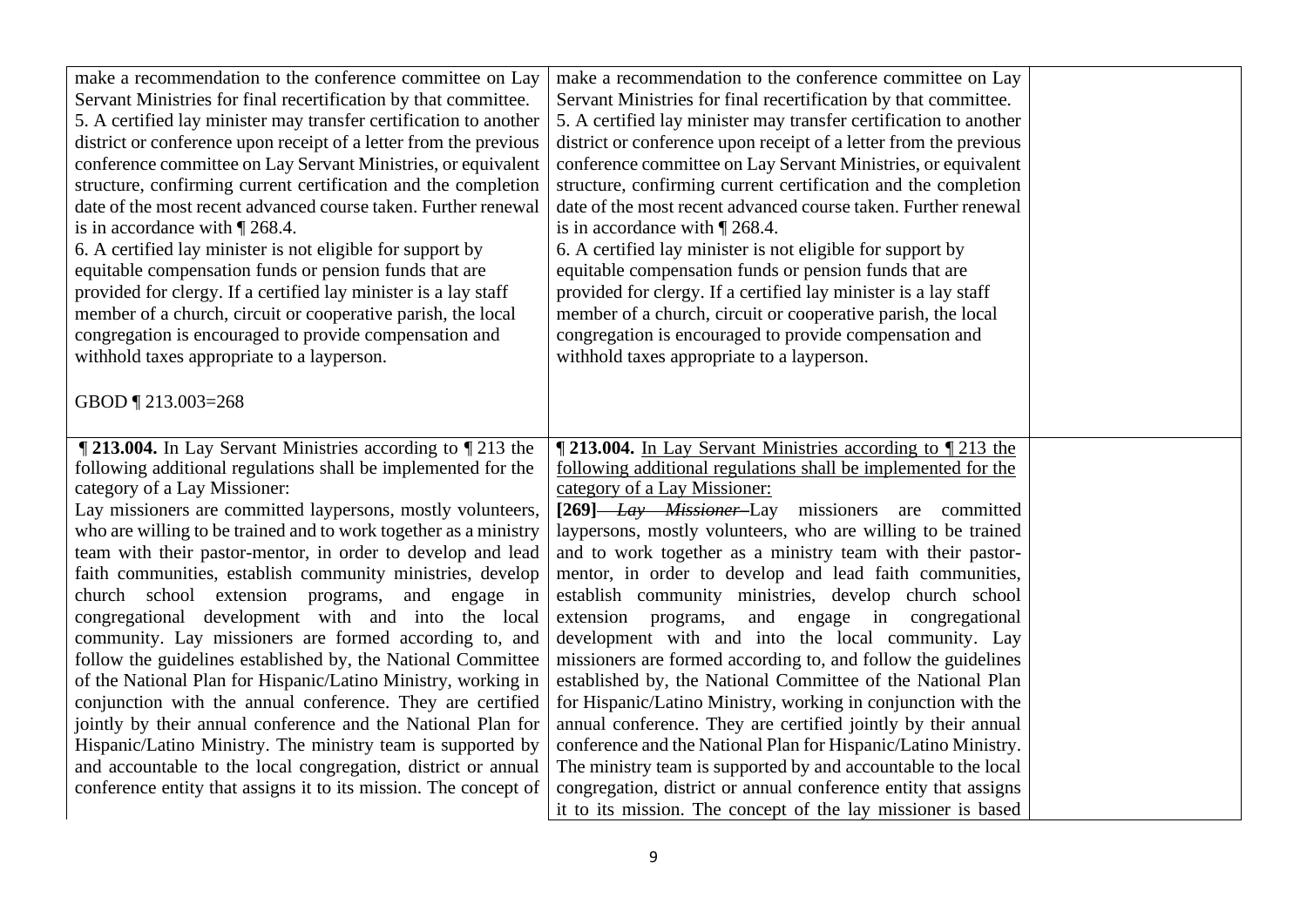| the lay missioner is based theologically on the ministry of the<br>laity, in order to complement the work of the pastor. <sup>1</sup><br>A certified lay missioner shall be equivalent to a certified<br>lay servant in the processes of certification as a lay minister (<br>268.3-6); and the Module I-Module II formational sequence<br>and Module IIIs for continuing education of the National Plan<br>for Hispanic/Latino Ministry shall be equivalent to the track of<br>study for certified lay ministers relevant to the candidate's<br>assignment, and the advanced course or approved continuing<br>education events described therein.                                                                                                                                                                                                                                                                                                                                                                                                                                                                                                                                                                             | theologically on the ministry of the laity, in order to<br>complement the work of the pastor. <sup>1</sup><br>A certified lay missioner shall be equivalent to a certified<br>lay servant in the processes of certification as a lay minister (<br>268.3-6); and the Module I-Module II formational sequence<br>and Module IIIs for continuing education of the National Plan<br>for Hispanic/Latino Ministry shall be equivalent to the track of<br>study for certified lay ministers relevant to the candidate's<br>assignment, and the advanced course or approved continuing<br>education events described therein.                                                                                                                                                                                                                                                                                                                                                                                                                                                                                                                                                                                          |  |
|--------------------------------------------------------------------------------------------------------------------------------------------------------------------------------------------------------------------------------------------------------------------------------------------------------------------------------------------------------------------------------------------------------------------------------------------------------------------------------------------------------------------------------------------------------------------------------------------------------------------------------------------------------------------------------------------------------------------------------------------------------------------------------------------------------------------------------------------------------------------------------------------------------------------------------------------------------------------------------------------------------------------------------------------------------------------------------------------------------------------------------------------------------------------------------------------------------------------------------|------------------------------------------------------------------------------------------------------------------------------------------------------------------------------------------------------------------------------------------------------------------------------------------------------------------------------------------------------------------------------------------------------------------------------------------------------------------------------------------------------------------------------------------------------------------------------------------------------------------------------------------------------------------------------------------------------------------------------------------------------------------------------------------------------------------------------------------------------------------------------------------------------------------------------------------------------------------------------------------------------------------------------------------------------------------------------------------------------------------------------------------------------------------------------------------------------------------|--|
| <sup>1</sup> See Judicial Council Decision 693.<br>GBOD 1213.004=269<br><b>T</b> 214.001. In membership records according to $\P$ 214 the<br>following additional regulations shall be implemented for<br>admission into the Church for non-local church settings:<br>Duly appointed clergy of The United Methodist Church,<br>while serving as chaplain of any organization, institution, or<br>military unit, as an extension minister, or as a campus minister,<br>or while otherwise present where a local church is not<br>available, may receive a person into the membership of The<br>United Methodist Church under the conditions of $\P$ 216 or $\P$<br>217. Where possible, before the sacrament of baptism or vows<br>of profession of faith are administered, such appointed minister<br>shall consult with the pastor of the local church (should one be<br>nearby) on the choice of the person concerned; and upon<br>agreement by the pastor, a statement verifying that such<br>sacrament was administered or that such vows were made<br>shall be issued. The pastor thereof on receiving such statement<br>shall duly enroll that person as a baptized or professing<br>member.<br>GBOD $\P$ 2144.001 = 222 | <sup>1</sup> See Judicial Council Decision 693.<br><b>1214.001.</b> In membership records according to GBOD1 214<br>the following additional regulations shall be implemented for<br>admission into the Church for non-local church settings:<br>[222]-Non-Local Church Settings-Duly appointed clergy<br>of The United Methodist Church, while serving as chaplain<br>of any organization, institution, or military unit, as an<br>extension minister, or as a campus minister, or while<br>otherwise present where a local church is not available, may<br>receive a person into the membership of The United<br>Methodist Church under the conditions of $\P$ 216 or $\P$ 217.<br>Where possible, before the sacrament of baptism or vows of<br>profession of faith are administered, such appointed minister<br>shall consult with the pastor of the local church (should one<br>be nearby) on the choice of the person concerned; and upon<br>agreement by the pastor, a statement verifying that such<br>sacrament was administered or that such vows were made<br>shall be issued. The pastor thereof on receiving such<br>statement shall duly enroll that person as a baptized or<br>professing member. |  |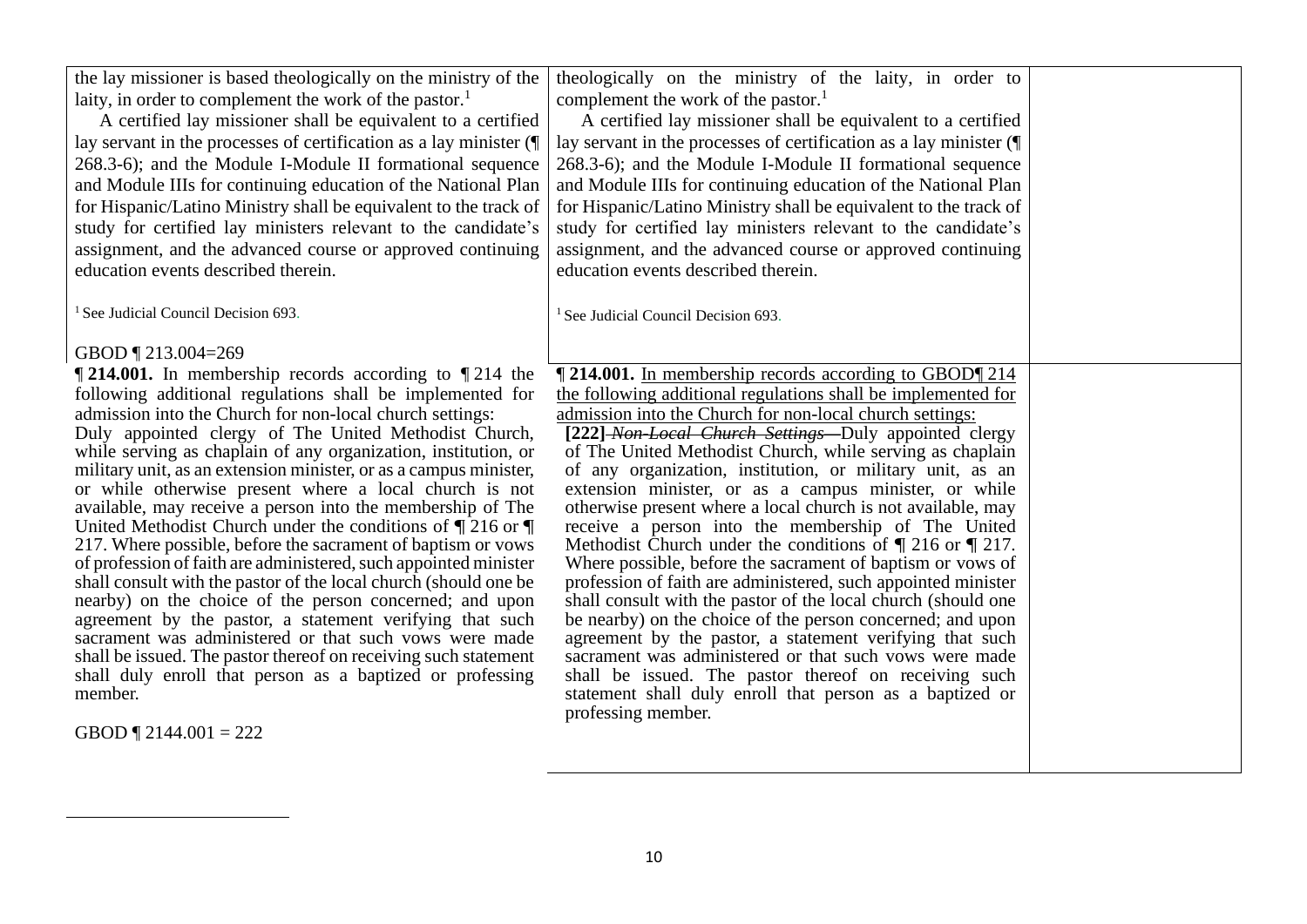| $\parallel$ 214.002. In membership records according to $\parallel$ 214 the |
|-----------------------------------------------------------------------------|
| following additional regulations shall be implemented for the               |
| <b>General Church Membership Roll:</b>                                      |

When a person is baptized or professes his or her Christian faith and is received into the Church by a duly appointed campus minister, a chaplain endorsed by the Board of Higher Education and Ministry or other duly appointed clergy of The United Methodist Church, while serving as a chaplain of any organization, institution, or military unit, or as an extension minister, or while otherwise present where a local church is not available, and said person has no local church to which the membership and records may be sent, the clergy shall send the name, address (if there is one), and related facts to the General Board of Higher Education for recording on the General Church Membership Roll. It is desirable that as soon as possible such people be transferred from the General Church Membership Roll to the membership record of the local United Methodist church of their choice. The name of any professing member who has been on the General Church Membership Roll for more than eight years and for whom a current mailing address cannot be obtained shall be removed from the General Church Membership Roll.

GBOD ¶ 214.002=223

| $\P$ 214.003. In membership records according to $\P$ 214 the   |  |  |
|-----------------------------------------------------------------|--|--|
| following additional regulations shall be implemented for       |  |  |
| Membership Outside of Congregational Settings:                  |  |  |
| Any candidate for church membership who for good reason is      |  |  |
| unable to appear before the congregation may, at the discretion |  |  |
| of the pastor, be received elsewhere in accordance with the     |  |  |
| Ritual of The United Methodist Church. In any such case lay     |  |  |
| members should be present to represent the congregation.        |  |  |
| Names of such persons shall be placed on the church roll, and   |  |  |
| announcement of their reception shall be made to the            |  |  |
| congregation.                                                   |  |  |
|                                                                 |  |  |

**T214.002.** In membership records according to 1214 the following additional regulations shall be implemented for the General Church Membership Roll: **[223]** *General Church Membership Roll—*When a person is baptized or professes his or her Christian faith and is received into the Church by a duly appointed campus minister, a chaplain endorsed by the Board of Higher Education and Ministry or other duly appointed clergy of The United Methodist Church, while serving as a chaplain of any organization, institution, or military unit, or as an extension minister, or while otherwise present where a local church is not available, and said person has no local church to which the membership and records may be sent, the clergy shall send the name, address (if there is one), and related facts to the General Board of Higher Education for recording on the General Church Membership Roll. It is desirable that as soon as possible such people be transferred from the General Church Membership Roll to the membership record of the local United Methodist church of their choice. The name of any professing member who has been on the General Church Membership Roll for more than eight years and for whom a current mailing address cannot be obtained shall be removed from the General Church Membership Roll.

¶ **214.003.** In membership records according to ¶ 214 the following additional regulations shall be implemented for Membership Outside of Congregational Settings:

**[224]** *Outside of Congregational Settings-*Any candidate for church membership who for good reason is unable to appear before the congregation may, at the discretion of the pastor, be received elsewhere in accordance with the Ritual of The United Methodist Church. In any such case lay members should be present to represent the congregation. Names of such persons shall be placed on the church roll, and announcement of their reception shall be made to the congregation.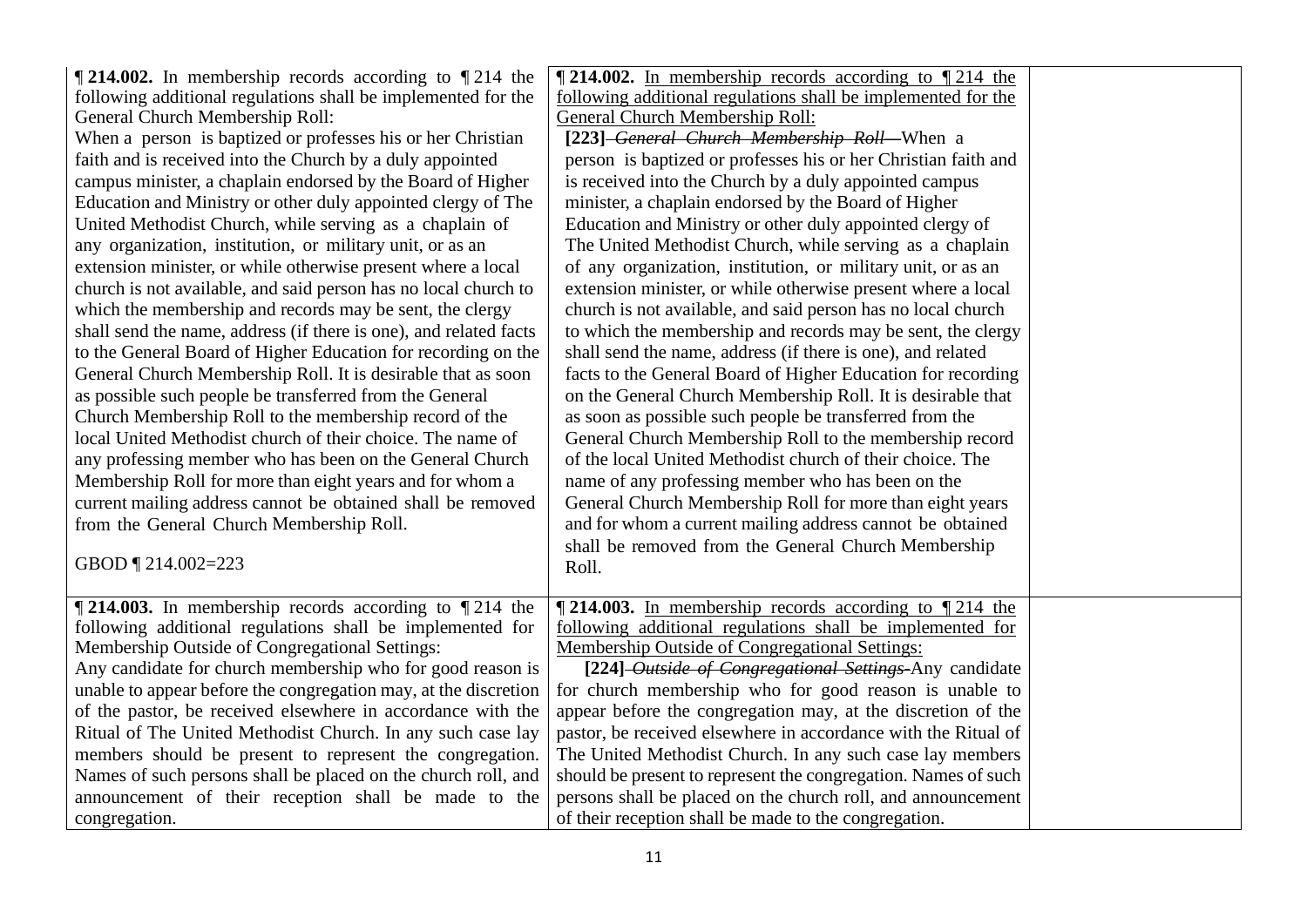| GBOD $\P$ 214.003=224                                                                                                                                                                                                                                                                                                                                                                                                                                                                                                                                                                                                                                                                                                                                                                                                                                                                                                                                                                                                                                                                                                             |                                                                                                                                                                                                                                                                                                                                                                                                                                                                                                                                                                                                                                                                                                                                                                                                                                                                                                                                                                                                                                                                                                                                               |  |
|-----------------------------------------------------------------------------------------------------------------------------------------------------------------------------------------------------------------------------------------------------------------------------------------------------------------------------------------------------------------------------------------------------------------------------------------------------------------------------------------------------------------------------------------------------------------------------------------------------------------------------------------------------------------------------------------------------------------------------------------------------------------------------------------------------------------------------------------------------------------------------------------------------------------------------------------------------------------------------------------------------------------------------------------------------------------------------------------------------------------------------------|-----------------------------------------------------------------------------------------------------------------------------------------------------------------------------------------------------------------------------------------------------------------------------------------------------------------------------------------------------------------------------------------------------------------------------------------------------------------------------------------------------------------------------------------------------------------------------------------------------------------------------------------------------------------------------------------------------------------------------------------------------------------------------------------------------------------------------------------------------------------------------------------------------------------------------------------------------------------------------------------------------------------------------------------------------------------------------------------------------------------------------------------------|--|
| <b>1217.001.</b> In Accountability according to 1217 the following<br>additional regulations shall be implemented:<br>1. In the event that those efforts fail, then the professing<br>member and the local church may agree to voluntary<br>mediation in which the parties are assisted by a trained, neutral<br>third-party mediator, mediation team, and/or their district<br>superintendent in reaching a settlement or agreement<br>satisfactory to all parties.<br>2. In the further event that those efforts fail to effect<br>reconciliation and reaffirmation of the vows and covenant<br>of $\P$ 217 by the professing member, then the professing<br>members of the church may pursue the procedures set forth in<br>$\P\P$ 2702.3, 2706.5, and 2714.                                                                                                                                                                                                                                                                                                                                                                   | [221] $\parallel$ 217.001. In Accountability according to $\parallel$ 217 the<br>following additional regulations shall be implemented:<br>$[221.4]$ 1. In the event that those efforts fail, then the<br>professing member and the local church may agree to<br>voluntary mediation in which the parties are assisted by a<br>trained, neutral third-party mediator, mediation team, and/or<br>their district superintendent in reaching a settlement or<br>agreement satisfactory to all parties.<br>$[221.5]$ 2. In the further event that those efforts fail to<br>effect reconciliation and reaffirmation of the vows and<br>covenant of $\P$ 217 by the professing member, then the<br>professing members of the church may pursue the procedures<br>set forth in $\P\P$ 2702.3, 2706.5, and 2714.                                                                                                                                                                                                                                                                                                                                      |  |
| GBOD 1217.001=221                                                                                                                                                                                                                                                                                                                                                                                                                                                                                                                                                                                                                                                                                                                                                                                                                                                                                                                                                                                                                                                                                                                 |                                                                                                                                                                                                                                                                                                                                                                                                                                                                                                                                                                                                                                                                                                                                                                                                                                                                                                                                                                                                                                                                                                                                               |  |
| 1 218.001. In regards to 1218.1 the following additional<br>regulations shall be implemented.<br>1. Annual Report of Members Attending Colleges and<br>Universities—The pastor shall report annually the names and<br>contact information for professing and baptized members<br>attending colleges and universities to the district<br>superintendent, the chairperson of the Conference Board of<br>Higher Education and Campus Ministry by one month before<br>the start of the school term and to the charge conference. The<br>Conference Board of Higher Education and Campus Ministry<br>has the responsibility to share the information with the<br>appropriate UM-related campus ministries.<br>2. Members whose names are removed from professing<br>member status for cause (see $\parallel$ 2714), or who have been<br>transferred, have died, or have withdrawn shall be so noted on<br>the membership record. It shall be the duty of the pastor of the<br>charge or of the membership secretary to keep an accurate<br>record of such changes and reasons and to report them to the<br>charge conference annually. | 1 218.001. In regards to 1218.1 the following additional<br>regulations shall be implemented.<br>[232] 1. Annual Report of Members Attending Colleges and<br>Universities—The pastor shall report annually the names and<br>contact information for professing and baptized members<br>attending colleges and universities to the district<br>superintendent, the chairperson of the Conference Board of<br>Higher Education and Campus Ministry by one month before<br>the start of the school term and to the charge conference. The<br>Conference Board of Higher Education and Campus Ministry<br>has the responsibility to share the information with the<br>appropriate UM-related campus ministries.<br>[235] 2. Members whose names are removed from professing<br>member status for cause (see $\parallel$ 2714), or who have been<br>transferred, have died, or have withdrawn shall be so noted on<br>the membership record. It shall be the duty of the pastor of the<br>charge or of the membership secretary to keep an accurate<br>record of such changes and reasons and to report them to the<br>charge conference annually. |  |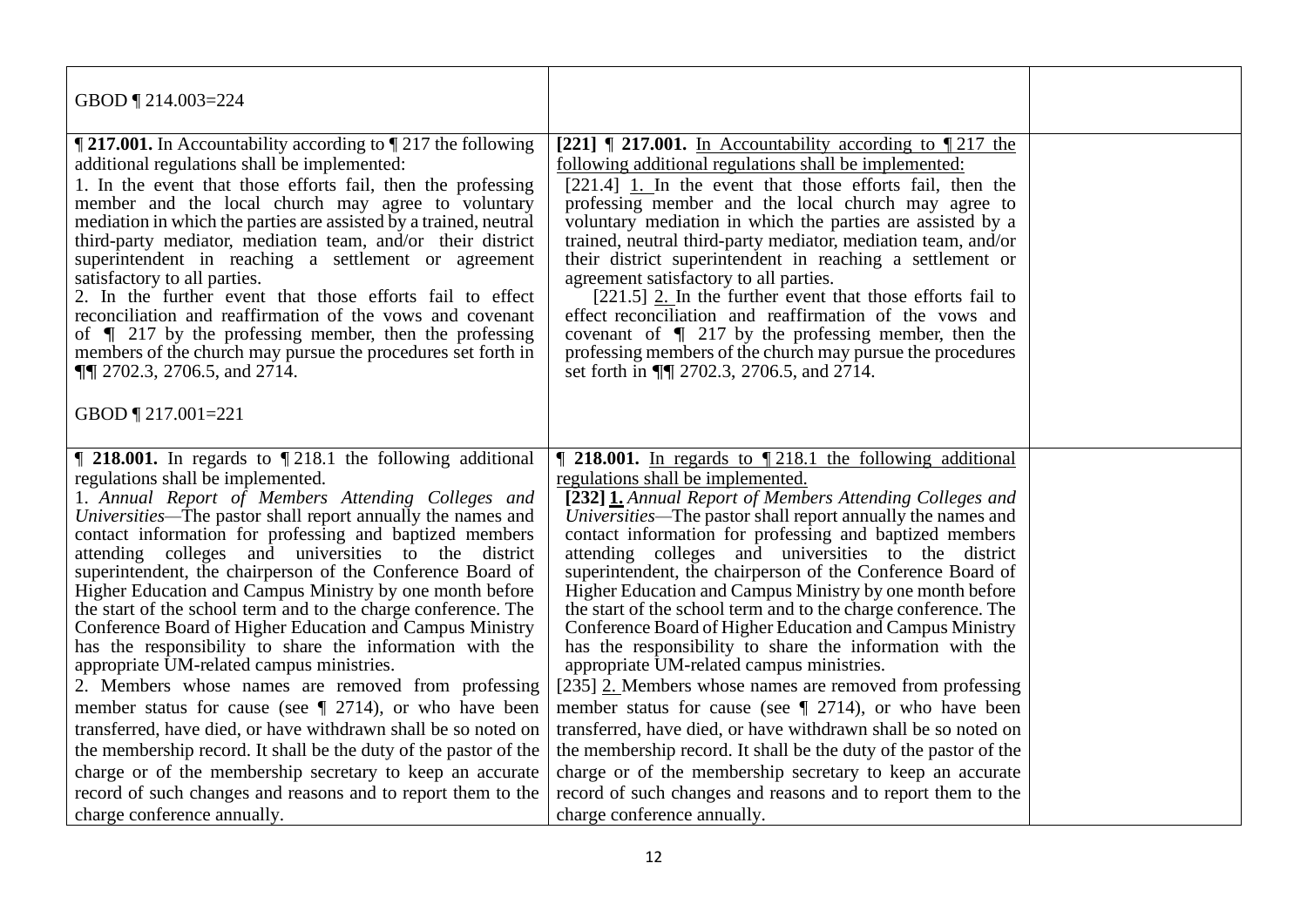| 3. Membership Secretary-The charge conference shall name                                                                         | [234] 3. Membership Secretary-The charge conference shall                                                                     |  |
|----------------------------------------------------------------------------------------------------------------------------------|-------------------------------------------------------------------------------------------------------------------------------|--|
| a membership secretary who, under the direction of the pastor,<br>shall keep accurate records of the membership and shall report | name a membership secretary who, under the direction of the<br>pastor, shall keep accurate records of the membership and      |  |
| at least annually to the church council.                                                                                         | shall report at least annually to the church council.                                                                         |  |
|                                                                                                                                  |                                                                                                                               |  |
| GBOD   218.001=232, 235, 234                                                                                                     |                                                                                                                               |  |
|                                                                                                                                  |                                                                                                                               |  |
| <b>1218.002.</b> In regards to 1218.2 the following additional                                                                   | <b>1218.002.</b> In regards to 1218.2 the following additional                                                                |  |
| regulations shall be implemented for Permanent Records:                                                                          | regulations shall be implemented for Permanent Records:                                                                       |  |
| 1. The basic membership records in each local church shall                                                                       | [233] Permanent Records 1. The basic membership                                                                               |  |
| consist of: a permanent church register and a card index, a                                                                      | records in each local church shall consist of: a permanent                                                                    |  |
| loose-leaf book, or a membership record on an electronic                                                                         | church register and a card index, a loose-leaf book, or a                                                                     |  |
| information system. All baptism, member-ship, marriage,                                                                          | membership record on an electronic information system. All                                                                    |  |
| and funeral records are the property of the local church and<br>cannot be sold. If the church is discontinued, these records are | baptism, member-ship, marriage, and funeral records are the<br>property of the local church and cannot be sold. If the church |  |
| placed in the care of the Conference Commission on Archives                                                                      | is discontinued, these records are placed in the care of the                                                                  |  |
| and History.                                                                                                                     | Conference Commission on Archives and History.                                                                                |  |
| 2. The permanent church register shall be kept on either                                                                         | 2. The permanent church register shall be kept on either                                                                      |  |
| paper-based or electronic media. If it is on a paper medium,                                                                     | paper-based or electronic media. If it is on a paper medium,                                                                  |  |
| it shall be a volume of durable material prepared by The                                                                         | it shall be a volume of durable material prepared by The                                                                      |  |
| United Methodist Publishing House. The format and content                                                                        | United Methodist Publishing House. The format and                                                                             |  |
| of the record forms contained in it and the manner of its                                                                        | content of the record forms contained in it and the manner                                                                    |  |
| binding shall be as approved by a committee designated by                                                                        | of its binding shall be as approved by a committee                                                                            |  |
| the General Council on Finance and Administration (see ¶                                                                         | designated by the General Council on Finance and                                                                              |  |
| 807.14). If on a paper medium, the names shall be recorded                                                                       | Administration (see $\P$ 807.14). If on a paper medium, the                                                                   |  |
| chronologically as each person is received into the fellowship                                                                   | names shall be recorded chronologically as each person is                                                                     |  |
| of that church and without reference to alphabetical order.                                                                      | received into the fellowship of that church and without                                                                       |  |
| The names shall be numbered in regular numerical order,                                                                          | reference to alphabetical order. The names shall be                                                                           |  |
| and the number of each shall appear on the corresponding                                                                         | numbered in regular numerical order, and the number of                                                                        |  |
| card, page, or record in the card index, loose-leaf book, or                                                                     | each shall appear on the corresponding card, page, or                                                                         |  |
| electronic information system membership record. If it is on                                                                     | record in the card index, loose-leaf book, or electronic                                                                      |  |
| an electronic medium, it will not be necessary to maintain a                                                                     | information system membership record. If it is on an                                                                          |  |
| chronological number. The number that is assigned                                                                                | electronic medium, it will not be necessary to maintain a                                                                     |  |
| automatically by the computer system is sufficient for this                                                                      | chronological number. The number that is assigned                                                                             |  |
| purpose. However, the electronic medium shall meet the                                                                           | automatically by the computer system is sufficient for this                                                                   |  |
| following criteria:                                                                                                              | purpose. However, the electronic medium shall meet the                                                                        |  |
| $a)$ It shall contain all of the information required by the                                                                     | following criteria:                                                                                                           |  |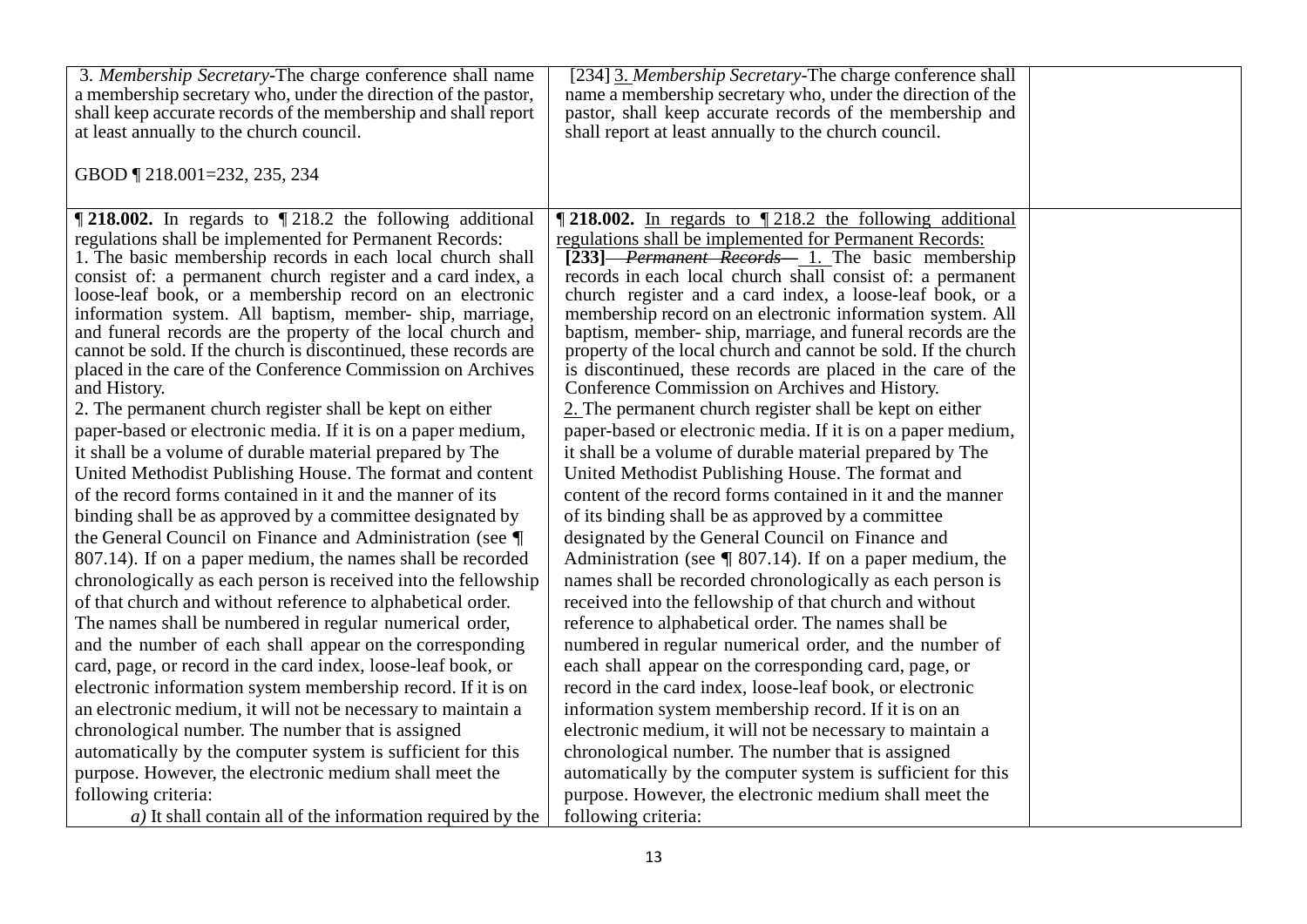General Council on Finance and Administration.

*b)* Conversion of the information from paper records to an electronic medium shall be followed by a complete audit to ensure the accuracy of the converted records.

*c)* Off-site storage and electronic backup shall be maintained.

3. The card index, loose-leaf book, or electronic system membership record shall be kept on a form approved by the General Council on Finance and Administration or, in the case of electronically maintained records, shall contain the same information as required in the approved form with the exception of the sequential number. This record of membership shall be filed in alphabetical order and shall show the number appearing opposite each name on the permanent register. The pastor shall report annually to the annual conference the total professing membership of the local church as shown on the membership records.

4. When an electronic information system is used for record keeping, printout copies of the membership records and backup electronic media shall be retained in a secure off-site place.

5. Each local church, as it creates or maintains computerized information and data, is strongly encouraged to confer with its annual conference for recommendations and guidelines as it relates to information technology.

GBOD ¶ 218.002=233, 245

¶ **219.001.** In regards to ¶ 219.2 the following additional regulations shall be implemented for membership records:

*a)* The pastor shall be responsible for seeing that the membership secretary adds the full name of the baptized child to the membership record.

*b)* When the baptized child lives in a community not served by the pastor who administers the sacrament of baptism, the pastor shall ensure this is not a private event (that the body of Christ beyond the immediate family is present in accordance

*a)* It shall contain all of the information required by the General Council on Finance and Administration.

*b)* Conversion of the information from paper records to an electronic medium shall be followed by a complete audit to ensure the accuracy of the converted records.

*c)* Off-site storage and electronic backup shall be maintained.

3. 2. The card index, loose-leaf book, or electronic system membership record shall be kept on a form approved by the General Council on Finance and Administration or, in the case of electronically maintained records, shall contain the same information as required in the approved form with the exception of the sequential number. This record of membership shall be filed in alphabetical order and shall show the number appearing opposite each name on the permanent register. The pastor shall report annually to the annual conference the total professing membership of the local church as shown on the membership records.

4.3. When an electronic information system is used for record keeping, printout copies of the membership records and backup electronic media shall be retained in a secure off-site place.

[245] 5. Each local church, as it creates or maintains computerized information and data, is strongly encouraged to confer with its annual conference for recommendations and guidelines as it relates to information technology.

¶ **219.001.** In regards to ¶ 219.2 the following additional regulations shall be implemented for membership records:

.

 $[226.2b-e]$   $\underline{a}$  $\underline{b}$  The pastor shall be responsible for seeing that the membership secretary adds the full name of the baptized child to the membership record.

*b*) $\epsilon$ *)* When the baptized child lives in a community not served by the pastor who administers the sacrament of baptism, the pastor shall ensure this is not a private event (that the body of Christ beyond the immediate family is present in accordance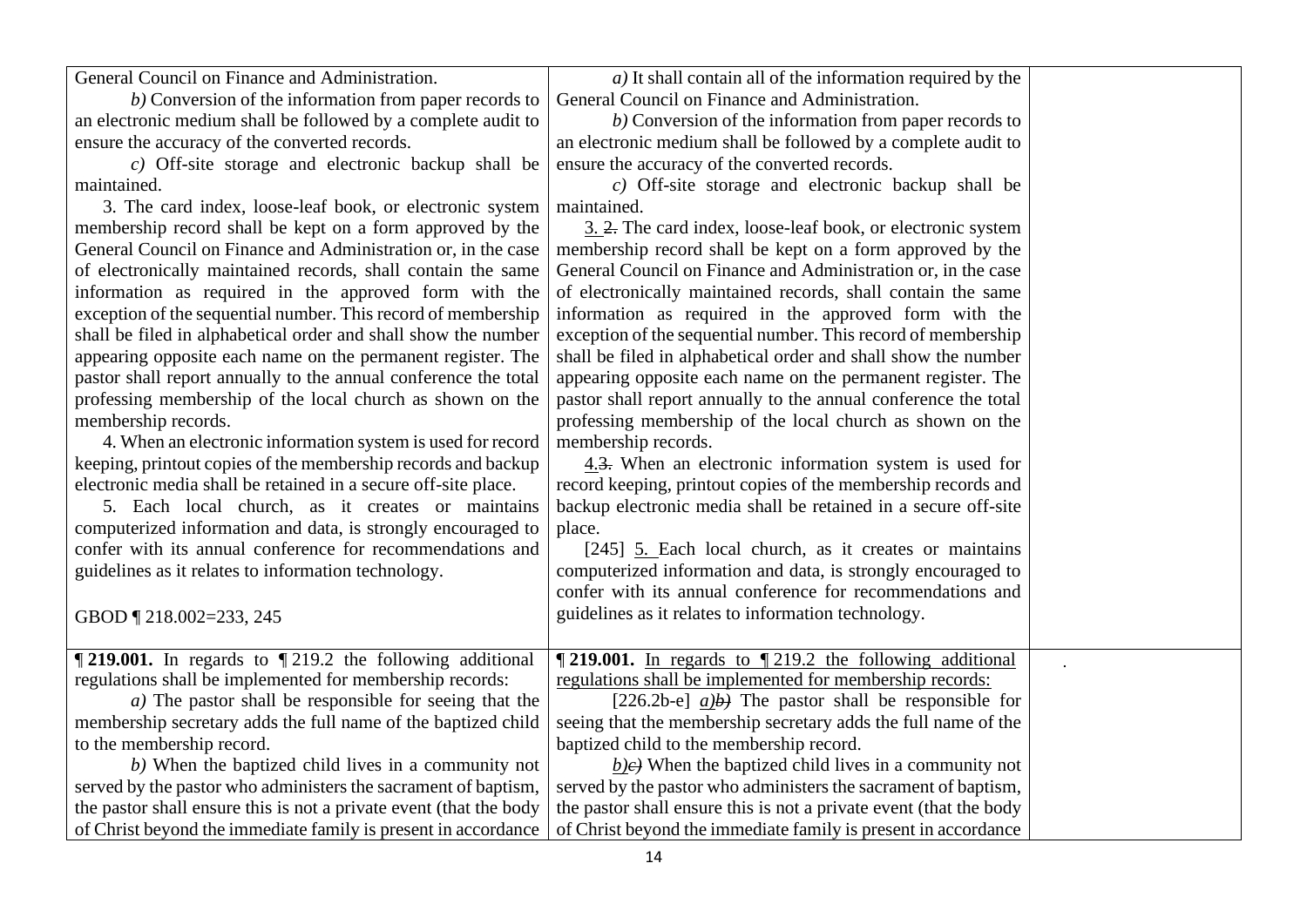| with $\P$ 224 of the <i>Discipline</i> ), and is responsible for contacting | with BOD¶ 224 of the <i>Book of Discipline</i> ), and is responsible       |  |
|-----------------------------------------------------------------------------|----------------------------------------------------------------------------|--|
| in advance (where possible) and reporting the baptism to a                  | for contacting in advance (where possible) and reporting the               |  |
| pastor and/or district superintendent who serves in the area                | baptism to a pastor and/or district superintendent who serves in           |  |
| where the baptized child lives. The pastor administering the                | the area where the baptized child lives. The pastor                        |  |
| sacrament shall then be responsible for reporting in writing to             | administering the sacrament shall then be responsible for                  |  |
| that pastor or district superintendent the child's name to be               | reporting in writing to that pastor or district superintendent the         |  |
| entered on the record of a church in that location.                         | child's name to be entered on the record of a church in that               |  |
| $c)$ A pastor of a church who receives notification of a                    | location.                                                                  |  |
| baptism administered elsewhere shall be responsible for                     | $c/d$ ) A pastor of a church who receives notification of a                |  |
| entering the required information on that church's record and               | baptism administered elsewhere shall be responsible for                    |  |
| for notifying the pastor who administered the baptism that the              | entering the required information on that church's record and              |  |
| child has been received by transfer. When the pastor of the                 | for notifying the pastor who administered the baptism that the             |  |
| church in which the child is baptized receives written                      | child has been received by transfer. When the pastor of the                |  |
| confirmation that the child's name has been entered on the                  | church in which the child is baptized receives written                     |  |
| membership record of another church, a notation may be made                 | confirmation that the child's name has been entered on the                 |  |
| on the record of the church where the sacrament was                         | membership record of another church, a notation may be made                |  |
| administered that the child has been transferred to another                 | on the record of the church where the sacrament was                        |  |
| church.                                                                     | administered that the child has been transferred to another                |  |
| d) The pastor shall, at the time of administering the                       | church.                                                                    |  |
| sacrament of baptism and at other appropriate times, admonish               | $\underline{d}$ ) $e$ ) The pastor shall, at the time of administering the |  |
| members of the congregation of their responsibility for the                 | sacrament of baptism and at other appropriate times, admonish              |  |
| Christian nurture of the child.                                             | members of the congregation of their responsibility for the                |  |
|                                                                             | Christian nurture of the child.                                            |  |
| GBOD 1219.001=226.2b-e                                                      |                                                                            |  |
|                                                                             |                                                                            |  |
| 1219.002. In regards to 1219.3 the following additional                     | 1219.002. In regards to 1219.3 the following additional                    |  |
| regulations shall be implemented:                                           | regulations shall be implemented:                                          |  |
| 1. The number of people so identified shall be reported                     | [ $226.3-5$ ] 1. The number of people so identified shall                  |  |
| annually, or at such other times as may be requested, to the                | be reported annually, or at such other times as may be                     |  |
| charge conference or the annual conference. The congregation                | requested, to the charge conference or the annual conference.              |  |
| has ongoing responsibility to nurture baptized children, youth,             | The congregation has ongoing responsibility to nurture                     |  |
| and adults in the life of discipleship.                                     | baptized children, youth, and adults in the life of discipleship.          |  |
| 2. It shall be the duty of the pastor, the parent(s),                       | $2.4$ . It shall be the duty of the pastor, the parent(s),                 |  |
| guardian(s), sponsor(s), or godparent(s), the officers and                  | guardian(s), sponsor(s), or godparent(s), the officers and                 |  |
| teachers of the church school, the local church scouting                    | teachers of the church school, the local church scouting                   |  |
| coordinator, and all members of the congregation to provide                 | coordinator, and all members of the congregation to provide                |  |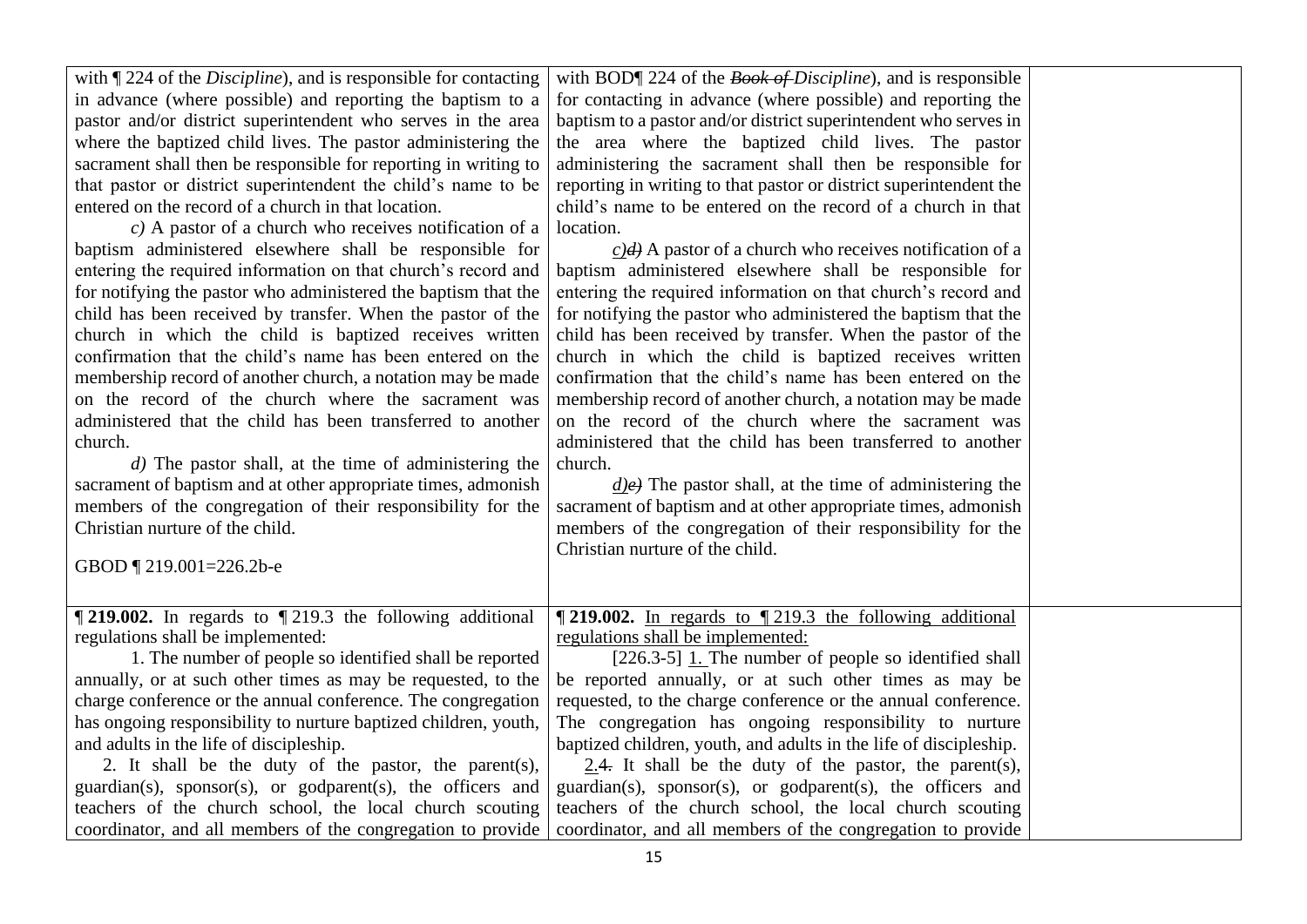training for the children of the Church throughout their childhood that will lead to a personal commitment to Jesus Christ as Lord and Savior and to an understanding of the Christian faith and the meaning of baptism. Building on the preparation that youth have received throughout their childhood, the pastor shall, at least annually, organize them into classes to the end that they may profess their faith and be confirmed (¶ 216). This instruction shall be based on materials produced by The United Methodist Church or on other resources that present the mission, history, doctrine, and beliefs of The United Methodist Church for this purpose. When youth so prepared shall give evidence of their own Christian faith, and understanding of the meaning and practice of membership, they may be received as professing members. The God and Me and God and Family portions of the Program of Religious Activities with Youth (P.R.A.Y.) program may be available to elementary children as an additional resource (¶ 256.4).

3. Youth who are members of the Church have all rights and responsibilities of membership within the baptismal covenant. (See BOD¶ 256.3.) It is strongly recommended that each local church offer for all senior high youth continuing instruction in the meaning of the Christian life and discipleship. It is further recommended that this course, taught by or under the guidance of the pastor, or other staff or layperson, emphasize the doctrines of The United Methodist Church and the nature and mission of the Church, leading to continued growth in the knowledge, grace, and service of our Lord Jesus Christ. The Program of Religious Activities with Youth (P.R.A.Y.) program may be available to all youth, with the God and Church portion providing study of The United Methodist Church, and the God and Life program challenging the youth to integrate their faith into their daily life (¶ 256.4) It shall be the responsibility of the pastor to participate in the growth process through interaction and ministry with youth.

training for the children of the Church throughout their childhood that will lead to a personal commitment to Jesus Christ as Lord and Savior and to an understanding of the Christian faith and the meaning of baptism. Building on the preparation that youth have received throughout their childhood, the pastor shall, at least annually, organize them into classes to the end that they may profess their faith and be confirmed (BOD¶ 216). This instruction shall be based on materials produced by The United Methodist Church or on other resources that present the mission, history, doctrine, and beliefs of The United Methodist Church for this purpose. When youth so prepared shall give evidence of their own Christian faith, and understanding of the meaning and practice of membership, they may be received as professing members. The God and Me and God and Family portions of the Program of Religious Activities with Youth (P.R.A.Y.) program may be available to elementary children as an additional resource (¶ 256.4).

3.5. Youth who are members of the Church have all rights and responsibilities of membership within the baptismal covenant. (See ¶ 256.3.) It is strongly recommended that each local church offer for all senior high youth continuing instruction in the meaning of the Christian life and discipleship. It is further recommended that this course, taught by or under the guidance of the pastor, or other staff or layperson, emphasize the doctrines of The United Methodist Church and the nature and mission of the Church, leading to continued growth in the knowledge, grace, and service of our Lord Jesus Christ. The Program of Religious Activities with Youth (P.R.A.Y.) program may be available to all youth, with the God and Church portion providing study of The United Methodist Church, and the God and Life program challenging the youth to integrate their faith into their daily life (¶ 256.4) It shall be the responsibility of the pastor to participate in the growth process through interaction and ministry with youth.

GBOD ¶ 219.002=226.3-5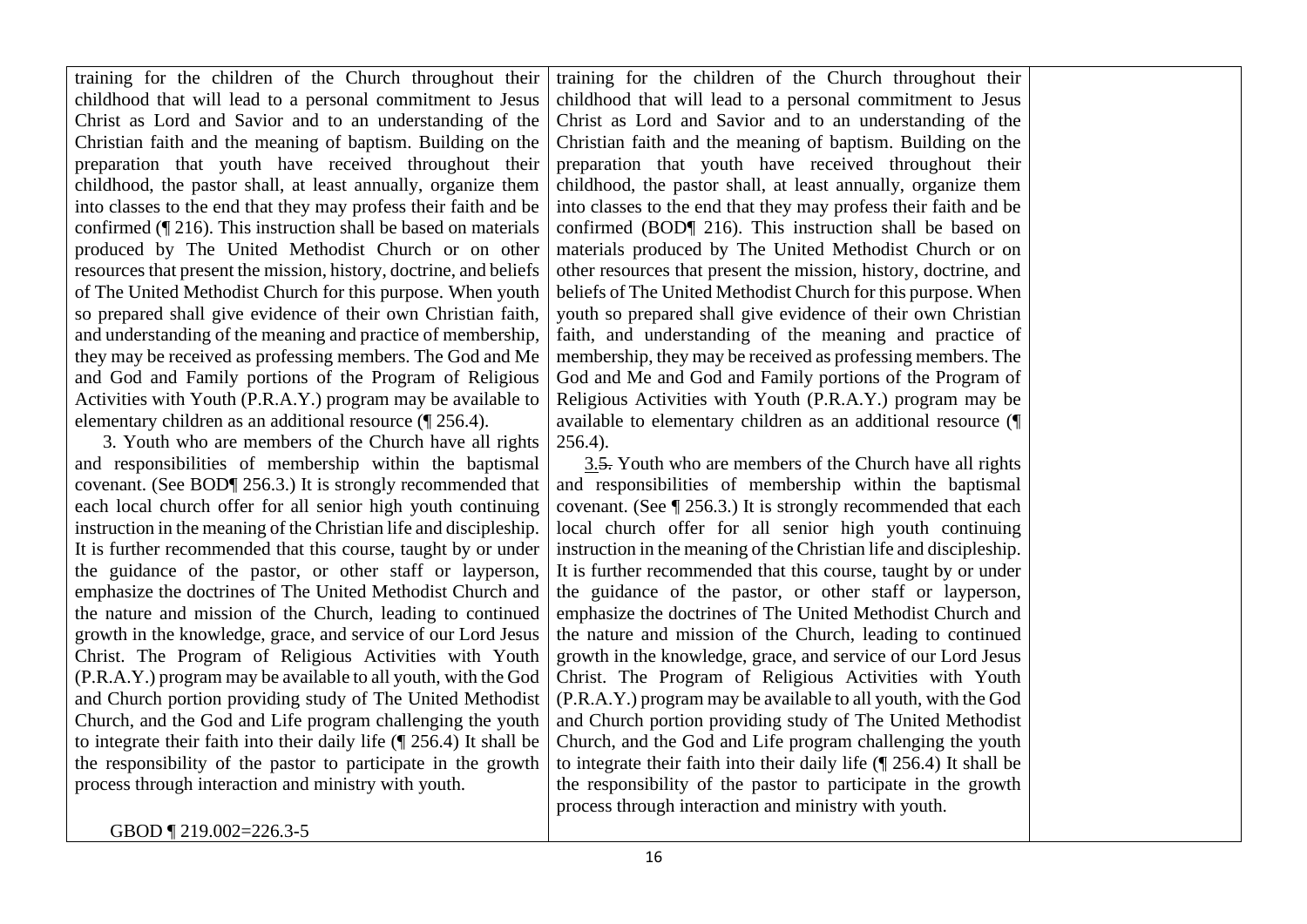|                                   | <b>1220.001.</b> In regards to 1220.2 the following additional 1220.001. In regards to 1220.2 the following additional |
|-----------------------------------|------------------------------------------------------------------------------------------------------------------------|
| regulations shall be implemented: | regulations shall be implemented:                                                                                      |

1. *Nonresident Members –* Nonresident members should constitute a special group to be served by correspondence. The groups shall be formed and the leaders appointed by the church council upon recommendation of the pastor.

 2. *Members Who Move-*If a member of a United Methodist church shall move to another community so far removed from the home church that the member cannot participate regularly in its worship and activity, this member shall be encouraged to transfer membership to a United Methodist church in the community of the newly established residence. As soon as the pastor is reliably informed of this change of residence, actual or contemplated, it shall be the pastor's duty and obligation to assist the member to become established in the fellowship of a church in the community of the future home and to send to a United Methodist pastor in such community, or to the district superintendent, a letter of notification, giving the latest known address of the person or persons concerned and requesting local pastoral oversight.

3. *Members Residing at a Distance-*When a pastor discovers a member of The United Methodist Church residing in the community whose membership is in a church so far removed from the place of residence that the member cannot participate regularly in its worship and activity, it shall be the duty and obligation of the pastor to give pastoral oversight to such person and to encourage transfer of membership to a United Methodist church in the community where the member resides. 4. *Lay Missionaries in Non-United Methodist Churches-*Laypersons in service outside the United States under the General Board of Global Ministries and assigned to churches other than United Methodist may accept all the rights and privileges, including associate membership, offered them by a local church in their place of residence without impairing their relationship to their home local church.

[228.2a] 1. *Nonresident Members –* Nonresident members should constitute a special group to be served by correspondence. The groups shall be formed and the leaders appointed by the church council upon recommendation of the pastor.

[236] 2. *Members Who Move-*If a member of a United Methodist church shall move to another community so far removed from the home church that the member cannot participate regularly in its worship and activity, this member shall be encouraged to transfer membership to a United Methodist church in the community of the newly established residence. As soon as the pastor is reliably informed of this change of residence, actual or contemplated, it shall be the pastor's duty and obligation to assist the member to become established in the fellowship of a church in the community of the future home and to send to a United Methodist pastor in such community, or to the district superintendent, a letter of notification, giving the latest known address of the person or persons concerned and requesting local pastoral oversight.

[238] 3. *Members Residing at a Distance-*When a pastor discovers a member of The United Methodist Church residing in the community whose membership is in a church so far removed from the place of residence that the member cannot participate regularly in its worship and activity, it shall be the duty and obligation of the pastor to give pastoral oversight to such person and to encourage transfer of membership to a United Methodist church in the community where the member resides.

[237] 4. *Lay Missionaries in Non-United Methodist Churches-*Laypersons in service outside the United States under the General Board of Global Ministries and assigned to churches other than United Methodist may accept all the rights and privileges, including associate membership, offered them by a local church in their place of residence without impairing their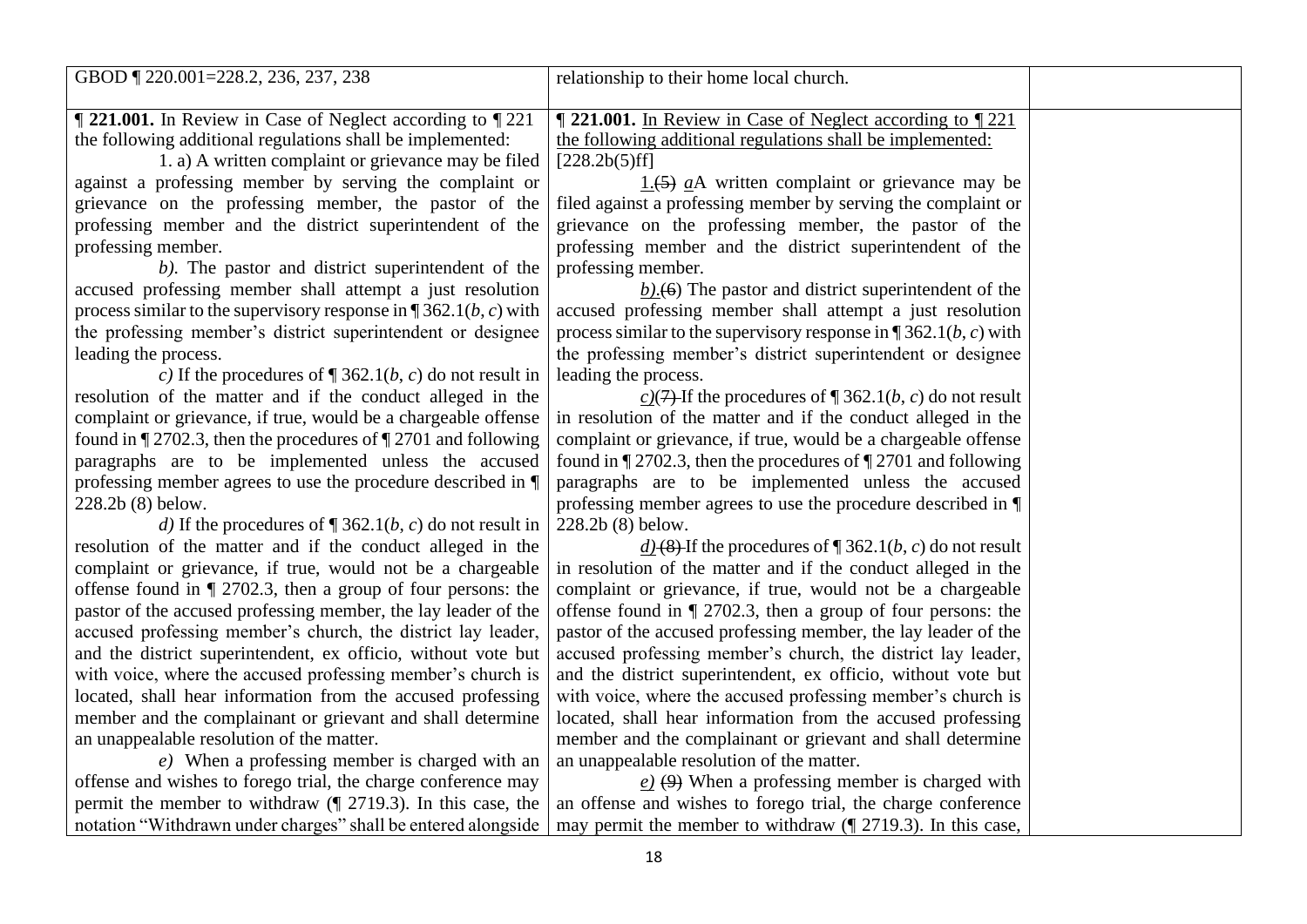the member's name on the record, along with the date.

*f.)* Recognizing that the Church has a continuing moral and spiritual obligation to nurture all persons, it is recommended that a list of names thus removed shall be maintained. It shall then become the responsibility of the church council to provide for the review of this list at least once a year. (See also ¶ 234.) After the review has been made, it is recommended that the pastor and/or the commission on evangelism contact those whose names appear on this list, either in person or by other means, in the most effective and practical manner. The names and addresses of those who have moved outside the local church's area should be sent to local churches in their new communities that those churches may visit and minister to them.

2. The pastor, along with other adult workers with youth and young adults in the local church and beyond (¶ 634.4c[4]), shall disseminate information about United Methodist-related Campus Ministry to college/university students or potential college/university students who are baptized members, professing members, or other constituents of the congregation. They shall also nurture, counsel, and guide young people as they explore United Methodist and non-United Methodist colleges and universities and non-college vocation options in light of their faith.

GBOD ¶ 221.001=228.2

¶ **222.001.** In regards to ¶ 222.1 the following additional regulations shall be implemented:

Certificates of transfer shall be accompanied by two official forms. A "Notice of Transfer of Membership" is to be sent to the member by the pastor who transfers the membership. An "Acknowledgment of Transfer of Membership" is to be sent to the former pastor by the pastor who receives the transferred member.

the notation "Withdrawn under charges" shall be entered alongside the member's name on the record, along with the date.

*f.)* (10) Recognizing that the Church has a continuing moral and spiritual obligation to nurture all persons, it is recommended that a list of names thus removed shall be maintained. It shall then become the responsibility of the church council to provide for the review of this list at least once a year. (See also ¶ 234.) After the review has been made, it is recommended that the pastor and/or the commission on evangelism contact those whose names appear on this list, either in person or by other means, in the most effective and practical manner. The names and addresses of those who have moved outside the local church's area should be sent to local churches in their new communities that those churches may visit and minister to them.

2.*c)* The pastor, along with other adult workers with youth and young adults in the local church and beyond (¶ 634.4c[4]), shall disseminate information about United Methodist-related Campus Ministry to college/university students or potential college/university students who are baptized members, professing members, or other constituents of the congregation. They shall also nurture, counsel, and guide young people as they explore United Methodist and non-United Methodist colleges and universities and non-college vocation options in light of their faith.

**222.001.** In regards to  $\P$  222.1 the following additional regulations shall be implemented:

[239] Certificates of transfer shall be accompanied by two official forms. A "Notice of Transfer of Membership" is to be sent to the member by the pastor who transfers the membership. An "Acknowledgment of Transfer of Membership" is to be sent to the former pastor by the pastor who receives the transferred member.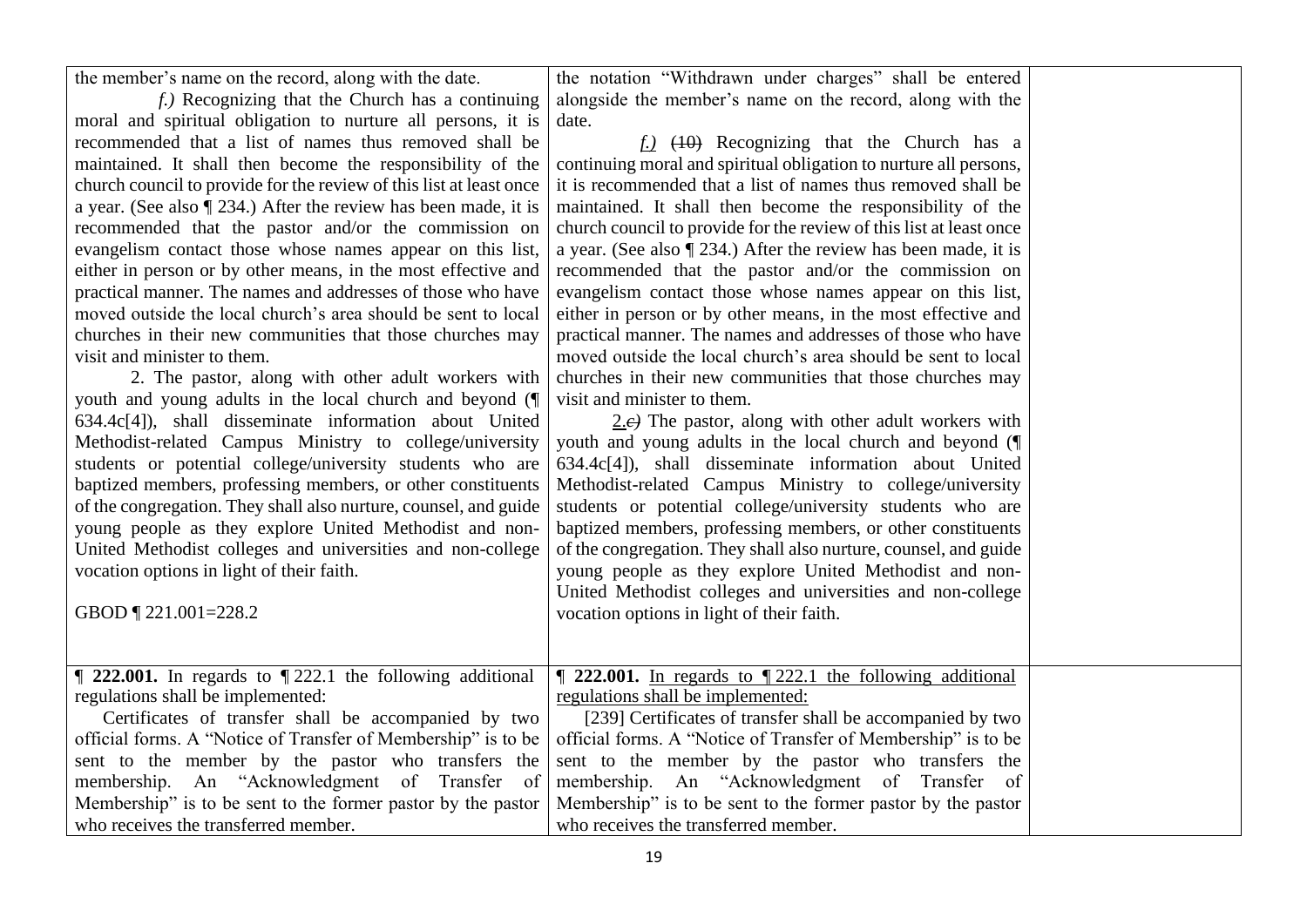| In case the transfer is not made effective, the pastor shall                                                             | In case the transfer is not made effective, the pastor shall                                                             |  |
|--------------------------------------------------------------------------------------------------------------------------|--------------------------------------------------------------------------------------------------------------------------|--|
| return the certificate to the pastor of the sending church.                                                              | return the certificate to the pastor of the sending church.                                                              |  |
|                                                                                                                          |                                                                                                                          |  |
| GBOD   222.001=239                                                                                                       |                                                                                                                          |  |
| 222.002. In regards to $\P$ 222.2 the following additional                                                               | $\parallel$ 222.002. In regards to $\parallel$ 222.2 the following additional                                            |  |
| regulations shall be implemented:                                                                                        | regulations shall be implemented:                                                                                        |  |
| For the transfer of a member of The United Methodist                                                                     | [240] For the transfer of a member of The United Methodist                                                               |  |
| Church to a church of another denomination, an official                                                                  | Church to a church of another denomination, an official                                                                  |  |
| "Transfer of Membership to Another Denomination" form                                                                    | "Transfer of Membership to Another Denomination" form                                                                    |  |
| shall be used.                                                                                                           | shall be used.                                                                                                           |  |
| GBOD 1222.002=240                                                                                                        |                                                                                                                          |  |
| 226.001. In the basic organizational plan according to                                                                   | 226.001. In the basic organizational plan according to                                                                   |  |
| 1226.1 the following additional regulations shall be                                                                     | 1226.1 the following additional regulations shall be                                                                     |  |
| implemented:                                                                                                             | implemented:                                                                                                             |  |
| 1. Each local congregation shall provide a comprehensive                                                                 | $[244 \space Intro]$                                                                                                     |  |
| program of nurture, outreach, and witness, along with<br>leadership training, and the planning and administration of the | 1. Each local congregation shall provide a comprehensive                                                                 |  |
| congregation's organizational and temporal life, in accordance                                                           | program of nurture, outreach, and witness, along with<br>leadership training, and the planning and administration of the |  |
| with the mission of The United Methodist                                                                                 | congregation's organizational and temporal life, in accordance                                                           |  |
|                                                                                                                          | with the mission of The United Methodist                                                                                 |  |
| GBOD 1226.001=244                                                                                                        |                                                                                                                          |  |
| 226.002. In the modification of the organizational plan                                                                  | 226.002. In the modification of the organizational plan                                                                  |  |
| according to $\P$ 226.3 the following additional regulations shall                                                       | according to $\P$ 226.3 the following additional regulations shall                                                       |  |
| be implemented:                                                                                                          | be implemented:                                                                                                          |  |
| The charge conference, the district superintendent, and the                                                              | [247.2] The charge conference, the district superintendent, and                                                          |  |
| pastor, when a pastor has been appointed (see $\P$ 205.4), shall                                                         | the pastor, when a pastor has been appointed (see $\P$ 205.4),                                                           |  |
| organize and administer the pastoral charge and churches                                                                 | shall organize and administer the pastoral charge and                                                                    |  |
| according to the policies and plans herein set forth. When the                                                           | churches according to the policies and plans herein set forth.                                                           |  |
| membership size, program scope, mission resources, or other                                                              | When the membership size, program scope, mission                                                                         |  |
| circumstances so require, the charge conference may, in                                                                  | resources, or other circumstances so require, the charge                                                                 |  |
| consultation with and upon the approval of the district                                                                  | conference may, in consultation with and upon the approval of                                                            |  |
| superintendent, modify the organizational plans, provided                                                                | the district superintendent, modify the organizational plans,                                                            |  |
| that the provisions of $\P$ 243 are observed. Such other                                                                 | provided that the provisions of $\P$ 243 are observed. Such                                                              |  |
| circumstances may include, but not be limited to, alter-native                                                           | other circumstances may include, but not be limited to, alter-                                                           |  |
| models for the conception of a local church, such as coffee                                                              | native models for the conception of a local church, such as                                                              |  |
| house ministries, mall ministries, outdoor ministries,                                                                   | coffee house ministries, mall ministries, outdoor ministries,                                                            |  |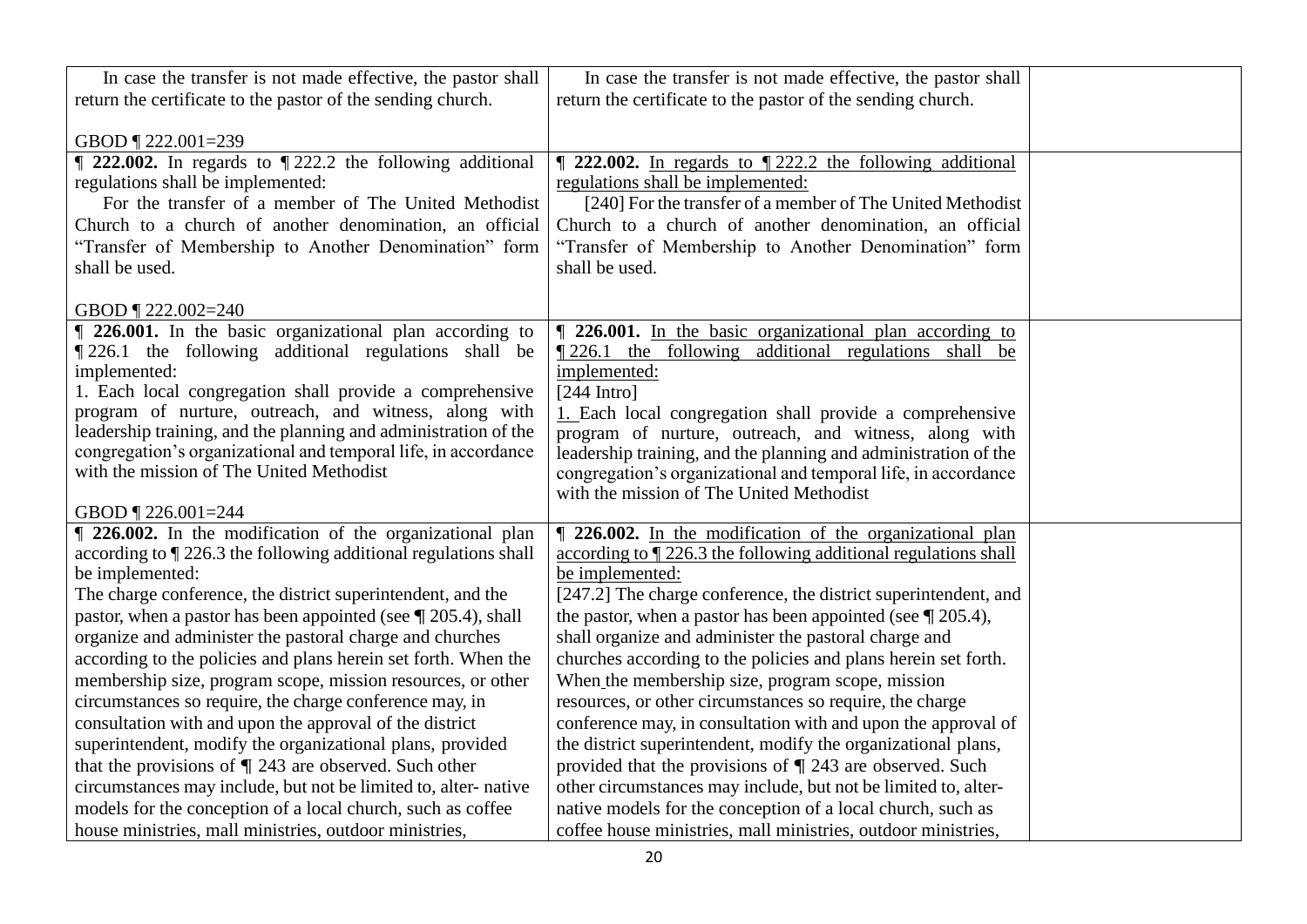| retirement home ministries, restaurant ministries, and other<br>emergent ways in which people can gather in God's name to<br>be the church.                                                                                                                                                                                                                                                                                                                                                                                                                                                                                                                                                                                                                                                                                                                                                                                                                                                                                                                                                                                                                                                                                                                                                                                                                                                                                                                                                                                                                                                                                                                                                   | retirement home ministries, restaurant ministries, and other<br>emergent ways in which people can gather in God's name to<br>be the church.                                                                                                                                                                                                                                                                                                                                                                                                                                                                                                                                                                                                                                                                                                                                                                                                                                                                                                                                                                                                                                                                                                                                                                                                                                                                                                                                                                                                                                                                                                                                                                |  |
|-----------------------------------------------------------------------------------------------------------------------------------------------------------------------------------------------------------------------------------------------------------------------------------------------------------------------------------------------------------------------------------------------------------------------------------------------------------------------------------------------------------------------------------------------------------------------------------------------------------------------------------------------------------------------------------------------------------------------------------------------------------------------------------------------------------------------------------------------------------------------------------------------------------------------------------------------------------------------------------------------------------------------------------------------------------------------------------------------------------------------------------------------------------------------------------------------------------------------------------------------------------------------------------------------------------------------------------------------------------------------------------------------------------------------------------------------------------------------------------------------------------------------------------------------------------------------------------------------------------------------------------------------------------------------------------------------|------------------------------------------------------------------------------------------------------------------------------------------------------------------------------------------------------------------------------------------------------------------------------------------------------------------------------------------------------------------------------------------------------------------------------------------------------------------------------------------------------------------------------------------------------------------------------------------------------------------------------------------------------------------------------------------------------------------------------------------------------------------------------------------------------------------------------------------------------------------------------------------------------------------------------------------------------------------------------------------------------------------------------------------------------------------------------------------------------------------------------------------------------------------------------------------------------------------------------------------------------------------------------------------------------------------------------------------------------------------------------------------------------------------------------------------------------------------------------------------------------------------------------------------------------------------------------------------------------------------------------------------------------------------------------------------------------------|--|
| GBOD   226.002=247.2                                                                                                                                                                                                                                                                                                                                                                                                                                                                                                                                                                                                                                                                                                                                                                                                                                                                                                                                                                                                                                                                                                                                                                                                                                                                                                                                                                                                                                                                                                                                                                                                                                                                          |                                                                                                                                                                                                                                                                                                                                                                                                                                                                                                                                                                                                                                                                                                                                                                                                                                                                                                                                                                                                                                                                                                                                                                                                                                                                                                                                                                                                                                                                                                                                                                                                                                                                                                            |  |
| 1226.003. In the organizational plan according to 1226.5 the<br>following additional regulations shall be implemented for<br>Organizing a New Church:<br>1. A new local church or mission congregation shall be<br>established only with the consent of the bishop in charge and<br>the cabinet and with due consideration of the conference entity<br>assigned the responsibility for congregational development.<br>The bishop shall designate the district within whose bounds the<br>church or mission congregation shall be organized. The district<br>superintendent of that district, or his or her designee, shall be<br>the agent in charge of the project and shall recommend to the<br>district board of church location and building (¶ 2519) the<br>method of organization, and whether a specific site shall be<br>selected or an area of organization be designated. The district<br>superintendent shall avail him/herself of existing demographic,<br>lifestyle and ethnographic information in the process of<br>establishing a new congregation and its location, or shall<br>recommend to the board of trustees of a selected local church<br>that they share their facility with the proposed congregation. If<br>there is a city or district missionary organization, or if funds for<br>the project are anticipated from a conference organization,<br>those bodies shall also be asked to approve the method of<br>organization and location for a new congregation.<br>$a)$ A mission congregation may be designated when any<br>of the following conditions exist: 1) Membership opportunities<br>and resources are limited and not likely to result in a chartered | <b>1226.003.</b> In the organizational plan according to 1226.5 the<br>following additional regulations shall be implemented for<br>Organizing a New Church:<br>[259] 1. A new local church or mission congregation shall be<br>established only with the consent of the bishop in charge and<br>the cabinet and with due consideration of the conference entity<br>assigned the responsibility for congregational development.<br>The bishop shall designate the district within whose bounds the<br>church or mission congregation shall be organized. The district<br>superintendent of that district, or his or her designee, shall be<br>the agent in charge of the project and shall recommend to the<br>district board of church location and building (¶ 2519) the<br>method of organization, and whether a specific site shall be<br>selected or an area of organization be designated. The district<br>superintendent shall avail him/herself of existing demographic,<br>lifestyle and ethnographic information in the process of<br>establishing a new congregation and its location, or shall<br>recommend to the board of trustees of a selected local church<br>that they share their facility with the proposed congregation. If<br>there is a city or district missionary organization, or if funds for<br>the project are anticipated from a conference organization,<br>those bodies shall also be asked to approve the method of<br>organization and location for a new congregation.<br>$a)$ A mission congregation may be designated when any<br>of the following conditions exist: 1) Membership opportunities<br>and resources are limited and not likely to result in a chartered |  |
| congregation for an extended period of time. 2) A strategic<br>demographic, cultural, or language opportunity for serving a<br>limited population is present. 3) It is expected that long-term                                                                                                                                                                                                                                                                                                                                                                                                                                                                                                                                                                                                                                                                                                                                                                                                                                                                                                                                                                                                                                                                                                                                                                                                                                                                                                                                                                                                                                                                                                | congregation for an extended period of time. 2) A strategic<br>demographic, cultural, or language opportunity for serving a<br>limited population is present. 3) It is expected that long-term                                                                                                                                                                                                                                                                                                                                                                                                                                                                                                                                                                                                                                                                                                                                                                                                                                                                                                                                                                                                                                                                                                                                                                                                                                                                                                                                                                                                                                                                                                             |  |
| sustaining funding from sources outside the congregation will                                                                                                                                                                                                                                                                                                                                                                                                                                                                                                                                                                                                                                                                                                                                                                                                                                                                                                                                                                                                                                                                                                                                                                                                                                                                                                                                                                                                                                                                                                                                                                                                                                 | sustaining funding from sources outside the congregation will                                                                                                                                                                                                                                                                                                                                                                                                                                                                                                                                                                                                                                                                                                                                                                                                                                                                                                                                                                                                                                                                                                                                                                                                                                                                                                                                                                                                                                                                                                                                                                                                                                              |  |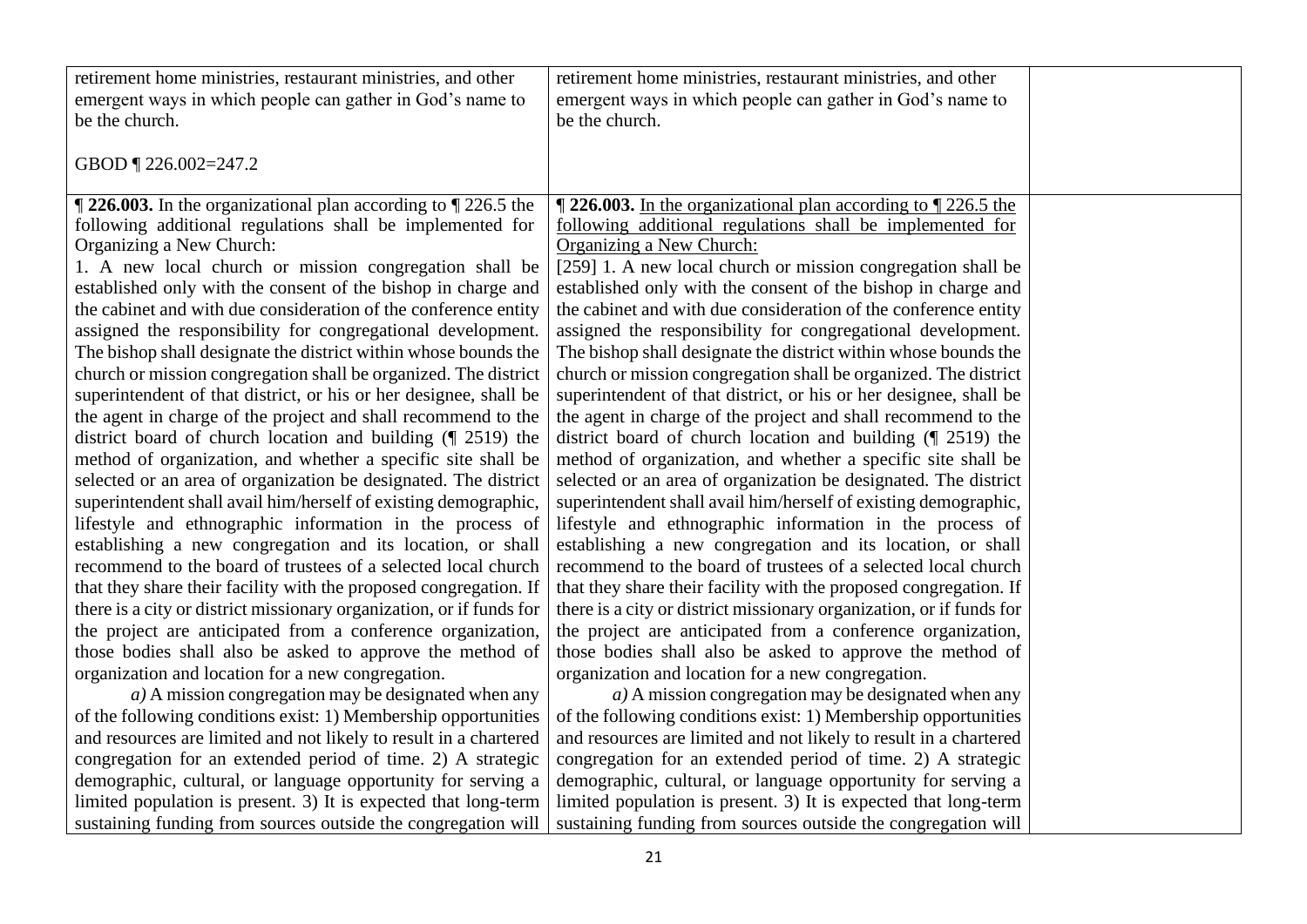be necessary to enable the congregation to exist, and the assumption of full connectional support items by the congregation is unlikely. 4) It is probable that the annual conference will need to provide long-term administrative guidance, including attention to the distinctive property needs of the congregation. When any of these conditions exist, the cabinet, in consultation with the congregational development area of the annual conference, may designate an entity a mission congregation. The mission congregation may be organized in the same manner and have the same rights and powers as any local church.

2. The bishop may appoint a pastor to launch a new local church, or with the bishop's approval the district superintendent may authorize a local church or group of local churches to launch a new church by gathering interested people in small groups for Bible study, outreach, community building, and worship at a site in an area approved by the district board of church location and building.

3. A pastor of The United Methodist Church, while serving as the pastor of a new church prior to the convening of a constituting conference (¶ 259.7), may receive a person into the membership of The United Methodist Church under the conditions of ¶ 217. When a person is received as either a baptized or a professing member, the pastor shall send the name, address, and related facts to the annual conference secretary for recording on a general membership roll. These names shall be transferred as soon as possible to the roll of the new church, when constituted, or to another church upon the member's request. If the new church is being sponsored by an existing church, membership may be recorded on the roll of that church.

4. Each annual conference or its equivalent may determine the minimum number of members and other criteria required for the organization of a local United Methodist church.

5. When the number of people interested in being charter members of the new church reaches the number necessary as

be necessary to enable the congregation to exist, and the assumption of full connectional support items by the congregation is unlikely. 4) It is probable that the annual conference will need to provide long-term administrative guidance, including attention to the distinctive property needs of the congregation. When any of these conditions exist, the cabinet, in consultation with the congregational development area of the annual conference, may designate an entity a mission congregation. The mission congregation may be organized in the same manner and have the same rights and powers as any local church.

2. The bishop may appoint a pastor to launch a new local church, or with the bishop's approval the district superintendent may authorize a local church or group of local churches to launch a new church by gathering interested people in small groups for Bible study, outreach, community building, and worship at a site in an area approved by the district board of church location and building.

3. A pastor of The United Methodist Church, while serving as the pastor of a new church prior to the convening of a constituting conference (¶ 259.7), may receive a person into the membership of The United Methodist Church under the conditions of ¶ 217. When a person is received as either a baptized or a professing member, the pastor shall send the name, address, and related facts to the annual conference secretary for recording on a general membership roll. These names shall be transferred as soon as possible to the roll of the new church, when constituted, or to another church upon the member's request. If the new church is being sponsored by an existing church, membership may be recorded on the roll of that church.

4. Each annual conference or its equivalent may determine the minimum number of members and other criteria required for the organization of a local United Methodist church.

5. When the number of people interested in being charter members of the new church reaches the number necessary as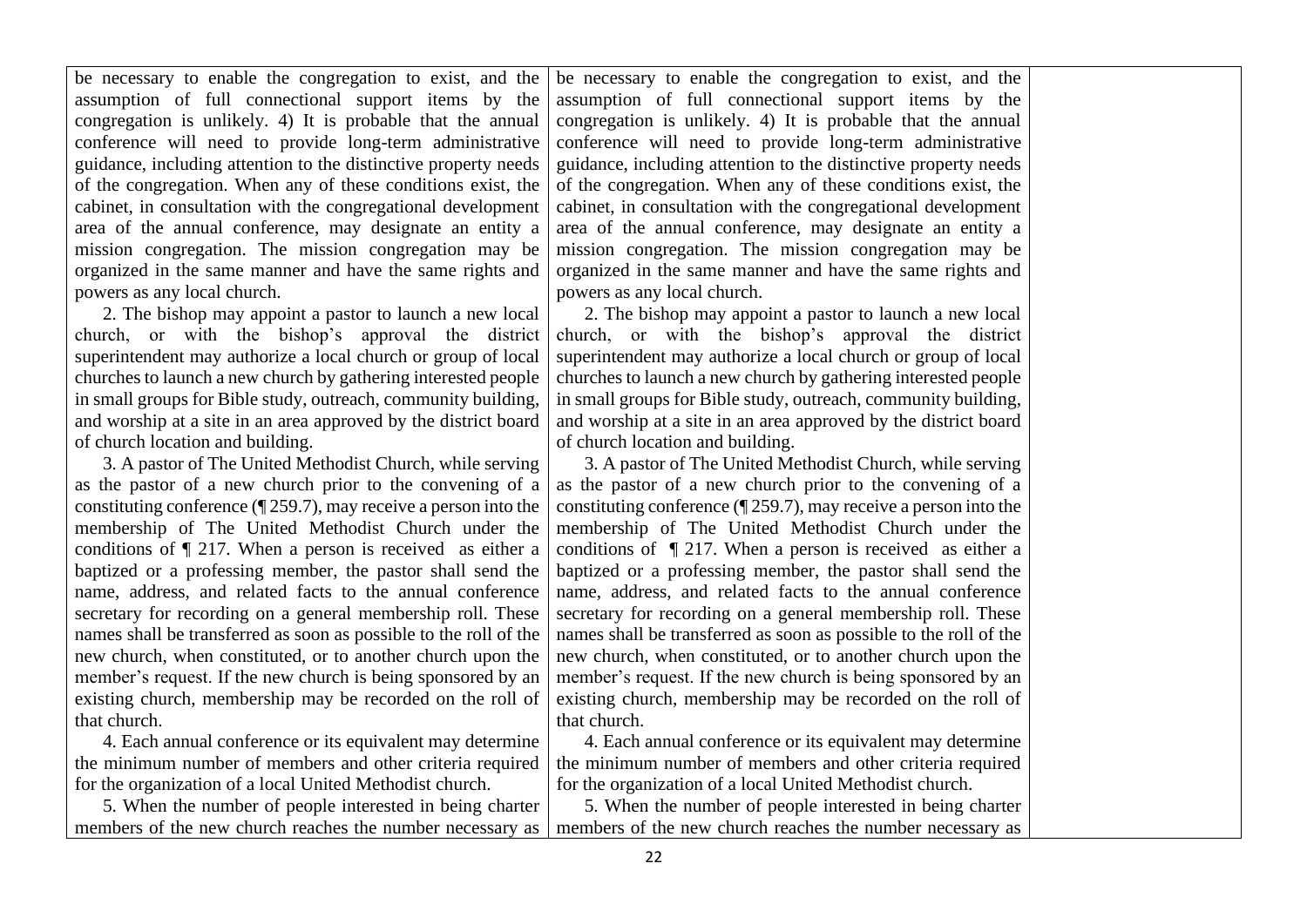set by the conference to charter a new church, the district superintendent shall call the interested people to meet at an appointed time for the purpose of organizing them into a chartered (organized) local church, or may by written authorization designate an elder in the district to call such a meeting. The district superintendent or the designated elder shall preside and shall appoint a secretary to keep a record of the meeting. Following a time of worship, opportunity shall be given to those in attendance to present themselves for membership.

6. People desiring to become professing members by transfer or on profession of their faith in Christ shall also be given opportunity to present themselves for membership. Any who have not been baptized shall receive the sacrament of baptism, profess their faith and be received as members. Other baptized people are to be received as baptized members.

7. Those who will be members of the constituting church conference shall be those received into the professing membership.

8. The constituting church conference shall then be called to order by the district superintendent or by an elder whom the superintendent designates (see ¶ 246.5). A committee on nominations, elected on nominations from the floor as the conference may determine, shall nominate members of the proposed church council. The chairperson of the committee on nominations shall be the appointed pastor (see ¶ 258.1*c*). When the members have been chosen, the district superintendent or the designated elder shall declare the church properly constituted.

9. The district superintendent or an elder whom the superintendent designates shall then adjourn the constituting church conference and call to order the charge conference of the pastoral charge. The membership of the charge conference shall be those newly elected, and any others entitled to membership. The charge conference shall then elect such officers of the church as the *Discipline* requires, including

set by the conference to charter a new church, the district superintendent shall call the interested people to meet at an appointed time for the purpose of organizing them into a chartered (organized) local church, or may by written authorization designate an elder in the district to call such a meeting. The district superintendent or the designated elder shall preside and shall appoint a secretary to keep a record of the meeting. Following a time of worship, opportunity shall be given to those in attendance to present themselves for membership.

6. People desiring to become professing members by transfer or on profession of their faith in Christ shall also be given opportunity to present themselves for membership. Any who have not been baptized shall receive the sacrament of baptism, profess their faith and be received as members. Other baptized people are to be received as baptized members.

7. Those who will be members of the constituting church conference shall be those received into the professing membership.

8. The constituting church conference shall then be called to order by the district superintendent or by an elder whom the superintendent designates (see ¶ 246.5). A committee on nominations, elected on nominations from the floor as the conference may determine, shall nominate members of the proposed church council. The chairperson of the committee on nominations shall be the appointed pastor (see ¶ 258.1*c*). When the members have been chosen, the district superintendent or the designated elder shall declare the church properly constituted.

9. The district superintendent or an elder whom the superintendent designates shall then adjourn the constituting church conference and call to order the charge conference of the pastoral charge. The membership of the charge conference shall be those newly elected, and any others entitled to membership. The charge conference shall then elect such officers of the church as the *Discipline* requires, including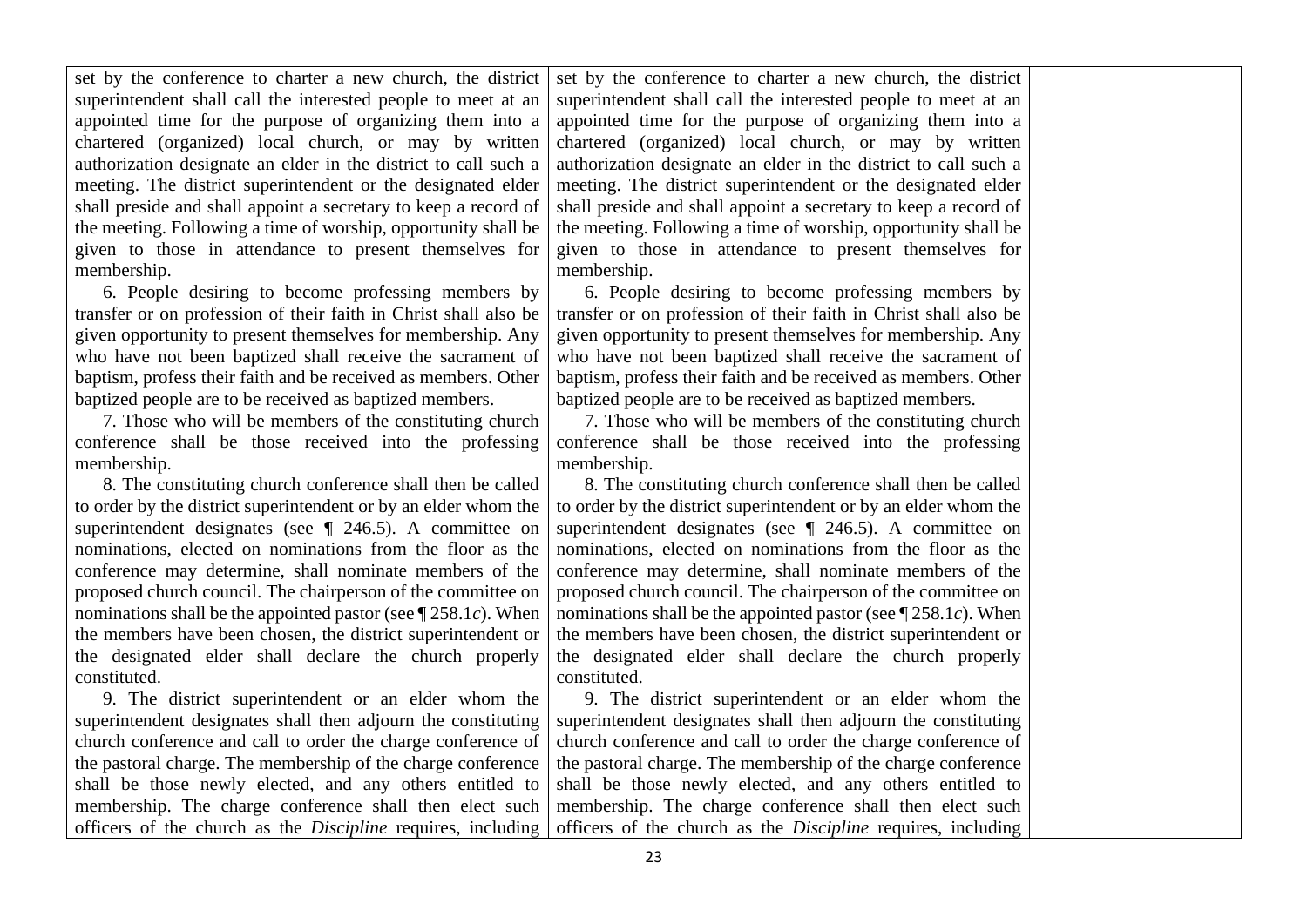| trustees of church property, and shall organize its structure as                                                    | trustees of church property, and shall organize its structure as                                                    |  |
|---------------------------------------------------------------------------------------------------------------------|---------------------------------------------------------------------------------------------------------------------|--|
| provided in the Discipline. When such officers have been duly                                                       | provided in the Discipline. When such officers have been duly                                                       |  |
| elected and such structure put in place, the church is duly                                                         | elected and such structure put in place, the church is duly                                                         |  |
| organized, and from this point its work shall proceed as                                                            | organized, and from this point its work shall proceed as                                                            |  |
| described in the <i>Discipline</i> , provided that when a newly                                                     | described in the <i>Discipline</i> , provided that when a newly                                                     |  |
| organized church is attached to a circuit, the charge conference                                                    | organized church is attached to a circuit, the charge conference                                                    |  |
| shall not be held until such time as representatives from all the                                                   | shall not be held until such time as representatives from all the                                                   |  |
| churches of the charge can be properly assembled for that                                                           | churches of the charge can be properly assembled for that                                                           |  |
| purpose.                                                                                                            | purpose.                                                                                                            |  |
| 10. The charge conference may take action, at its discretion,                                                       | 10. The charge conference may take action, at its discretion,                                                       |  |
| authorizing and directing the newly elected trustees to                                                             | authorizing and directing the newly elected trustees to                                                             |  |
| incorporate the newly organized church in accordance with                                                           | incorporate the newly organized church in accordance with                                                           |  |
| local laws and the provisions of the Discipline.                                                                    | local laws and the provisions of the Discipline.                                                                    |  |
|                                                                                                                     |                                                                                                                     |  |
| GBOD ¶ 226.003=259                                                                                                  |                                                                                                                     |  |
| <b>1226.004</b> In the organizational plan according to 1226.6 the                                                  | <b>T</b> 226.004 In the organizational plan according to T 226.6 the                                                |  |
| following additional regulations shall be implemented for                                                           | following additional regulations shall be implemented for                                                           |  |
| Cooperative Parishes:                                                                                               | <b>Cooperative Parishes:</b>                                                                                        |  |
| 1. Local churches, with the guidance of the Holy Spirit, may                                                        | [206] 1. Local churches, with the guidance of the Holy Spirit,                                                      |  |
| enhance their witness to one another and to the world by                                                            | may enhance their witness to one another and to the world by                                                        |  |
| showing forth the love of Jesus Christ through forms of mutual                                                      | showing forth the love of Jesus Christ through forms of mutual                                                      |  |
| cooperation.                                                                                                        | cooperation.                                                                                                        |  |
| 2. Annual conferences shall implement a process of                                                                  | 2. Annual conferences shall implement a process of                                                                  |  |
| cooperative parish development through which cooperative                                                            | cooperative parish development through which cooperative                                                            |  |
| parish ministries are initiated and developed in both urban                                                         | parish ministries are initiated and developed in both urban                                                         |  |
| and town- and-country situations. Where cooperative parish<br>ministries already exist in an annual conference, the | and town- and-country situations. Where cooperative parish<br>ministries already exist in an annual conference, the |  |
| conference shall direct the appropriate conference boards and                                                       | conference shall direct the appropriate conference boards and                                                       |  |
| agencies to develop strategies designed to make use of                                                              | agencies to develop strategies designed to make use of                                                              |  |
| cooperative ministries as means of creating greater                                                                 | cooperative ministries as means of creating greater                                                                 |  |
| effectiveness in the nurture, outreach, and witness ministries                                                      | effectiveness in the nurture, outreach, and witness ministries                                                      |  |
| of urban, suburban, and town-and-country situations; and the                                                        | of urban, suburban, and town-and-country situations; and the                                                        |  |
| annual conference shall prepare and adopt a formal writ-ten                                                         | annual conference shall prepare and adopt a formal writ-ten                                                         |  |
| policy concerning cooperative parish ministries, including a                                                        | policy concerning cooperative parish ministries, including a                                                        |  |
| plan for financial support. Parish development is an                                                                | plan for financial support. Parish development is an                                                                |  |
| intentional plan of enabling congregations, church-related                                                          | intentional plan of enabling congregations, church-related                                                          |  |
| agencies, and pastors in a defined geographic area to develop                                                       | agencies, and pastors in a defined geographic area to develop                                                       |  |
| a relationship of trust and mutuality that results in<br>coordinated church programs and ministry, supported by     | a relationship of trust and mutuality that results in<br>coordinated church programs and ministry, supported by     |  |
|                                                                                                                     |                                                                                                                     |  |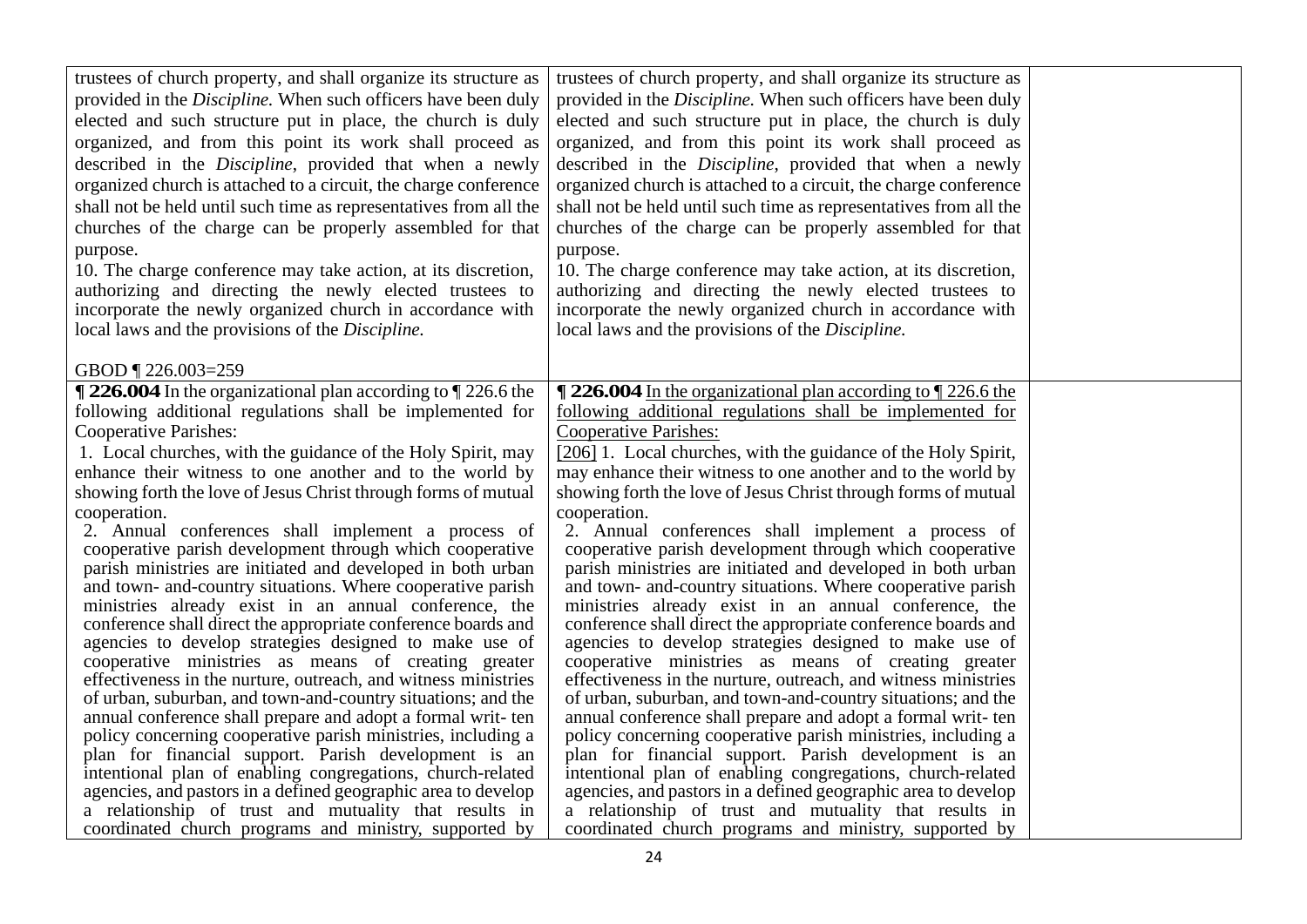appropriate organizational structures and policy. A superintendent or director of parish development may be appointed to work with the cabinet(s) in the implementation of these ministries in a conference or an area. In addition, district superintendents shall submit recommendations annually regarding those churches in their districts that would benefit from being included in a cooperative ministry.

3. Cooperative ministries may be expressed in one or more of the forms contained in the following categories.

*a)* Beginning and Exploratory Forms: (*1). Cluster Groups*— a group of churches located in the same geographic area with a loosely knit organization that allows the participating congregations and pastoral charges to engage in cooperative programs in varying degrees. A district may be divided into cluster groups for administrative purposes. (*2). Probe Staff*—composed of the pastors and other staff assigned to a geographic area to explore possibilities for cooperation and developing strategies for improving ministry. (3). *Group Ministry*—a loosely organized group of two or more pastoral charges in which pastors are appointed or assigned to charges. The pastors and/or lay council representing all churches may designate a coordinator.

*b)* Structured Forms: ( *1). Multiple Charge Parishes* intentionally organized group of two or more pastoral charges in which each church continues to relate to its charge conference on the organizational level and also participates in a parish-wide council. The pastors are appointed or assigned to the charges and also to the parish, and a director or coordinator is appointed or assigned by the bishop.2

 *(2) Larger Parish—*a number of congregations working together using a parish-wide council and other committees and work groups, as the parish may determine which provides representation on boards and committees from all churches; guided by a constitution or covenant and served by a staff appointed or assigned by the bishop and involving a director.

*(3). Blended Ministry—*the merging of the organizations and memberships of churches spread throughout a defined geographical area into one congregation that intentionally develops two or more worship/program centers, and for which there is one charge conference and one set of appropriate organizational structures and policy. A superintendent or director of parish development may be appointed to work with the cabinet(s) in the implementation of these ministries in a conference or an area. In addition, district superintendents shall submit recommendations annually regarding those churches in their districts that would benefit from being included in a cooperative ministry.

3. Cooperative ministries may be expressed in one or more of the forms contained in the following categories.

*a)* Beginning and Exploratory Forms: (*1). Cluster Groups*— a group of churches located in the same geographic area with a loosely knit organization that allows the participating congregations and pastoral charges to engage in cooperative programs in varying degrees. A district may be divided into cluster groups for administrative purposes. (*2). Probe Staff*—composed of the pastors and other staff assigned to a geographic area to explore possibilities for cooperation and developing strategies for improving ministry. (3). *Group Ministry*—a loosely organized group of two or more pastoral charges in which pastors are appointed or assigned to charges. The pastors and/or lay council representing all churches may designate a coordinator.

*b)* Structured Forms: ( *1). Multiple Charge Parishes* intentionally organized group of two or more pastoral charges in which each church continues to relate to its charge conference on the organizational level and also participates in a parish-wide council. The pastors are appointed or assigned to the charges and also to the parish, and a director or coordinator is appointed or assigned by the bishop.2

 *(2) Larger Parish—*a number of congregations working together using a parish-wide council and other committees and work groups, as the parish may determine which provides representation on boards and committees from all churches; guided by a constitution or covenant and served by a staff appointed or assigned by the bishop and involving a director.

*(3). Blended Ministry—*the merging of the organizations and memberships of churches spread throughout a defined geographical area into one congregation that intentionally develops two or more worship/program centers, and for which there is one charge conference and one set of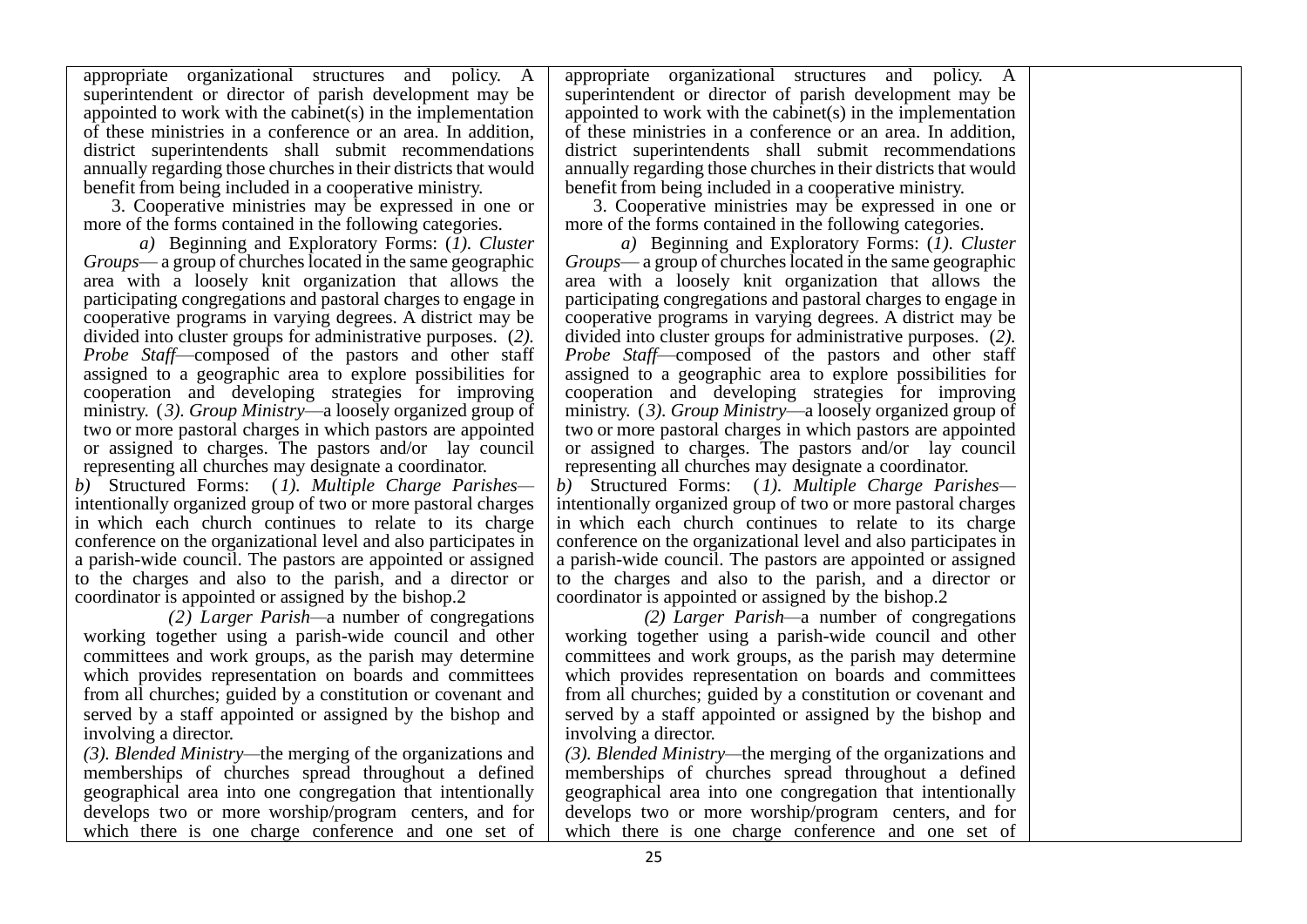committees and other groups, guided by a covenant and served by a staff and a director appointed or assigned to the parish by the bishop.

*c)* Specialized Forms: (*1). Enlarged Charge*—two or more congregations, usually on the same charge and of relatively equal size that work as a unit with the leadership of one or more pas- tors. There may be a charge council and appropriate committees.

*(2). Extended or Shared Ministry—*a larger membership church sharing ministry with a smaller membership church, usually served by the pastor(s) of the larger church. ( *3). Cooperative Ecumenical Parish*—two or more local churches of different Christian traditions including a United Methodist congregation, working together. Either of the above forms may be utilized*. (4). Shared Facilities*—two or more congregations, one of which shall be United Methodist, sharing a building, office equipment, etc., such as congregations which use different languages or which are of different racial/ethnic/cultural groups. The congregations may enter into a covenant that ensures representation and preserves the autonomy of each congregation on such bodies as church councils, boards of trustees and other committees and work groups. The congregations may negotiate a financial agreement about the use of the facility in order to provide appropriate financial support.

4. Each general board and agency shall arrange for its directors and staff to be trained in cooperative ministry concepts better to provide support resources for annual conferences and local churches.

5. Bishops, district superintendents, conference staff, and other leaders shall become familiar through training with the benefits of cooperative ministries. They shall provide leadership and training opportunities for pastors and local church leaders as to the value of cooperative ministries in moving toward excellence in nurture, outreach, and witness ministries. They are to explore and develop meaningful ministries to persons in congregations, communities, and the global community.

6. Cabinets shall give priority in the appointment process to appointing directors and clergy staff of cooperative ministries, especially cooperative parish ministries, who committees and other groups, guided by a covenant and served by a staff and a director appointed or assigned to the parish by the bishop.

*c)* Specialized Forms: (*1). Enlarged Charge*—two or more congregations, usually on the same charge and of relatively equal size that work as a unit with the leadership of one or more pas- tors. There may be a charge council and appropriate committees.

*(2). Extended or Shared Ministry—*a larger membership church sharing ministry with a smaller membership church, usually served by the pastor(s) of the larger church. ( *3). Cooperative Ecumenical Parish*—two or more local churches of different Christian traditions including a United Methodist congregation, working together. Either of the above forms may be utilized*. (4). Shared Facilities*—two or more congregations, one of which shall be United Methodist, sharing a building, office equipment, etc., such as congregations which use different languages or which are of different racial/ethnic/cultural groups. The congregations may enter into a covenant that ensures representation and preserves the autonomy of each congregation on such bodies as church councils, boards of trustees and other committees and work groups. The congregations may negotiate a financial agreement about the use of the facility in order to provide appropriate financial support.

4. Each general board and agency shall arrange for its directors and staff to be trained in cooperative ministry concepts better to provide support resources for annual conferences and local churches.

5. Bishops, district superintendents, conference staff, and other leaders shall become familiar through training with the benefits of cooperative ministries. They shall provide leadership and training opportunities for pastors and local church leaders as to the value of cooperative ministries in moving toward excellence in nurture, outreach, and witness ministries. They are to explore and develop meaningful ministries to persons in congregations, communities, and the global community.

6. Cabinets shall give priority in the appointment process to appointing directors and clergy staff of cooperative ministries, especially cooperative parish ministries, who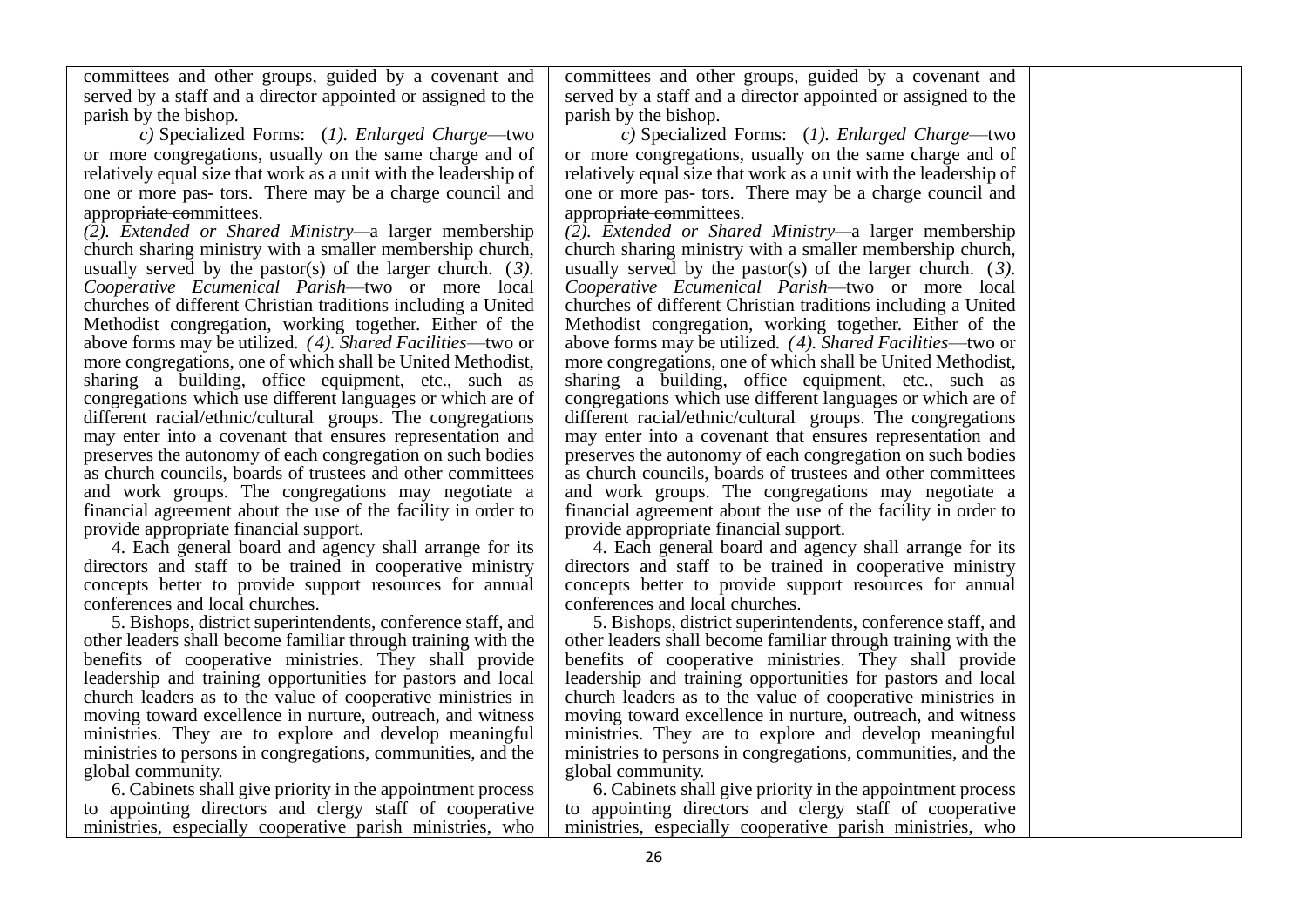| have been trained in cooperative ministry concepts and who<br>have demonstrated effective ministries of nurture, outreach,<br>and witness. The cabinet shall develop and implement<br>strategies designed to enable and equip pastors presently<br>appointed to cooperative parish ministries to provide<br>effective ministries of nurture, outreach, and witness.<br>7. Annual conferences and cabinets are urged to assist in<br>the development and strengthening of cooperative ministries<br>by pursuing funding assistance from general Church, annual<br>conference, and other sources for each cooperative ministry,<br>including cooperative parish ministries.<br>GBOD   226.004=206<br>2. See Judicial Council Decision 556.                                                                                                                                                                                                                                                                                                                                                                                                                                                                                                                                                                                                                                                                                                                                                                                         | have been trained in cooperative ministry concepts and who<br>have demonstrated effective ministries of nurture, outreach,<br>and witness. The cabinet shall develop and implement<br>strategies designed to enable and equip pastors presently<br>appointed to cooperative parish ministries to provide<br>effective ministries of nurture, outreach, and witness.<br>7. Annual conferences and cabinets are urged to assist in<br>the development and strengthening of cooperative ministries<br>by pursuing funding assistance from general Church, annual<br>conference, and other sources for each cooperative ministry,<br>including cooperative parish ministries.<br>2. See Judicial Council Decision 556.                                                                                                                                                                                                                                                                                                                                                                                                                                                                                                                                                                                                                                                                                                                                                                              |  |
|----------------------------------------------------------------------------------------------------------------------------------------------------------------------------------------------------------------------------------------------------------------------------------------------------------------------------------------------------------------------------------------------------------------------------------------------------------------------------------------------------------------------------------------------------------------------------------------------------------------------------------------------------------------------------------------------------------------------------------------------------------------------------------------------------------------------------------------------------------------------------------------------------------------------------------------------------------------------------------------------------------------------------------------------------------------------------------------------------------------------------------------------------------------------------------------------------------------------------------------------------------------------------------------------------------------------------------------------------------------------------------------------------------------------------------------------------------------------------------------------------------------------------------|-------------------------------------------------------------------------------------------------------------------------------------------------------------------------------------------------------------------------------------------------------------------------------------------------------------------------------------------------------------------------------------------------------------------------------------------------------------------------------------------------------------------------------------------------------------------------------------------------------------------------------------------------------------------------------------------------------------------------------------------------------------------------------------------------------------------------------------------------------------------------------------------------------------------------------------------------------------------------------------------------------------------------------------------------------------------------------------------------------------------------------------------------------------------------------------------------------------------------------------------------------------------------------------------------------------------------------------------------------------------------------------------------------------------------------------------------------------------------------------------------|--|
| $\P$ 226.005 In the organizational plan according to $\P$ 226.6 the<br>following additional regulations shall be implemented for<br><b>Ecumenical Shared Ministries:</b><br>1. Local churches, with the guidance of the Holy Spirit, may<br>respond to opportunities for ecumenical resource sharing in<br>their communities by creating ecumenical shared ministries,<br>working with local congregations of other Christian churches<br>to enhance ministry, make wise stewardship of limited<br>resources, and live out the ecumenical spirit in creative ways<br>responsive to the needs of God's peoples as well as to<br>opportunities for expanded mission and ministry.<br>2. Definition—Ecumenical shared ministries are ecumenical<br>congregations formed by a local United Methodist church and<br>one or more local congregations of other Christian traditions.<br>Forms of ecumenical shared ministries include: $(a)$ a federated<br>church, in which one congregation is related to two or more<br>denominations, with persons choosing to hold membership in<br>one or the other of the denominations; $(b)$ a union church, in<br>which a congregation with one unified membership roll is<br>related to two or more denominations; $(c)$ a merged church,<br>in which two or more congregations of different<br>denominations form one congregation that relates to only one<br>of the constituent denominations; $(d)$ a yoked parish, in which<br>congregations of different denominations share a pastor. | $\parallel$ 226.005 In the organizational plan according to $\parallel$ 226.6 the<br>following additional regulations shall be implemented for<br><b>Ecumenical Shared Ministries:</b><br>[207]. 1. Local churches, with the guidance of the Holy<br>Spirit, may respond to opportunities for ecumenical resource<br>sharing in their communities by creating ecumenical shared<br>ministries, working with local congregations of other<br>Christian churches to enhance ministry, make wise<br>stewardship of limited resources, and live out the ecumenical<br>spirit in creative ways responsive to the needs of God's<br>peoples as well as to opportunities for expanded mission and<br>ministry.<br>[208] 2. Definition-Ecumenical<br>shared ministries are<br>ecumenical congregations formed by a local<br>United<br>Methodist church and one or more local congregations of other<br>Christian traditions. Forms of ecumenical shared ministries<br>include: $(a)$ a federated church, in which one congregation is<br>related to two or more denominations, with persons choosing<br>to hold membership in one or the other of the denominations;<br>$(b)$ a union church, in which a congregation with one unified<br>membership roll is related to two or more denominations; $(c)$<br>a merged church, in which two or more congregations of<br>different denominations form one congregation that relates to<br>only one of the constituent denominations; $(d)$ a yoked parish, |  |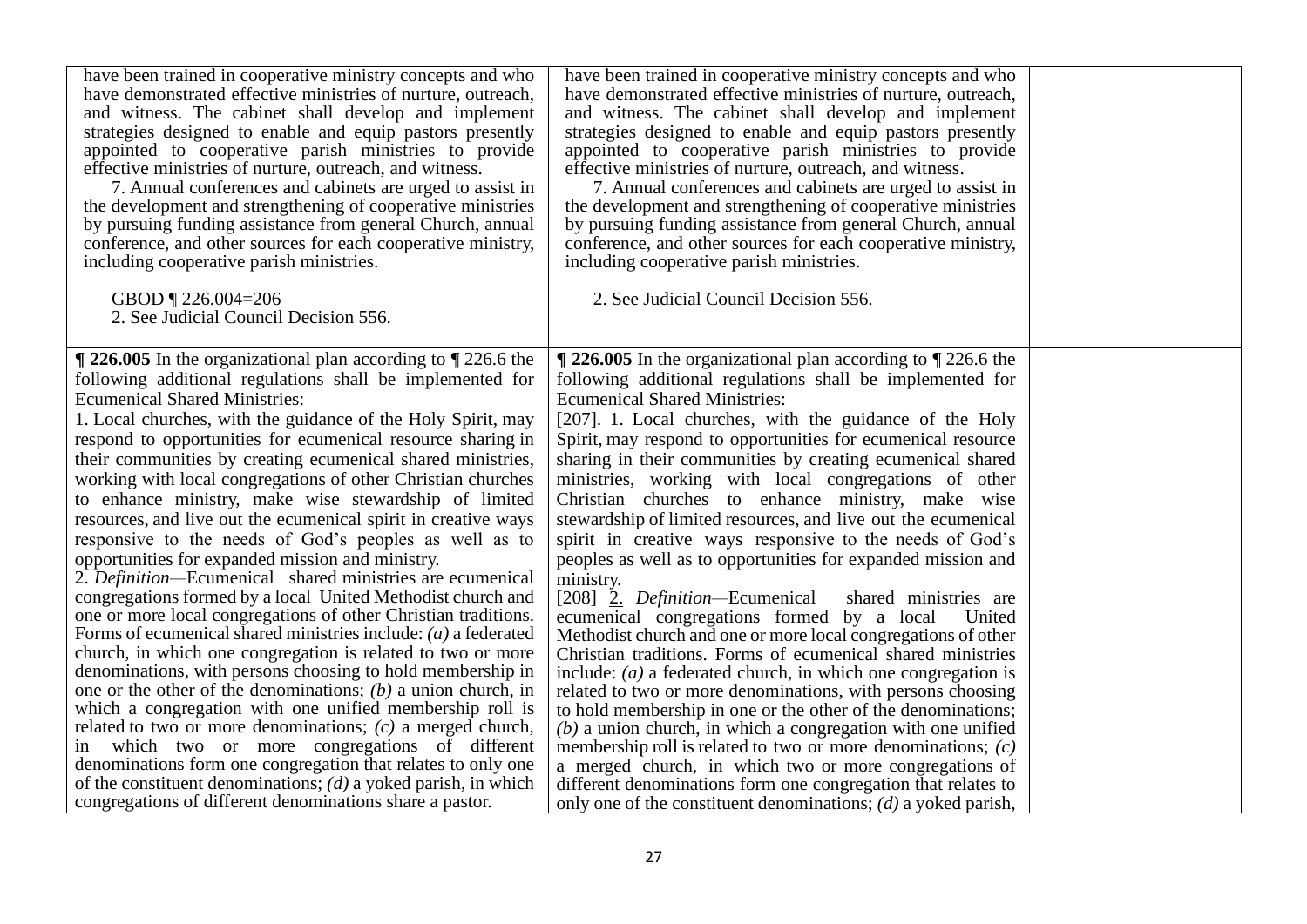| 3. Covenanting—Congregations entering into an ecumenical                                                                                                                                                                                                                                                                                                                                                                                                                                                                                                                                                                                                                                                                                                                                                                                                                                                                                                                                                                                                                                                                                                                                                                                                                                                                                                                                                                                                                                                                                                                                                                                                                                                             | in which congregations of different denominations share a                                                                                                                                                                                                                                                                                                                                                                                                                                                                                                                                                                                                                                                                                                                                                                                                                                                                                                                                                                                                                                                                                                                                                                                                                                                                                                                                                                                                                                                                                                                                                                                                                                                                                                                                                      |  |
|----------------------------------------------------------------------------------------------------------------------------------------------------------------------------------------------------------------------------------------------------------------------------------------------------------------------------------------------------------------------------------------------------------------------------------------------------------------------------------------------------------------------------------------------------------------------------------------------------------------------------------------------------------------------------------------------------------------------------------------------------------------------------------------------------------------------------------------------------------------------------------------------------------------------------------------------------------------------------------------------------------------------------------------------------------------------------------------------------------------------------------------------------------------------------------------------------------------------------------------------------------------------------------------------------------------------------------------------------------------------------------------------------------------------------------------------------------------------------------------------------------------------------------------------------------------------------------------------------------------------------------------------------------------------------------------------------------------------|----------------------------------------------------------------------------------------------------------------------------------------------------------------------------------------------------------------------------------------------------------------------------------------------------------------------------------------------------------------------------------------------------------------------------------------------------------------------------------------------------------------------------------------------------------------------------------------------------------------------------------------------------------------------------------------------------------------------------------------------------------------------------------------------------------------------------------------------------------------------------------------------------------------------------------------------------------------------------------------------------------------------------------------------------------------------------------------------------------------------------------------------------------------------------------------------------------------------------------------------------------------------------------------------------------------------------------------------------------------------------------------------------------------------------------------------------------------------------------------------------------------------------------------------------------------------------------------------------------------------------------------------------------------------------------------------------------------------------------------------------------------------------------------------------------------|--|
| shared ministry shall develop a clear covenant of mission, set<br>of bylaws, or articles of agreement that address financial and<br>property matters, church membership, denominational askings<br>and apportionments, committee structure and election<br>procedures, terms and provisions of the pastorate, reporting<br>procedures, relationship with the parent denominations, and<br>matters related to amending or dissolving the agreement.<br>Ministries shall notify the district superintendent of any<br>amending of the covenant agreement and shall consult with<br>the district superintendent prior to dissolving the covenant<br>agreement. In the formation of an ecumenical shared ministry,<br>$\P\P$ 243 and 247.1-.2 shall be followed in its organization. In<br>an interdenominational local church merger, $\P\P$ 2547 and<br>2548 shall be followed. In the case of federated and union<br>churches, $\P$ 2548 shall be followed.<br>4. Connectional Responsibilities—Cabinets, conference staff<br>and other leaders shall be expected to work with ecumenical<br>shared ministries at their inception as well as in maintaining<br>avenues of vital relationship and connection to The United<br>Methodist Church, while recognizing that such avenues must<br>also be maintained with the denominational partners in<br>ministry.<br>5. Cabinet Priority—Cabinets shall be urged to give priority<br>in the appointment process to the providing of ecumenical<br>shared ministries with pastoral leaders who have demonstrated<br>commitment to ecumenism and who exhibit a clear<br>appreciation for a variety of denominational expressions and<br>polities.<br>GBOD 1226.005=207-211 | pastor.<br>[209] 3. Covenanting-Congregations entering into an<br>ecumenical shared ministry shall develop a clear covenant of<br>mission, set of bylaws, or articles of agreement that address<br>financial and property matters, church membership,<br>denominational askings and apportionments, committee<br>structure and election procedures, terms and provisions of the<br>pastorate, reporting procedures, relationship with the parent<br>denominations, and matters related to amending or dissolving<br>the agreement. Ministries shall notify the district<br>superintendent of any amending of the covenant agreement<br>and shall consult with the district superintendent prior to<br>dissolving the covenant agreement. In the formation of an<br>ecumenical shared ministry, $\P\P$ 243 and 247.1-.2 shall be<br>followed in its organization. In an interdenominational local<br>church merger, $\P\P$ 2547 and 2548 shall be followed. In the<br>case of federated and union churches, $\P$ 2548 shall be<br>followed.<br>[210] 4. Connectional Responsibilities—Cabinets, conference<br>staff and other leaders shall be expected to work with<br>ecumenical shared ministries at their inception as well as in<br>maintaining avenues of vital relationship and connection to<br>The United Methodist Church, while recognizing that such<br>avenues must also be maintained with the denominational<br>partners in ministry.<br>[211] $\underline{5}$ . <i>Cabinet Priority</i> —Cabinets shall be urged to give<br>priority in the appointment process to the providing of<br>ecumenical shared ministries with pastoral leaders who have<br>demonstrated commitment to ecumenism and who exhibit a<br>clear appreciation for a variety of denominational expressions<br>and polities. |  |
|                                                                                                                                                                                                                                                                                                                                                                                                                                                                                                                                                                                                                                                                                                                                                                                                                                                                                                                                                                                                                                                                                                                                                                                                                                                                                                                                                                                                                                                                                                                                                                                                                                                                                                                      |                                                                                                                                                                                                                                                                                                                                                                                                                                                                                                                                                                                                                                                                                                                                                                                                                                                                                                                                                                                                                                                                                                                                                                                                                                                                                                                                                                                                                                                                                                                                                                                                                                                                                                                                                                                                                |  |
| 1 226.006 In the organizational plan according<br>to<br>GBOD¶ 226.6 the following additional regulations shall be<br>implemented for Churches in Transitional Communities:<br>1. Since many of the communities in which the local church<br>is located are experiencing transition, special attention must<br>be given to forms of ministry required in such communities.                                                                                                                                                                                                                                                                                                                                                                                                                                                                                                                                                                                                                                                                                                                                                                                                                                                                                                                                                                                                                                                                                                                                                                                                                                                                                                                                            | <b>T</b> 226.006 In the organizational plan according to T 226.6 the<br>following additional regulations shall be implemented for<br><b>Churches in Transitional Communities:</b><br>[212] 1. Since many of the communities in which the local<br>church is located are experiencing transition, special attention<br>must be given to forms of ministry required in such                                                                                                                                                                                                                                                                                                                                                                                                                                                                                                                                                                                                                                                                                                                                                                                                                                                                                                                                                                                                                                                                                                                                                                                                                                                                                                                                                                                                                                      |  |
| The local church is required to respond to the changes that are                                                                                                                                                                                                                                                                                                                                                                                                                                                                                                                                                                                                                                                                                                                                                                                                                                                                                                                                                                                                                                                                                                                                                                                                                                                                                                                                                                                                                                                                                                                                                                                                                                                      | communities. The local church is required to respond to the                                                                                                                                                                                                                                                                                                                                                                                                                                                                                                                                                                                                                                                                                                                                                                                                                                                                                                                                                                                                                                                                                                                                                                                                                                                                                                                                                                                                                                                                                                                                                                                                                                                                                                                                                    |  |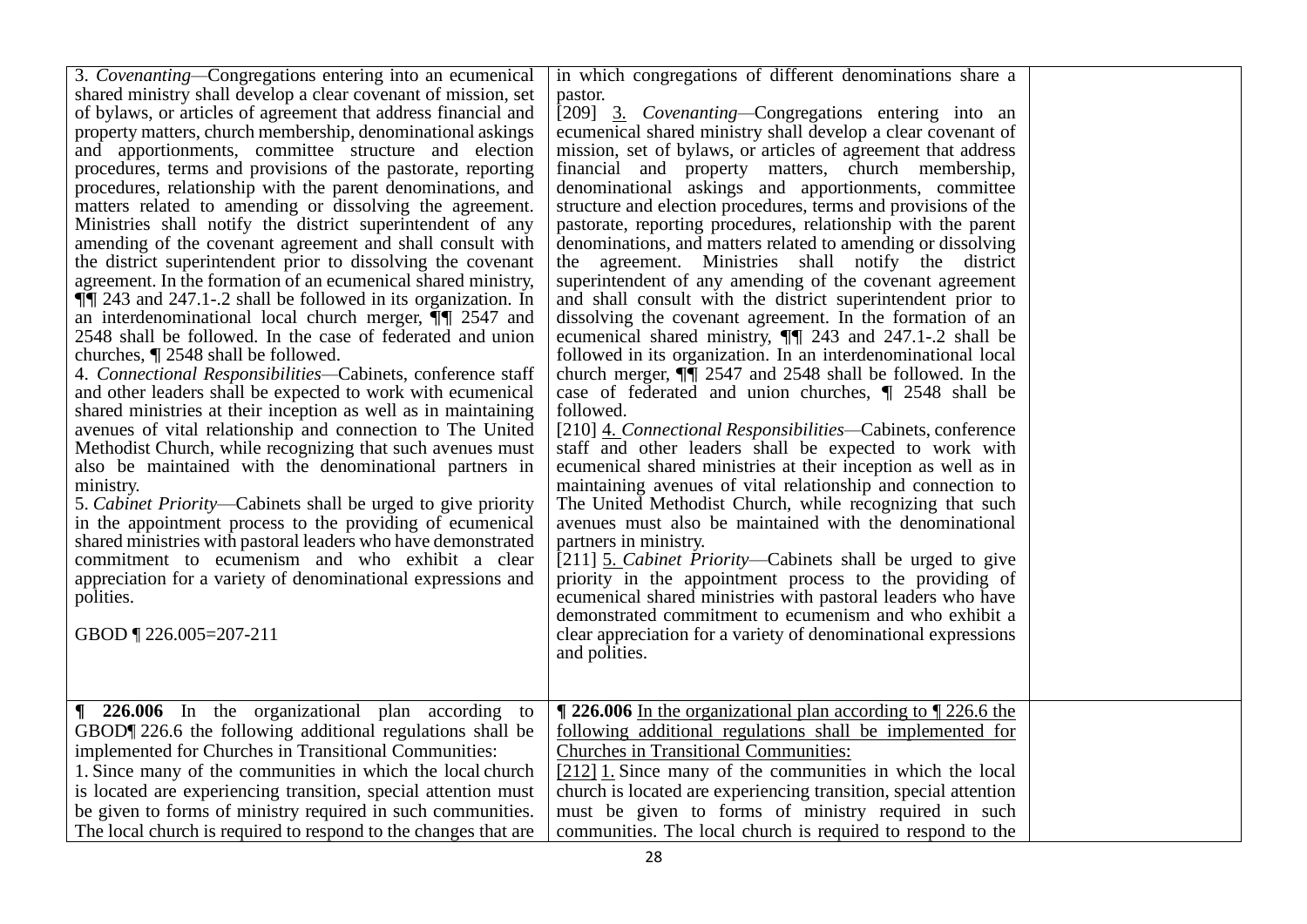occurring in its surrounding community and to organize its mission and ministry accordingly.

2. When the communities where the church is located experience transition especially identified as economic and/or ethnic, the local church shall engage in deliberate analysis of the com- munity change and alter its program to meet the needs and cultural patterns of the new residents. The local church shall make every effort to remain in the community and develop effective ministries to those who are newcomers, whether of a cultural, economic, or ethnic group different from the original or present members.

3. In communities in transition, the local church shall be regarded as a principal base of mission from which unjust structures of society shall be confronted, evangelization shall occur, and a principal witness to the changing community, including ministry with the poor, shall be realized.

4. It is recommended that decisions concerning ministry in transitional communities be made after thorough consultation has taken place between structures and agencies in the connection.

5. It is recommended that the commitment of resources in terms of money and personnel to ministries in transitional com- munities be of sufficient longevity to allow for experimentation, evaluation, and mid-course corrections to ensure an adequate effort in ministry in those situations. Evaluations shall involve those on the local level as well as those at the funding level.

6. The ministry of the local church in transitional areas may be enhanced by review and possible development of some form of cooperative ministry.

7. Every effort should be made to educate the congregation on the changes in the surrounding community. The local church has always been called to "minister to persons in the community where the church is located"  $(\P 202)$ , so in times of transition the membership should understand that the Church's mission is to serve their surrounding community.

GBOD ¶ 226.006=212

changes that are occurring in its surrounding community and to organize its mission and ministry accordingly.

 $\tilde{2}$ .  $\ddagger$ . When the communities where the church is located experience transition especially identified as economic and/or ethnic, the local church shall engage in deliberate analysis of the com- munity change and alter its program to meet the needs and cultural patterns of the new residents. The local church shall make every effort to remain in the community and develop effective ministries to those who are newcomers, whether of a cultural, economic, or ethnic group different from the original or present members.

3. 2. In communities in transition, the local church shall be regarded as a principal base of mission from which unjust structures of society shall be confronted, evangelization shall occur, and a principal witness to the changing community, including ministry with the poor, shall be realized.

4. 3. It is recommended that decisions concerning ministry in transitional communities be made after thorough consultation has taken place between structures and agencies in the connection.

5. 4. It is recommended that the commitment of resources in terms of money and personnel to ministries in transitional com- munities be of sufficient longevity to allow for experimentation, evaluation, and mid-course corrections to ensure an adequate effort in ministry in those situations. Evaluations shall involve those on the local level as well as those at the funding level.

6. 5. The ministry of the local church in transitional areas may be enhanced by review and possible development of some form of cooperative ministry.

7. 6. Every effort should be made to educate the congregation on the changes in the surrounding community. The local church has always been called to "minister to persons in the community where the church is located" (¶ 202), so in times of transition the membership should understand that the Church's mission is to serve their surrounding community.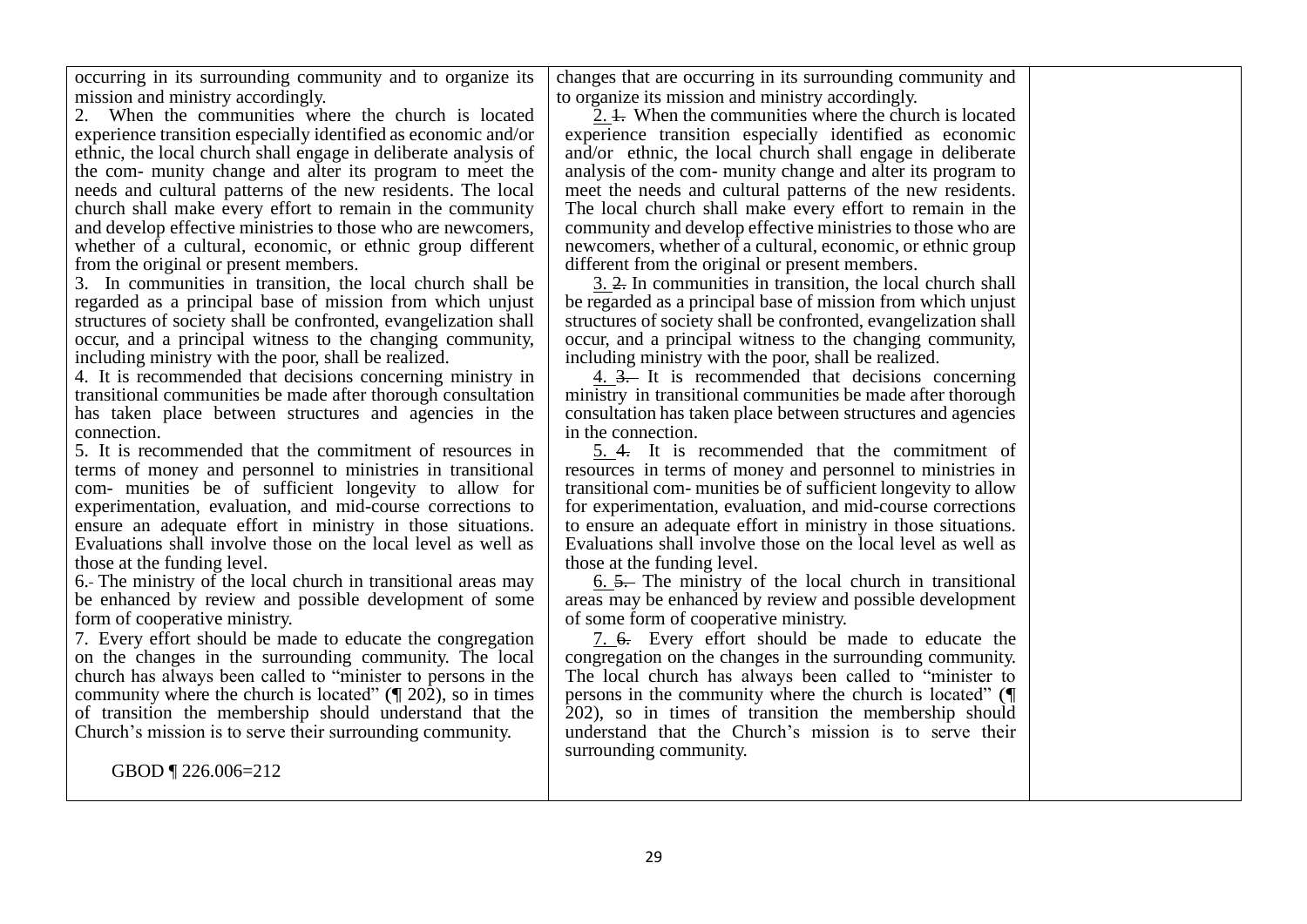$\P$  226.007 In the organizational plan according to  $\P$  226.6 the following additional regulations shall be implemented for A Process for Assessment of Local Church Potential:

1. Since every congregation is located in a community in some type of transition, every local church is encouraged to study their congregation's potential. Upon the request of the congregation the district superintendent shall appoint a study task force to assist in an extensive study of the past, present, and potential ministry of that local church. Alternatively, the district superintendent may appoint such a task force when the future viability of the congregation is in question or whenever he or she deems it necessary for other reasons. The task force shall be composed of an equal number of lay and clergypersons and shall include persons from that congregation.

2. This study shall include, but not be limited to: *a)* unique missional opportunities and needs of the community; *b)*  present ministries of the congregation; *c)* number of leaders and style of leadership; *d)* growth potential of the surrounding community; *e)* fiscal and facilities needs; *f)* distance from other United Methodist churches; *g)* number and size of churches of other denominations in the community; *h)* other items that may impact the church's ability to fulfill the mission of the Church as stated in Chapter One, Section I.

3. The findings shall be published and presented to the congregation with recommendations as to how best to fulfill the local church's call to ministry and to optimize the stewardship of the ministry resources available. The recommendations shall explore options for serving the community with nurture, outreach, and witness ministries as an organized church (¶¶ 201-204) or cooperative parish ministries (¶ 206) or ecumenical shared ministries (¶ 207); or give special attention to redevelopment, relocation, or discontinuance. Those invited to the presentation shall include: the members of the congregation, the pastor(s), the district super- intendent, and members of the district board of church location and building (¶ 2519).

4. *a)* The members of the local church shall consider the recommendations and develop goals and a ministry action

 $\P$  226.007 In the organizational plan according to  $\P$  226.6 the following additional regulations shall be implemented for A Process for Assessment of Local Church Potential:

[213] *A Process for Assessment of Local Church Potential—* 1. Since every congregation is located in a community in some type of transition, every local church is encouraged to study their congregation's potential. Upon the request of the congregation the district superintendent shall appoint a study task force to assist in an extensive study of the past, present, and potential ministry of that local church. Alternatively, the district superintendent may appoint such a task force when the future viability of the congregation is in question or whenever he or she deems it necessary for other reasons. The task force shall be composed of an equal number of lay and clergypersons and shall include persons from that congregation.

2.  $\overline{+}$ . This study shall include, but not be limited to: *a*) unique missional opportunities and needs of the community; *b)*  present ministries of the congregation; *c)* number of leaders and style of leadership; *d)* growth potential of the surrounding community; *e)* fiscal and facilities needs; *f)* distance from other United Methodist churches; *g)* number and size of churches of other denominations in the community; *h)* other items that may impact the church's ability to fulfill the mission of the Church as stated in Chapter One, Section I.

3. 2. The findings shall be published and presented to the congregation with recommendations as to how best to fulfill the local church's call to ministry and to optimize the stewardship of the ministry resources available. The recommendations shall explore options for serving the community with nurture, outreach, and witness ministries as an organized church (¶¶ 201-204) or cooperative parish ministries (¶ 206) or ecumenical shared ministries (¶ 207); or give special attention to redevelopment, relocation, or discontinuance. Those invited to the presentation shall include: the members of the congregation, the pastor(s), the district super- intendent, and members of the district board of church location and building (¶ 2519).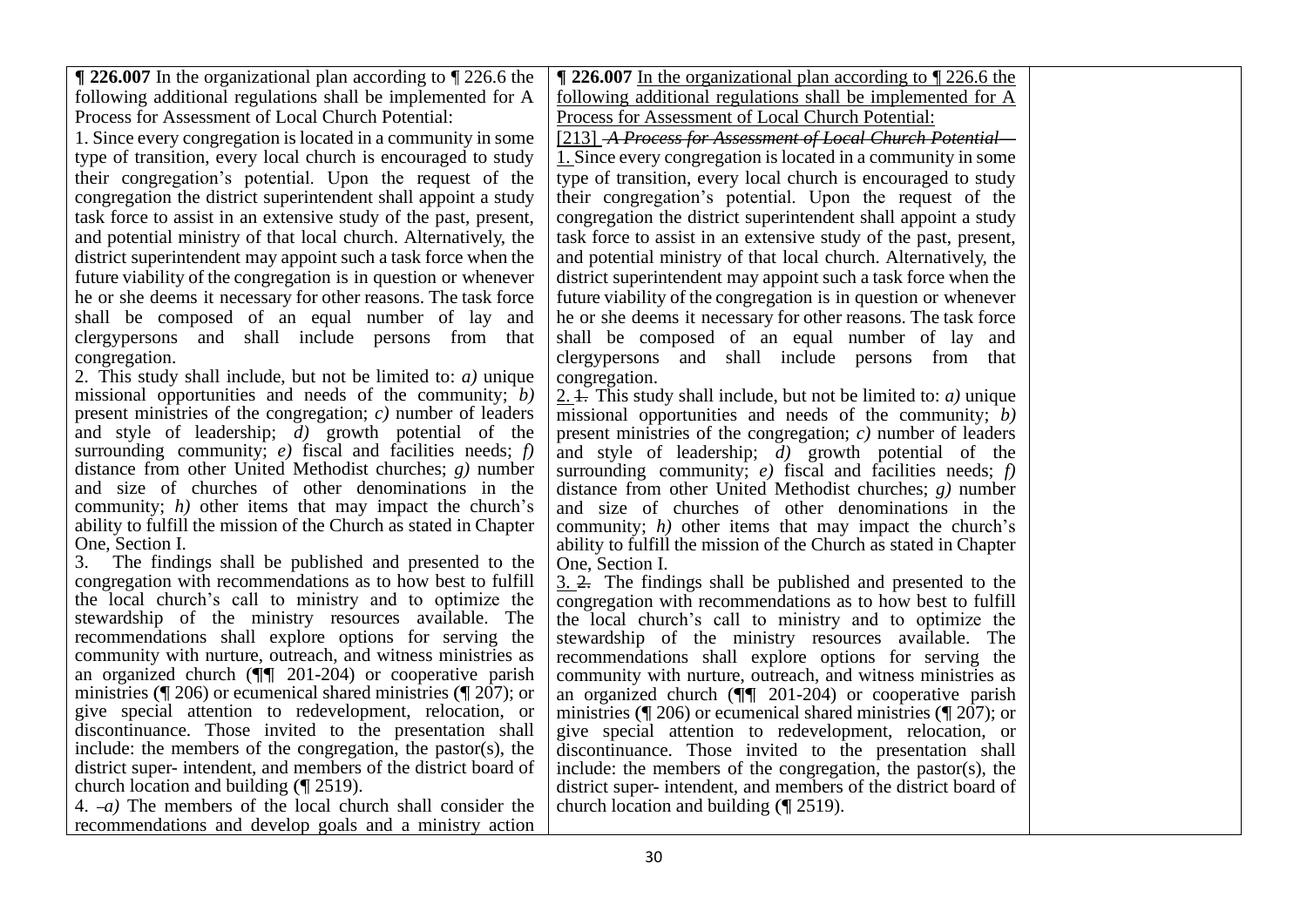| plan in response to the recommendations. The district                                                                          | 4. $\left(3, -a\right)$ The members of the local church shall consider the                                                     |  |
|--------------------------------------------------------------------------------------------------------------------------------|--------------------------------------------------------------------------------------------------------------------------------|--|
| superintendent shall report the results of the study and the                                                                   | recommendations and develop goals and a ministry action                                                                        |  |
| congregation's response<br>to<br>the<br>cabinet,<br>with                                                                       | plan in response to the recommendations. The district                                                                          |  |
| recommendations for the allocation of conference staff,                                                                        | superintendent shall report the results of the study and the                                                                   |  |
| resourcing, financial support, or other resources needed to                                                                    | congregation's response<br>cabinet,<br>to<br>the<br>with                                                                       |  |
| undergird the congregation's efforts to reach its recommended                                                                  | recommendations for the allocation of conference staff,                                                                        |  |
| potential. Such annual conference support shall be committed                                                                   | resourcing, financial support, or other resources needed to                                                                    |  |
| no longer than three years. $b$ ) For any church that has been                                                                 | undergird the congregation's efforts to reach its recommended                                                                  |  |
| through this process, the district superintendent may convene<br>a special session of the conference to take action concerning | potential. Such annual conference support shall be committed                                                                   |  |
| the ministry recommendations. In addition to the local church                                                                  | no longer than three years. $b$ ) For any church that has been                                                                 |  |
| charge conference membership, the members of the District                                                                      | through this process, the district superintendent may convene<br>a special session of the conference to take action concerning |  |
| Board of Church Location and Building will be present with                                                                     | the ministry recommendations. In addition to the local church                                                                  |  |
| voice only.                                                                                                                    | charge conference membership, the members of the District                                                                      |  |
|                                                                                                                                | Board of Church Location and Building will be present with                                                                     |  |
| GBOD ¶ 226.007=213                                                                                                             | voice only.                                                                                                                    |  |
|                                                                                                                                |                                                                                                                                |  |
| If 227.001 In the transfer of a local church according to                                                                      | 1 227.001 In the transfer of a local church according to                                                                       |  |
| GBOD¶ 227 the following additional regulations shall be                                                                        | GBOD¶ 227 the following additional regulations shall be                                                                        |  |
| implemented:                                                                                                                   | implemented:                                                                                                                   |  |
| In each case a two-thirds vote of those present and voting shall                                                               | In each case a two-thirds vote of those present and voting shall                                                               |  |
| remain effective unless and until rescinded prior to the                                                                       | remain effective unless and until rescinded prior to the                                                                       |  |
| completion of the transfer by a vote of a majority of those                                                                    | completion of the transfer by a vote of a majority of those                                                                    |  |
| present and voting.                                                                                                            | present and voting.                                                                                                            |  |
|                                                                                                                                |                                                                                                                                |  |
| GBOD $\P$ 227.001=                                                                                                             |                                                                                                                                |  |
|                                                                                                                                |                                                                                                                                |  |
| <b>T</b> 228.001 In the General Provisions according to GBODT 228                                                              | <b>T</b> 228.001 In the General Provisions according to GBODT 228                                                              |  |
| the following additional regulations shall be implemented:                                                                     | the following additional regulations shall be implemented:                                                                     |  |
| 1. The membership of the charge conference shall include                                                                       | 1. The membership of the charge conference shall include                                                                       |  |
| retired diaconal ministers who elect to hold their membership                                                                  | retired diaconal ministers who elect to hold their membership                                                                  |  |
|                                                                                                                                |                                                                                                                                |  |
| in said charge conference.                                                                                                     | in said charge conference.                                                                                                     |  |
| 2. The charge conference may make provision for recognition                                                                    | $2. \frac{3}{2}$ . The charge conference may make provision for                                                                |  |
| of the faithful service of members of the church council by                                                                    | recognition of the faithful service of members of the church                                                                   |  |
| electing them honorary members. An honorary member shall                                                                       | council by electing them honorary members. An honorary                                                                         |  |
| be entitled to all the privileges of a member, except the right to                                                             | member shall be entitled to all the privileges of a member,                                                                    |  |
| vote.                                                                                                                          | except the right to vote.                                                                                                      |  |
| 3. A charge conference shall be conducted in the language of                                                                   | $3.9$ . A charge conference shall be conducted in the                                                                          |  |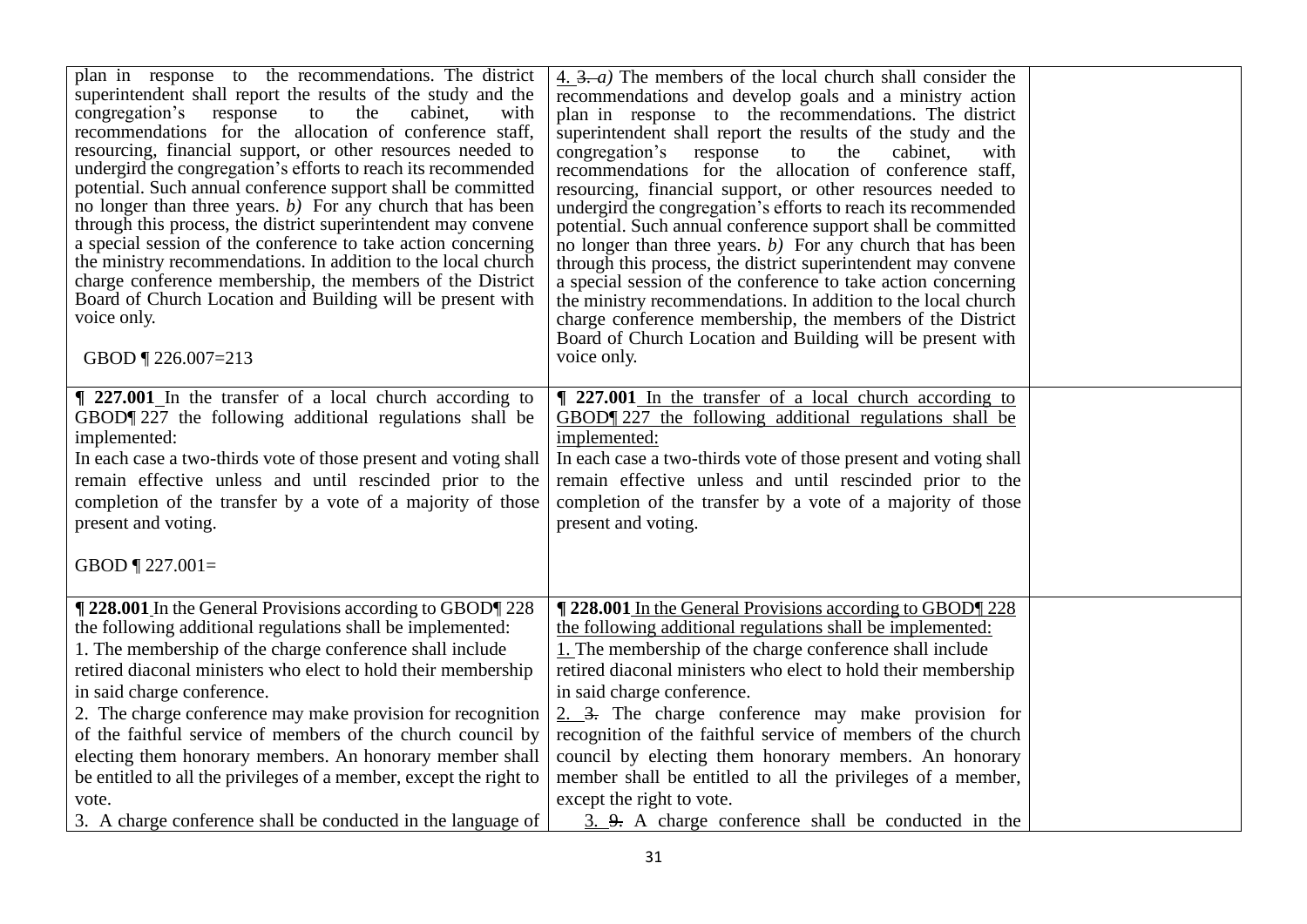| the majority, with adequate provision being made for<br>translation.                                                                                                                                                                                                                                                                                                                                                                                                                                                                                                                                                                                                                                                                                                                                                                                                                                                                                                                                                                                                                                                                                                                                                                                                                                                                                                                                                                                              | language of the majority, with adequate provision being made<br>for translation.                                                                                                                                                                                                                                                                                                                                                                                                                                                                                                                                                                                                                                                                                                                                                                                                                                                                                                                                                                                                                                                                                                                                                                                                                                                                                                                                                                                                                       |  |
|-------------------------------------------------------------------------------------------------------------------------------------------------------------------------------------------------------------------------------------------------------------------------------------------------------------------------------------------------------------------------------------------------------------------------------------------------------------------------------------------------------------------------------------------------------------------------------------------------------------------------------------------------------------------------------------------------------------------------------------------------------------------------------------------------------------------------------------------------------------------------------------------------------------------------------------------------------------------------------------------------------------------------------------------------------------------------------------------------------------------------------------------------------------------------------------------------------------------------------------------------------------------------------------------------------------------------------------------------------------------------------------------------------------------------------------------------------------------|--------------------------------------------------------------------------------------------------------------------------------------------------------------------------------------------------------------------------------------------------------------------------------------------------------------------------------------------------------------------------------------------------------------------------------------------------------------------------------------------------------------------------------------------------------------------------------------------------------------------------------------------------------------------------------------------------------------------------------------------------------------------------------------------------------------------------------------------------------------------------------------------------------------------------------------------------------------------------------------------------------------------------------------------------------------------------------------------------------------------------------------------------------------------------------------------------------------------------------------------------------------------------------------------------------------------------------------------------------------------------------------------------------------------------------------------------------------------------------------------------------|--|
| GBOD $\P$ 228.001 = 246                                                                                                                                                                                                                                                                                                                                                                                                                                                                                                                                                                                                                                                                                                                                                                                                                                                                                                                                                                                                                                                                                                                                                                                                                                                                                                                                                                                                                                           |                                                                                                                                                                                                                                                                                                                                                                                                                                                                                                                                                                                                                                                                                                                                                                                                                                                                                                                                                                                                                                                                                                                                                                                                                                                                                                                                                                                                                                                                                                        |  |
| $\parallel$ 229.001 In regards to $\parallel$ 229.2 the following additional<br>regulations shall be implemented:<br>1. Each charge is encouraged to be inclusive in the make-<br>up of the council so that all segments of the congregation are<br>represented.<br>2. In those instances where there are two or more churches<br>on a pastoral charge, the charge conference may elect a<br>chargewide or parish committee on nominations and leadership<br>development, a chargewide or parish committee on pastor-<br>parish relations, a chargewide or parish committee on finance,<br>and a chargewide or parish board of trustees in such instances<br>where property is held in common by two or more churches of<br>the charge. All churches of the charge shall be represented on<br>such chargewide or parish committees or boards. Chargewide<br>or parish organization shall be consistent with disciplinary<br>provisions for the local church.<br>3. In instances of multiple church charges, the charge<br>conference shall provide for an equitable distribution of<br>parsonage maintenance and upkeep expense or adequate<br>housing allowance (if annual conference policy permits)<br>among the several churches.<br>4. When authorized by the district superintendent and the<br>district board of church location and building, the charge<br>conference may provide for the sponsoring of satellite<br>congregations.<br>GBOD 1229.001=247 | 229.001 In regards to GBOD¶ 229.2<br>the following<br>additional regulations shall be implemented:<br>[ $247.6$ ] 1. Each charge is encouraged to be inclusive in the<br>make-up of the council so that all segments of the congregation<br>are represented.<br>$[247.18]$ $\underline{2}$ . In those instances where there are two or more<br>churches on a pastoral charge, the charge conference may elect<br>a chargewide or parish committee on nominations and<br>leadership development, a chargewide or parish committee on<br>pastor-parish relations, a chargewide or parish committee on<br>finance, and a chargewide or parish board of trustees in such<br>instances where property is held in common by two or more<br>churches of the charge. All churches of the charge shall be<br>represented on such chargewide or parish committees or<br>boards. Chargewide or parish organization shall be consistent<br>with disciplinary provisions for the local church.<br>$[247.19]$ 3. In instances of multiple church charges, the<br>charge conference shall provide for an equitable distribution of<br>parsonage maintenance and upkeep expense or adequate<br>housing allowance (if annual conference policy permits)<br>among the several churches.<br>$[247.22]$ $\underline{4}$ . When authorized by the district superintendent<br>and the district board of church location and building, the<br>charge conference may provide for the sponsoring of satellite<br>congregations. |  |
| 1 229.002 In regards to 1 229.3 the following additional<br>regulations shall be implemented:                                                                                                                                                                                                                                                                                                                                                                                                                                                                                                                                                                                                                                                                                                                                                                                                                                                                                                                                                                                                                                                                                                                                                                                                                                                                                                                                                                     | <b>1229.002</b> In regards to 1229.3 the following additional regul,<br>ations shall be implemented:                                                                                                                                                                                                                                                                                                                                                                                                                                                                                                                                                                                                                                                                                                                                                                                                                                                                                                                                                                                                                                                                                                                                                                                                                                                                                                                                                                                                   |  |
| When there is only one local church on a charge, the                                                                                                                                                                                                                                                                                                                                                                                                                                                                                                                                                                                                                                                                                                                                                                                                                                                                                                                                                                                                                                                                                                                                                                                                                                                                                                                                                                                                              | [247.4] When there is only one local church on a charge,                                                                                                                                                                                                                                                                                                                                                                                                                                                                                                                                                                                                                                                                                                                                                                                                                                                                                                                                                                                                                                                                                                                                                                                                                                                                                                                                                                                                                                               |  |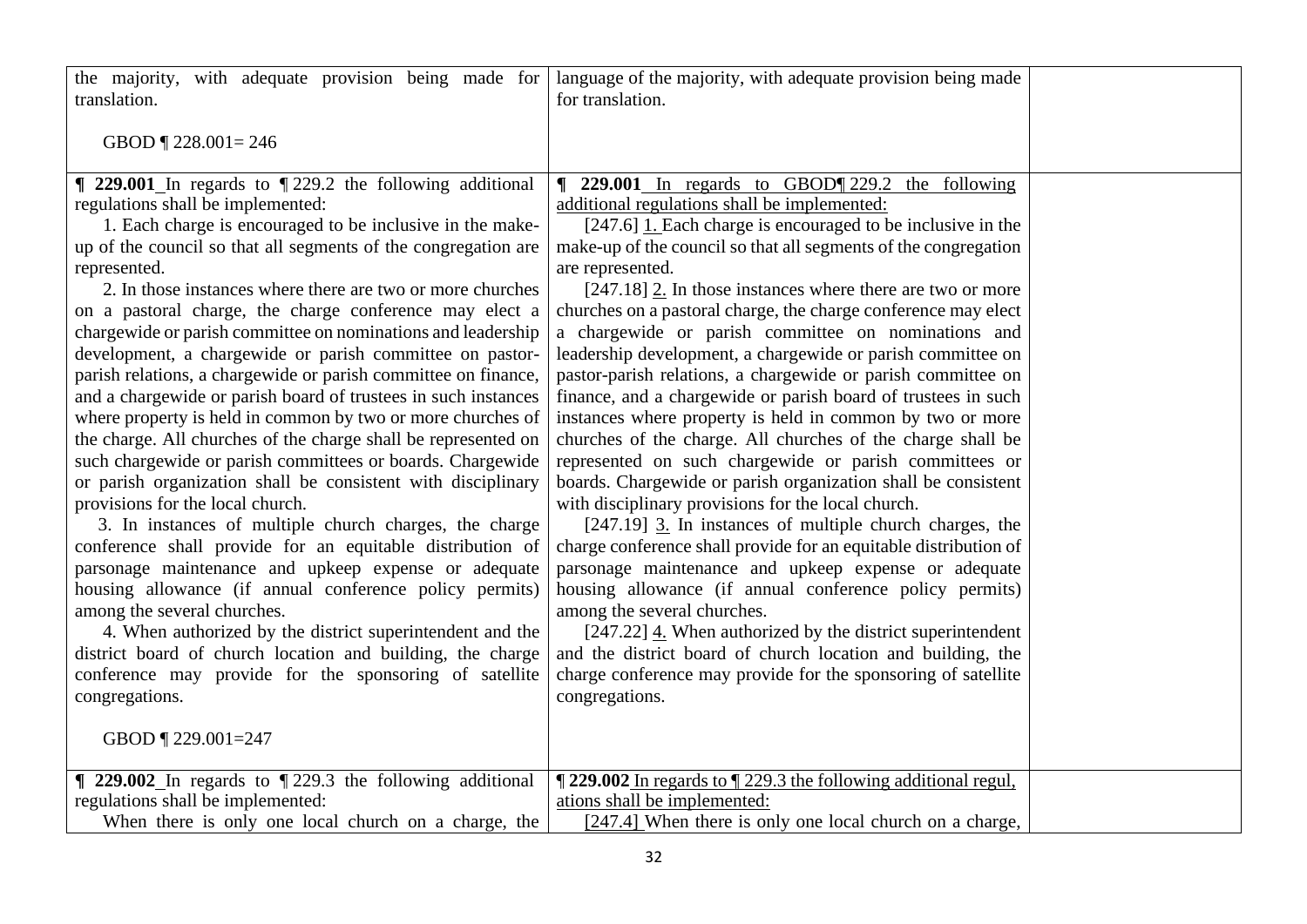| secretary of the church council shall be the secretary of the<br>charge conference. When there is more than one church on a<br>charge, one of the secretaries of the church councils shall be<br>elected by the charge conference to serve as its secretary.<br>GBOD   229.002=247.4                                                                                                                                                                                                                                                                                                                                                                                                                                                                                                                                                                                                                                                                                                                                                                                        | the secretary of the church council shall be the secretary of the<br>charge conference. When there is more than one church on a<br>charge, one of the secretaries of the church councils shall be<br>elected by the charge conference to serve as its secretary.                                                                                                                                                                                                                                                                                                                                                                                                                                                                                                                                                                                                                                                                                                                                                                                                                     |  |
|-----------------------------------------------------------------------------------------------------------------------------------------------------------------------------------------------------------------------------------------------------------------------------------------------------------------------------------------------------------------------------------------------------------------------------------------------------------------------------------------------------------------------------------------------------------------------------------------------------------------------------------------------------------------------------------------------------------------------------------------------------------------------------------------------------------------------------------------------------------------------------------------------------------------------------------------------------------------------------------------------------------------------------------------------------------------------------|--------------------------------------------------------------------------------------------------------------------------------------------------------------------------------------------------------------------------------------------------------------------------------------------------------------------------------------------------------------------------------------------------------------------------------------------------------------------------------------------------------------------------------------------------------------------------------------------------------------------------------------------------------------------------------------------------------------------------------------------------------------------------------------------------------------------------------------------------------------------------------------------------------------------------------------------------------------------------------------------------------------------------------------------------------------------------------------|--|
| 229.003 In regards to $\P$ 229.4 the following additional<br>regulations shall be implemented:<br>The charge conference shall examine and recommend to<br>the district committee on ordained ministry, faithfully adhering<br>to the provisions of $\P$ 308.1, candidates for licensed or ordained<br>ministry. who have been professing members in good standing<br>of The United Methodist Church for at least one year; whose<br>gifts, evidence of God's grace, and call to the ministry clearly<br>establish them as candidates; and who have met the educational<br>requirements. It is out of the faith and witness of the<br>congregation that men and women respond to God's call to<br>licensed or ordained ministry. Every local church should<br>intentionally nurture candidates for licensed or ordained<br>ministry, providing for spiritual and financial support, as well<br>as supporting the Ministerial Education Fund, for their<br>education and formation as servant leaders for the ministry of<br>the whole people of God.<br>GBOD   229.003=247.8 | $\parallel$ 229.003 In regards to $\parallel$ 229.4 the following additional<br>regulations shall be implemented:<br>[247.8] The charge conference shall examine and<br>recommend to the district committee on ordained ministry,<br>faithfully adhering to the provisions of $\P$ 310.1e308.1,<br>candidates for licensed or ordained ministry. who have been<br>professing members in good standing of The United Methodist<br>Church for at least one year; whose gifts, evidence of God's<br>grace, and call to the ministry clearly establish them as<br>candidates; and who have met the educational requirements. It<br>is out of the faith and witness of the congregation that men and<br>women respond to God's call to licensed or ordained ministry.<br>Every local church should intentionally nurture candidates for<br>licensed or ordained ministry, providing for spiritual and<br>financial support, as well as supporting the Ministerial<br>Education Fund, for their education and formation as servant<br>leaders for the ministry of the whole people of God. |  |
| 229.004 In regards to $\P$ 229.6 the following additional<br>regulations shall be implemented:<br>1. The charge conference shall examine and recommend to<br>the responsible Church agency any candidates for Church-<br>related vocations.<br>2. The charge conference shall recommend .to the district<br>and/or conference committee on Lay Servant Ministries those<br>persons who have met the standards set forth for a local church<br>lay servant and/or for certified lay servant and certified lay                                                                                                                                                                                                                                                                                                                                                                                                                                                                                                                                                                | 1 229.004 In regards to 1 229.6 the following additional<br>regulations shall be implemented:<br>[247.10] 1. The charge conference shall examine and<br>recommend to the responsible Church agency any candidates<br>for Church-related vocations.<br>[247.11] 2. The charge conference shall recommend to the<br>district and/or conference committee on Lay Servant Ministries<br>those persons who have met the standards set forth for a local<br>church lay servant and/or for certified lay servant and certified                                                                                                                                                                                                                                                                                                                                                                                                                                                                                                                                                              |  |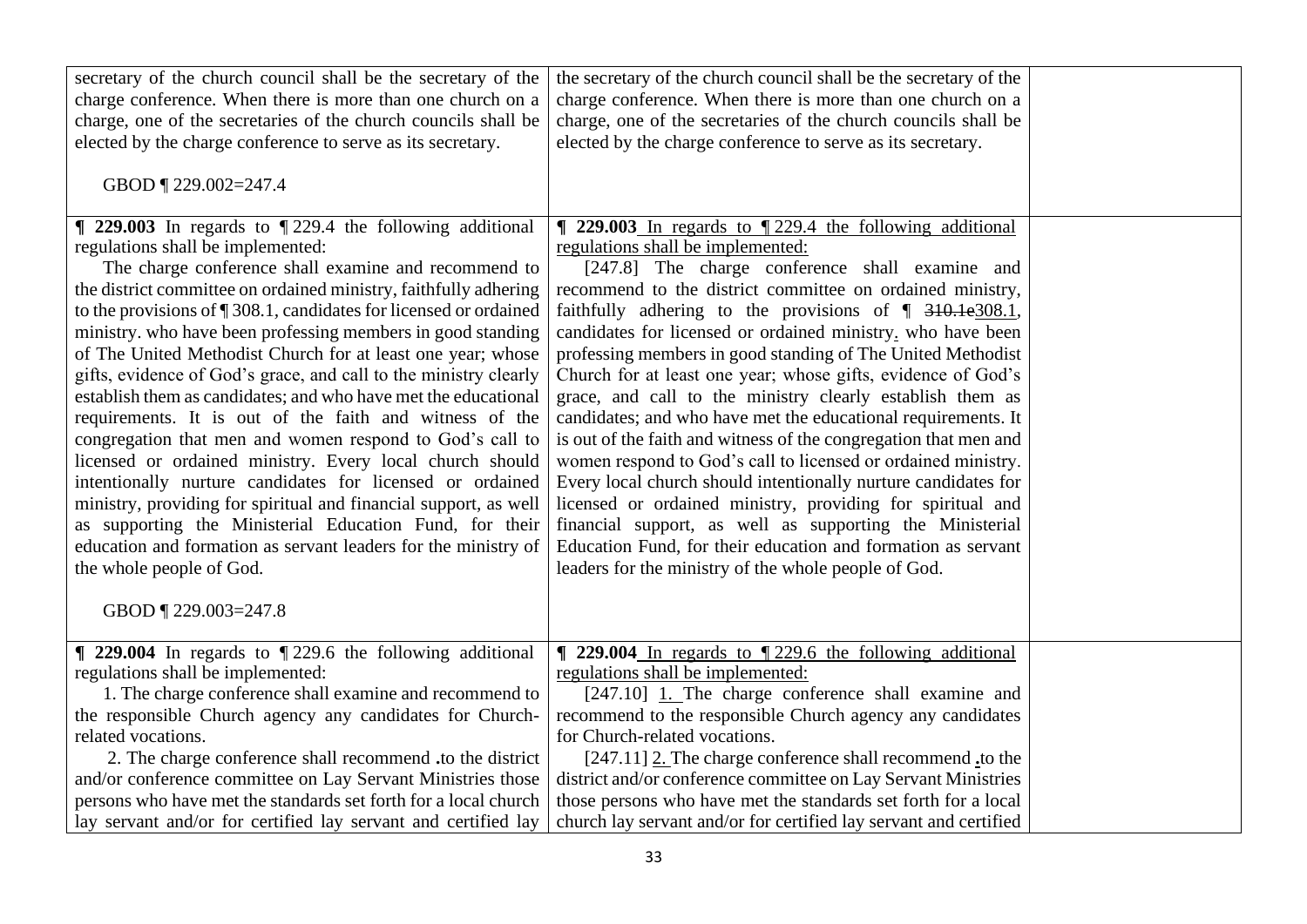| minister (¶¶ 266-269).<br>3. The charge conference shall receive reports annually on<br>all local church organized Volunteer In Mission (UMVIM)<br>teams, and the total number of local church participants in any<br>UMVIM team, and shall forward the combined report to the<br>annual conference and the general church through the regular<br>annual local church statistical report.<br>4. The charge conference shall receive a report on the<br>names and addresses of college students to send to the United<br>Methodist campus ministers and chaplains.<br>GBOD 1229.004=247                                                                                                                                                                                                                                                                                                                                                                                                                                                                                                                                                                                                                                                                                                                                                            | lay minister $(\P\P 266-269)$ .<br>$[247.12]$ 3. The charge conference shall receive reports<br>annually on all local church organized Volunteer In Mission<br>(UMVIM) teams, and the total number of local church<br>participants in any UMVIM team, and shall forward the<br>combined report to the annual conference and the general<br>church through the regular annual local church statistical<br>report.<br>$[247.16]$ 4. The charge conference shall receive a report on<br>the names and addresses of college students to send to the<br>United Methodist campus ministers and chaplains.                                                                                                                                                                                                                                                                                                                                                                                                                                                                                                                                                                                                                                                                                                                                    |  |
|---------------------------------------------------------------------------------------------------------------------------------------------------------------------------------------------------------------------------------------------------------------------------------------------------------------------------------------------------------------------------------------------------------------------------------------------------------------------------------------------------------------------------------------------------------------------------------------------------------------------------------------------------------------------------------------------------------------------------------------------------------------------------------------------------------------------------------------------------------------------------------------------------------------------------------------------------------------------------------------------------------------------------------------------------------------------------------------------------------------------------------------------------------------------------------------------------------------------------------------------------------------------------------------------------------------------------------------------------|----------------------------------------------------------------------------------------------------------------------------------------------------------------------------------------------------------------------------------------------------------------------------------------------------------------------------------------------------------------------------------------------------------------------------------------------------------------------------------------------------------------------------------------------------------------------------------------------------------------------------------------------------------------------------------------------------------------------------------------------------------------------------------------------------------------------------------------------------------------------------------------------------------------------------------------------------------------------------------------------------------------------------------------------------------------------------------------------------------------------------------------------------------------------------------------------------------------------------------------------------------------------------------------------------------------------------------------|--|
| $\parallel$ 229.005 In regards to $\parallel$ 229.7 the following additional<br>regulations shall be implemented:<br>As soon as practicable after the session of annual<br>conference, each district superintendent or designated agent<br>shall notify each local church in the district what amounts have<br>been apportioned to it for World Service, conference<br>benevolences and other general Church, jurisdictional, and<br>annual conference funds. In the event that the conference uses<br>an apportionment formula whereby the local church<br>contributes a specified percentage of its current income and/or<br>expenses, the specified percentage may be used in lieu of an<br>actual dollar amount. In preparation for and at the charge<br>conference, it shall be the responsibility of the district<br>superintendent, the pastor, and the lay member(s) of the annual<br>conference and/or the church lay leader(s) to interpret to each<br>charge conference the importance of these apportioned funds,<br>explaining the causes supported by each of them and their place<br>in the total program of the Church. The World Service Fund is<br>basic in the financial program of The United Methodist<br>Church. World Service on apportionment represents the<br>minimum needs for the mission and ministry of the Church. | 1 229.005 In regards to 1 229.7 the following additional<br>regulations shall be implemented:<br>[247.14] As soon as practicable after the session of annual<br>conference, each district superintendent or designated agent<br>shall notify each local church in the district what amounts have<br>been apportioned to it for World Service, conference<br>benevolences and other general Church, jurisdictional, and<br>annual conference funds. In the event that the conference uses<br>an apportionment formula whereby the local church<br>contributes a specified percentage of its current income and/or<br>expenses, the specified percentage may be used in lieu of an<br>actual dollar amount. In preparation for and at the charge<br>conference, it shall be the responsibility of the district<br>superintendent, the pastor, and the lay member(s) of the annual<br>conference and/or the church lay leader(s) to interpret to each<br>charge conference the importance of these apportioned funds,<br>explaining the causes supported by each of them and their place<br>in the total program of the Church. The World Service Fund is<br>basic in the financial program of The United Methodist<br>Church. World Service on apportionment represents the<br>minimum needs for the mission and ministry of the Church. |  |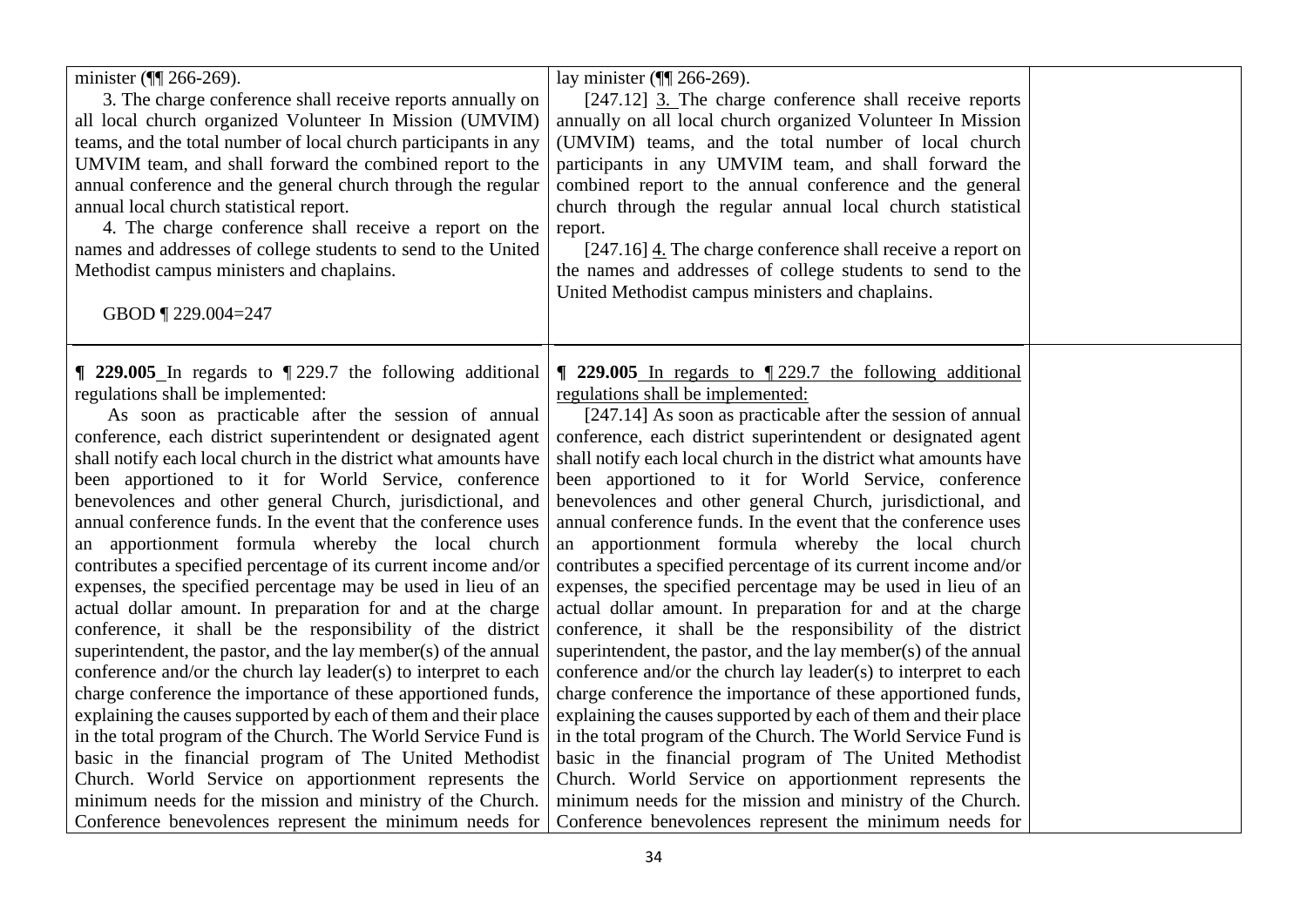| mission and ministry in the annual conference. Payment in full                                                       | mission and ministry in the annual conference. Payment in full                                                               |  |
|----------------------------------------------------------------------------------------------------------------------|------------------------------------------------------------------------------------------------------------------------------|--|
| of these apportionments by local churches is the first                                                               | of these apportionments by local churches is the first                                                                       |  |
| benevolent responsibility of the church.3                                                                            | benevolent responsibility of the church $(\sqrt{812})$ .3                                                                    |  |
|                                                                                                                      |                                                                                                                              |  |
| GBOD 1229.005=247.14                                                                                                 | <sup>3</sup> See Judicial Council Decision 1054.                                                                             |  |
| <sup>3</sup> See Judicial Council Decision 1054.                                                                     |                                                                                                                              |  |
|                                                                                                                      |                                                                                                                              |  |
| $\P$ 229.006 In regards to $\P$ 229.11 the following additional                                                      | 1 229.006 In regards to 1 229.11 the following additional                                                                    |  |
| regulations shall be implemented:                                                                                    | regulations shall be implemented:                                                                                            |  |
| 1. The responsibilities of the historian are to keep the                                                             | [247.5] $1 \cdot \vec{a}$ ) The responsibilities of the historian are to keep                                                |  |
| historical records up to date; serve as chairperson of the                                                           | the historical records up to date; serve as chairperson of the                                                               |  |
| committee on records and history, if any; cooperate with the                                                         | committee on records and history, if any; cooperate with the                                                                 |  |
| annual conference commission on archives and history;                                                                | annual conference commission on archives and history;                                                                        |  |
| provide an annual report on the care of church records and                                                           | provide an annual report on the care of church records and                                                                   |  |
| historical materials to the charge conference; and also provide,                                                     | historical materials to the charge conference; and also provide,                                                             |  |
| with the pastor and the committee on records and history, if                                                         | with the pastor and the committee on records and history, if                                                                 |  |
| any, for the preservation of all local church records and                                                            | any, for the preservation of all local church records and                                                                    |  |
| historical materials no longer in current use. Records and                                                           | historical materials no longer in current use. Records and                                                                   |  |
| historical materials include all documents, minutes, journals,                                                       | historical materials include all documents, minutes, journals,                                                               |  |
| diaries, reports, letters, pamphlets, papers, manuscripts, maps,                                                     | diaries, reports, letters, pamphlets, papers, manuscripts, maps,                                                             |  |
| photographs, books, audiovisuals, sound recordings, magnetic                                                         | photographs, books, audiovisuals, sound recordings, magnetic                                                                 |  |
| or other tapes, or any other documentary material, regardless                                                        | or other tapes, or any other documentary material, regardless                                                                |  |
| of form or characteristics, made or received pursuant to any                                                         | of form or characteristics, made or received pursuant to any                                                                 |  |
| provisions of the <i>Discipline</i> in connection with the transaction                                               | provisions of the <i>Discipline</i> in connection with the transaction                                                       |  |
| of church business by any local church of The United<br>Methodist Church or any of its constituent predecessors. The | of church business by any local church of The United                                                                         |  |
| church historian may be a member of the church council. This                                                         | Methodist Church or any of its constituent predecessors. The<br>church historian may be a member of the church council. This |  |
|                                                                                                                      |                                                                                                                              |  |
| person may also hold another elected position on the council.<br>2 There may be a local church committee on records  | person may also hold another elected position on the council.<br>$2.6$ ) There may be a local church committee on records    |  |
| and history, chaired by the church historian, to assist in                                                           | and history, chaired by the church historian, to assist in                                                                   |  |
| fulfilling these responsibilities.                                                                                   | fulfilling these responsibilities.                                                                                           |  |
|                                                                                                                      |                                                                                                                              |  |
| GBOD ¶ 229.006=247.5                                                                                                 |                                                                                                                              |  |
|                                                                                                                      |                                                                                                                              |  |
| 1 229.007 In regards to 1 229.12 the following additional                                                            | 1 229.007 In regards to 1 229.12 the following additional                                                                    |  |
| regulations shall be implemented:                                                                                    | regulations shall be implemented:                                                                                            |  |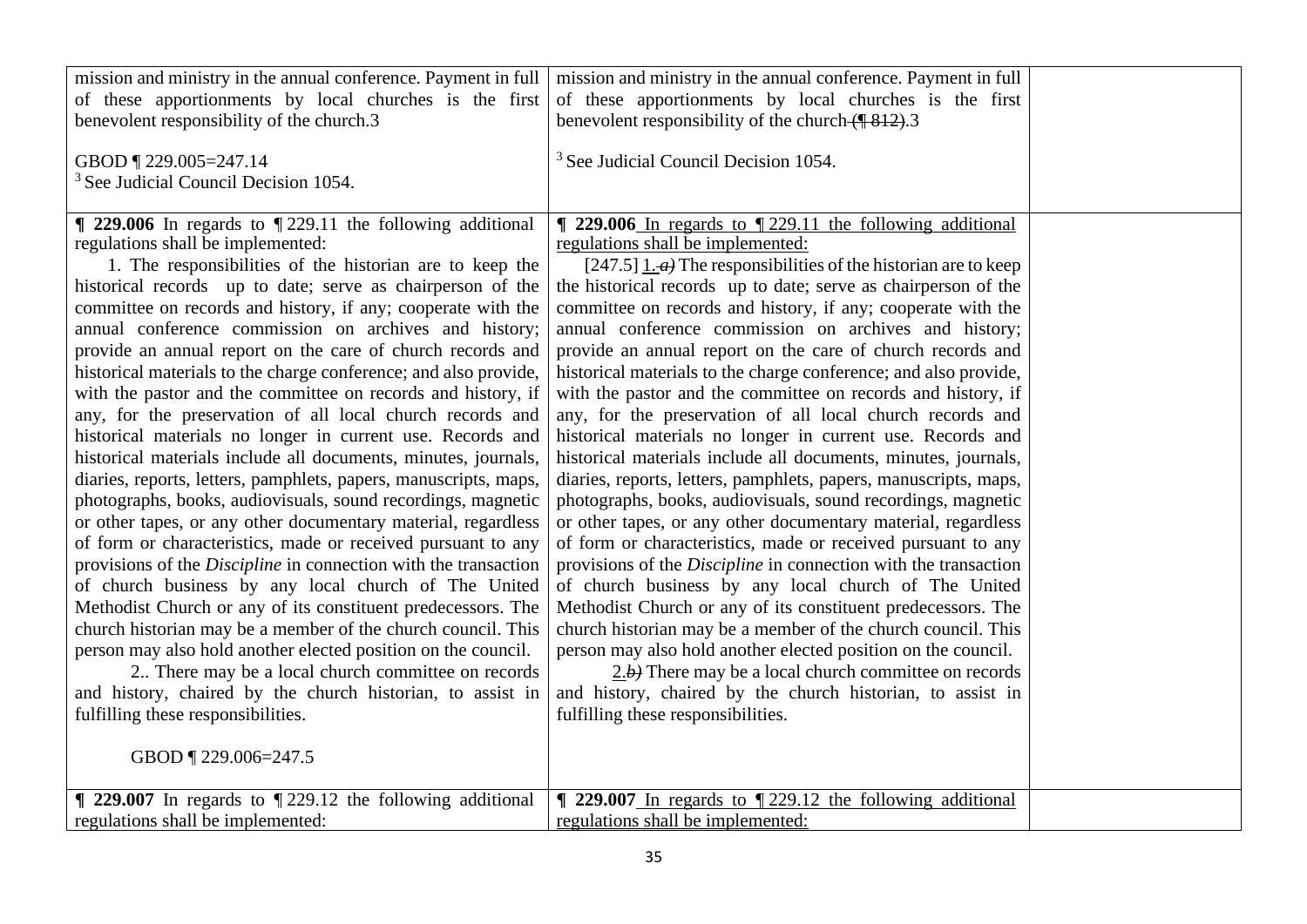| The charge conference shall in consultation with the district                | [247.13] The charge conference shall in consultation with the                |  |
|------------------------------------------------------------------------------|------------------------------------------------------------------------------|--|
| superintendent set the compensation of the pastor and other                  | district superintendent set the compensation of the pastor and               |  |
| staff appointed by the bishop. <sup>4</sup>                                  | other staff appointed by the bishop. <sup>4</sup>                            |  |
|                                                                              |                                                                              |  |
| GBOD 1229.007=247.13                                                         | $4$ See Judicial Council Decisions 213, 252, 461, 1014, 1123                 |  |
| <sup>4</sup> See Judicial Council Decisions 213, 252, 461, 1014, 1123        |                                                                              |  |
| <b>1230.001</b> On Church Conference according to 1230 the                   | 230.001 On Church Conference according to 1230 the                           |  |
| following additional regulations shall be implemented:                       | following additional regulations shall be implemented:                       |  |
| The church conference may be called at the discretion of the                 | The church conference It may be called at the discretion of the              |  |
| district superintendent or following a written request to the                | district superintendent or following a written request to the                |  |
| district superintendent by one of the following: the pastor, the             | district superintendent by one of the following: the pastor, the             |  |
| church council, or 10 percent of the professing membership of                | church council, or 10 percent of the professing membership of                |  |
| the local church. In any case a copy of the request shall be                 | the local church. In any case a copy of the request shall be                 |  |
| given to the pastor. Additional regulations governing the call               | given to the pastor. Additional regulations governing the call               |  |
| and conduct of the charge conference as set forth in $\P$ 246-247            | and conduct of the charge conference as set forth in $\P$ 246-247            |  |
| shall apply also to the church conference. A joint church                    | shall apply also to the church conference. A joint church                    |  |
| conference for two or more churches may be held at the same                  | conference for two or more churches may be held at the same                  |  |
| time and place as the district superintendent may determine. A               | time and place as the district superintendent may determine. A               |  |
| church conference shall be conducted in the language of the                  | church conference shall be conducted in the language of the                  |  |
| majority with adequate provision being made for translation.                 | majority with adequate provision being made for translation.                 |  |
| (For church local conference see ¶ 2527.)                                    | (For church local conference see ¶ 2527.)                                    |  |
|                                                                              |                                                                              |  |
| GBOD $\P$ 230.001=                                                           |                                                                              |  |
|                                                                              |                                                                              |  |
| $\P$ 231.001 On Elections according to $\P$ 231 the following                | <b>1 231.001</b> On Elections according to 1231 the following                |  |
| additional regulations shall be implemented:                                 | additional regulations shall be implemented:                                 |  |
| 1. In all elections special attention shall be given to the                  | [249.7] 1. In all elections special attention shall be given to the          |  |
| inclusion of women, men, youth, young adults, persons over                   | inclusion of women, men, youth, young adults, persons over                   |  |
| sixty-five years of age, persons with disabilities, and racial and           | sixty-five years of age, persons with disabilities, and racial and           |  |
| ethnic persons.                                                              | ethnic persons.                                                              |  |
| GBOD 1231.001=249.7                                                          |                                                                              |  |
| $\parallel$ 231.002 In regards to $\parallel$ 231.1 the following additional | $\parallel$ 231.002 In regards to $\parallel$ 231.1 the following additional |  |
| regulations shall be implemented:                                            | regulations shall be implemented:                                            |  |
| 1. The church council chairperson shall be elected by the                    | [251.3] 1. The church council chairperson shall be elected                   |  |
| charge conference annually and shall have the following                      | by the charge conference annually and shall have the following               |  |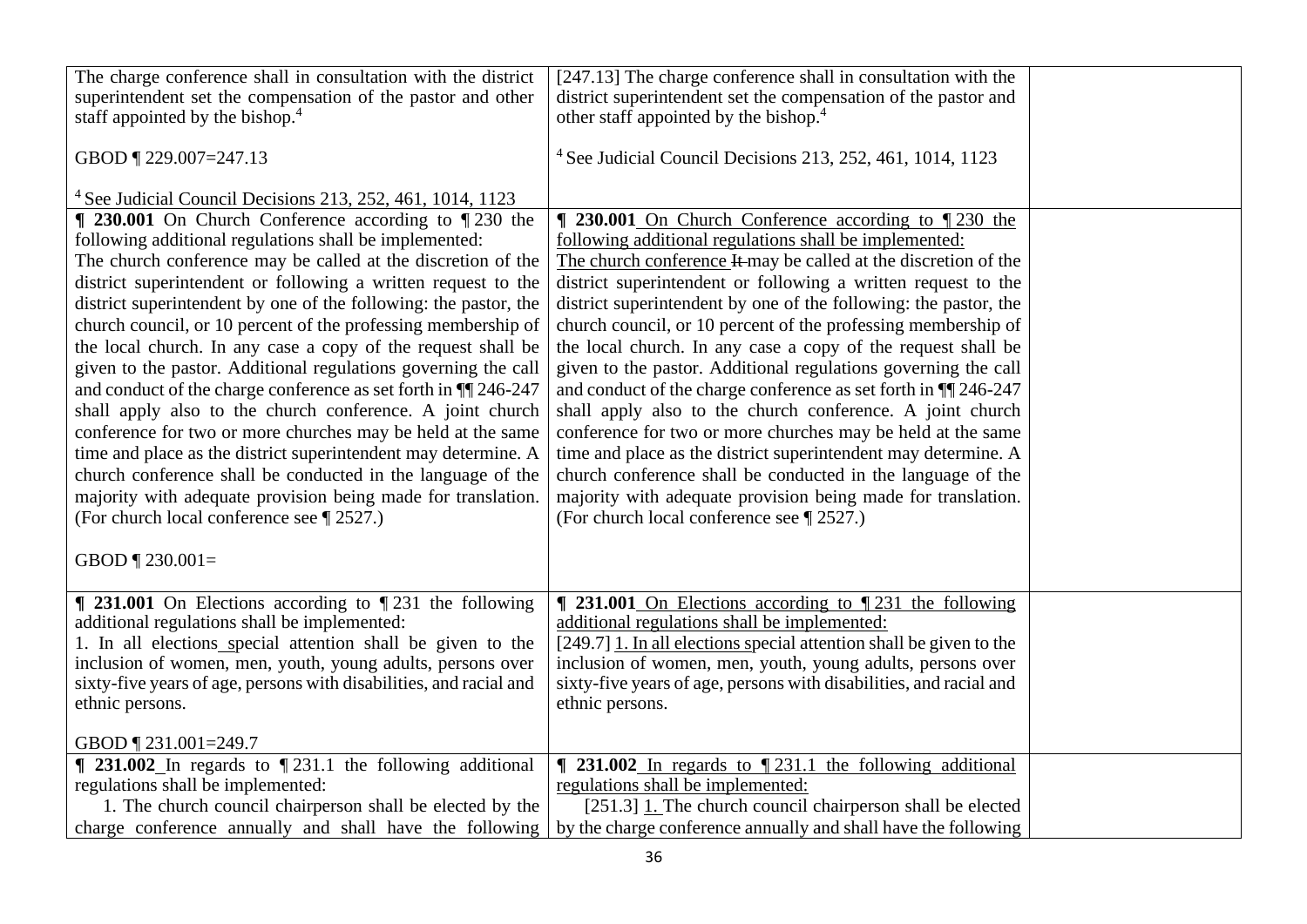| responsibilities:                                                            | responsibilities:                                                |  |
|------------------------------------------------------------------------------|------------------------------------------------------------------|--|
| $a)$ leading the council in fulfilling its responsibilities                  | $a)$ leading the council in fulfilling its responsibilities      |  |
| (see $\P$ 249);                                                              | (see $\P$ 249);                                                  |  |
| $b)$ preparing and communicating the agenda of the                           | $b)$ preparing and communicating the agenda of the               |  |
| council meetings in consultation with the pastor(s), lay leader,             | council meetings in consultation with the pastor(s), lay leader, |  |
| and other appropriate persons;                                               | and other appropriate persons;                                   |  |
| $c)$ reviewing and assigning responsibility for the                          | $c)$ reviewing and assigning responsibility for the              |  |
| implementation of actions taken by the council;                              | implementation of actions taken by the council;                  |  |
| d) communicating with members of the council and                             | d) communicating with members of the council and                 |  |
| others as appropriate to permit informed action at council                   | others as appropriate to permit informed action at council       |  |
| meetings;                                                                    | meetings;                                                        |  |
| $e$ ) coordinating the various activities of the council;                    | $e$ ) coordinating the various activities of the council;        |  |
| $f$ ) providing the initiative and leadership for the council                | $f$ ) providing the initiative and leadership for the council    |  |
| as it does the planning, establishing of objectives and goals,               | as it does the planning, establishing of objectives and goals,   |  |
| and evaluating;                                                              | and evaluating;                                                  |  |
| g) participating in leadership training programs as                          | g) participating in leadership training programs as              |  |
| offered by the annual conference and/or district.                            | offered by the annual conference and/or district.                |  |
| 2. The chairperson is encouraged to attend annual                            | 2. The chairperson is encouraged to attend annual                |  |
| conference.                                                                  | conference.                                                      |  |
|                                                                              |                                                                  |  |
| GBOD 1231.002=251.3                                                          |                                                                  |  |
| $\parallel$ 231.003 In regards to $\parallel$ 231.2 the following additional | 231.003 In regards to $\P$ 231.2 the following additional        |  |
| regulations shall be implemented for the Committee on                        | regulations shall be implemented for the Committee on            |  |
| nominations and leadership development:                                      | nominations and leadership development:                          |  |
| Members of the committee shall engage in and be attentive to                 | [258.1] Members of the committee shall engage in and be          |  |
| developing and enhancing their own Christian spiritual life in               | attentive to developing and enhancing their own Christian        |  |
| light of the mission of the Church (Part VI, Chapter One,                    | spiritual life in light of the mission of the Church (Part VI,   |  |
| Section 1).                                                                  | Chapter One, Section 1).                                         |  |
| In conducting its work, the committee shall engage in                        | In conducting its work, the committee shall engage in            |  |
| biblical and theological reflections on the mission of the                   | biblical and theological reflections on the mission of the       |  |
| church, the primary task, and ministries of the local church. It             | church, the primary task, and ministries of the local church. It |  |
| shall provide a means of identifying the spiritual gifts and                 | shall provide a means of identifying the spiritual gifts and     |  |
| abilities of the membership. The committee shall work with the               | abilities of the membership. The committee shall work with the   |  |
| church council, or alternative administrative bodies, to                     | church council, or alternative administrative bodies, to         |  |
| determine the diverse ministry tasks of the congregation and                 | determine the diverse ministry tasks of the congregation and     |  |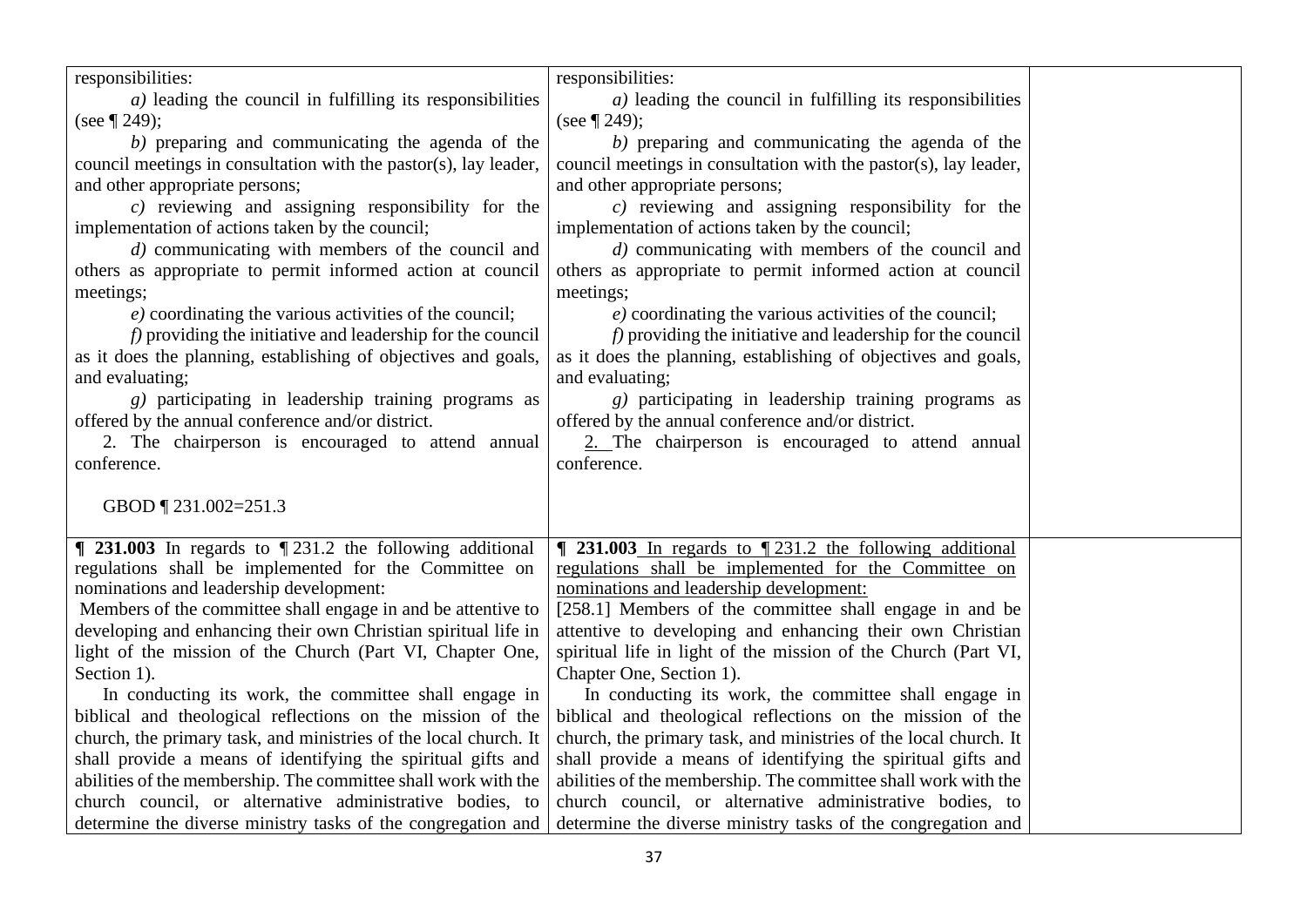the skills needed for leadership.

1.The committee on nominations and leadership development shall serve throughout the year to guide the church council, or alternative structure, on matters regarding the leadership (other than employed staff) of the congregation so as to focus on mission and ministry as the context for service; guide the development and training of spiritual leaders; recruit, nurture, and support spiritual leaders; and assist the church council, or alternative structure, in assessing the changing leadership needs.

2. This committee is to be composed of not more than nine persons, in addition to the pastor and the lay leader. At least one young adult elected by the charge conference shall serve as a member of the committee. One or more members elected by the charge conference may be youth. A layperson elected by the committee on nominations and leadership development shall serve as the vice chairperson of the committee.

3. In order to secure experience and stability, the membership shall be divided into three classes, one of which shall be elected each year for a three-year term. To begin the process of rotation where such has not been in place, in the first year, one class shall be elected for one year, one class for two years, and one class for three years. Each year's new class, and vacancies at the time of charge conference, shall be elected from nominees, from the floor of the charge conference and/or through the recommendation of the committee on nominations and leadership development. Retiring members of the committee shall not succeed themselves. Only one person from an immediate family residing in the same household shall serve on the committee. When vacancies occur during the year, nominees shall be elected by the church council, or alternative church structure, with the permission of the district superintendent.

4.In the identification and selection process, care shall be given that the leadership of ministries reflects inclusivity

the skills needed for leadership.

1.*a*) The committee on nominations and leadership development shall serve throughout the year to guide the church council, or alternative structure, on matters regarding the leadership (other than employed staff) of the congregation so as to focus on mission and ministry as the context for service; guide the development and training of spiritual leaders; recruit, nurture, and support spiritual leaders; and assist the church council, or alternative structure, in assessing the changing leadership needs.

2. *c*) This committee is to be composed of not more than nine persons, in addition to the pastor and the lay leader. At least one young adult elected by the charge conference shall serve as a member of the committee. One or more members elected by the charge conference may be youth. The pastor shall be the chairperson. A layperson elected by the committee on nominations and leadership development shall serve as the vice chairperson of the committee.

3.*d*) In order to secure experience and stability, the membership shall be divided into three classes, one of which shall be elected each year for a three-year term. To begin the process of rotation where such has not been in place, in the first year, one class shall be elected for one year, one class for two years, and one class for three years. Each year's new class, and vacancies at the time of charge conference, shall be elected from nominees, from the floor of the charge conference and/or through the recommendation of the committee on nominations and leadership development. Retiring members of the committee shall not succeed themselves. Only one person from an immediate family residing in the same household shall serve on the committee. When vacancies occur during the year, nominees shall be elected by the church council, or alternative church structure, with the permission of the district superintendent.

4.*e*) In the identification and selection process, care shall be given that the leadership of ministries reflects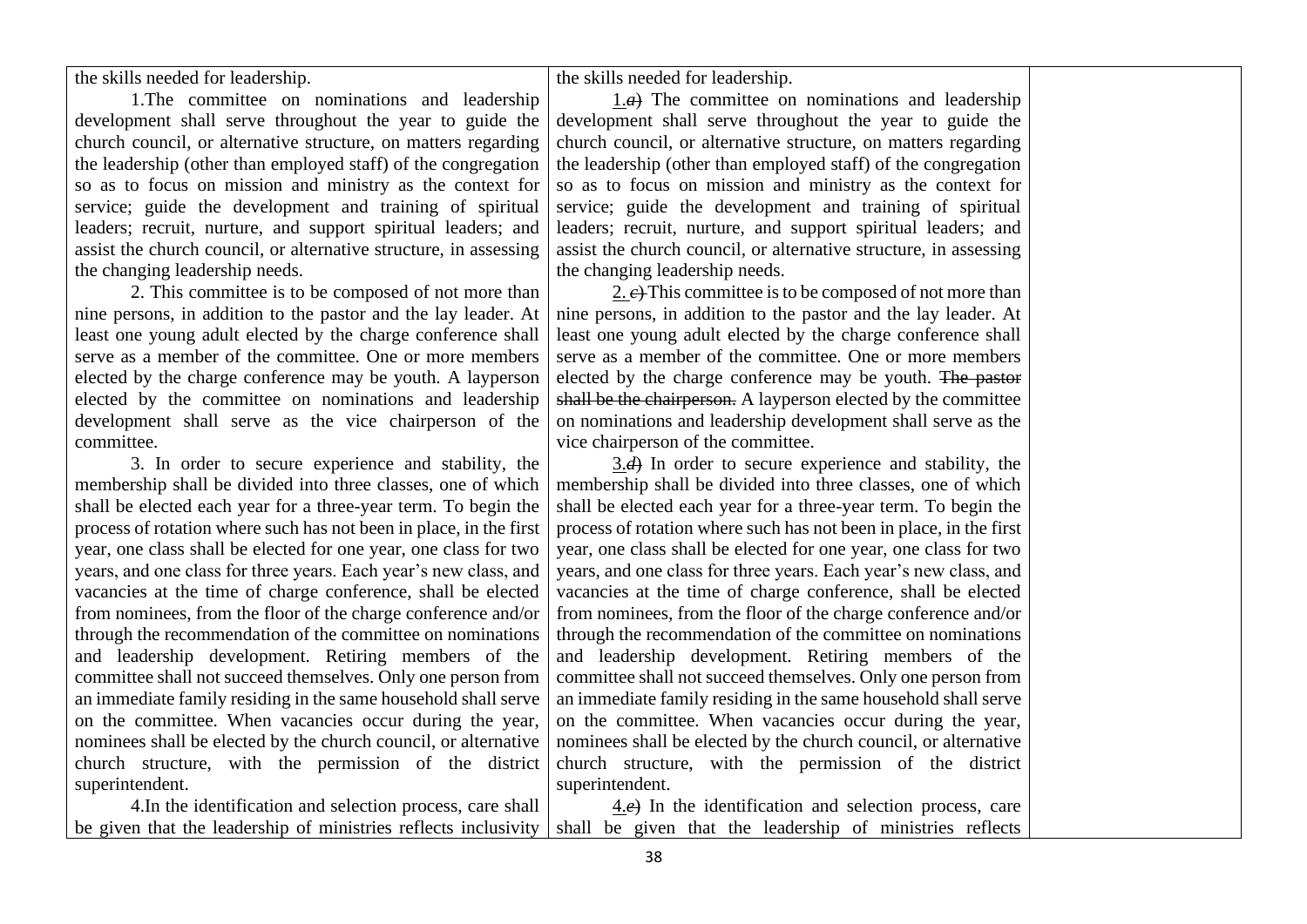| and diversity.                                                    | inclusivity and diversity.                                               |  |
|-------------------------------------------------------------------|--------------------------------------------------------------------------|--|
| GBOD 1231.001=258.1                                               |                                                                          |  |
|                                                                   |                                                                          |  |
| $\P$ 231.004 In regards to $\P$ 231.3 the following additional    | <b>1 231.004</b> In regards to 1 231.3 the following additional          |  |
| regulations shall be implemented for the Committee on pastor-     | regulations shall be implemented for the Committee on pastor-            |  |
| parish relations:                                                 | parish relations:                                                        |  |
| 1. Its members shall be professing members of the local           | [258.2] 1. Its members shall be professing members of the                |  |
| church or charge or associate members (¶ 227). People             | local church or charge or associate members (¶ 227). People              |  |
| serving on this committee must be engaged in and attentive to     | serving on this committee must be engaged in and attentive to            |  |
| their Christian spiritual development so as to give proper        | their Christian spiritual development so as to give proper               |  |
| leadership in the responsibilities with which the committee is    | leadership in the responsibilities with which the committee is           |  |
| entrusted.                                                        | entrusted.                                                               |  |
| 2. In conducting its work, the committee shall identify and       | 2. In conducting its work, the committee shall identify and              |  |
| clarify its values for ministry. It shall engage in biblical and  | clarify its values for ministry. It shall engage in biblical and         |  |
| theological reflections on the mission of the church, the         | theological reflections on the mission of the church, the                |  |
| primary task, and ministries of the local church.                 | primary task, and ministries of the local church.                        |  |
| The committee shall reflect biblically and theologically on       | The committee shall reflect biblically and theologically on              |  |
| the role and work of the pastor(s) and staff as they carry out    | the role and work of the pastor(s) and staff as they carry out           |  |
| their leadership responsibilities. The committee shall assist the | their leadership responsibilities. The committee shall assist the        |  |
| pastor(s) and staff in assessing their gifts, maintaining health  | pastor(s) and staff in assessing their gifts, maintaining health         |  |
| holistically and work-life balance, and setting priorities for    | holistically and work-life balance, and setting priorities for           |  |
| leadership and service. It is the responsibility of the committee | leadership and service. It is the responsibility of the committee        |  |
| to communicate with the committee on nominations and              | to communicate with the committee on nominations and                     |  |
| leadership development and/or the church council when there       | leadership development and/or the church council when there              |  |
| is a need for other leaders or for employed staff to perform in   | is a need for other leaders or for employed staff to perform in          |  |
| areas where utilization of the gifts of the pastor(s) and staff   | areas where utilization of the gifts of the pastor(s) and staff          |  |
| proves an inappropriate stewardship of time.                      | proves an inappropriate stewardship of time.                             |  |
| 3. <i>a)</i> One of the members shall be a young adult and        | $\overline{3}$ . <i>a)</i> One of the members shall be a young adult and |  |
| one member may be a youth.                                        | one member may be a youth.                                               |  |
| b) In order to secure experience and stability, the               | b) In order to secure experience and stability, the                      |  |
| membership shall be divided into three classes, one of which      | membership shall be divided into three classes, one of which             |  |
| shall be elected each year for a three-year term. The lay         | shall be elected each year for a three-year term. The lay                |  |
| member of the annual conference and the lay leader are exempt     | member of the annual conference and the lay leader are exempt            |  |
| from the three-year term. To begin the process of rotation        | from the three-year term. To begin the process of rotation               |  |
| where such a process has not been in place, on the first year     | where such a process has not been in place, on the first year            |  |
|                                                                   |                                                                          |  |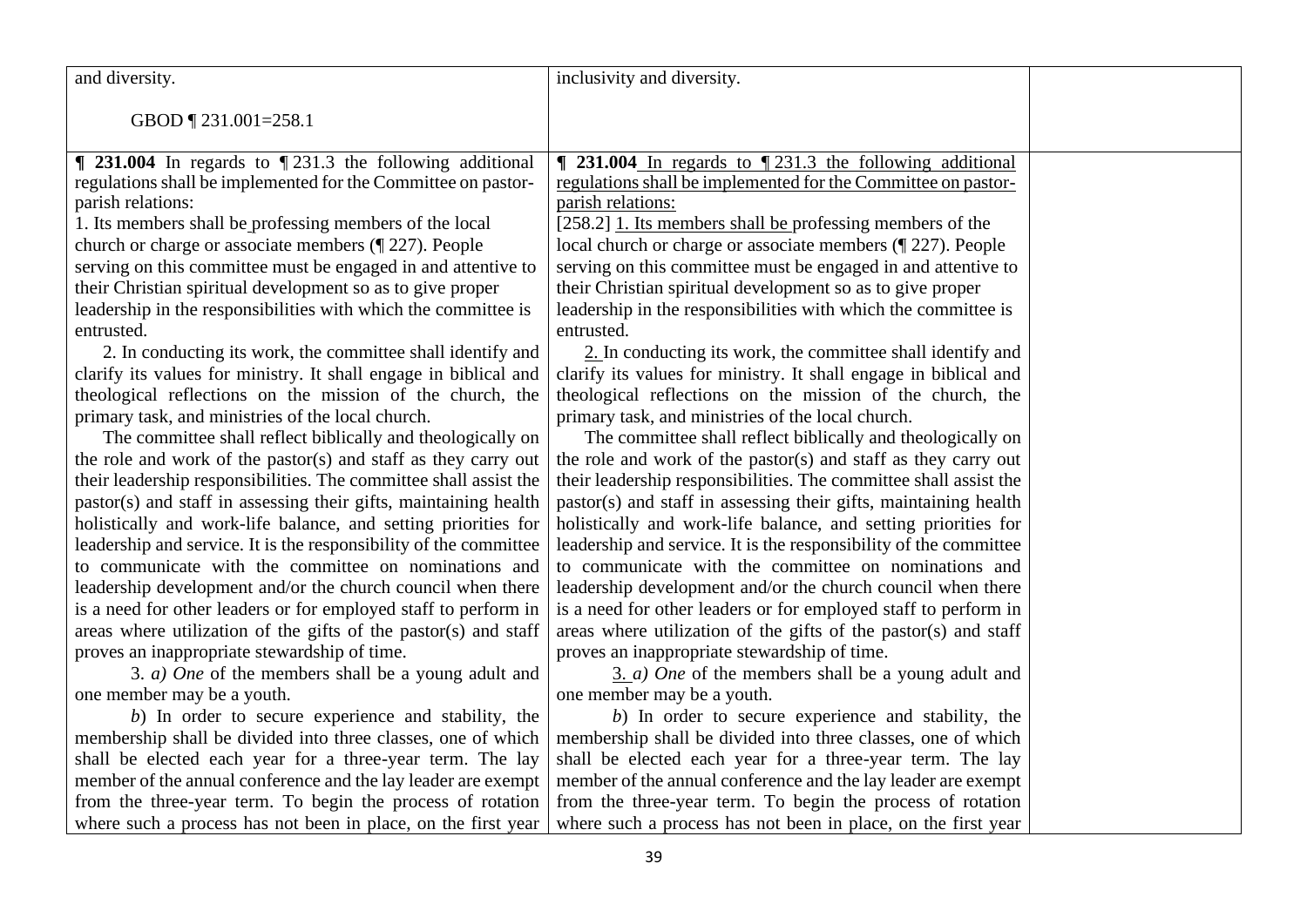one class shall be elected for one year, one class for two years, and one class for three years. Members of the committee shall be able to succeed themselves for one three-year term. When vacancies occur during the year, nominees shall be elected at the church council (or alternative church structure).

*c)* In those charges where there is more than one church, the committee shall include at least one representative and the lay leader from each local church.

*d)* The committees on pastor-parish relations of charges that are in cooperative parish ministries shall meet together to consider the professional leadership needs of the cooperative parish ministry as a whole.

*e)* The committee shall meet at least quarterly. It shall meet additionally at the request of the bishop, the district superintendent, the pastor, any other person accountable to the committee, or the chairperson of the committee. The pastor shall be present at each meeting of the committee on pastorparish relations or staff-parish relations except where he or she voluntarily excuses himself or herself.

The committee may meet with the district superintendent without the pastor or appointed staff under consideration being present. However, the pastor or appointed staff under consideration shall be notified prior to such meeting with the district superintendent and be brought into consultation immediately thereafter.

*f*) In the event that only one congregation on a charge containing more than one church has concerns it wishes to share, its member(s) in the committee may meet separately with the pastor or any other person accountable to the committee or the district superintendent, but only with the knowledge of the pastor and/or district superintendent.

*g)* The duties of the committee shall include the following:

(1) To encourage, strengthen, nurture, support, and respect the pastor(s) and staff and their family(s).

(2) To promote unity in the church(es).

one class shall be elected for one year, one class for two years, and one class for three years. Members of the committee shall be able to succeed themselves for one three-year term. When vacancies occur during the year, nominees shall be elected at the church council (or alternative church structure).

*c)* In those charges where there is more than one church, the committee shall include at least one representative and the lay leader from each local church.

*d)* The committees on pastor-parish relations of charges that are in cooperative parish ministries shall meet together to consider the professional leadership needs of the cooperative parish ministry as a whole.

*e)* The committee shall meet at least quarterly. It shall meet additionally at the request of the bishop, the district superintendent, the pastor, any other person accountable to the committee, or the chairperson of the committee. The pastor shall be present at each meeting of the committee on pastorparish relations or staff-parish relations except where he or she voluntarily excuses himself or herself.

The committee may meet with the district superintendent without the pastor or appointed staff under consideration being present. However, the pastor or appointed staff under consideration shall be notified prior to such meeting with the district superintendent and be brought into consultation immediately thereafter.

*f*) In the event that only one congregation on a charge containing more than one church has concerns it wishes to share, its member(s) in the committee may meet separately with the pastor or any other person accountable to the committee or the district superintendent, but only with the knowledge of the pastor and/or district superintendent.

*g)* The duties of the committee shall include the following:

(1) To encourage, strengthen, nurture, support, and respect the pastor(s) and staff and their family(s). (2) To promote unity in the church(es).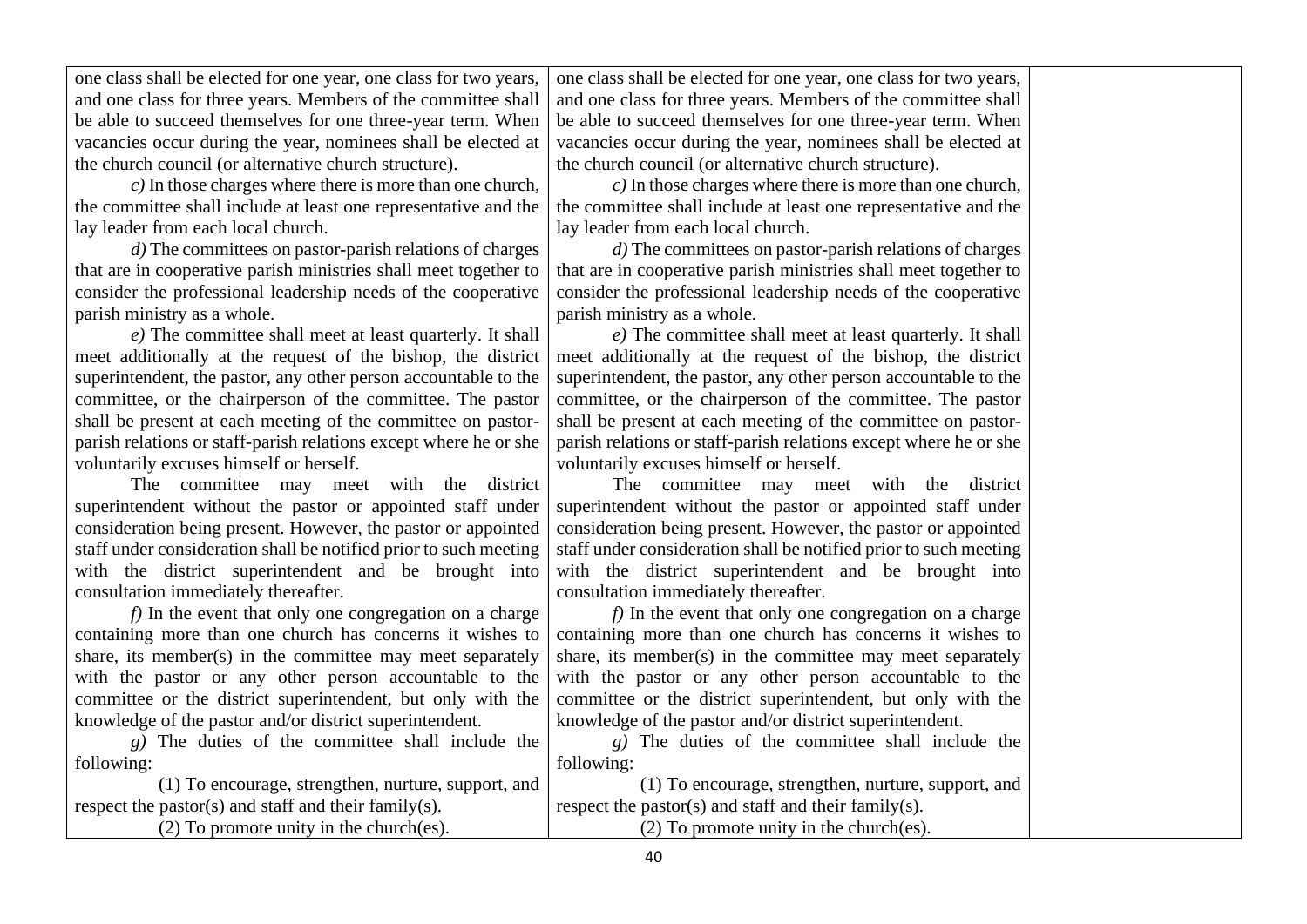(3) To confer with and counsel the pastor(s) and staff on the matters pertaining to the effectiveness of ministry; relationships with the congregation; the pastor's health and self-care, conditions that may impede the effectiveness of ministry; and to interpret the nature and function of the ministry.

(4) To confer with, consult, and counsel the pastor(s) and staff on matters pertaining to priorities in the use of gifts, skills, and time and priorities for the demands and effectiveness of the mission and ministry of the congregation.

(5) To provide evaluation at least annually for the use of the pastor(s) and staff in an ongoing effective ministry and for identifying continuing educational needs and plans.

(6) To communicate and interpret to the congregation the nature and function of ministry in The United Methodist Church regarding open itinerancy, the preparation for ordained ministry, and the Ministerial Education Fund.

(7) To develop and approve written job descriptions and titles for associate pastors and other staff members in cooperation with the senior pastor. The term *associate pastor* is used as a general term to indicate any pastoral appointment in a local church other than the pastor in charge (see BOD¶ 339). Committees shall be encouraged to develop specific titles for associate pastors that reflect the job descriptions and expectations.

(8) To consult with the pastor and staff concerning continuing education, work-life balance, dimensions of personal health and wellness, and spiritual renewal, to arrange with the church council for the necessary time and financial assistance for the attendance of the pastor and/or staff at such continuing education, self-care, and spiritual renewal events as may serve their professional and spiritual growth, and to encourage staff members to seek professional certification in their fields of specialization.

(9) To enlist, interview, evaluate, review, and recommend annually-to the charge conference lay preachers

(3) To confer with and counsel the pastor(s) and staff on the matters pertaining to the effectiveness of ministry; relationships with the congregation; the pastor's health and self-care, conditions that may impede the effectiveness of ministry; and to interpret the nature and function of the ministry.

(4) To confer with, consult, and counsel the pastor(s) and staff on matters pertaining to priorities in the use of gifts, skills, and time and priorities for the demands and effectiveness of the mission and ministry of the congregation.

(5) To provide evaluation at least annually for the use of the pastor(s) and staff in an ongoing effective ministry and for identifying continuing educational needs and plans.

(6) To communicate and interpret to the congregation the nature and function of ministry in The United Methodist Church regarding open itinerancy, the preparation for ordained ministry, and the Ministerial Education Fund.

(7) To develop and approve written job descriptions and titles for associate pastors and other staff members in cooperation with the senior pastor. The term *associate pastor* is used as a general term to indicate any pastoral appointment in a local church other than the pastor in charge (see BOD¶ 339). Committees shall be encouraged to develop specific titles for associate pastors that reflect the job descriptions and expectations.

(8) To consult with the pastor and staff concerning continuing education, work-life balance, dimensions of personal health and wellness, and spiritual renewal, to arrange with the church council for the necessary time and financial assistance for the attendance of the pastor and/or staff at such continuing education, self-care, and spiritual renewal events as may serve their professional and spiritual growth, and to encourage staff members to seek professional certification in their fields of specialization.

(9) To enlist, interview, evaluate, review, and recommend annually-to the charge conference lay preachers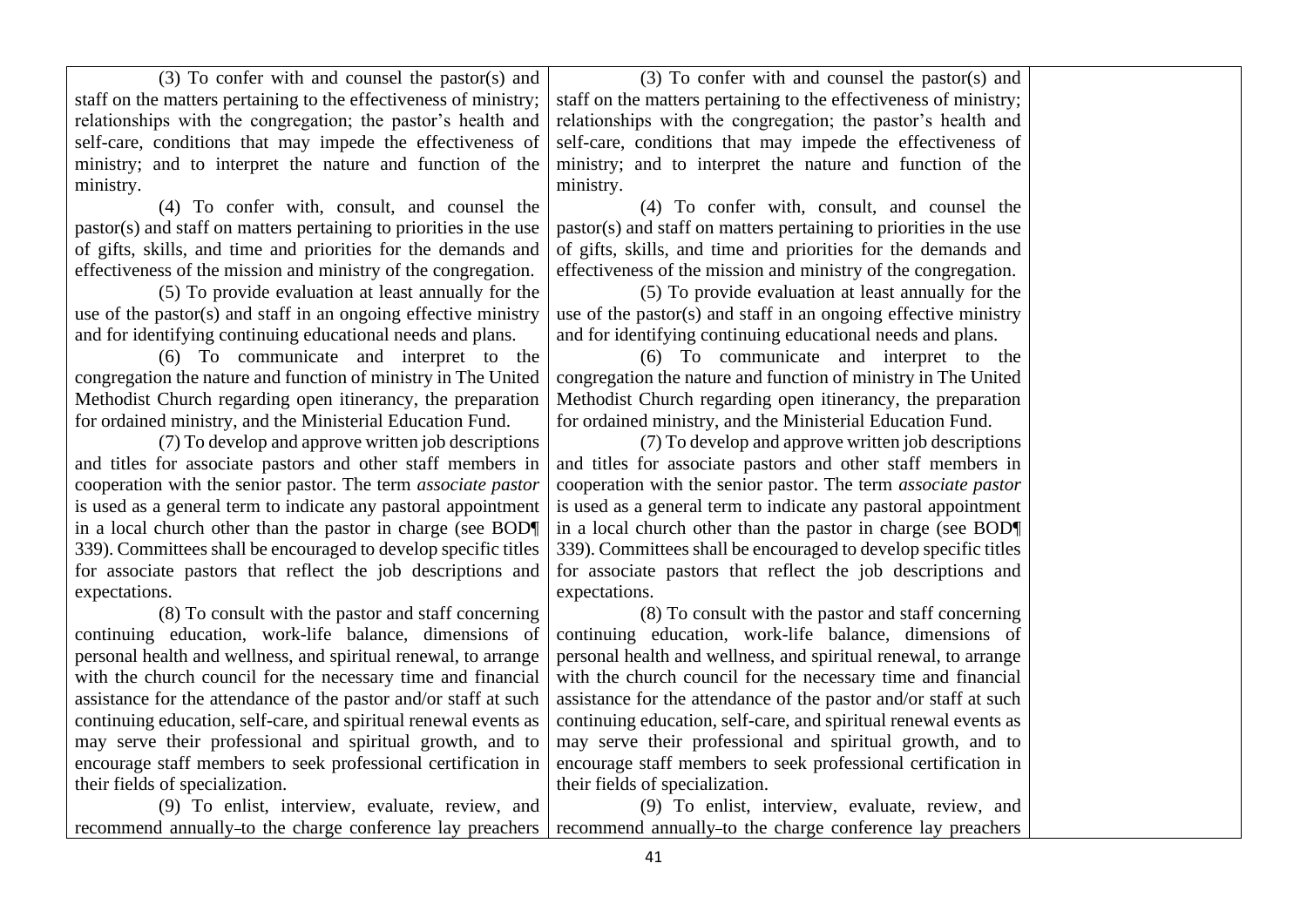and persons for candidacy for ordained ministry (see ¶¶ 247.8 and 310), and to enlist and refer to the General Board of Global Ministries persons for candidacy for missionary service, recognizing that The United Methodist Church affirms the biblical and theological support of persons regardless of gender, race, ethnic origin, or disabilities for these ministries. Neither the pastor nor any member of the committee on pastorparish relations shall be present during the consideration of a candidacy application or renewal for a member of their immediate family. The committee shall provide to the charge conference a list of students from the charge who are preparing for ordained ministry, diaconal ministry, and/or missionary service, and shall maintain contact with these students, supplying the charge conference with a progress report on each student.

(10) To interpret preparation for ordained ministry and the Ministerial Education Fund to the congregation.

(11) To confer with the pastor and/or other appointed members of the staff if it should become evident that the best interests of the charge and pastor(s) will be served by a change of pastor(s). The committee shall cooperate with the pastor(s), the district superintendent, and the bishop in securing clergy leadership. Its relationship to the district superintendent and the bishop shall be advisory only.<sup>8</sup> See Judicial Council Decision 701 (See ¶¶ 425-428, 430.)

(12) To recommend to the church council, after consultation with the pastor, the professional and other staff positions (whether employee or contract) needed to carry out the work of the church or charge. The committee and the pastor shall recommend to the church council a written statement of policy and procedures regarding the process for hiring, contracting, evaluating, promoting, retiring, and dismissing staff personnel who are not subject to episcopal appointment as ordained clergy. Until such a policy has been adopted, the committee and the pastor shall have the authority to hire, contract, evaluate, promote, retire, and dismiss nonappointed

and persons for candidacy for ordained ministry (see ¶¶ 247.8 and 310), and to enlist and refer to the General Board of Global Ministries persons for candidacy for missionary service, recognizing that The United Methodist Church affirms the biblical and theological support of persons regardless of gender, race, ethnic origin, or disabilities for these ministries. Neither the pastor nor any member of the committee on pastorparish relations shall be present during the consideration of a candidacy application or renewal for a member of their immediate family. The committee shall provide to the charge conference a list of students from the charge who are preparing for ordained ministry, diaconal ministry, and/or missionary service, and shall maintain contact with these students, supplying the charge conference with a progress report on each student.

(10) To interpret preparation for ordained ministry and the Ministerial Education Fund to the congregation.

(11) To confer with the pastor and/or other appointed members of the staff if it should become evident that the best interests of the charge and pastor(s) will be served by a change of pastor(s). The committee shall cooperate with the pastor(s), the district superintendent, and the bishop in securing clergy leadership. Its relationship to the district superintendent and the bishop shall be advisory only.<sup>8</sup> See Judicial Council Decision 701 (See ¶¶ 425-428, 430.)

(12) To recommend to the church council, after consultation with the pastor, the professional and other staff positions (whether employee or contract) needed to carry out the work of the church or charge. The committee and the pastor shall recommend to the church council a written statement of policy and procedures regarding the process for hiring, contracting, evaluating, promoting, retiring, and dismissing staff personnel who are not subject to episcopal appointment as ordained clergy. Until such a policy has been adopted, the committee and the pastor shall have the authority to hire, contract, evaluate, promote, retire, and dismiss nonappointed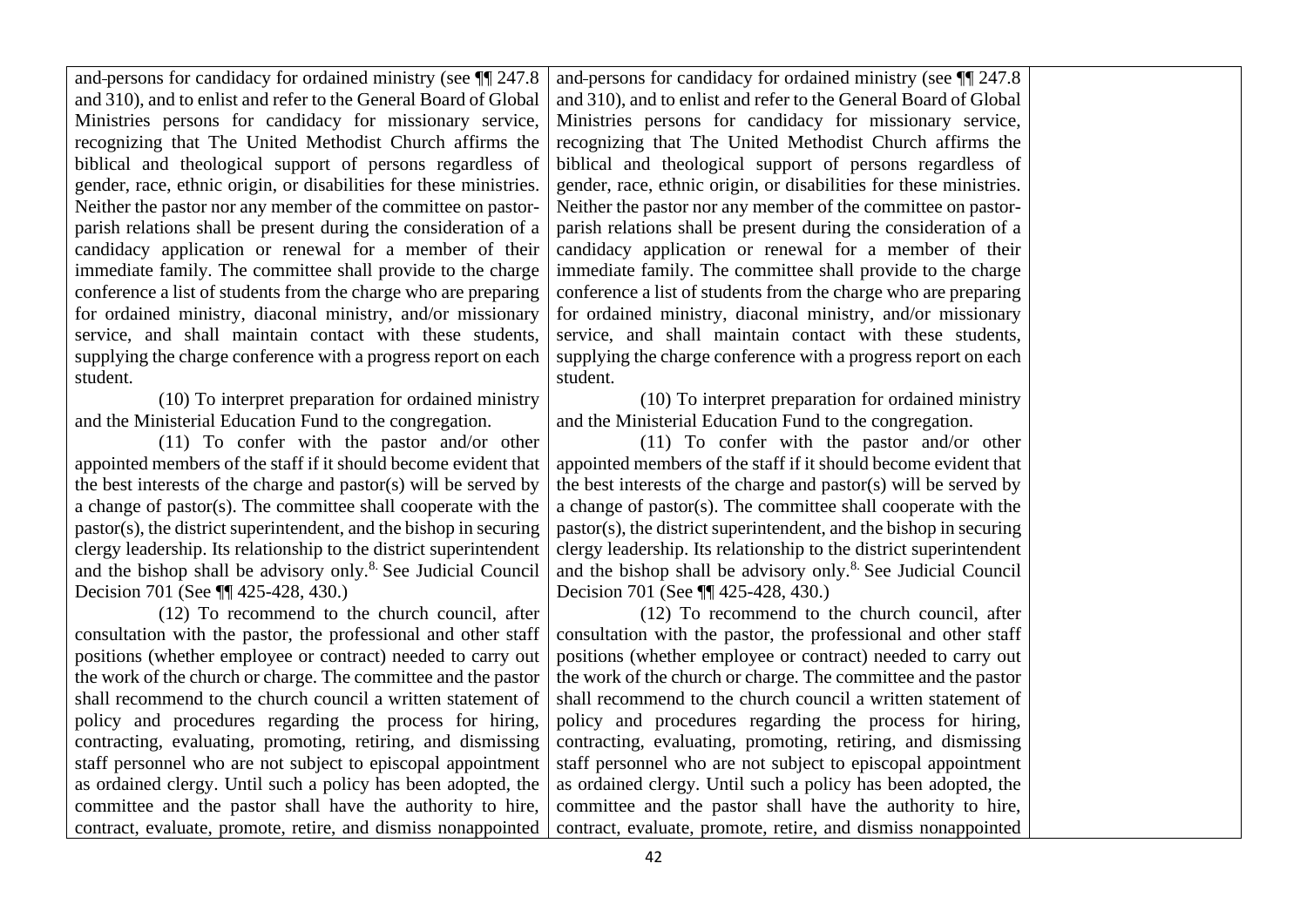personnel. When persons are hired or contracted, consideration shall be given to the training qualifications and certification standards set forth by the general Church agency to which such positions are related. The committee shall further recommend to the church council a provision for adequate health and life insurance and severance pay for all lay employees. In addition, the committee shall recommend that the church council provide, effective on and after January 1, 2006, 100 percent vested pension benefits of at least three percent of compensation for lay employees of the local church who work at least 1040 hours per year, are at least 21 years of age, and have at least one year of permanent service. The church council shall have authority to provide such pension benefits through either a denominational pension program administered by the General Board of Pension and Health Benefits or another pension program administered by another pension provider.

(13) To recommend to the charge conference, when the size of the employed staff of the charge makes it desirable, the establishment of a personnel committee. This committee shall be composed of such members of the committee on pastor-parish relations as it may designate and such additional members as the charge conference may determine.

(14) To educate the church community on the value of diversity of selection in clergy and lay staff and develop a commitment to same.

(15) Members of the committee on pastor-parish relations (or staff-parish relations) shall keep themselves informed of personnel matters in relationship to the Church's policy, professional standards, liability issues, and civil law. They are responsible for communicating and interpreting such matters to staff. Committee members should make themselves available for educational and training opportunities provided by the conference, district, and/or other arenas that will enable them to be effective in their work.

(16) To consult on matters pertaining to pulpit supply, proposals for compensation, travel expense, vacation,

personnel. When persons are hired or contracted, consideration shall be given to the training qualifications and certification standards set forth by the general Church agency to which such positions are related. The committee shall further recommend to the church council a provision for adequate health and life insurance and severance pay for all lay employees. In addition, the committee shall recommend that the church council provide, effective on and after January 1, 2006, 100 percent vested pension benefits of at least three percent of compensation for lay employees of the local church who work at least 1040 hours per year, are at least 21 years of age, and have at least one year of permanent service. The church council shall have authority to provide such pension benefits through either a denominational pension program administered by the General Board of Pension and Health Benefits or another pension program administered by another pension provider.

(13) To recommend to the charge conference, when the size of the employed staff of the charge makes it desirable, the establishment of a personnel committee. This committee shall be composed of such members of the committee on pastor-parish relations as it may designate and such additional members as the charge conference may determine.

(14) To educate the church community on the value of diversity of selection in clergy and lay staff and develop a commitment to same.

(15) Members of the committee on pastor-parish relations (or staff-parish relations) shall keep themselves informed of personnel matters in relationship to the Church's policy, professional standards, liability issues, and civil law. They are responsible for communicating and interpreting such matters to staff. Committee members should make themselves available for educational and training opportunities provided by the conference, district, and/or other arenas that will enable them to be effective in their work.

(16) To consult on matters pertaining to pulpit supply, proposals for compensation, travel expense, vacation,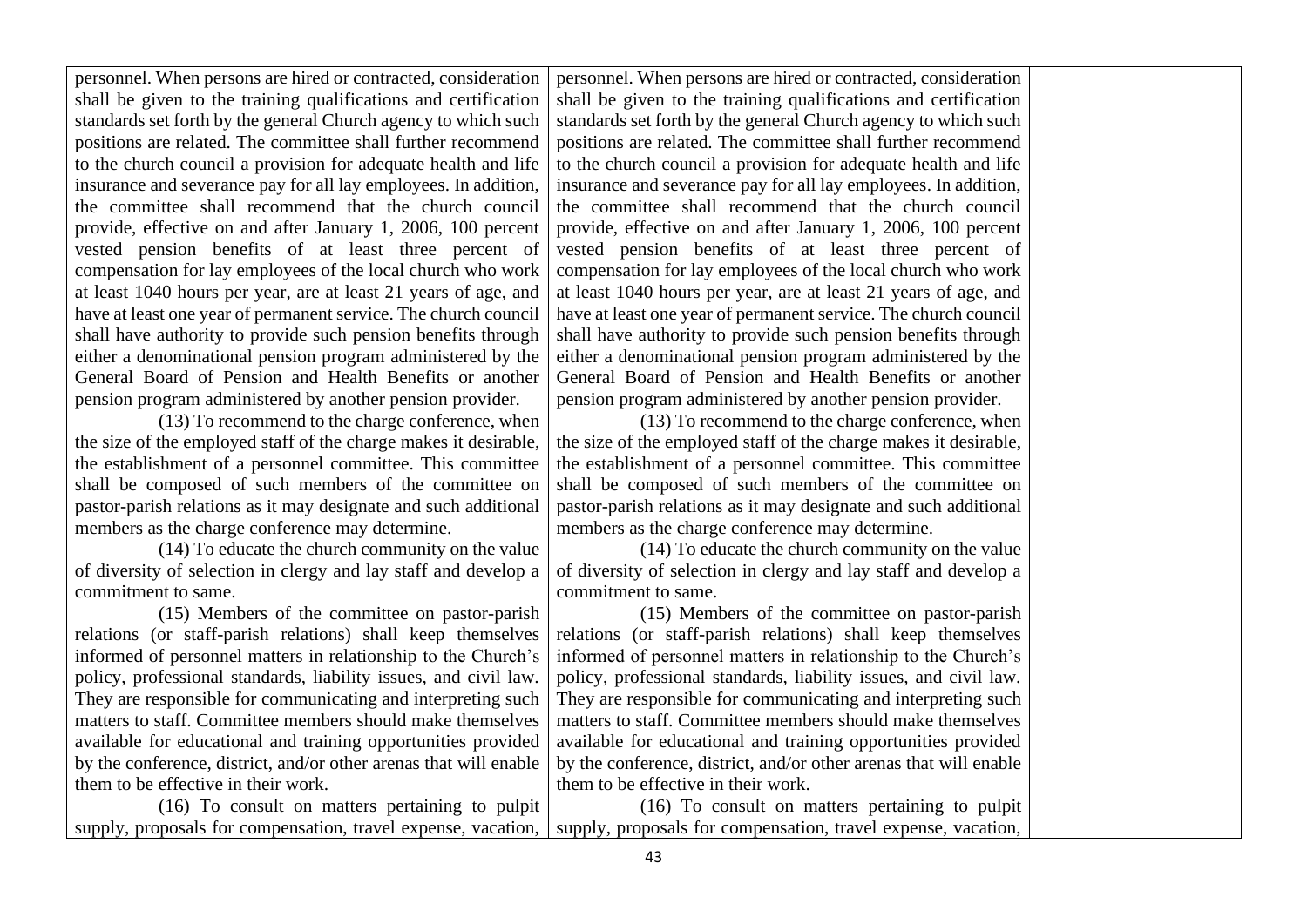| health and life insurance, pension, housing (which may be a      | health and life insurance, pension, housing (which may be a              |  |
|------------------------------------------------------------------|--------------------------------------------------------------------------|--|
| church-owned parsonage or housing allowance in lieu of           | church-owned parsonage or housing allowance in lieu of                   |  |
| parsonage if in compliance with the policy of the annual         | parsonage if in compliance with the policy of the annual                 |  |
| conference), and other practical matters affecting the work and  | conference), and other practical matters affecting the work and          |  |
| families of the pastor and staff, and to make annual             | families of the pastor and staff, and to make annual                     |  |
| recommendations regarding such matters to the church council,    | recommendations regarding such matters to the church council,            |  |
| reporting budget items to the committee on finance. The          | reporting budget items to the committee on finance. The                  |  |
| parsonage is to be mutually respected by the pastor's family as  | parsonage is to be mutually respected by the pastor's family as          |  |
| the property of the church and by the church as a place of       | the property of the church and by the church as a place of               |  |
| privacy for the pastor's family. The committee will follow up    | privacy for the pastor's family. The committee will follow up            |  |
| to assure timely resolution of parsonage problems affecting the  | to assure timely resolution of parsonage problems affecting the          |  |
| health of the pastor or pastor's family. The chairperson of the  | health of the pastor or pastor's family. The chairperson of the          |  |
| committee on pastor-parish relations, the chairperson of the     | committee on pastor-parish relations, the chairperson of the             |  |
| board of trustees, and the pastor shall make an annual review    | board of trustees, and the pastor shall make an annual review            |  |
| of the church-owned parsonage to assure proper maintenance       | of the church-owned parsonage to assure proper maintenance               |  |
| and to give immediate resolution to parsonage issues affecting   | and to give immediate resolution to parsonage issues affecting           |  |
| the family's health and well-being.                              | the family's health and well-being.                                      |  |
| (17) To encourage, monitor, and support clergy and lay staff     | (17) To encourage, monitor, and support clergy and lay staff             |  |
| pursuit of health and wholeness                                  | pursuit of health and wholeness                                          |  |
|                                                                  |                                                                          |  |
| GBOD 1231.004=258.1                                              |                                                                          |  |
| 231.005 In regards to $\P$ 231.4 the following additional        | 231.005 In regards to $\P$ 231.4 the following additional                |  |
| regulations shall be implemented for the committee on            | regulations shall be implemented for the committee on                    |  |
| finance:                                                         | finance:                                                                 |  |
| 1. There shall be a committee on finance, elected annually       | [258.4] $\underline{1}$ . There shall be a committee on finance, elected |  |
| whose membership shall additionally include the chairperson      | annually whose membership shall additionally include the                 |  |
| of the church council; the chairperson or representative of the  | chairperson of the church council; the chairperson or                    |  |
| committee on pastor-parish relations; a representative of the    | representative of the committee on pastor-parish relations; a            |  |
| trustees to be selected by the trustees; the chairperson of the  | representative of the trustees to be selected by the trustees; the       |  |
| ministry group on stewardship; the lay leader; the financial     | chairperson of the ministry group on stewardship; the lay                |  |
| secretary; the treasurer; the church business administrator; and | leader; the financial secretary; the treasurer; the church               |  |
| other members to be added as the charge conference may           | business administrator; and other members to be added as the             |  |
| determine. It is recommended that the chairperson of the         | charge conference may determine. It is recommended that the              |  |
| committee on finance shall be a member of the church council.    | chairperson of the committee on finance shall be a member of             |  |
| The financial secretary, treasurer, and church business          | the church council. The financial secretary, treasurer, and              |  |
| administrator, if paid employees, shall be members without       | church business administrator, if paid employees, shall be               |  |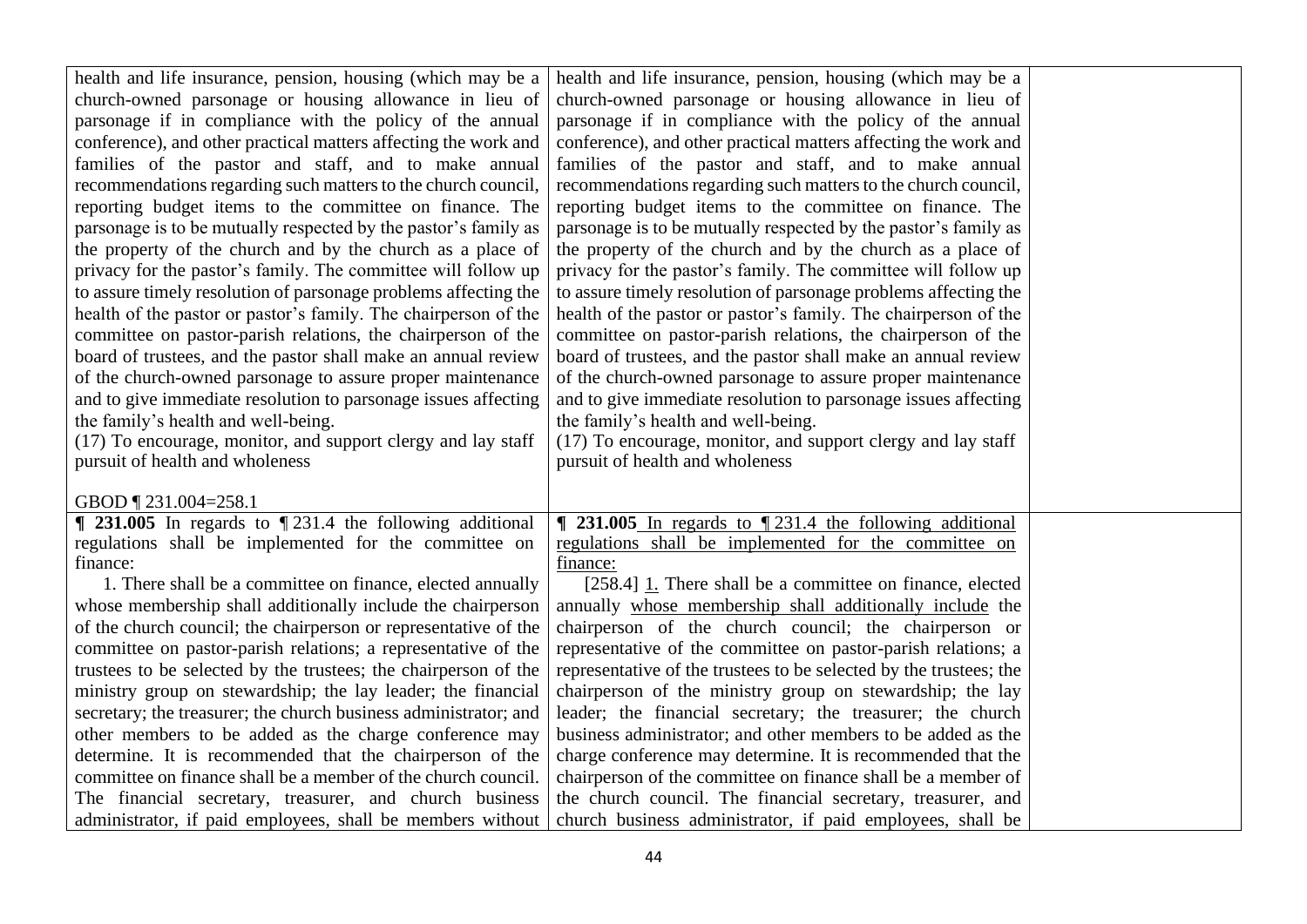vote.

2. The committee on finance shall give stewardship of financial resources as their priority throughout the year. It may delegate the responsibility to either a sub-group or task force that would plan, strategize, and implement ways to generate more resources for mission and ministries of local churches and beyond. It is strongly recommended that the committee on finance, in collaboration with the church council, find creative ways to turn their congregations into tithing congregations with an attitude of generosity. All financial askings to be included in the annual budget of the local church shall be submitted to the committee on finance. The committee on finance shall be charged with responsibility for developing and implementing plans that will raise sufficient income to meet the budget adopted by the church council. It shall administer the funds received according to instructions from the church council.

*a)* The committee shall designate at least two persons not of the immediate family residing in the same household to count the offering. They shall work under the supervision of the financial secretary. A record of all funds received shall be given to the financial secretary and treasurer. Funds received shall be deposited promptly in accordance with the procedures established by the committee on finance. The financial secretary shall keep records of the contributions and payments.

*b)* The church treasurer(s) shall disburse all money contributed to causes represented in the local church budget, and such other funds and contributions as the church council may determine. The treasurer(s) shall remit each month to the conference treasurer all World Service and conference benevolence funds then on hand. Contributions to benevolence shall not be used for any cause other than that to which they have been given. The church treasurer shall make regular and detailed reports on funds received and expended to the committee on finance and the church council.5.

The treasurer(s) shall be adequately bonded.

c) The committee on finance shall establish written

members without vote.

2. The committee on finance shall give stewardship of financial resources as their priority throughout the year. It may delegate the responsibility to either a sub-group or task force that would plan, strategize, and implement ways to generate more resources for mission and ministries of local churches and beyond. It is strongly recommended that the committee on finance, in collaboration with the church council, find creative ways to turn their congregations into tithing congregations with an attitude of generosity. All financial askings to be included in the annual budget of the local church shall be submitted to the committee on finance. The committee on finance shall be charged with responsibility for developing and implementing plans that will raise sufficient income to meet the budget adopted by the church council. It shall administer the funds received according to instructions from the church council.

*a)* The committee shall designate at least two persons not of the immediate family residing in the same household to count the offering. They shall work under the supervision of the financial secretary. A record of all funds received shall be given to the financial secretary and treasurer. Funds received shall be deposited promptly in accordance with the procedures established by the committee on finance. The financial secretary shall keep records of the contributions and payments.

*b)* The church treasurer(s) shall disburse all money contributed to causes represented in the local church budget, and such other funds and contributions as the church council may determine. The treasurer(s) shall remit each month to the conference treasurer all World Service and conference benevolence funds then on hand. Contributions to benevolence shall not be used for any cause other than that to which they have been given. The church treasurer shall make regular and detailed reports on funds received and expended to the committee on finance and the church council.<sup>5</sup>

The treasurer(s) shall be adequately bonded.

c) The committee on finance shall establish written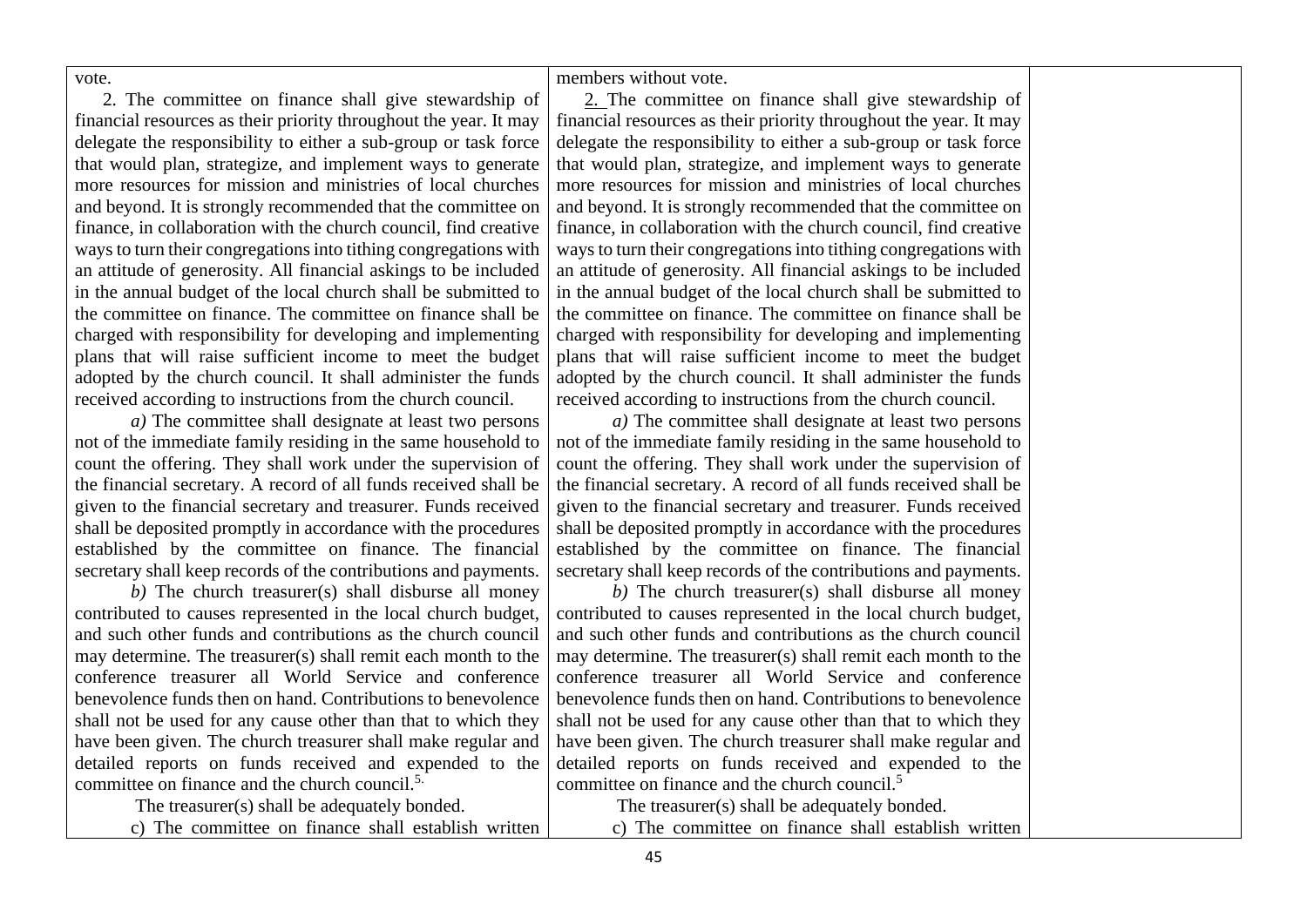financial policies to document the internal controls of the local church. The written financial policies should be reviewed for adequacy and effectiveness annually by the committee on finance and submitted as a report to the charge conference annually.

*d)* The committee shall make provision for an annual audit of the financial statements of the local church and all its organizations and accounts. The committee shall make a full and complete report to the annual charge conference. A local church audit is defined as an independent evaluation of the financial reports and records and the internal controls of the local church by a qualified person or persons.

The audit shall be conducted for the purpose of reasonably verifying the reliability of financial reporting, determining whether assets are being safeguarded, and determining compliance with local law, local church policies and procedures, and the *Discipline*.

The audit may include: 1) a review of the cash and investment reconciliations; 2) interviews with the treasurer, financial secretary, pastor(s), finance committee chair, business manager, those who count offerings, church secretary, etc., with inquiries regarding compliance with existing written financial policies and procedures; 3) a review of journal entries and authorized check signers for each checking and investment account; and 4) other procedures requested by the committee on finance.

The audit shall be performed by an audit committee composed of persons unrelated to the persons listed in (2) above or by an independent certified public accountant (CPA), accounting firm, or equivalent.

*e)* The committee shall recommend to the church council proper depositories for the church's funds. Funds received shall be deposited promptly in the name of the local church.

*f)* Contributions designated for specific causes and objects shall be promptly forwarded according to the intent of

financial policies to document the internal controls of the local church. The written financial policies should be reviewed for adequacy and effectiveness annually by the committee on finance and submitted as a report to the charge conference annually.

*d)* The committee shall make provision for an annual audit of the financial statements of the local church and all its organizations and accounts. The committee shall make a full and complete report to the annual charge conference. A local church audit is defined as an independent evaluation of the financial reports and records and the internal controls of the local church by a qualified person or persons.

The audit shall be conducted for the purpose of reasonably verifying the reliability of financial reporting, determining whether assets are being safeguarded, and determining compliance with local law, local church policies and procedures, and the *Book of Discipline*.

The audit may include: 1) a review of the cash and investment reconciliations; 2) interviews with the treasurer, financial secretary, pastor(s), finance committee chair, business manager, those who count offerings, church secretary, etc., with inquiries regarding compliance with existing written financial policies and procedures; 3) a review of journal entries and authorized check signers for each checking and investment account; and 4) other procedures requested by the committee on finance.

The audit shall be performed by an audit committee composed of persons unrelated to the persons listed in (2) above or by an independent certified public accountant (CPA), accounting firm, or equivalent.

*e)* The committee shall recommend to the church council proper depositories for the church's funds. Funds received shall be deposited promptly in the name of the local church.

*f)* Contributions designated for specific causes and objects shall be promptly forwarded according to the intent of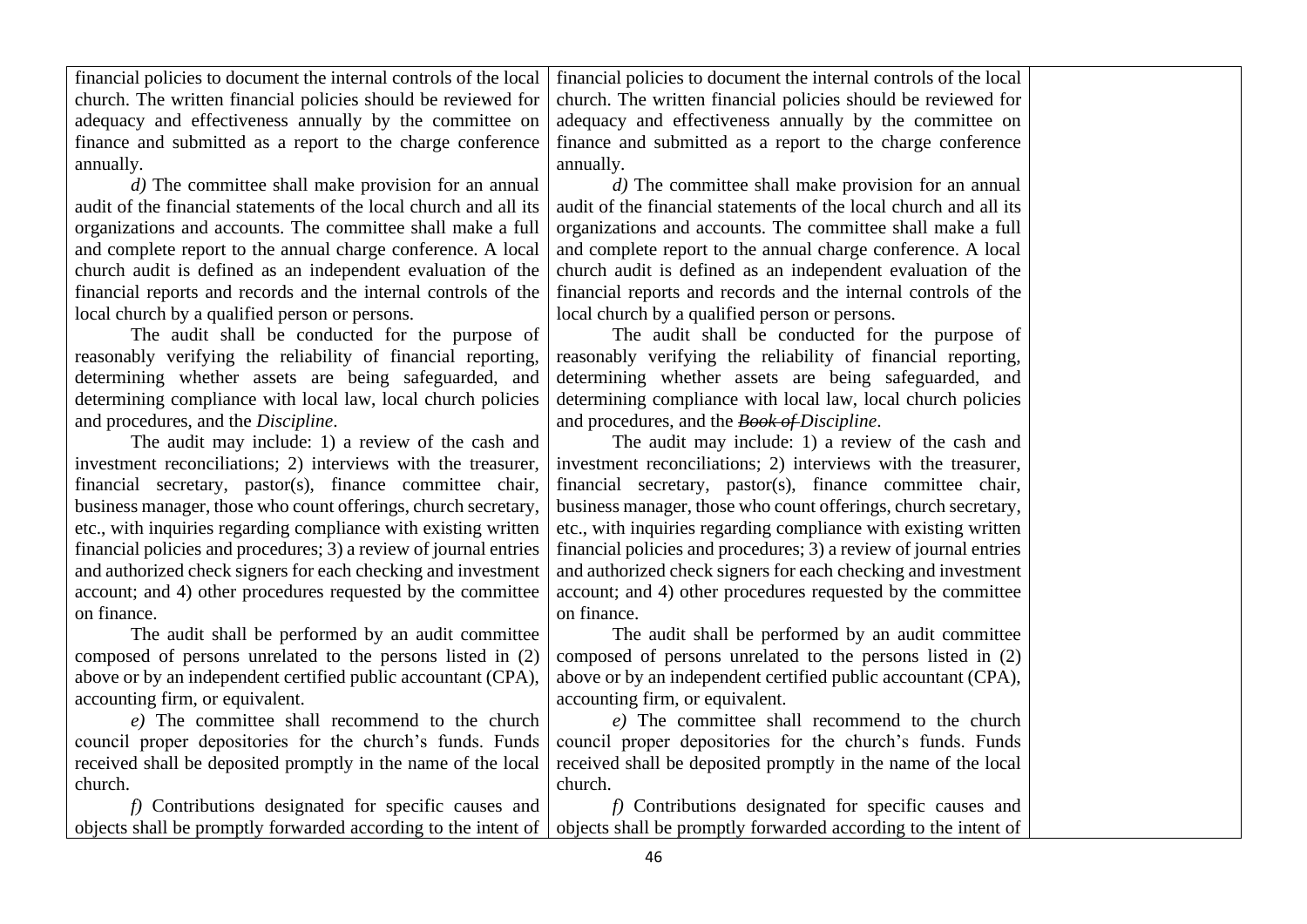| the donor and shall not be used for any other purpose. <sup>6.</sup><br>g) After the budget of the local church has been<br>approved, additional appropriations or changes in the budget<br>must be approved by the church council.<br>$h$ ) The committee shall prepare annually a report to the<br>church council of all designated funds that are separate from<br>the current expense budget.                                                                                                                                                                                                                                                                                                                                                                                                                                                                | the donor and shall not be used for any other purpose. <sup>6</sup><br>g) After the budget of the local church has been<br>approved, additional appropriations or changes in the budget<br>must be approved by the church council.<br>$h$ ) The committee shall prepare annually a report to the<br>church council of all designated funds that are separate from<br>the current expense budget.                                                                                                                                                                                                                                                                                                                                                                                                                                                                                                  |  |
|------------------------------------------------------------------------------------------------------------------------------------------------------------------------------------------------------------------------------------------------------------------------------------------------------------------------------------------------------------------------------------------------------------------------------------------------------------------------------------------------------------------------------------------------------------------------------------------------------------------------------------------------------------------------------------------------------------------------------------------------------------------------------------------------------------------------------------------------------------------|---------------------------------------------------------------------------------------------------------------------------------------------------------------------------------------------------------------------------------------------------------------------------------------------------------------------------------------------------------------------------------------------------------------------------------------------------------------------------------------------------------------------------------------------------------------------------------------------------------------------------------------------------------------------------------------------------------------------------------------------------------------------------------------------------------------------------------------------------------------------------------------------------|--|
| GBOD 1231.005=258.4<br>$5$ See Judicial Council Decisions 63, 320, 539.<br><sup>6</sup> See Judicial Council Decision 976.                                                                                                                                                                                                                                                                                                                                                                                                                                                                                                                                                                                                                                                                                                                                       | <sup>5</sup> See Judicial Council Decisions 63, 320, 539.<br><sup>6</sup> See Judicial Council Decision 976.                                                                                                                                                                                                                                                                                                                                                                                                                                                                                                                                                                                                                                                                                                                                                                                      |  |
| $\parallel$ 231.006 In regards to $\parallel$ 231.5 the following additional<br>regulations shall be implemented for the board of trustees:<br>There shall be a board of trustees, whose membership and<br>duties are detailed in $\P$ [ $\sqrt{2525-2551}$ .                                                                                                                                                                                                                                                                                                                                                                                                                                                                                                                                                                                                    | 1231.006 In regards to GBOD1 231.5 the following additional<br>regulations shall be implemented for the board of trustees:<br>[258.3] There shall be a board of trustees, whose<br>membership and duties are detailed in $\P$ [2525-2551.                                                                                                                                                                                                                                                                                                                                                                                                                                                                                                                                                                                                                                                         |  |
| GBOD 1231.006=258.3                                                                                                                                                                                                                                                                                                                                                                                                                                                                                                                                                                                                                                                                                                                                                                                                                                              |                                                                                                                                                                                                                                                                                                                                                                                                                                                                                                                                                                                                                                                                                                                                                                                                                                                                                                   |  |
| $\parallel$ 231.007 In regards to $\parallel$ 231.6 the following additional<br>regulations shall be implemented for the lay leader:<br>1. The lay leader shall serve as an interpreter of the<br>actions and programs of the annual conference and the general<br>Church (to be better equipped to comply with this<br>responsibility, it is recommended that a lay leader also serve as<br>a lay member of annual conference);<br>2. continuing involvement in study and training<br>opportunities to develop a growing understanding of the<br>Church's reason for existence and the types of ministry that<br>will most effectively fulfill the Church's mission;<br>3. assisting in advising the church council of<br>opportunities available and the needs expressed for a more<br>effective ministry of the church through its laity in the<br>community; | $\parallel$ 231.007 In regards to $\parallel$ 231.6 the following additional<br>regulations shall be implemented for the lay leader:<br>$[251.1c)-f]$ 1. The lay leader shall serve as an<br>interpreter of the actions and programs of the annual<br>conference and the general Church (to be better equipped to<br>comply with this responsibility, it is recommended that a lay<br>leader also serve as a lay member of annual conference);<br>$(2,d)$ continuing involvement in study and training<br>opportunities to develop a growing understanding of the<br>Church's reason for existence and the types of ministry that<br>will most effectively fulfill the Church's mission;<br>$\overline{3.e}$ assisting in advising the church council of<br>opportunities available and the needs expressed for a more<br>effective ministry of the church through its laity in the<br>community; |  |
| 4. Informing the laity of training opportunities provided<br>by the annual conference. Where possible, the lay leader shall                                                                                                                                                                                                                                                                                                                                                                                                                                                                                                                                                                                                                                                                                                                                      | $\underline{4.f}$ informing the laity of training opportunities<br>provided by the annual conference. Where possible, the lay                                                                                                                                                                                                                                                                                                                                                                                                                                                                                                                                                                                                                                                                                                                                                                     |  |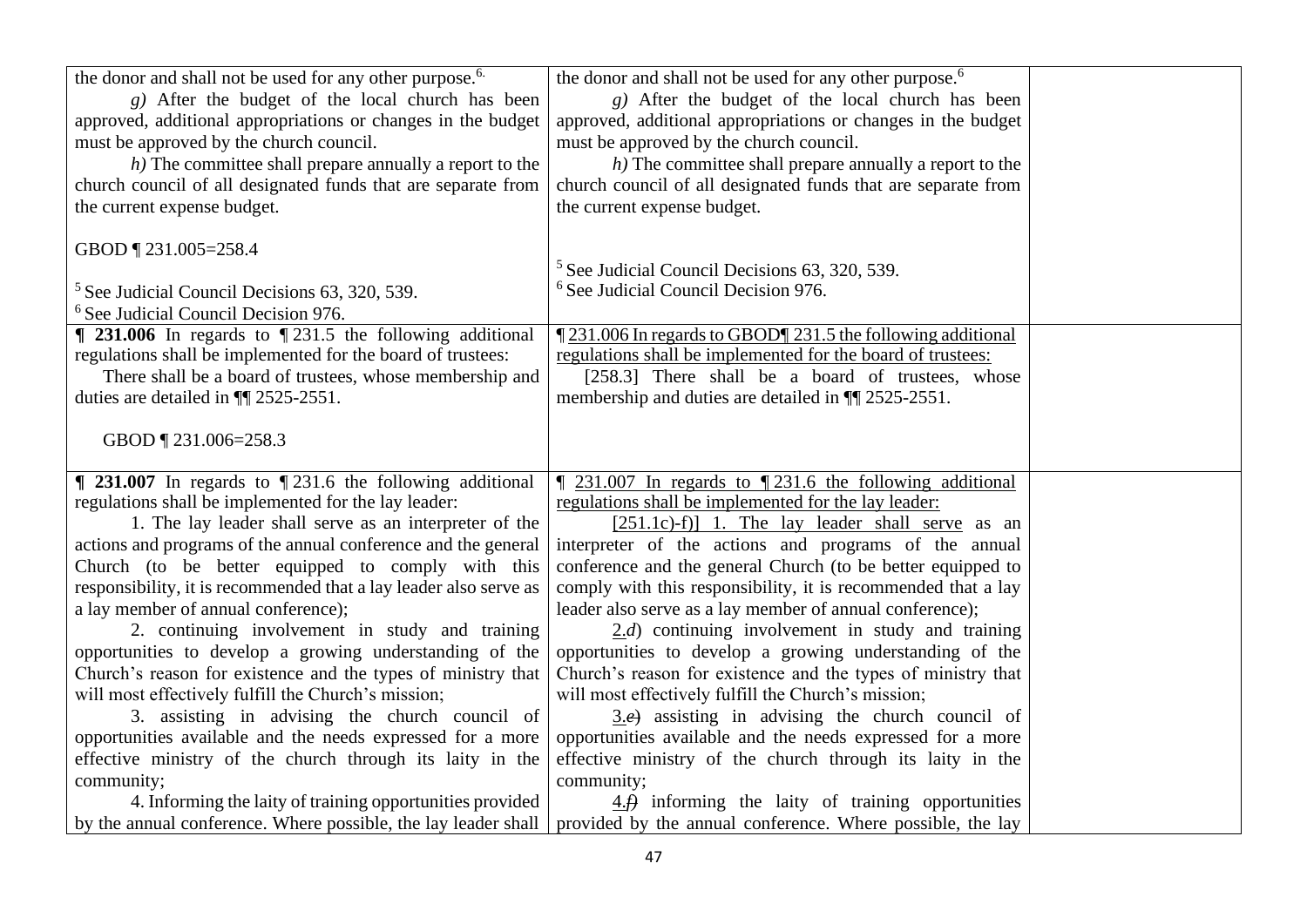| attend training opportunities in order to strengthen his or her<br>work. The lay leader is urged to become a certified lay servant.<br>5. In instances where more than one church is on a charge,<br>the charge conference shall elect additional lay leaders so that<br>there will be one lay leader in each church. Associate lay<br>leaders may be elected to work with the lay leader in any local<br>church.<br>GBOD 1231.007=251.c.f                                                                                                                                                                                                                                                                                                                                                                                                                                                                                                                                                                                                                                         | leader shall attend training opportunities in order to strengthen<br>his or her work. The lay leader is urged to become a certified<br>lay servant.<br>5. In instances where more than one church is on a charge,<br>the charge conference shall elect additional lay leaders so that<br>there will be one lay leader in each church. Associate lay<br>leaders may be elected to work with the lay leader in any local<br>church.                                                                                                                                                                                                                                                                                                                                                                                                                                                                                                                                                                                                                                                                                                                                            |  |
|------------------------------------------------------------------------------------------------------------------------------------------------------------------------------------------------------------------------------------------------------------------------------------------------------------------------------------------------------------------------------------------------------------------------------------------------------------------------------------------------------------------------------------------------------------------------------------------------------------------------------------------------------------------------------------------------------------------------------------------------------------------------------------------------------------------------------------------------------------------------------------------------------------------------------------------------------------------------------------------------------------------------------------------------------------------------------------|------------------------------------------------------------------------------------------------------------------------------------------------------------------------------------------------------------------------------------------------------------------------------------------------------------------------------------------------------------------------------------------------------------------------------------------------------------------------------------------------------------------------------------------------------------------------------------------------------------------------------------------------------------------------------------------------------------------------------------------------------------------------------------------------------------------------------------------------------------------------------------------------------------------------------------------------------------------------------------------------------------------------------------------------------------------------------------------------------------------------------------------------------------------------------|--|
|                                                                                                                                                                                                                                                                                                                                                                                                                                                                                                                                                                                                                                                                                                                                                                                                                                                                                                                                                                                                                                                                                    |                                                                                                                                                                                                                                                                                                                                                                                                                                                                                                                                                                                                                                                                                                                                                                                                                                                                                                                                                                                                                                                                                                                                                                              |  |
| 1 231.008 In regards to 1 231.7 the following additional<br>regulations shall be implemented for the lay member of the<br>annual conference:<br>The lay member(s) of the annual conference and alternates<br>shall be elected annually or quadrennially as the annual<br>conference directs. <sup>7</sup> If the charge's lay representative to the<br>annual conference shall cease to be a member of the charge or<br>shall for any reason fail to serve, an alternate member in the<br>order of election shall serve in place. No local pastor shall be<br>eligible as a lay member or alternate. <sup>8</sup><br>United Methodist churches that become part of an<br>ecumenical shared ministry shall not be deprived of their right<br>of representation by a lay member in the annual conference.<br>The lay member(s) of the annual conference, along with the<br>pastor, shall report to the local church council on actions of the<br>annual conference as soon as possible, but not later than three<br>months after the close of the conference.<br>GBOD 1231.008=251.2 | 231.008 In regards to $\P$ 231.7 the following additional<br>regulations shall be implemented for the lay member of the<br>annual conference:<br>$[251.2]$ 2. The lay member(s) of the annual conference and<br>alternates shall be elected annually or quadrennially as the<br>annual conference directs. <sup>7</sup> If the charge's lay representative<br>to the annual conference shall cease to be a member of the<br>charge or shall for any reason fail to serve, an alternate<br>member in the order of election shall serve in place. No local<br>pastor shall be eligible as a lay member or alternate. <sup>8</sup><br>United Methodist churches that become part of an<br>ecumenical shared ministry shall not be deprived of their right<br>of representation by a lay member in the annual conference.<br>The lay member(s) of the annual conference, along with the<br>pastor, shall serve as an interpreter of the actions of the annual<br>conference session. These persons shall report to the local<br>church council on actions of the annual conference as soon as<br>possible, but not later than three months after the close of the<br>conference. |  |
| 7. See Judicial Council Decisions 170, 305, 342, 469, 495.<br>8. See Judicial Council Decision 328.                                                                                                                                                                                                                                                                                                                                                                                                                                                                                                                                                                                                                                                                                                                                                                                                                                                                                                                                                                                | 7. See Judicial Council Decisions 170, 305, 342, 469, 495.<br>8. See Judicial Council Decision 328.                                                                                                                                                                                                                                                                                                                                                                                                                                                                                                                                                                                                                                                                                                                                                                                                                                                                                                                                                                                                                                                                          |  |
| $\parallel$ 231.009 In regards to $\parallel$ 231.8 the following additional                                                                                                                                                                                                                                                                                                                                                                                                                                                                                                                                                                                                                                                                                                                                                                                                                                                                                                                                                                                                       | 231.009 In regards to $\P$ 231.8 the following additional                                                                                                                                                                                                                                                                                                                                                                                                                                                                                                                                                                                                                                                                                                                                                                                                                                                                                                                                                                                                                                                                                                                    |  |
| regulations shall be implemented for the financial secretary<br>and the church treasurer:                                                                                                                                                                                                                                                                                                                                                                                                                                                                                                                                                                                                                                                                                                                                                                                                                                                                                                                                                                                          | regulations shall be implemented for the financial secretary<br>and the church treasurer:                                                                                                                                                                                                                                                                                                                                                                                                                                                                                                                                                                                                                                                                                                                                                                                                                                                                                                                                                                                                                                                                                    |  |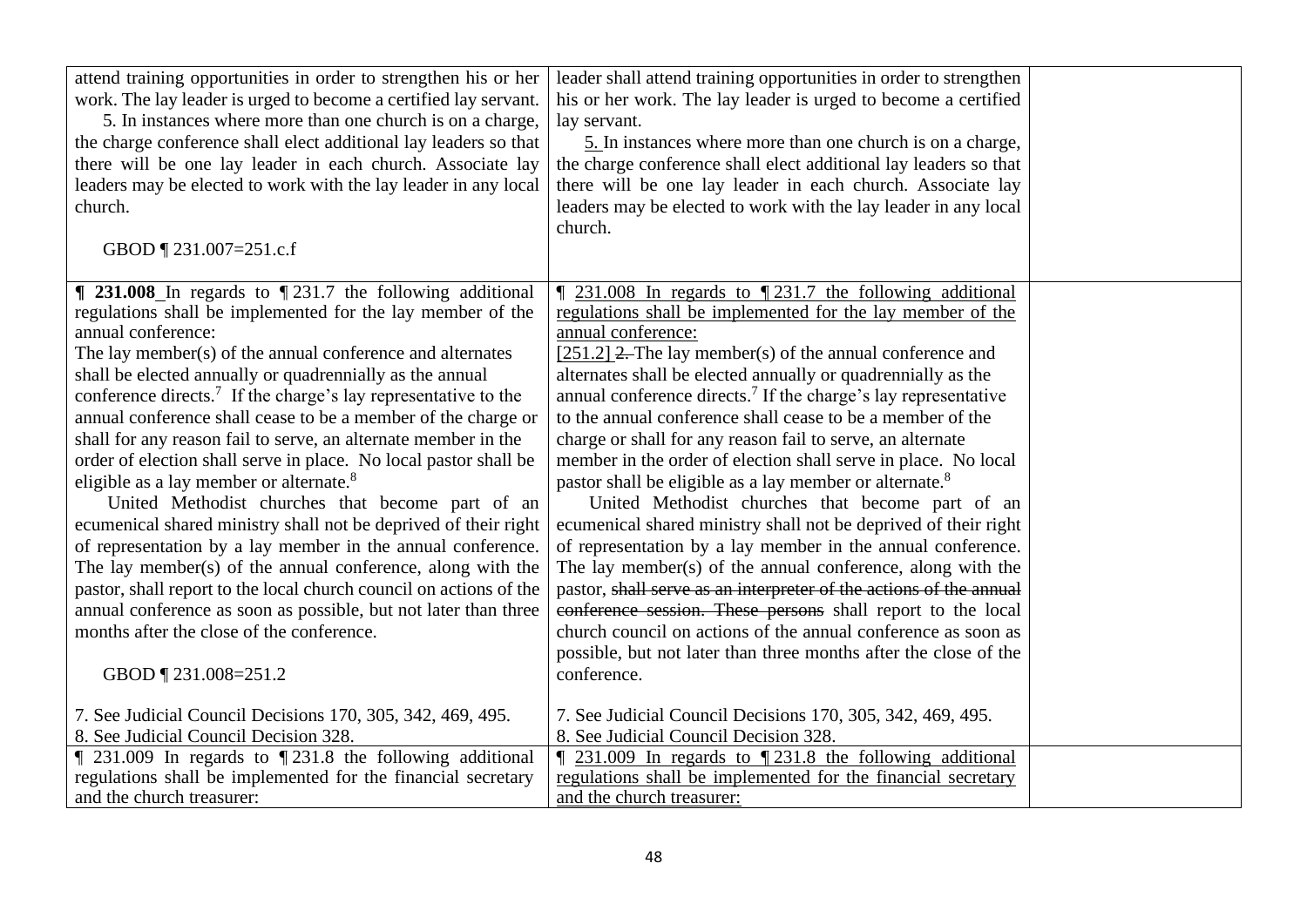| 1. There shall be an election of the financial secretary and the<br>church treasurer(s) if not paid employees of the local church;<br>and the trustees as provided in BOD¶¶ 2526-2528, unless<br>otherwise required by state law.<br>2. The positions of treasurer and financial secretary should not<br>be combined and held by one person, and the persons holding<br>these two positions should not be immediate family members.<br>These restrictions on immediate family members of any<br>appointed clergy would apply only to the church or charge<br>where the clergy serves.<br>GBOD   231.009=249.4 and 258.4                                                                                                                                                                                                                                                                                                        | [249.4] 1. There shall be an election of the financial secretary<br>and the church treasurer(s) if not paid employees of the local<br>church; and the trustees as provided in BOD¶ 2526-2528,<br>unless otherwise required by state law.<br>[258.4] 2. The positions of treasurer and financial secretary<br>should not be combined and held by one person, and the<br>persons holding these two positions should not be immediate<br>family members.<br>These restrictions on immediate family members of any<br>appointed clergy would apply only to the church or charge<br>where the clergy serves.                                                                                                                                                                                                                                                                                                 |  |
|--------------------------------------------------------------------------------------------------------------------------------------------------------------------------------------------------------------------------------------------------------------------------------------------------------------------------------------------------------------------------------------------------------------------------------------------------------------------------------------------------------------------------------------------------------------------------------------------------------------------------------------------------------------------------------------------------------------------------------------------------------------------------------------------------------------------------------------------------------------------------------------------------------------------------------|---------------------------------------------------------------------------------------------------------------------------------------------------------------------------------------------------------------------------------------------------------------------------------------------------------------------------------------------------------------------------------------------------------------------------------------------------------------------------------------------------------------------------------------------------------------------------------------------------------------------------------------------------------------------------------------------------------------------------------------------------------------------------------------------------------------------------------------------------------------------------------------------------------|--|
| <b>1 232.001</b> On Removal of Officers and Filling of Vacancies<br>according to GBOD¶ 232 the following additional regulations<br>shall be implemented:<br>The committee<br>on nominations<br>and leadership<br>development $(\P\P 258.1, 247.18)$ shall meet as soon as possible<br>after the special session of the charge conference has been<br>announced and shall propose person(s) who may be elected if<br>vacancy(ies) occur at the charge conference. If the charge<br>conference votes to remove a person or persons from office,<br>the vacancy(ies) shall be filled in the manner prescribed for<br>elections in accordance with $\P$ 249. When a local church trustee<br>is under consideration for removal and the pastoral charge<br>consists of two or more churches, a church local conference<br>shall be called instead of a charge conference, in accordance<br>with BOD¶ $2526$ .<br>GBOD $\P$ 232.001= | <b>1232.001 On Removal of Officers and Filling of Vacancies</b><br>according to $\P$ 232 the following additional regulations shall<br>be implemented:<br>The committee<br>on nominations<br>and<br>leadership<br>development $\P$ [258.1, 247.18) shall meet as soon as possible<br>after the special session of the charge conference has been<br>announced and shall propose person(s) who may be elected if<br>vacancy(ies) occur at the charge conference. If the charge<br>conference votes to remove a person or persons from office,<br>the vacancy(ies) shall be filled in the manner prescribed for<br>elections in accordance with $\P$ 249. When a local church trustee<br>is under consideration for removal and the pastoral charge<br>consists of two or more churches, a church local conference<br>shall be called instead of a charge conference, in accordance<br>with BOD¶ $2526$ . |  |
| 233.001 On Missional Potential according to $\P$ 233 the<br>following additional regulations shall be implemented for<br>Age-Level, Family, and Specialized-Ministries Coordinators:<br>The charge conference may elect annually a coordinator of<br>children's ministries, a coordinator of youth ministries, a<br>coordinator of adult ministries, and a coordinator of family                                                                                                                                                                                                                                                                                                                                                                                                                                                                                                                                               | <b>1 233.001 On Missional Potential according to GBOD1 233</b><br>the following additional regulations shall be implemented for<br>Age-Level, Family, and Specialized-Ministries Coordinators:<br>[253] (see also $\sqrt{252}$ )-The charge conference may elect<br>annually a coordinator of children's ministries, a coordinator<br>of youth ministries, a coordinator of adult ministries, and a                                                                                                                                                                                                                                                                                                                                                                                                                                                                                                     |  |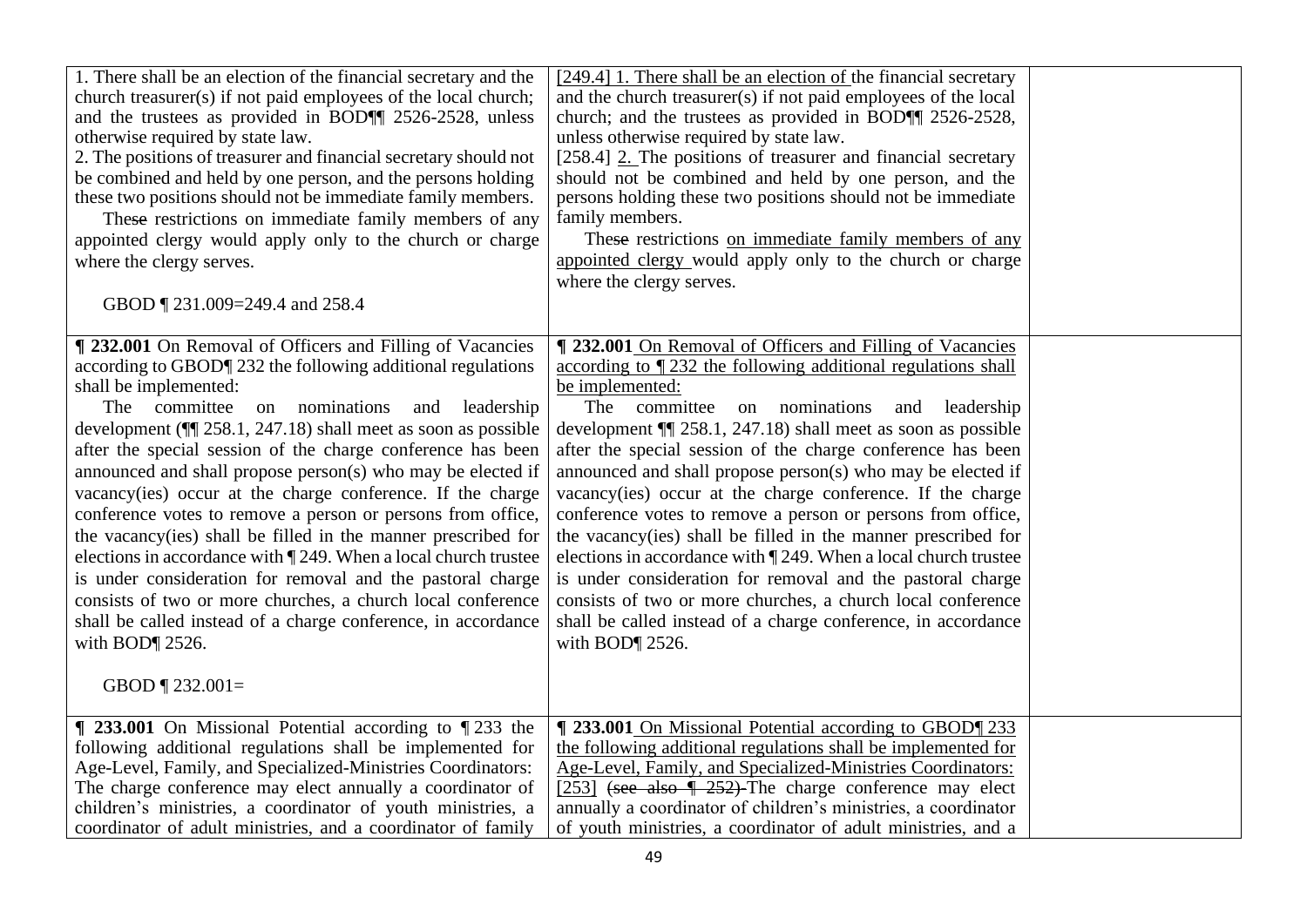| ministries. Where young adult and specific age-level<br>ministries would be enhanced, coordinators of young adult<br>and/or older adult ministries may be elected. Where camps and<br>retreats are part of faith formation across the age span, a<br>coordinator of camp and retreat ministries may be elected.<br>Where there are civic youth-serving agencies or scouting<br>ministry units present there may be elected a scouting<br>coordinator. Where needs for specialized areas of ministry<br>arise (for example, single adults or persons with addictions,<br>mental illness or disabilities), coordinators of these areas of<br>ministry may be elected.                                                                                                                                                                                                                                                                                                                                                                                                                                                                                                                                                                                                                                                                                                                     | coordinator of family ministries. Where young adult and<br>specific age-level ministries would be enhanced, coordinators<br>of young adult and/or older adult ministries may be elected.<br>Where camps and retreats are part of faith formation across<br>the age span, a coordinator of camp and retreat ministries may<br>be elected. Where there are civic youth-serving agencies or<br>scouting ministry units present there may be elected a scouting<br>coordinator. Where needs for specialized areas of ministry<br>arise (for example, single adults or persons with addictions,<br>mental illness or disabilities), coordinators of these areas of<br>ministry may be elected.                                                                                                                                                                                                                                                                                                                                                                                                                                                                                                                                                                                                                                                                                           |  |
|-----------------------------------------------------------------------------------------------------------------------------------------------------------------------------------------------------------------------------------------------------------------------------------------------------------------------------------------------------------------------------------------------------------------------------------------------------------------------------------------------------------------------------------------------------------------------------------------------------------------------------------------------------------------------------------------------------------------------------------------------------------------------------------------------------------------------------------------------------------------------------------------------------------------------------------------------------------------------------------------------------------------------------------------------------------------------------------------------------------------------------------------------------------------------------------------------------------------------------------------------------------------------------------------------------------------------------------------------------------------------------------------|-------------------------------------------------------------------------------------------------------------------------------------------------------------------------------------------------------------------------------------------------------------------------------------------------------------------------------------------------------------------------------------------------------------------------------------------------------------------------------------------------------------------------------------------------------------------------------------------------------------------------------------------------------------------------------------------------------------------------------------------------------------------------------------------------------------------------------------------------------------------------------------------------------------------------------------------------------------------------------------------------------------------------------------------------------------------------------------------------------------------------------------------------------------------------------------------------------------------------------------------------------------------------------------------------------------------------------------------------------------------------------------|--|
| GBOD 1233.001=225                                                                                                                                                                                                                                                                                                                                                                                                                                                                                                                                                                                                                                                                                                                                                                                                                                                                                                                                                                                                                                                                                                                                                                                                                                                                                                                                                                       |                                                                                                                                                                                                                                                                                                                                                                                                                                                                                                                                                                                                                                                                                                                                                                                                                                                                                                                                                                                                                                                                                                                                                                                                                                                                                                                                                                                     |  |
| <b>1 233.002</b> On Missional Potential according to 1 233 the<br>following additional regulations shall be implemented for<br>Other Ministry Group Coordinators:<br>In order to fulfill the mission of the local church, the charge<br>conference may elect annually a coordinator or ministry group<br>chairperson for any or all of these areas: Christian unity and<br>interreligious relationships, church and society, community<br>volunteers, education, evangelism, higher education and<br>campus ministry, missions, prayer advocacy, religion and<br>race, status and role of women, earth advocacy, stewardship,<br>worship, advocacy for persons with special needs, and church<br>media resources. Every local United Methodist Church may<br>have a campus ministry coordinator, who may have<br>membership on the church council. A primary responsibility<br>of the campus ministry coordinator shall be to report the<br>names and contact information (i.e., addresses, phone<br>numbers and e-mail addresses) of all college students from<br>their local church each semester to the appropriate United<br>Methodist Campus ministry, such as the Wesley Foundation.<br>The campus ministry coordinator shall be encouraged to<br>contact every college student from their church each semester<br>by letter, e-mail, or phone and encourage the student's active | <b>1 233.002</b> On Missional Potential according to 1 233 the<br>following additional regulations shall be implemented for<br><b>Other Ministry Group Coordinators:</b><br>[254] In order to fulfill the mission of the local church, the<br>charge conference may elect annually a coordinator or<br>ministry group chairperson for any or all of these areas:<br>Christian unity and interreligious relationships, church and<br>society, community volunteers, education, evangelism, higher<br>education and campus ministry, missions, prayer advocacy,<br>religion and race, status and role of women, earth advocacy,<br>stewardship, worship, advocacy for persons with special<br>needs, and church media resources. Every local United<br>Methodist Church may have a campus ministry coordinator,<br>who may have membership on the church council. A primary<br>responsibility of the campus ministry coordinator shall be to<br>report the names and contact information (i.e., addresses,<br>phone numbers and e-mail addresses) of all college students<br>from their local church each semester to the appropriate<br>United Methodist Campus ministry, such as the Wesley<br>Foundation. The campus ministry coordinator shall be<br>encouraged to contact every college student from their church<br>each semester by letter, e-mail, or phone and encourage the |  |
| participation in United Methodist student ministry. The<br>campus ministry coordinator in every church shall also                                                                                                                                                                                                                                                                                                                                                                                                                                                                                                                                                                                                                                                                                                                                                                                                                                                                                                                                                                                                                                                                                                                                                                                                                                                                       | student's active participation in United Methodist student<br>ministry. The campus ministry coordinator in every church                                                                                                                                                                                                                                                                                                                                                                                                                                                                                                                                                                                                                                                                                                                                                                                                                                                                                                                                                                                                                                                                                                                                                                                                                                                             |  |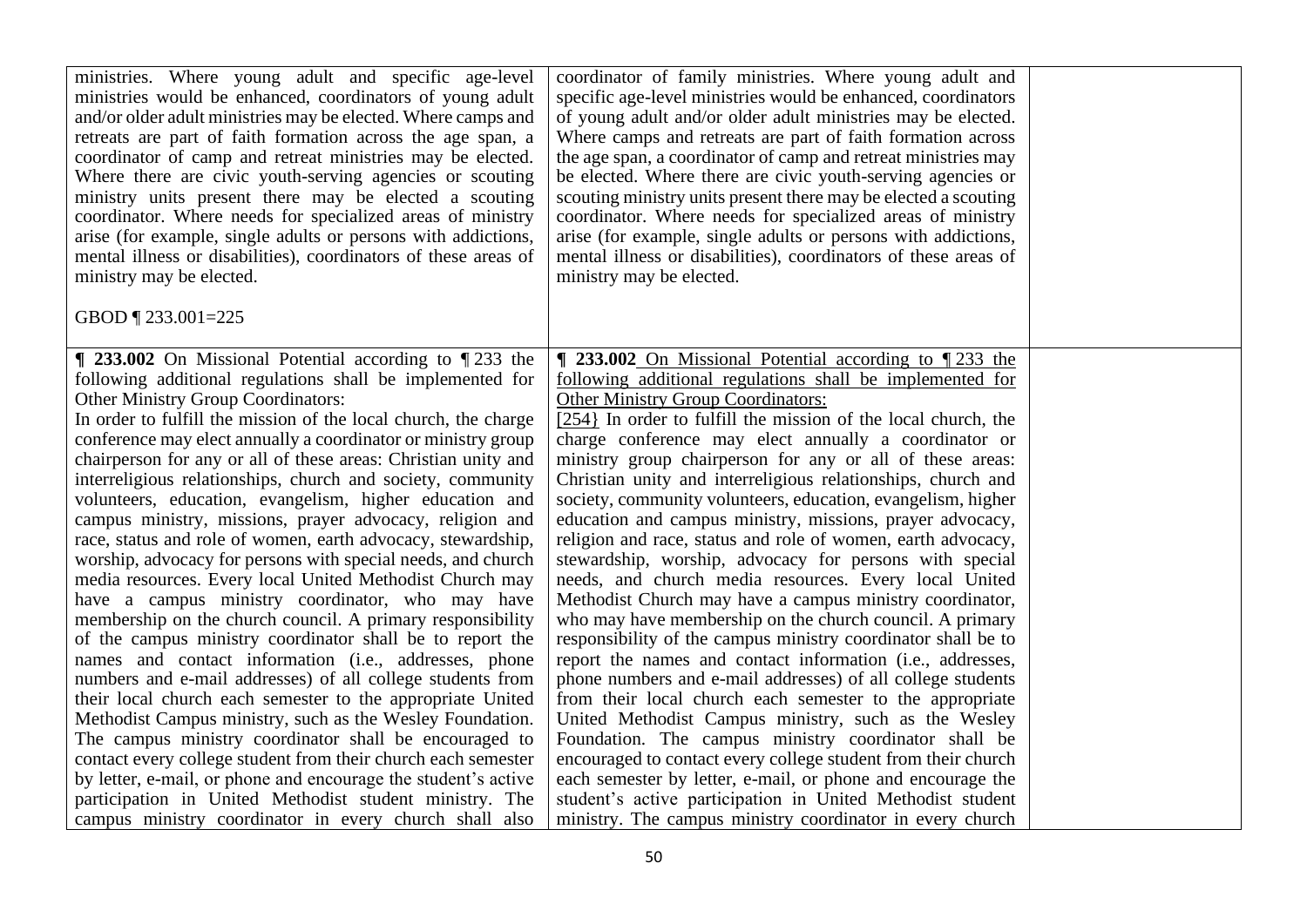| promote financial and other support of United Methodist<br>Campus ministries, such as the Wesley Foundations, within<br>their local church.<br>Where desirable, the charge conference may combine<br>coordinators' or ministry group chairpersons' assignments.<br>Each coordinator or ministry group chairperson, if elected,<br>shall work with the church council (or other appropriate body),<br>pastor(s), and other church leaders to address the needs and<br>opportunities of the particular area, utilizing all appropriate<br>resources and relationships of the district, annual conference,<br>and/or general church.<br>GBOD 1233.002=254                                                                                                                                                                                                                                                                                         | shall also promote financial and other support of United<br>Methodist Campus ministries, such as the Wesley<br>Foundations, within their local church.<br>Where desirable, the charge conference may combine<br>coordinators' or ministry group chairpersons' assignments.<br>Each coordinator or ministry group chairperson, if elected,<br>shall work with the church council (or other appropriate body),<br>pastor(s), and other church leaders to address the needs and<br>opportunities of the particular area, utilizing all appropriate<br>resources and relationships of the district, annual conference,<br>and/or general church.                                                                                                                                                                                                                                                                                                 |  |
|------------------------------------------------------------------------------------------------------------------------------------------------------------------------------------------------------------------------------------------------------------------------------------------------------------------------------------------------------------------------------------------------------------------------------------------------------------------------------------------------------------------------------------------------------------------------------------------------------------------------------------------------------------------------------------------------------------------------------------------------------------------------------------------------------------------------------------------------------------------------------------------------------------------------------------------------|----------------------------------------------------------------------------------------------------------------------------------------------------------------------------------------------------------------------------------------------------------------------------------------------------------------------------------------------------------------------------------------------------------------------------------------------------------------------------------------------------------------------------------------------------------------------------------------------------------------------------------------------------------------------------------------------------------------------------------------------------------------------------------------------------------------------------------------------------------------------------------------------------------------------------------------------|--|
| <b>1 233.003</b> On Missional Potential according to 1233 the<br>following additional regulations shall be implemented for<br>Church-School Superintendent and Small-Group Coordinator:<br>The charge conference may elect: $(1)$ a superintendent of the<br>church school or Sunday school, and/or a coordinator of small-<br>group ministries, who shall be responsible for helping to<br>organize and supervise the total program for nurturing faith,<br>building Christian community, and equipping people of all<br>ages for ministry in daily life through small groups in the<br>church; (2) a health-and-welfare ministries coordinator, who<br>shall assist the local church and its people in being involved<br>in direct service to persons in need; and $(3)$ a communications<br>coordinator, who shall assist the local church and its members<br>with communication tasks by making available ideas,<br>resources, and skills. | 1 233.003 On Missional Potential according to 1233 the<br>following additional regulations shall be implemented for<br>Church-School Superintendent and Small-Group Coordinator:<br>[255] The charge conference may elect: $(1)$ a superintendent<br>of the church school or Sunday school, and/or a coordinator of<br>small-group ministries, who shall be responsible for helping<br>to organize and supervise the total program for nurturing faith,<br>building Christian community, and equipping people of all<br>ages for ministry in daily life through small groups in the<br>church; (2) a health-and-welfare ministries coordinator, who<br>shall assist the local church and its people in being involved<br>in direct service to persons in need; and $(3)$ a communications<br>coordinator, who shall assist the local church and its members<br>with communication tasks by making available ideas,<br>resources, and skills. |  |
| GBOD ¶ 233.003=255                                                                                                                                                                                                                                                                                                                                                                                                                                                                                                                                                                                                                                                                                                                                                                                                                                                                                                                             |                                                                                                                                                                                                                                                                                                                                                                                                                                                                                                                                                                                                                                                                                                                                                                                                                                                                                                                                              |  |
| <b>1 233.004</b> On Missional Potential according to 1 233 the<br>following additional regulations shall be implemented for<br><b>Program Ministries:</b><br>The ministries of the local church are offered so that people<br>encounter God's redeeming love for the world and respond by<br>participating in God's action in the world. To achieve this                                                                                                                                                                                                                                                                                                                                                                                                                                                                                                                                                                                       | <b>1 233.004</b> On Missional Potential according to 1233 the<br>following additional regulations shall be implemented for<br><b>Program Ministries:</b><br>[256] The ministries of the local church are offered so that<br>people encounter God's redeeming love for the world and<br>respond by participating in God's action in the world. To                                                                                                                                                                                                                                                                                                                                                                                                                                                                                                                                                                                             |  |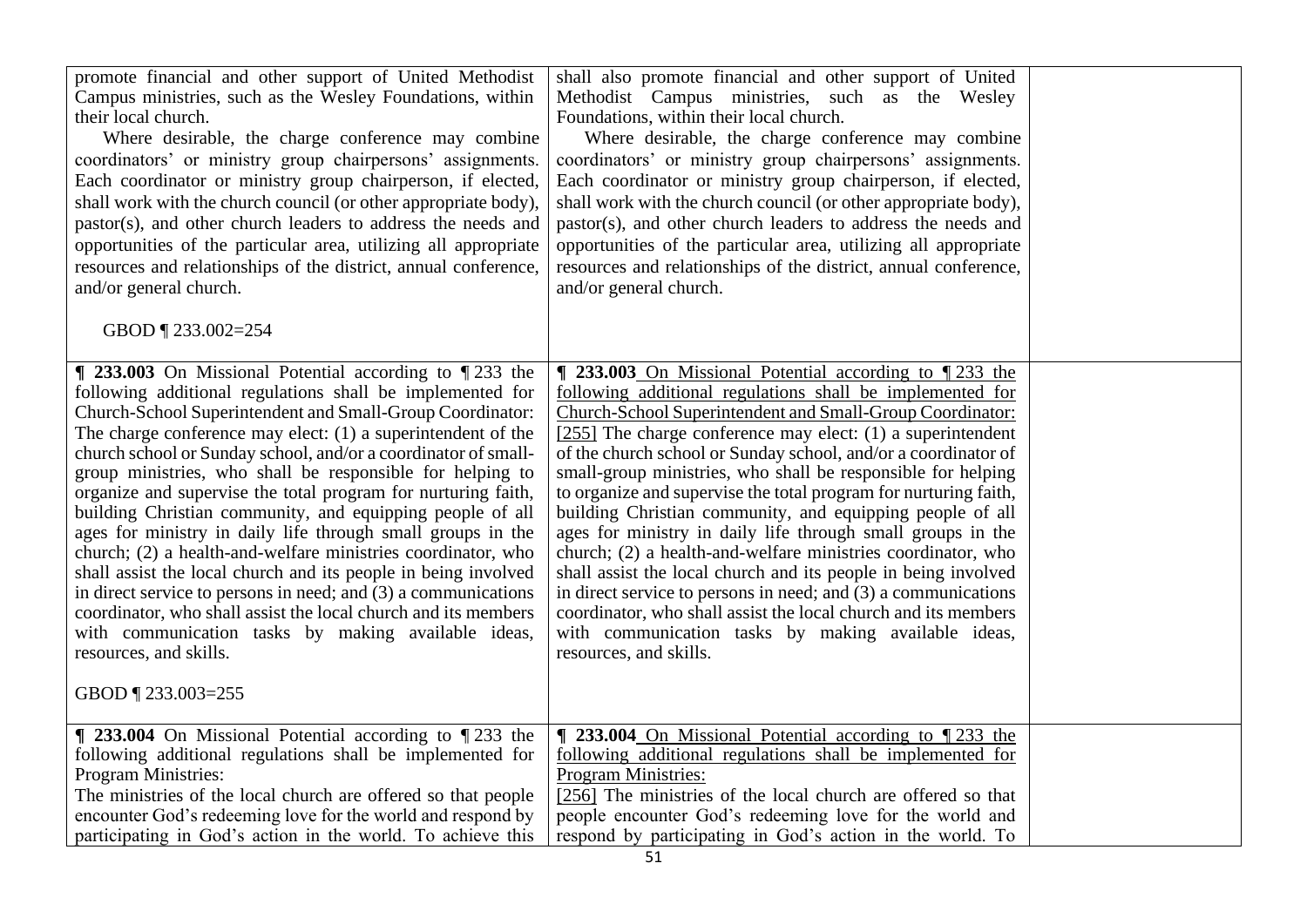ministry, people need to be involved in a variety of smallgroup settings. Some will be formed by the church council. Others will emerge with the approval of this body. Another type is historical, expressing itself in organizational structures that are related to counterparts in annual conferences and the general Church. These are referred to as program ministries and are related to the church council.

1. *The Church School and Small-Group Ministries*-In each local church there shall be a variety of small-group ministries, including the church school, for supporting the formation of Christian disciples focused on the transformation of the world. These small groups may concentrate on teaching and learning, fellowship, support, community ministries, and accountability. Members of small groups will build their knowledge of the Bible, the Christian faith, The United Methodist Church, and the societal context in which the church finds itself. In addition, small groups, including the church school, shall provide people with opportunities for practicing skills for faithful discipleship, including but not limited to worship, faith sharing, the creation of new faith communities, spiritual discernment, Bible study, theological reflection, prayer, community building, service with the poor and marginalized, and advocacy for peace and justice. Local churches or charges are strongly encouraged to develop policies and procedures to provide for the safety of the infants, children, youth and vulnerable adults entrusted to their care.

*a) The Church School*-In each local church there shall be a church school for the purpose of accomplishing the church's educational ministry.

The church school is challenged to create communities in which people of all ages experience God's active presence in their lives; foster healthy, nonviolent relationships within the congregation and community; testify to the reconciling love of God through Christ; and live out their faith in the world as witnesses to the coming reign of God.

*b) Accountable Discipleship*-Historically class leaders

achieve this ministry, people need to be involved in a variety of small-group settings. Some will be formed by the church council. Others will emerge with the approval of this body. Another type is historical, expressing itself in organizational structures that are related to counterparts in annual conferences and the general Church. These are referred to as program ministries and are related to the church council.

1. *The Church School and Small-Group Ministries*-In each local church there shall be a variety of small-group ministries, including the church school, for supporting the formation of Christian disciples focused on the transformation of the world. These small groups may concentrate on teaching and learning, fellowship, support, community ministries, and accountability. Members of small groups will build their knowledge of the Bible, the Christian faith, The United Methodist Church, and the societal context in which the church finds itself. In addition, small groups, including the church school, shall provide people with opportunities for practicing skills for faithful discipleship, including but not limited to worship, faith sharing, the creation of new faith communities, spiritual discernment, Bible study, theological reflection, prayer, community building, service with the poor and marginalized, and advocacy for peace and justice. Local churches or charges are strongly encouraged to develop policies and procedures to provide for the safety of the infants, children, youth and vulnerable adults entrusted to their care.

*a) The Church School*-In each local church there shall be a church school for the purpose of accomplishing the church's educational ministry.

The church school is challenged to create communities in which people of all ages experience God's active presence in their lives; foster healthy, nonviolent relationships within the congregation and community; testify to the reconciling love of God through Christ; and live out their faith in the world as witnesses to the coming reign of God.

*b) Accountable Discipleship*-Historically class leaders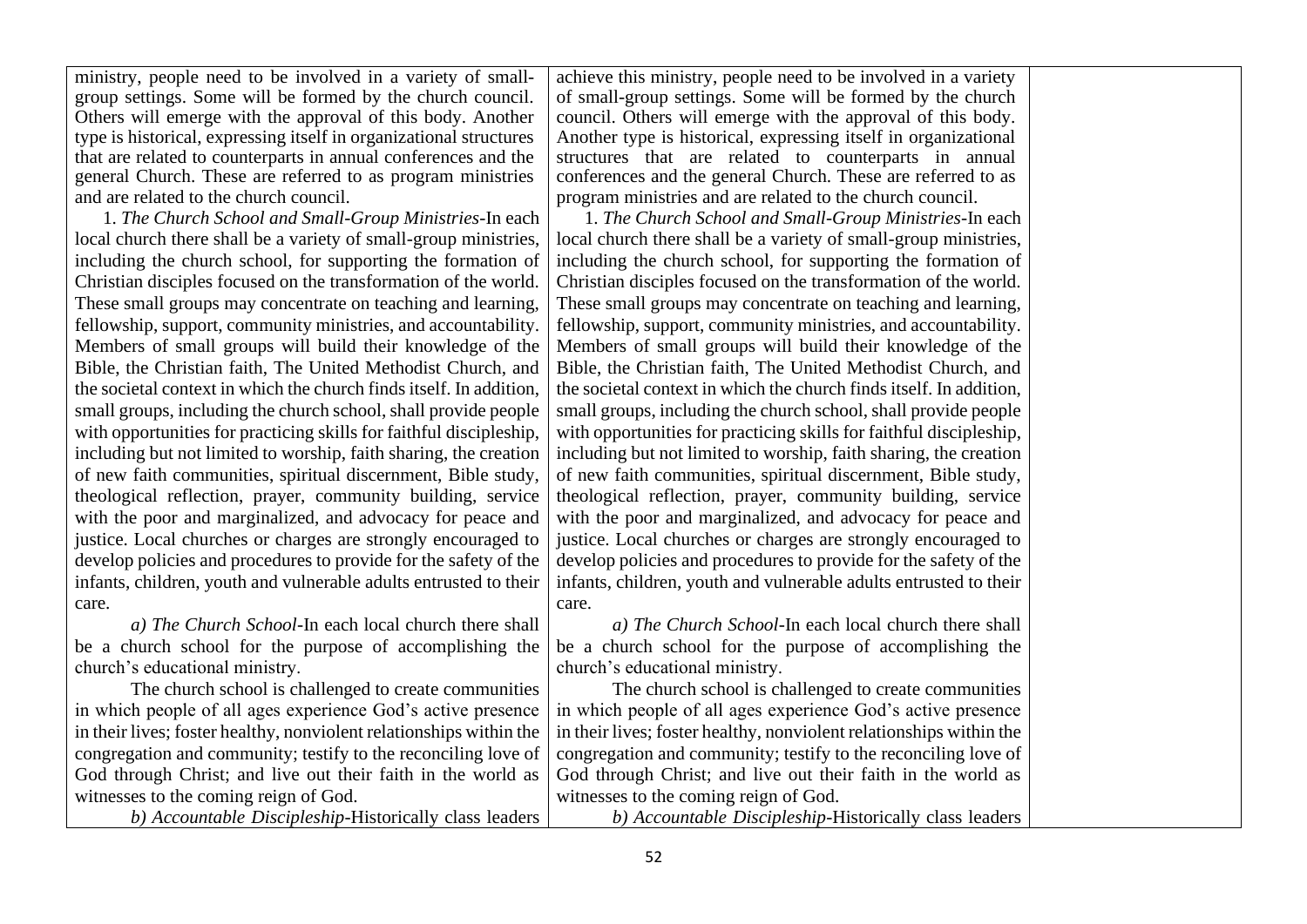provided lay pastoral leadership, and classes and class meetings were the basic structural means of Christian spiritual formation in the early Methodist societies.

Class leaders may be commissioned and classes may be organized within the local congregation for the purpose of forming persons as faithful disciples of Jesus Christ through mutual accountability and support for witnessing to him in the world and for following his teachings through acts of compassion, justice, worship, and devotion under the guidance of the Holy Spirit. (See ¶ 104, "The Nature, Design, and General Rules of Our United Societies" [page 75], and ¶ 1117.)

*c) Mission and Ministry Groups*-Christian discipleship is patterned after the servanthood of Jesus, who cared for the sick, fed the hungry, and befriended the outcast. People may participate in small groups in order to serve the needs of the poor and marginalized, advocate for social justice, and demonstrate their faith in all their relationships and whatever setting they find themselves in.

*d) Support Groups*-Where needed, the local church may organize small groups to support particular needs of congregation and community members, including but not limited to care and prayer groups, divorce recovery, grief recovery, parenting groups, and support for people who are suffering from chronic illness, including persons with mental illnesses and their families.

2. *Children's Ministries*-Children's ministries-for, with, and by children-include all ministries involving children within the life of the congregational community, including but not limited to Sunday school, vacation Bible school, nursery ministries, children's choir and music ministries, fellowship groups, support groups, short-term study groups, children's worship experiences, mission education experiences, intergenerational activities, and all weekday programs for children of all ages.

*a)* If there is a coordinator of children's ministries, the coordinator shall be responsible for assuring that children are provided lay pastoral leadership, and classes and class meetings were the basic structural means of Christian spiritual formation in the early Methodist societies.

Class leaders may be commissioned and classes may be organized within the local congregation for the purpose of forming persons as faithful disciples of Jesus Christ through mutual accountability and support for witnessing to him in the world and for following his teachings through acts of compassion, justice, worship, and devotion under the guidance of the Holy Spirit. (See ¶ 104, "The Nature, Design, and General Rules of Our United Societies" [page 75], and ¶ 1117.)

*c) Mission and Ministry Groups*-Christian discipleship is patterned after the servanthood of Jesus, who cared for the sick, fed the hungry, and befriended the outcast. People may participate in small groups in order to serve the needs of the poor and marginalized, advocate for social justice, and demonstrate their faith in all their relationships and whatever setting they find themselves in.

*d) Support Groups*-Where needed, the local church may organize small groups to support particular needs of congregation and community members, including but not limited to care and prayer groups, divorce recovery, grief recovery, parenting groups, and support for people who are suffering from chronic illness, including persons with mental illnesses and their families.

2. *Children's Ministries*-Children's ministries-for, with, and by children-include all ministries involving children within the life of the congregational community, including but not limited to Sunday school, vacation Bible school, nursery ministries, children's choir and music ministries, fellowship groups, support groups, short-term study groups, children's worship experiences, mission education experiences, intergenerational activities, and all weekday programs for children of all ages.

*a)* If there is a coordinator of children's ministries, the coordinator shall be responsible for assuring that children are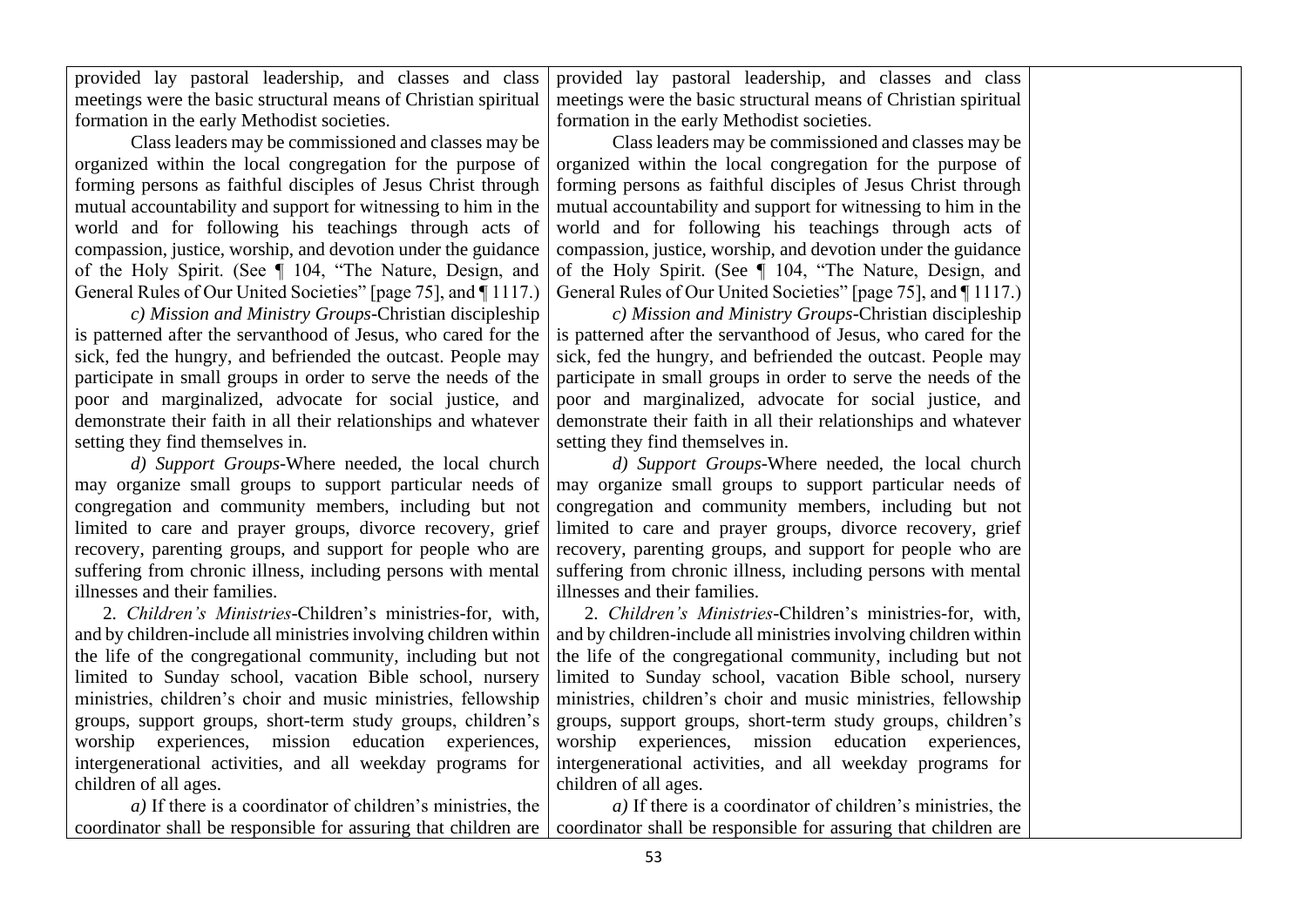considered and included within the life of the congregation. The coordinator will lead the children's council, when organized, and will work closely with clergy and other program-related staff. The coordinator will vision, plan, and advocate for children, particularly in the areas of faith development, safety, and discipleship. The coordinator will work with other leaders in the congregation to assure that policies and procedures are in place to help keep all children and the adults who care for and work with them safe. These policies and procedures include such things as background checks, having at least two adults per group, and cardiopulmonary resuscitation and first-aid training. The coordinator will also advocate for mission education for children, including The United Methodist Children's Fund for Christian Mission.

*b)* If there is a children's council, it shall be responsible for planning, visioning, and advocating for children within the congregation, the community, and the world. The council will set policies and procedures related to children, oversee the planning of short-term experiences, consider children's ministry needs within the whole of the congregation's ministries, and communicate with parents and the congregation. The children's council will work closely with the coordinator of children's ministries and church staff responsible for ministry with children, including children's choirs and weekday ministries. The children's council is accountable to the group responsible for the local church's educational ministry.

*c) Weekday Ministry Board*-The term *weekday ministry*  applies to any regularly planned ministry for children. When appropriate, one or more weekday ministry boards may be organized to oversee the weekday ministry programs of the congregation. The board's membership should be mostly professing members of the congregation, with parent, church staff, and weekday ministry staff representatives. The board will set policies consistent with the congregation's policies.

considered and included within the life of the congregation. The coordinator will lead the children's council, when organized, and will work closely with clergy and other program-related staff. The coordinator will vision, plan, and advocate for children, particularly in the areas of faith development, safety, and discipleship. The coordinator will work with other leaders in the congregation to assure that policies and procedures are in place to help keep all children and the adults who care for and work with them safe. These policies and procedures include such things as background checks, having at least two adults per group, and cardiopulmonary resuscitation and first-aid training. The coordinator will also advocate for mission education for children, including The United Methodist Children's Fund for Christian Mission.

*b)* If there is a children's council, it shall be responsible for planning, visioning, and advocating for children within the congregation, the community, and the world. The council will set policies and procedures related to children, oversee the planning of short-term experiences, consider children's ministry needs within the whole of the congregation's ministries, and communicate with parents and the congregation. The children's council will work closely with the coordinator of children's ministries and church staff responsible for ministry with children, including children's choirs and weekday ministries. The children's council is accountable to the group responsible for the local church's educational ministry.

*c) Weekday Ministry Board*-The term *weekday ministry*  applies to any regularly planned ministry for children. When appropriate, one or more weekday ministry boards may be organized to oversee the weekday ministry programs of the congregation. The board's membership should be mostly professing members of the congregation, with parent, church staff, and weekday ministry staff representatives. The board will set policies consistent with the congregation's policies.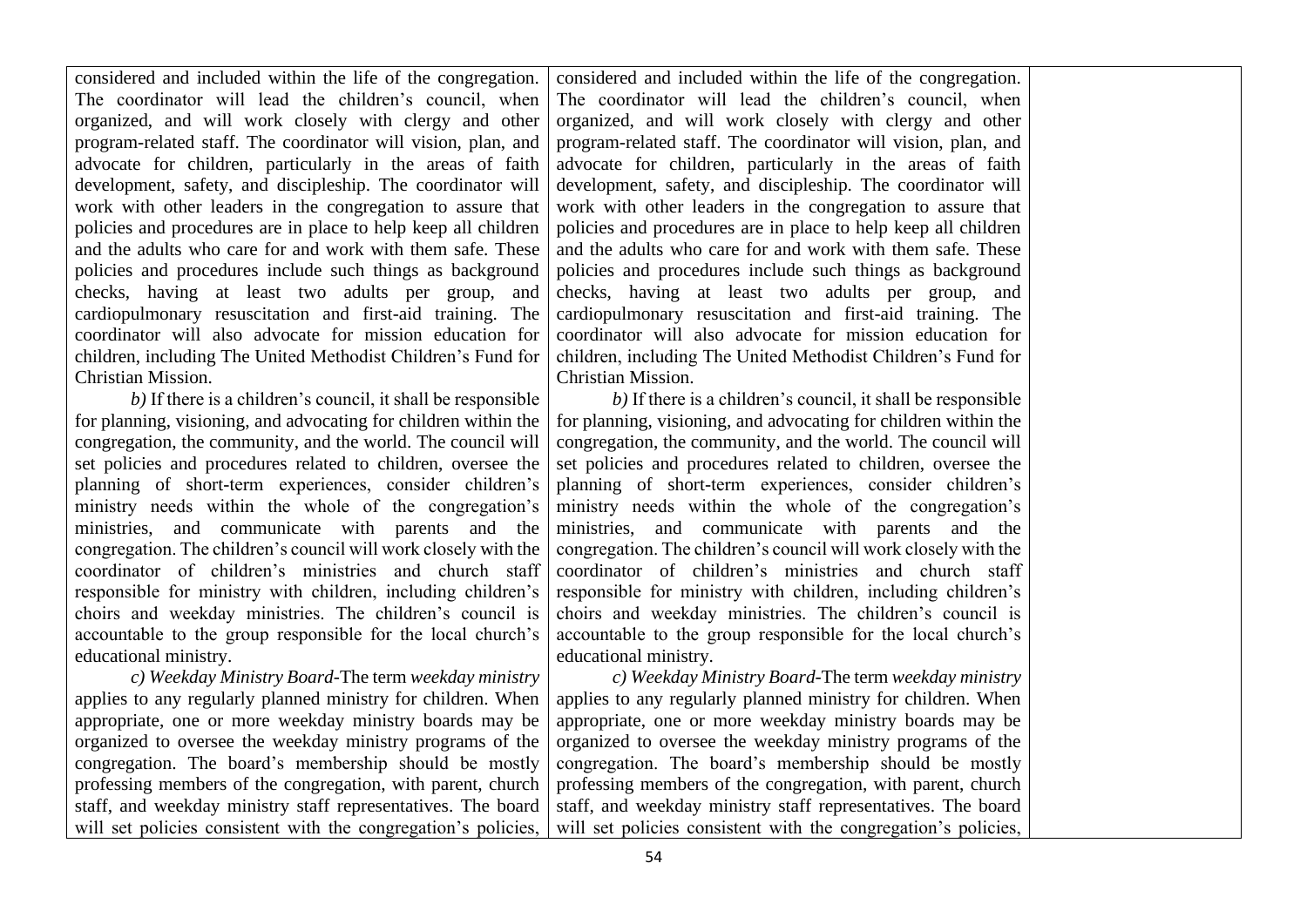state mandates, and sound business practices. The board will guide weekday ministries as appropriate opportunities for faith development, mission outreach, Christian education, evangelism, and safety. They will advocate for inclusion of children from various socioeconomic, cultural, and racial/ethnic backgrounds. Weekday ministry board(s) accountability should be placed within the local church organizational structure with consideration to the group responsible for the congregation's education ministry.

3. *Young People's Ministries*-The term *young people* is inclusive of all persons from approximately twelve through thirty years of age in the United States and thirty-five in the central conferences. The term encompasses both youth and young-adult ministries and allows for age flexibility given the different age definitions for young people in various cultures around the world. The term *youth ministry* is an inclusive title, encompassing all the concerns of the Church and all activities by, with, and for youth. The youth ministry of The United Methodist Church shall include all persons from approximately twelve through eighteen years of age in the United States and up to twenty-four in the central conferences, taking into account the grouping of youth in the public schools, who are currently or potentially associated with the church or any of its activities. Youth who are professing members of the church have all rights and responsibilities of church membership except voting on matters prohibited by state law (see  $\P$  226.5). The term *young-adult ministry* is an inclusive title, encompassing all the concerns of the Church and all activities by, with, and for young adults. The young-adult ministry of The United Methodist Church shall include all persons from approximately eighteen through thirty in the United States and twenty-four through thirty-five in the central conferences who are currently or potentially associated with the church or any of its activities. Young adults who are professing members of the church have all rights and responsibilities of church membership.

state mandates, and sound business practices. The board will guide weekday ministries as appropriate opportunities for faith development, mission outreach, Christian education, evangelism, and safety. They will advocate for inclusion of children from various socioeconomic, cultural, and racial/ethnic backgrounds. Weekday ministry board(s) accountability should be placed within the local church organizational structure with consideration to the group responsible for the congregation's education ministry.

3. *Young People's Ministries*-The term *young people* is inclusive of all persons from approximately twelve through thirty years of age in the United States and thirty-five in the central conferences. The term encompasses both youth and young-adult ministries and allows for age flexibility given the different age definitions for young people in various cultures around the world. The term *youth ministry* is an inclusive title, encompassing all the concerns of the Church and all activities by, with, and for youth. The youth ministry of The United Methodist Church shall include all persons from approximately twelve through eighteen years of age in the United States and up to twenty-four in the central conferences, taking into account the grouping of youth in the public schools, who are currently or potentially associated with the church or any of its activities. Youth who are professing members of the church have all rights and responsibilities of church membership except voting on matters prohibited by state law (see ¶ 226.5). The term *young-adult ministry* is an inclusive title, encompassing all the concerns of the Church and all activities by, with, and for young adults. The young-adult ministry of The United Methodist Church shall include all persons from approximately eighteen through thirty in the United States and twenty-four through thirty-five in the central conferences who are currently or potentially associated with the church or any of its activities. Young adults who are professing members of the church have all rights and responsibilities of church membership.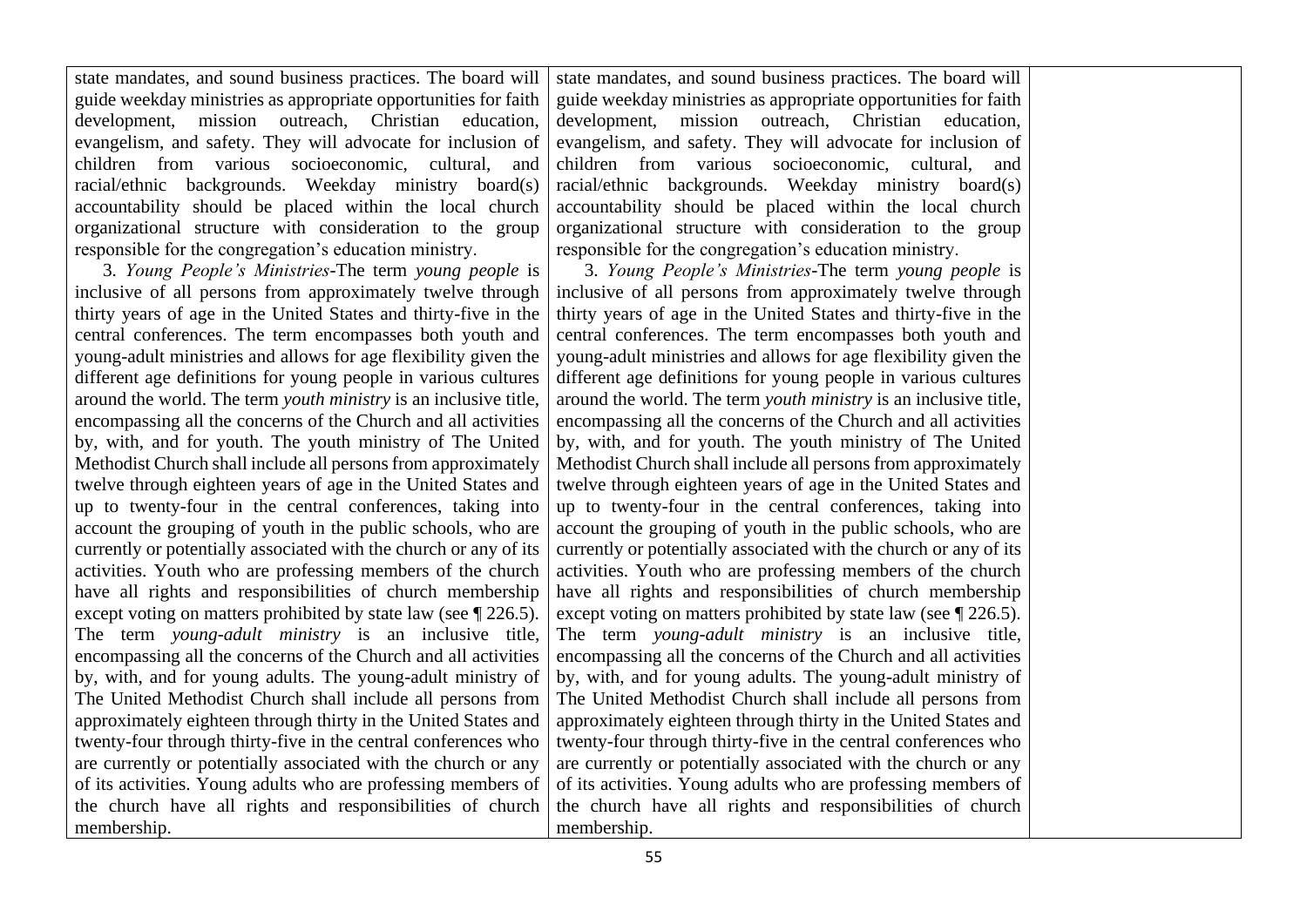*a)* The coordinator/staff for youth ministries and the youth leadership team, when organized, shall be responsible for recommending to the church council activities, program emphases, and settings for youth. The coordinator/staff and the leadership team shall use available resources and means to inform youth concerning the Youth Service Fund and shall cultivate its support, provided that prior to this cultivation or as a part of it, the youth shall have been challenged to assume their financial responsibilities in connection with the total program and budget of the local church.

*b)* The local church may organize settings for ministries with young people as appropriate in their ministry context.

*c)* In each charge conference where there are at least five youth, there may be a youth leadership team.

(1) The leadership team shall be made up of no less than one-half youth. Nominations for members of the leadership team (both youth and adults) may come from the youth group (or related structure). The nominations will then be sent to the committee on nominations and leadership development for approval and then to the charge conference for approval.

The council shall be composed of:

*(a)* The coordinator/staff for youth ministries and other related leaders as ex officio members with voice but not vote.

*(b)* Any youth serving on a district, conference, jurisdictional, or general Church board or agency.

*(c)* Any adult serving on a district, conference, jurisdictional, or general Church organization on youth ministry.

(2) There shall be co-chairs with one adult and one youth to lead the meetings. Other officers may be a mix of adults and youth depending on the skills, gifts, and needs of the leadership team.

(3) The leadership team shall meet at least

*a)* The coordinator/staff for youth ministries and the youth leadership team, when organized, shall be responsible for recommending to the church council activities, program emphases, and settings for youth. The coordinator/staff and the leadership team shall use available resources and means to inform youth concerning the Youth Service Fund and shall cultivate its support, provided that prior to this cultivation or as a part of it, the youth shall have been challenged to assume their financial responsibilities in connection with the total program and budget of the local church.

*b)* The local church may organize settings for ministries with young people as appropriate in their ministry context.

*c)* In each charge conference where there are at least five youth, there may be a youth leadership team.

(1) The leadership team shall be made up of no less than one-half youth. Nominations for members of the leadership team (both youth and adults) may come from the youth group (or related structure). The nominations will then be sent to the committee on nominations and leadership development for approval and then to the charge conference for approval.

The council shall be composed of:

*(a)* The coordinator/staff for youth ministries and other related leaders as ex officio members with voice but not vote.

*(b)* Any youth serving on a district, conference, jurisdictional, or general Church board or agency.

*(c)* Any adult serving on a district, conference, jurisdictional, or general Church organization on youth ministry.

(2) There shall be co-chairs with one adult and one youth to lead the meetings. Other officers may be a mix of adults and youth depending on the skills, gifts, and needs of the leadership team.

(3) The leadership team shall meet at least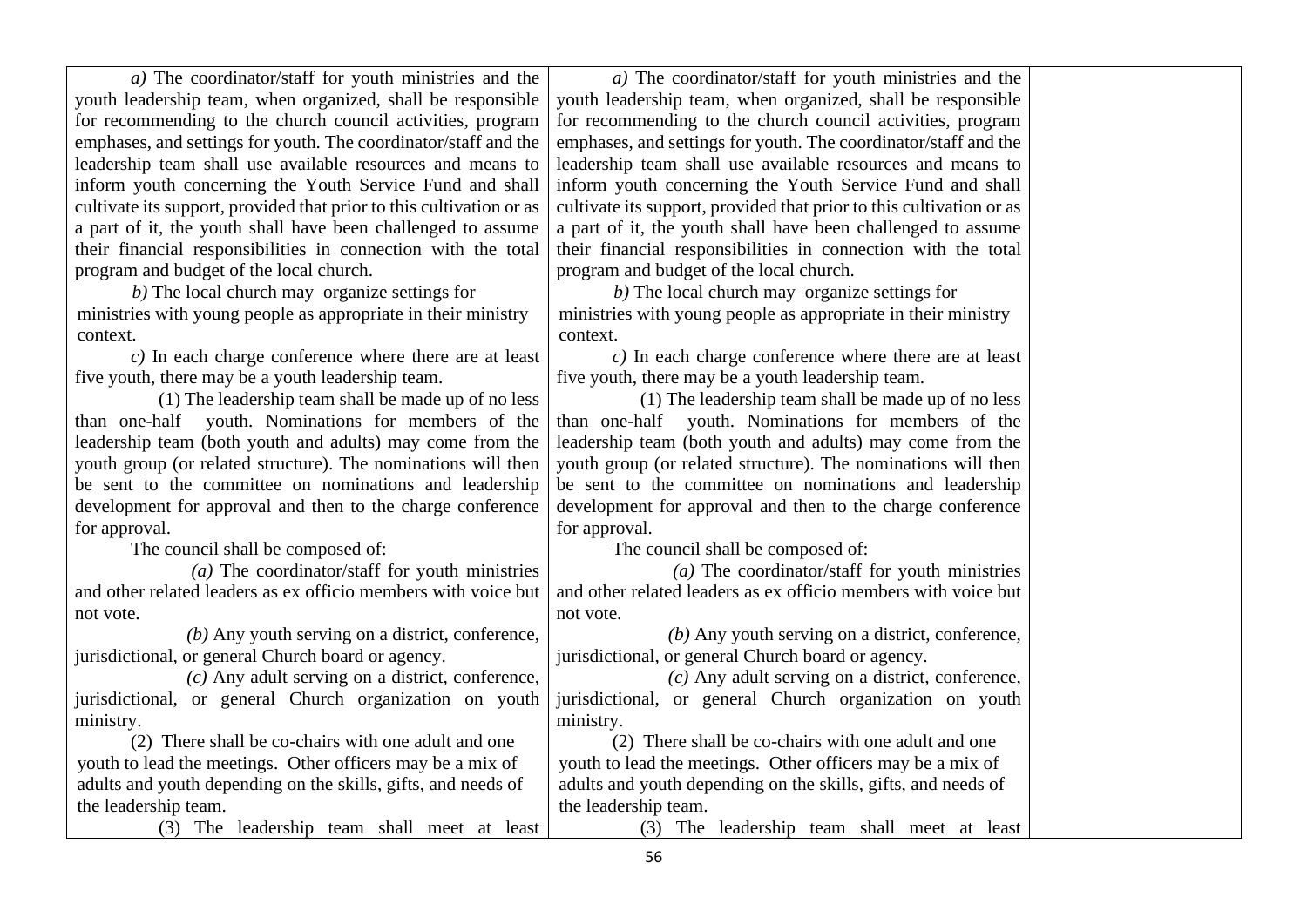| semiannually. It may meet additionally at the request of the       | semiannually. It may meet additionally at the request of the       |  |
|--------------------------------------------------------------------|--------------------------------------------------------------------|--|
| pastor, coordinator/staff for youth ministries or any member of    | pastor, coordinator/staff for youth ministries or any member of    |  |
| the committee.                                                     | the committee.                                                     |  |
| Responsibilities:                                                  | Responsibilities:                                                  |  |
| (a) To assist the coordinator/staff for youth                      | $(a)$ To assist the coordinator/staff for youth                    |  |
| ministry and other related leaders in planning and developing      | ministry and other related leaders in planning and developing      |  |
| activities, program emphases, and settings for youth in the        | activities, program emphases, and settings for youth in the        |  |
| local church.                                                      | local church.                                                      |  |
| $(b)$ To develop a program budget for their youth                  | $(b)$ To develop a program budget for their youth                  |  |
| ministry                                                           | ministry                                                           |  |
| $(c)$ To assist the coordinator/staff for youth                    | $(c)$ To assist the coordinator/staff for youth                    |  |
| ministry in finding and encouraging qualified adults and           | ministry in finding and encouraging qualified adults and           |  |
| interns to work with youth in the local church.                    | interns to work with youth in the local church.                    |  |
| $(d)$ To develop a covenant for all adult volunteer                | $(d)$ To develop a covenant for all adult volunteer                |  |
| youth workers.                                                     | youth workers.                                                     |  |
| $(e)$ To encourage and facilitate the furthering of                | $(e)$ To encourage and facilitate the furthering of                |  |
| education for the coordinator/staff for youth ministries and       | education for the coordinator/staff for youth ministries and       |  |
| others in leadership with youth.                                   | others in leadership with youth.                                   |  |
| (f) To be informed of and follow the conference                    | (f) To be informed of and follow the conference                    |  |
| child safety policies, procedures, and requirements to be          | child safety policies, procedures, and requirements to be          |  |
| followed by the local church. $(g)$ To encourage and educate       | followed by the local church. $(g)$ To encourage and educate       |  |
| youth on possible careers in professional ministry and how to      | youth on possible careers in professional ministry and how to      |  |
| consider any vocational calling and opportunity to serve.          | consider any vocational calling and opportunity to serve.          |  |
| $(h)$ To be a resource for other churches                          | $(h)$ To be a resource for other churches                          |  |
| interested in starting or revitalizing youth ministry within their | interested in starting or revitalizing youth ministry within their |  |
| own local churches.                                                | own local churches.                                                |  |
| $(i)$ To further educate youth and adults on The                   | $(i)$ To further educate youth and adults on The                   |  |
| United Methodist Church as a connectional church by                | United Methodist Church as a connectional church by                |  |
| encouraging and supporting the participation of youth and          | encouraging and supporting the participation of youth and          |  |
| adults in district, annual, jurisdictional, and central            | adults in district, annual, jurisdictional, and central            |  |
| conferences, and other general Church ministries.                  | conferences, and other general Church ministries.                  |  |
| $(j)$ To promote and educate persons about the                     | $(j)$ To promote and educate persons about the                     |  |
| Youth Service Fund.                                                | Youth Service Fund.                                                |  |
| $(k)$ To promote the camping and retreat                           | $(k)$ To promote the camping and retreat                           |  |
| ministries within the local church.                                | ministries within the local church.                                |  |
| ( <i>l</i> ) To promote, introduce, and encourage youth            | ( <i>l</i> ) To promote, introduce, and encourage youth            |  |
|                                                                    |                                                                    |  |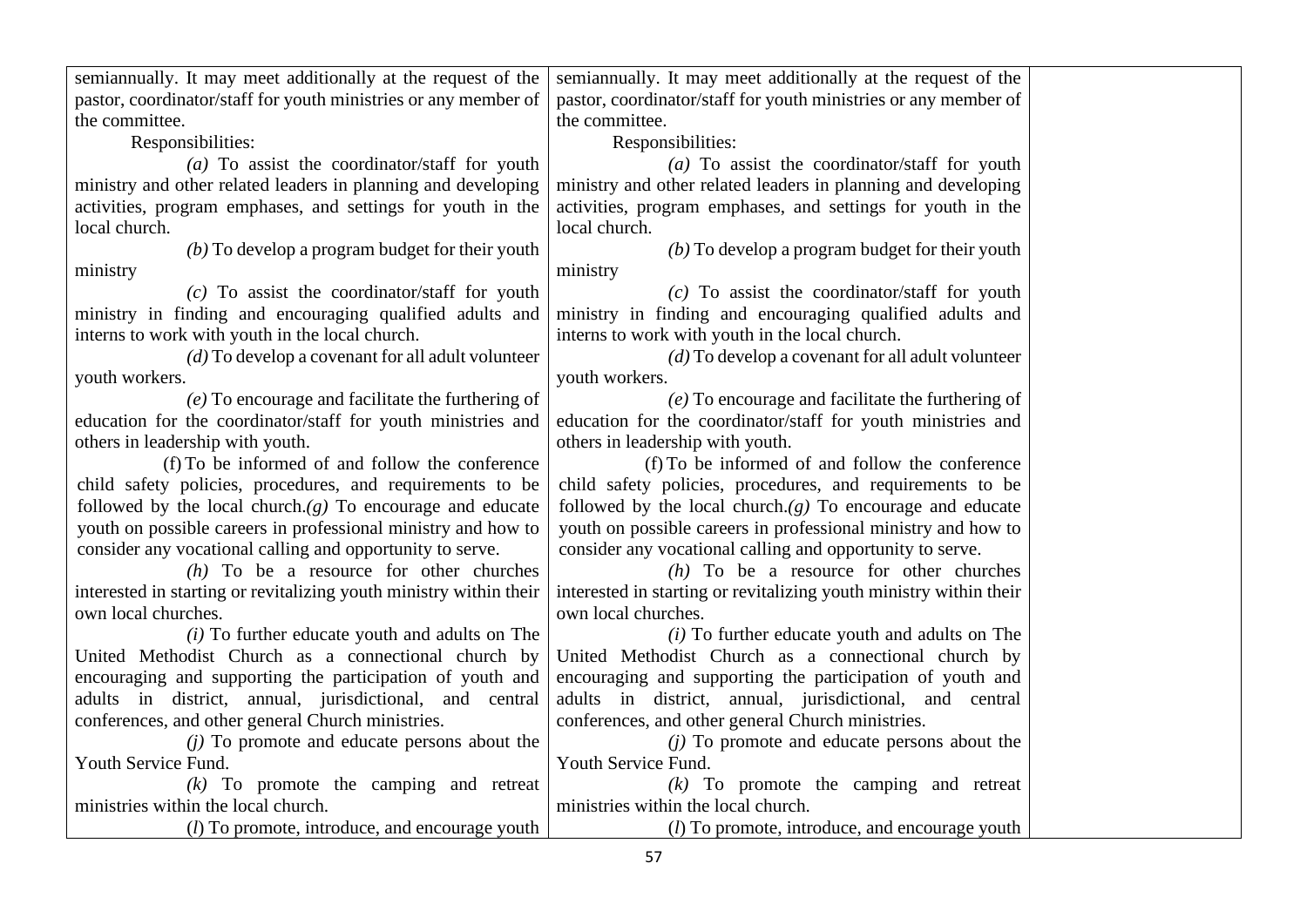and young adults to become active in United Methodist campus ministry when they attend a college or university. and young adults to become active in United Methodist campus ministry when they attend a college or university.

*(m)* To empower youth to be full participants and active leaders in The United Methodist Church.

*(n)* To consult with the pastor/staff parish relations committee in: 1) developing written job descriptions; 2) nominating; 3) evaluating the job performance of the coordinator/staff for of youth ministries and any other volunteer and paid staff related to youth ministry in the local church.

*(m)* It is strongly recommended that the council develop a program budget for their ministry.

*d)* The coordinator/staff for young-adult ministries and the young adult leadership team, when organized, shall be responsible for recommending to the church council the activities, program emphases, and settings for young adults, gather the names and addresses of all college students to send to the campus minister or chaplain of the college or university the students are attending, encourage college students to participate in United Methodist campus ministry, and recommend opportunities for the congregation to support and participate with annual conference campus ministries and annual conference related colleges and universities.

4. Scouting ministry through civic youth-serving agencies offer another setting for ministry to children, youth, their leaders, and their families. The Programs of Religious Activities with Youth (P.R.A.Y.) award program is available to all appropriate age-level participants of the local church education program including the church school, youth ministry, and scouting ministry.

*a)* Each local church may have a local church scouting coordinator who shall relate to the church council, the superintendent of the church school, the coordinator of children's ministries, the coordinator of youth ministries, and all the various youth-serving agency structures. The local church scouting coordinator may relate to the district scouting

*(m)* To empower youth to be full participants and active leaders in The United Methodist Church.

*(n)* To consult with the pastor/staff parish relations committee in: 1) developing written job descriptions; 2) nominating; 3) evaluating the job performance of the coordinator/staff for of youth ministries and any other volunteer and paid staff related to youth ministry in the local church.

*(m)* It is strongly recommended that the council develop a program budget for their ministry.

*d)* The coordinator/staff for young-adult ministries and the young adult leadership team, when organized, shall be responsible for recommending to the church council the activities, program emphases, and settings for young adults, gather the names and addresses of all college students to send to the campus minister or chaplain of the college or university the students are attending, encourage college students to participate in United Methodist campus ministry, and recommend opportunities for the congregation to support and participate with annual conference campus ministries and annual conference related colleges and universities.

4. Scouting ministry through civic youth-serving agencies offer another setting for ministry to children, youth, their leaders, and their families. The Programs of Religious Activities with Youth (P.R.A.Y.) award program is available to all appropriate age-level participants of the local church education program including the church school, youth ministry, and scouting ministry.

*a)* Each local church may have a local church scouting coordinator (or the central conferences equivalent) who shall relate to the church council, the superintendent of the church school, the coordinator of children's ministries, the coordinator of youth ministries, and all the various youth-serving agency structures. The local church scouting coordinator (or the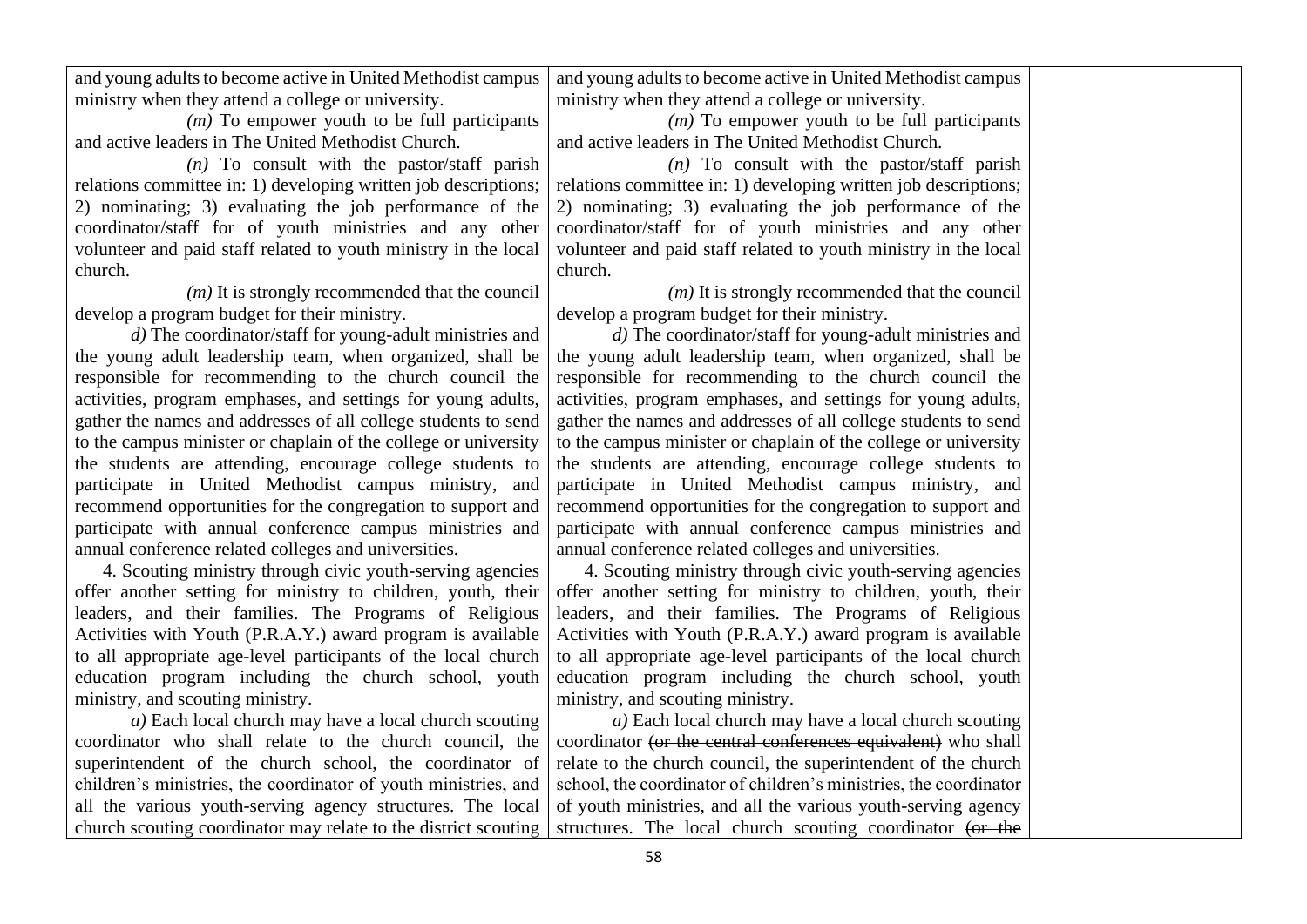coordinator and annual conference scouting coordinator who are resource and training advisors. All churches shall be encouraged to have a signed partnership agreement with all the units of these agencies which are part of their ministry.

5. *United Methodist Women*-In every local church there shall be an organized unit of United Methodist Women. The following is the authorized constitution:

*Article 1. Name*-The name of this organization shall be United Methodist Women.

*Article 2. Relationships*-The unit of United Methodist Women in the local church is directly related to the district and conference and national organizations of United Methodist Women.

*Article 3. Purpose*-The organized unit of United Methodist Women shall be a community of women whose purpose is to know God and to experience freedom as whole persons through Jesus Christ; to develop a creative, supportive fellowship; and to expand concepts of mission through participation in the global ministries of the Church.

*Article 4. Membership*-Membership shall be open to any woman who indicates her desire to belong and to participate in the global mission of the Church through United Methodist Women. The pastor(s) shall be an ex officio member of the local unit and of its executive committee.

*Article 5. Officers and Committees*-The local unit shall elect a president, a vice president, a secretary, a treasurer, and a committee on nominations. Additional officers and committees shall be elected or appointed as needed, in accordance with the plans of the United Methodist Women's national organization as set forth in the bylaws for the local unit of United Methodist Women.

*Article 6. Funds*-*a)* The organized unit of United Methodist Women shall secure funds for the fulfillment of its purpose.

*b)* All funds from whatever source secured by the unit of United Methodist Women belong to the organization and shall be disbursed only in accordance with its constitution and by its

central conferences equivalent) may relate to the district scouting coordinator and annual conference scouting coordinator who are resource and training advisors. All churches shall be encouraged to have a signed partnership agreement with all the units of these agencies which are part of their ministry.

5. *United Methodist Women*-In every local church there shall be an organized unit of United Methodist Women. The following is the authorized constitution:

*Article 1. Name*-The name of this organization shall be United Methodist Women.

*Article 2. Relationships*-The unit of United Methodist Women in the local church is directly related to the district and conference and national organizations of United Methodist Women.

*Article 3. Purpose*-The organized unit of United Methodist Women shall be a community of women whose purpose is to know God and to experience freedom as whole persons through Jesus Christ; to develop a creative, supportive fellowship; and to expand concepts of mission through participation in the global ministries of the Church.

*Article 4. Membership*-Membership shall be open to any woman who indicates her desire to belong and to participate in the global mission of the Church through United Methodist Women. The pastor(s) shall be an ex officio member of the local unit and of its executive committee.

*Article 5. Officers and Committees*-The local unit shall elect a president, a vice president, a secretary, a treasurer, and a committee on nominations. Additional officers and committees shall be elected or appointed as needed, in accordance with the plans of the United Methodist Women's national organization as set forth in the bylaws for the local unit of United Methodist Women.

*Article 6. Funds*-*a)* The organized unit of United Methodist Women shall secure funds for the fulfillment of its purpose. *b)* All funds from whatever source secured by the unit of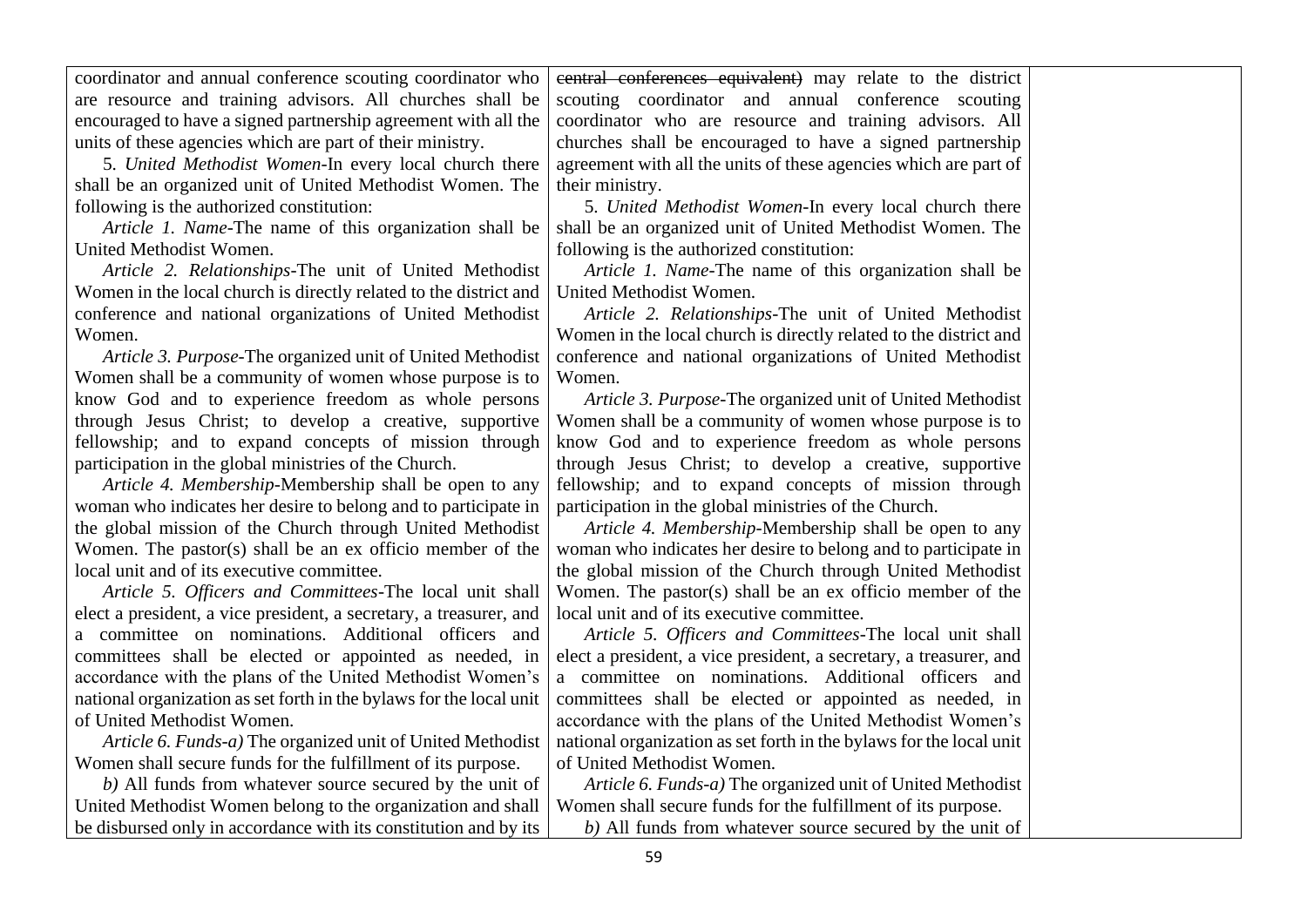60 *c)* The total budget secured and administered by the organized unit in the local church shall include: (1) pledges and other money for the programs and responsibilities of the United Methodist Women's national organization to be directed through regular channels of finance of United Methodist Women; and (2) funds to be used in mission locally, which shall include amounts for administration and membership development. *d*) The organized unit in the local church shall make an annual pledge to the total budget of the district or conference organization of United Methodist Women. *e)* All undesignated funds channeled to the United Methodist Women's national organization shall be appropriated by the organization. *Article 7. Meetings*-The organized unit in the local church shall hold such meetings for implementing the purpose and transacting its business as the unit itself shall decide. *Article 8. Relationship in the Local Church*-The organized unit of United Methodist Women shall encourage all women to participate in the total life and work of the Church and shall support them in assuming positions of responsibility and leadership. *Article 9. Amendments*-Proposed amendments to this constitution may be sent to the recording secretary of the United Methodist Women's national organization before the last annual meeting of the organization in the quadrennium. Note: For a description of the United Methodist Women's national organization and its subsidiary organizations, see ¶¶1901-1918. 6. *United Methodist Men*-Each church or charge shall have an organized unit of United Methodist Men chartered and annually renewed through the General Commission on United Methodist Men. Other organized men's ministry groups in a local United Methodist Church shall annually report to the charge conference and be resourced through the General be disbursed only in accordance with its constitution and by its order. *c)* The total budget secured and administered by the organized unit in the local church shall include: (1) pledges and other money for the programs and responsibilities of the United Methodist Women's national organization to be directed through regular channels of finance of United Methodist Women; and (2) funds to be used in mission locally, which shall include amounts for administration and membership development. *d*) The organized unit in the local church shall make an annual pledge to the total budget of the district or conference organization of United Methodist Women. *e)* All undesignated funds channeled to the United Methodist Women's national organization shall be appropriated by the organization. *Article 7. Meetings*-The organized unit in the local church shall hold such meetings for implementing the purpose and transacting its business as the unit itself shall decide. *Article 8. Relationship in the Local Church*-The organized unit of United Methodist Women shall encourage all women to participate in the total life and work of the Church and shall support them in assuming positions of responsibility and leadership. *Article 9. Amendments*-Proposed amendments to this constitution may be sent to the recording secretary of the United Methodist Women's national organization before the last annual meeting of the organization in the quadrennium. Note: For a description of the United Methodist Women's national organization and its subsidiary organizations, see ¶¶1901-1918. 6. *United Methodist Men*-Each church or charge shall have an organized unit of United Methodist Men chartered and annually renewed through the General Commission on United Methodist Men. Other organized men's ministry groups in a

United Methodist Women belong to the organization and shall

order.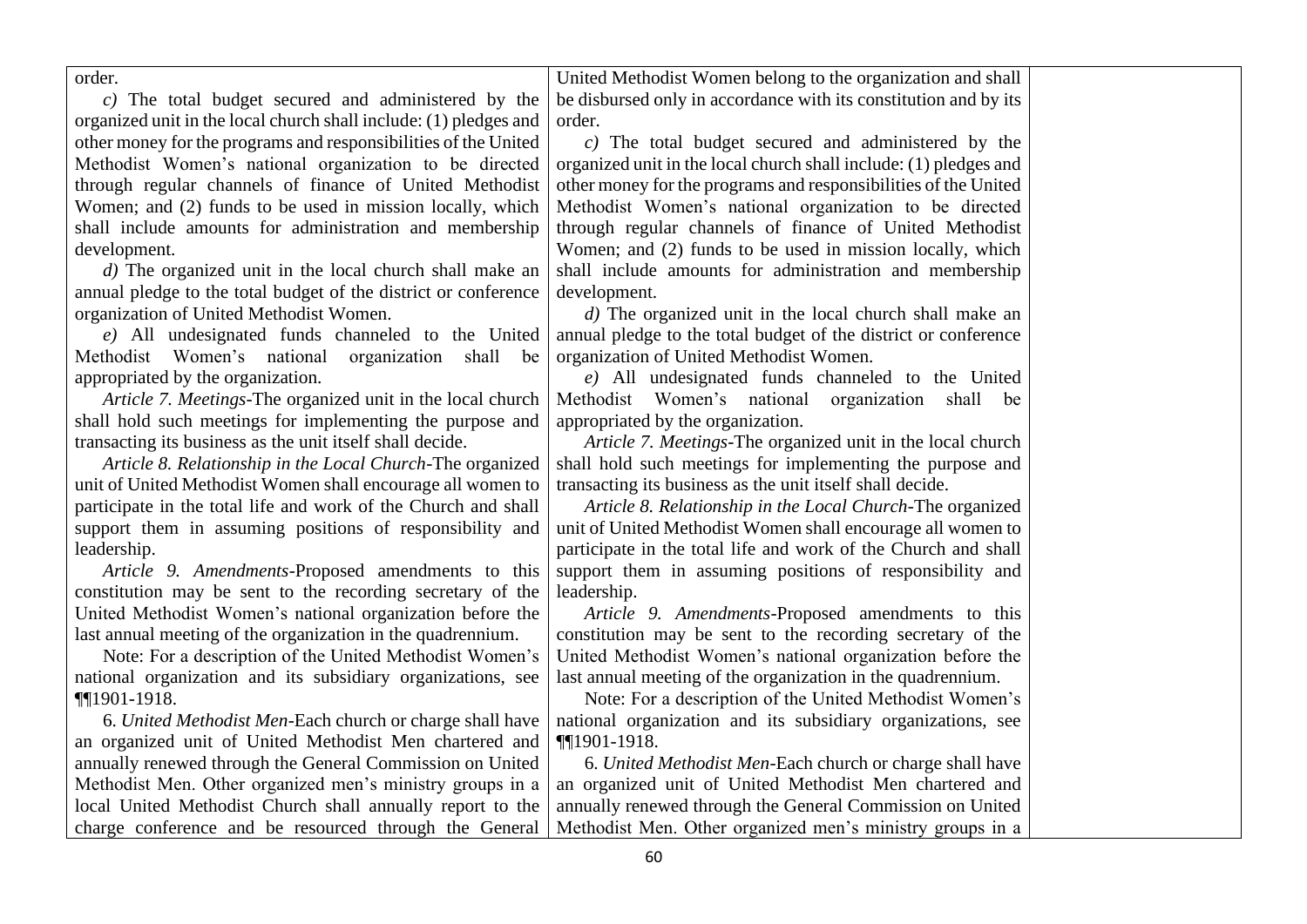| Commission on United Methodist Men. All local church men's        | local United Methodist Church shall annually report to the                                                         |  |
|-------------------------------------------------------------------|--------------------------------------------------------------------------------------------------------------------|--|
| organizations shall provide a dedicated ministry for building     | charge conference and be resourced through the General                                                             |  |
| men spiritually and involving men in the total ministry of the    | Commission on United Methodist Men. All local church men's                                                         |  |
| Church (¶ 2302).                                                  | organizations shall provide a dedicated ministry for building                                                      |  |
| a) Local church resource material for supporting                  | men spiritually and involving men in the total ministry of the                                                     |  |
| effective men's ministries shall be provided by the district,     | Church (¶ 2302).                                                                                                   |  |
| conference, and jurisdictional organizations of United            | a) Local church resource material for supporting                                                                   |  |
| Methodist Men and the General Commission on United                | effective men's ministries shall be provided by the district,                                                      |  |
| Methodist Men (¶ 2302).                                           | conference, and jurisdictional organizations of United                                                             |  |
| b) United Methodist Men exists to declare the centrality          | Methodist Men and the General Commission on United                                                                 |  |
| of Christ in every man's life. Men's ministry leads to the        | Methodist Men (¶ 2302).                                                                                            |  |
| spiritual growth of men and effective discipleship. This          | b) United Methodist Men exists to declare the centrality                                                           |  |
| purpose is served as men are called to model the servant          | of Christ in every man's life. Men's ministry leads to the                                                         |  |
| leadership of Jesus Christ.                                       | spiritual growth of men and effective discipleship. This                                                           |  |
| $c)$ Individual and group strategies form the foundation          | purpose is served as men are called to model the servant                                                           |  |
| of United Methodist Men ministry.                                 | leadership of Jesus Christ.                                                                                        |  |
| (1) Enhance Evangelism, Mission, and Spiritual                    | $c)$ Individual and group strategies form the foundation                                                           |  |
| Life (EMS), as men become servant leaders.                        | of United Methodist Men ministry.                                                                                  |  |
| (2) Advocate programs that train men within local                 | (1) Enhance Evangelism, Mission, and Spiritual                                                                     |  |
| churches to promote specific ministries including prayer,         | Life (EMS), as men become servant leaders.                                                                         |  |
| missions, stewardship, and civic/youth serving ministries.        | (2) Advocate programs that train men within local                                                                  |  |
| (3) Forge pastoral partnerships by men committed                  | churches to promote specific ministries including prayer,                                                          |  |
| to the effective support and service of clergy and local          | missions, stewardship, and civic/youth serving ministries.                                                         |  |
| congregations.                                                    | (3) Forge pastoral partnerships by men committed                                                                   |  |
| (4) Enhance organizational strength through                       | to the effective support and service of clergy and local                                                           |  |
| effective leadership, resources, membership growth, and           | congregations.                                                                                                     |  |
| financial accountability.                                         | (4) Enhance organizational strength through                                                                        |  |
| (5) Assist men in their ever-changing relationships,              | effective leadership, resources, membership growth, and                                                            |  |
| roles, and responsibilities in the family setting, workplace, and | financial accountability.                                                                                          |  |
| society.                                                          | (5) Assist men in their ever-changing relationships,                                                               |  |
| (6) Understand the organization, doctrines, and                   | roles, and responsibilities in the family setting, workplace, and                                                  |  |
| beliefs of The United Methodist Church.                           | society.                                                                                                           |  |
| (7) Fulfill the membership vows through the                       | (6) Understand the organization, doctrines, and                                                                    |  |
| commitment to prayer, presence, gifts, service, and witness in    | beliefs of The United Methodist Church.<br>(7) Fulfill the membership vows through the                             |  |
| congregational life.                                              |                                                                                                                    |  |
|                                                                   | (8) Fulfill the Great Commission with and through   commitment to prayer, presence, gifts, service, and witness in |  |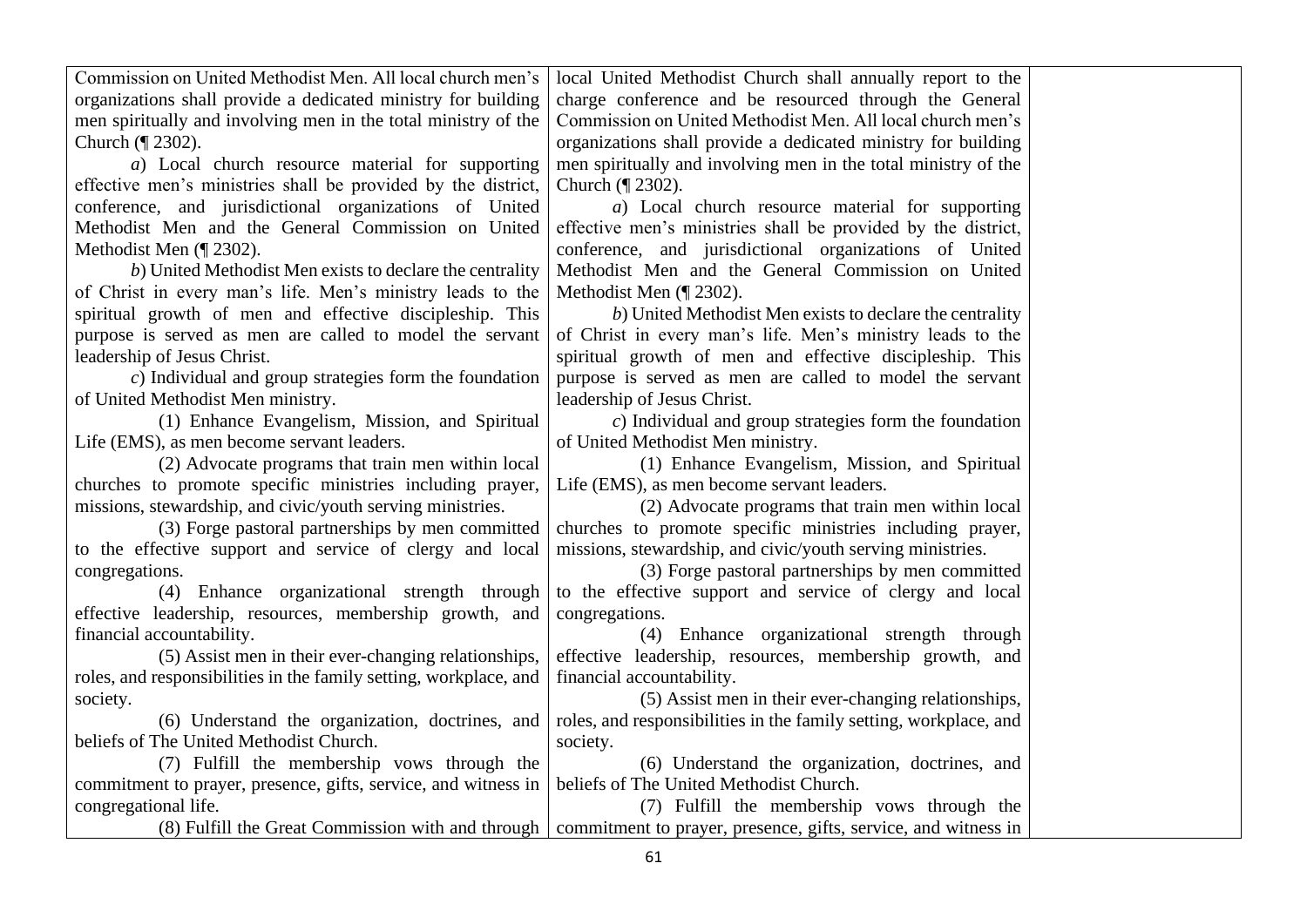The United Methodist Church as one part of the body of Christ.

*d)* Men seeking membership in a local unit of United Methodist Men will be asked to subscribe to the major strategies listed in § *c* above and to these personal objectives:

(1) To engage daily in Bible study and prayer.

(2) To bear witness to Christ's way in daily work and in all personal contacts through words and actions.

(3) To engage in Christian service.

*e)* United Methodist Men may be organized in one or more components within a local church as needed. Multiple local churches may also form a single unit of United Methodist Men according to their needs.

*f)* Membership shall be open to any man who indicates his desire to belong and to participate in the ministry of the church through United Methodist Men.

*g)* The appointed clergy of the local church or charge shall be ex officio member(s) of the unit and its executive committee

*h)* The organized unit of United Methodist Men shall secure funds for the fulfillment of its purpose. All funds from whatever source secured by the United Methodist Men's unit belong to the organization and shall be disbursed only in accordance with its constitution and/or by-laws and by its order.

(1) United Methodist Men's unit may have their own bank accounts.

(2) The UM Men's unit shall have an annual financial audit.

7. *Supplemental Ministries—*In view of the fact that the needs of women and men are complex, dynamic, and unique in every congregation, local churches are encouraged to develop a variety of supplemental ministry programs for women and men, in addition to United Methodist Women and United Methodist Men.

GBOD  $\P$  233.004 = 256

congregational life.

(8) Fulfill the Great Commission with and through The United Methodist Church as one part of the body of Christ.

*d)* Men seeking membership in a local unit of United Methodist Men will be asked to subscribe to the major strategies listed in § *c* above and to these personal objectives:

(1) To engage daily in Bible study and prayer.

(2) To bear witness to Christ's way in daily work and in all personal contacts through words and actions.

(3) To engage in Christian service.

*e)* United Methodist Men may be organized in one or more components within a local church as needed. Multiple local churches may also form a single unit of United Methodist Men according to their needs.

*f)* Membership shall be open to any man who indicates his desire to belong and to participate in the ministry of the church through United Methodist Men.

*g)* The appointed clergy of the local church or charge shall be ex officio member(s) of the unit and its executive committee

*h)* The organized unit of United Methodist Men shall secure funds for the fulfillment of its purpose. All funds from whatever source secured by the United Methodist Men's unit belong to the organization and shall be disbursed only in accordance with its constitution and/or by-laws and by its order.

(1) United Methodist Men's unit may have their own bank accounts.

(2) The UM Men's unit shall have an annual financial audit.

7. *Supplemental Ministries—*In view of the fact that the needs of women and men are complex, dynamic, and unique in every congregation, local churches are encouraged to develop a variety of supplemental ministry programs for women and men, in addition to United Methodist Women and United Methodist Men.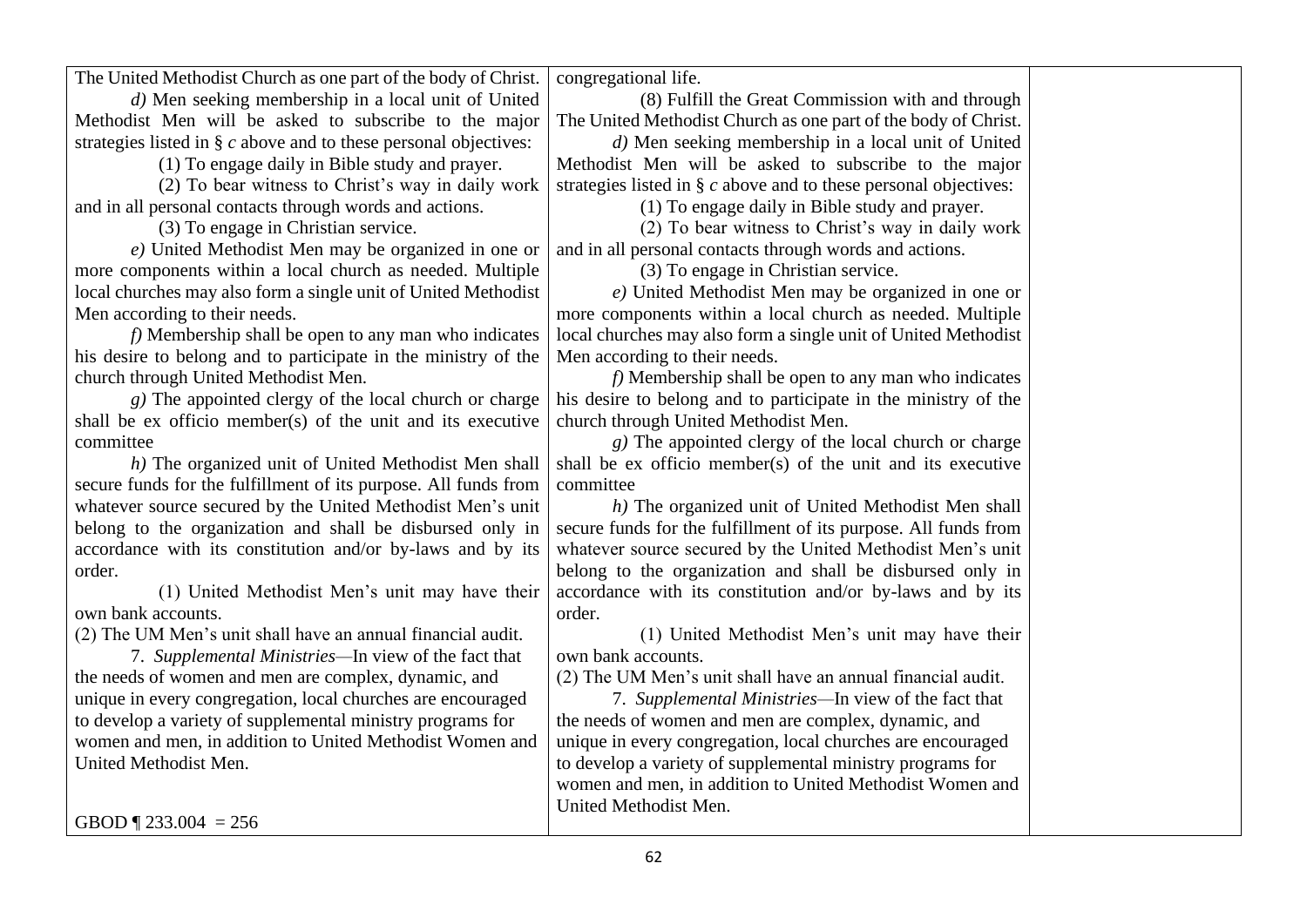| <b>1 233.005</b> On Missional Potential according to 1 233 the<br>following additional regulations shall be implemented for<br>Other Age-Level Councils:<br>Where the size of the church and the extent of the program<br>indicate the need, the work of the church council (or other<br>appropriate body) may be facilitated by one or more age-level<br>councils and/or a family council, or such other means as fit the<br>needs of the congregation. The membership of these councils<br>shall be elected by the church council (or other appropriate<br>body).<br>GBOD $\sqrt{233.005}$ = 257                                                                                                                                                                                                                                      | 233.005 On Missional Potential according to GBOD¶ 233<br>the following additional regulations shall be implemented for<br>Other Age-Level Councils:<br>[257] Where the size of the church and the extent of the<br>program indicate the need, the work of the church council (or<br>other appropriate body) may be facilitated by one or more age-<br>level councils and/or a family council, or such other means as<br>fit the needs of the congregation. The membership of these<br>councils shall be elected by the church council (or other<br>appropriate body).                                                                                                                                                                                                                   |  |
|-----------------------------------------------------------------------------------------------------------------------------------------------------------------------------------------------------------------------------------------------------------------------------------------------------------------------------------------------------------------------------------------------------------------------------------------------------------------------------------------------------------------------------------------------------------------------------------------------------------------------------------------------------------------------------------------------------------------------------------------------------------------------------------------------------------------------------------------|-----------------------------------------------------------------------------------------------------------------------------------------------------------------------------------------------------------------------------------------------------------------------------------------------------------------------------------------------------------------------------------------------------------------------------------------------------------------------------------------------------------------------------------------------------------------------------------------------------------------------------------------------------------------------------------------------------------------------------------------------------------------------------------------|--|
| $\parallel$ 234.001 In regards to GBOD $\parallel$ 234.2 the following<br>additional regulations shall be implemented on Mission and<br>Ministry:<br>1. The leadership development and resourcing ministries shall<br>give attention to the ongoing preparation and development of<br>lay and clergy leaders for the ministry of the church $(\sqrt{\phantom{a}} 258.1)$ .<br>2. The nurture, outreach, and witness ministries and their<br>accompanying responsibilities shall include consideration of<br>(i) the election of a prayer coordinator to promote prayer and<br>mobilize the local church to pray, (ii) establishing a prayer<br>room or designated place for prayer and prayer resources, and<br>(iii) encouraging intentional prayer for the pastoral leadership<br>of the local church.<br>GBOD $\P$ 234.001 = 252.2.d | 234.001 In regards to GBOD¶ 234.2 the following<br>additional regulations shall be implemented on Mission and<br>Ministry:<br>[252.2d)-e)] $1.d$ ) The leadership development and resourcing<br>ministries shall give attention to the ongoing preparation and<br>development of lay and clergy leaders for the ministry of the<br>church (¶ 258.1).<br>$2.e$ ) The nurture, outreach, and witness ministries and<br>their accompanying responsibilities shall include consideration<br>of (i) the election of a prayer coordinator to promote prayer and<br>mobilize the local church to pray, (ii) establishing a prayer<br>room or designated place for prayer and prayer resources, and<br>(iii) encouraging intentional prayer for the pastoral leadership<br>of the local church. |  |
| $\parallel$ 234.002 In regards to $\parallel$ 234.3 the following additional<br>regulations shall be implemented on Meetings:<br>In order for the council to give adequate consideration to the<br>missional purpose of the local church, it is recommended that<br>the first agenda item at each meeting be related to its ministries<br>of nurture, outreach, and witness. The administrative and                                                                                                                                                                                                                                                                                                                                                                                                                                     | $\parallel$ 234.002 In regards to $\parallel$ 234.3 the following additional<br>regulations shall be implemented on Meetings:<br>$[252.3.b]$ In order for the council to give adequate<br>consideration to the missional purpose of the local church, it is<br>recommended that the first agenda item at each meeting be<br>related to its ministries of nurture, outreach, and witness. The                                                                                                                                                                                                                                                                                                                                                                                            |  |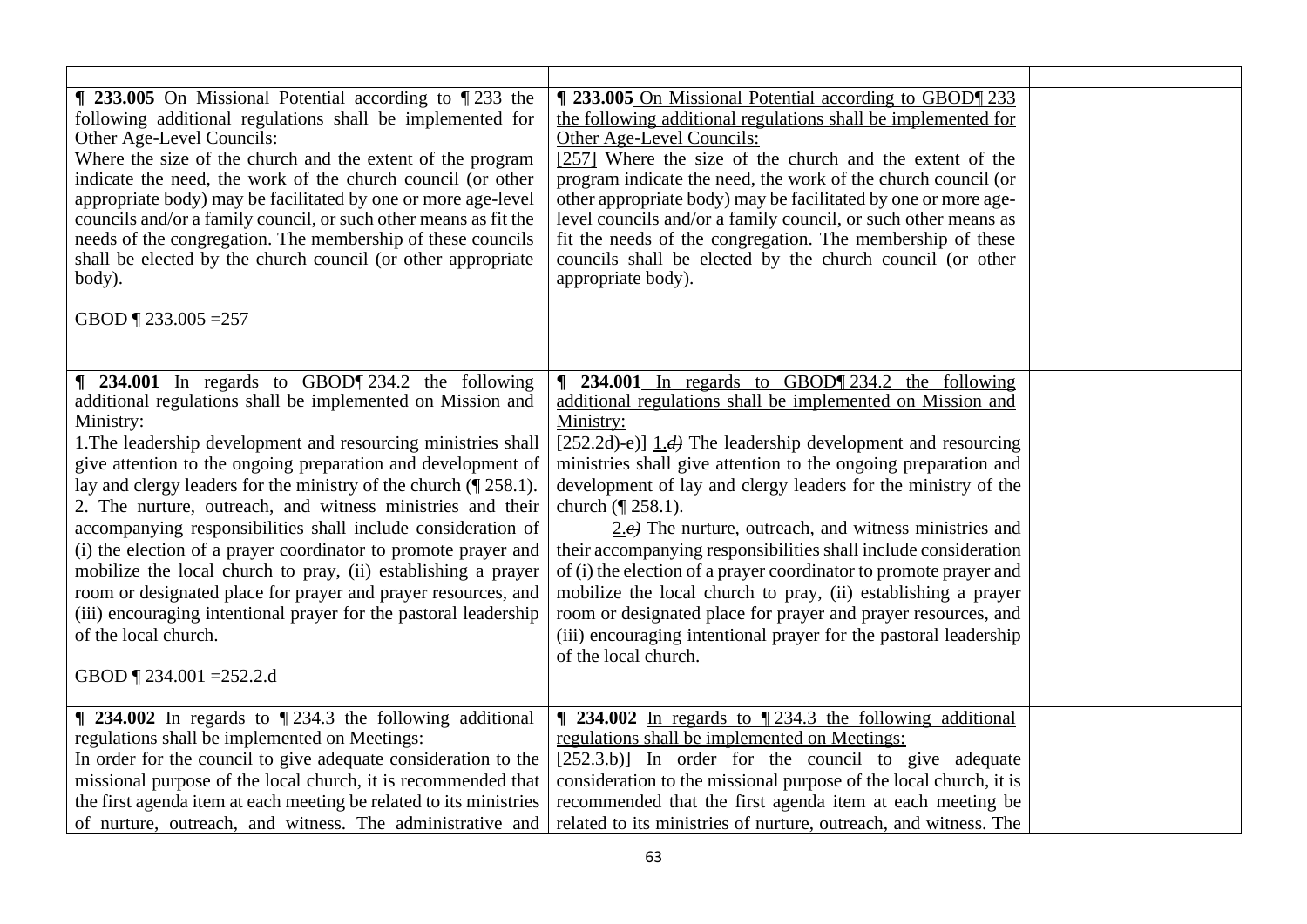| supportive responsibilities of the church will then be given<br>attention. It is recommended that the council use a<br>consensus/discernment model of decision-making.                                                                                                                                                                                                                                                                                                                                                                                                                                                                                                                                                                                                                                                                                                                                     | administrative and supportive responsibilities of the church<br>will then be given attention. It is recommended that the council<br>use a consensus/discernment model of decision-making.                                                                                                                                                                                                                                                                                                                                                                                                                                                                                                                                                                                                                                                                                                                                                     |  |
|------------------------------------------------------------------------------------------------------------------------------------------------------------------------------------------------------------------------------------------------------------------------------------------------------------------------------------------------------------------------------------------------------------------------------------------------------------------------------------------------------------------------------------------------------------------------------------------------------------------------------------------------------------------------------------------------------------------------------------------------------------------------------------------------------------------------------------------------------------------------------------------------------------|-----------------------------------------------------------------------------------------------------------------------------------------------------------------------------------------------------------------------------------------------------------------------------------------------------------------------------------------------------------------------------------------------------------------------------------------------------------------------------------------------------------------------------------------------------------------------------------------------------------------------------------------------------------------------------------------------------------------------------------------------------------------------------------------------------------------------------------------------------------------------------------------------------------------------------------------------|--|
| GBOD $\P$ 234.002 = 252.3.b                                                                                                                                                                                                                                                                                                                                                                                                                                                                                                                                                                                                                                                                                                                                                                                                                                                                                |                                                                                                                                                                                                                                                                                                                                                                                                                                                                                                                                                                                                                                                                                                                                                                                                                                                                                                                                               |  |
| $\P$ 234.003 In regards to $\P$ 234.4 the following additional<br>regulations shall be implemented on Other Responsibilities:<br>Review the recommendation of the committee on pastor-parish<br>relations regarding provision of adequate housing for the<br>pastor(s), and report the same to the charge conference for<br>approval. Housing provisions shall comply with the annual<br>conference housing policy and parsonage standards. Housing<br>shall not be considered as part of compensation or<br>remuneration except to the extent provided for in<br>denominational pension and benefit plans.                                                                                                                                                                                                                                                                                                | 234.003 In regards to $\P$ 234.4 the following additional<br>regulations shall be implemented on Other Responsibilities:<br>[252.4.e)] Review the recommendation of the committee on<br>pastor-parish relations regarding provision of adequate<br>housing for the pastor(s), and report the same to the charge<br>conference for approval. Housing provisions shall comply with<br>the annual conference housing policy and parsonage standards.<br>Housing shall not be considered as part of compensation or<br>remuneration except to the extent provided for in<br>denominational pension and benefit plans.                                                                                                                                                                                                                                                                                                                             |  |
| GBOD $\sqrt{234.003}$ =252.4.e                                                                                                                                                                                                                                                                                                                                                                                                                                                                                                                                                                                                                                                                                                                                                                                                                                                                             |                                                                                                                                                                                                                                                                                                                                                                                                                                                                                                                                                                                                                                                                                                                                                                                                                                                                                                                                               |  |
| $\parallel$ 234.004 In regards to $\parallel$ 234.5 the following additional<br>regulations shall be implemented on Membership:<br>1. Members of the church council shall be involved in the<br>mission and ministry of the congregation as defined in $\P$<br>252.2. The membership of the council may consist of as few<br>as eleven persons or as many as the charge conference deems<br>appropriate. The council shall include persons who represent<br>the program ministries of the church as outlined in $\P$ 243.<br>2. The membership shall additionally include but not be<br>limited to the following:<br>$a)$ the chairperson and/or a representative of the pastor-<br>parish relations committee;<br>b) the chairperson and/or a representative of the<br>committee on finance;<br>$c$ ) the chairperson and/or a representative of the board<br>of trustees;<br>$d$ ) the church treasurer; | $\parallel$ 234.004 In regards to $\parallel$ 234.5 the following additional<br>regulations shall be implemented on Membership:<br>[252.5] 1. Members of the church council shall be involved in<br>the mission and ministry of the congregation as defined in $\P$<br>252.2. The membership of the council may consist of as few<br>as eleven persons or as many as the charge conference deems<br>appropriate. The council shall include persons who represent<br>the program ministries of the church as outlined in $\P$ 243.<br>2. The membership shall additionally include but not be<br>limited to the following:<br>$a$ ) $\leftrightarrow$ the chairperson and/or a representative of the<br>pastor-parish relations committee;<br>$b$ ) $d$ ) the chairperson and/or a representative of the<br>committee on finance;<br>$c$ ) e the chairperson and/or a representative of the board<br>of trustees;<br>$d$ the church treasurer; |  |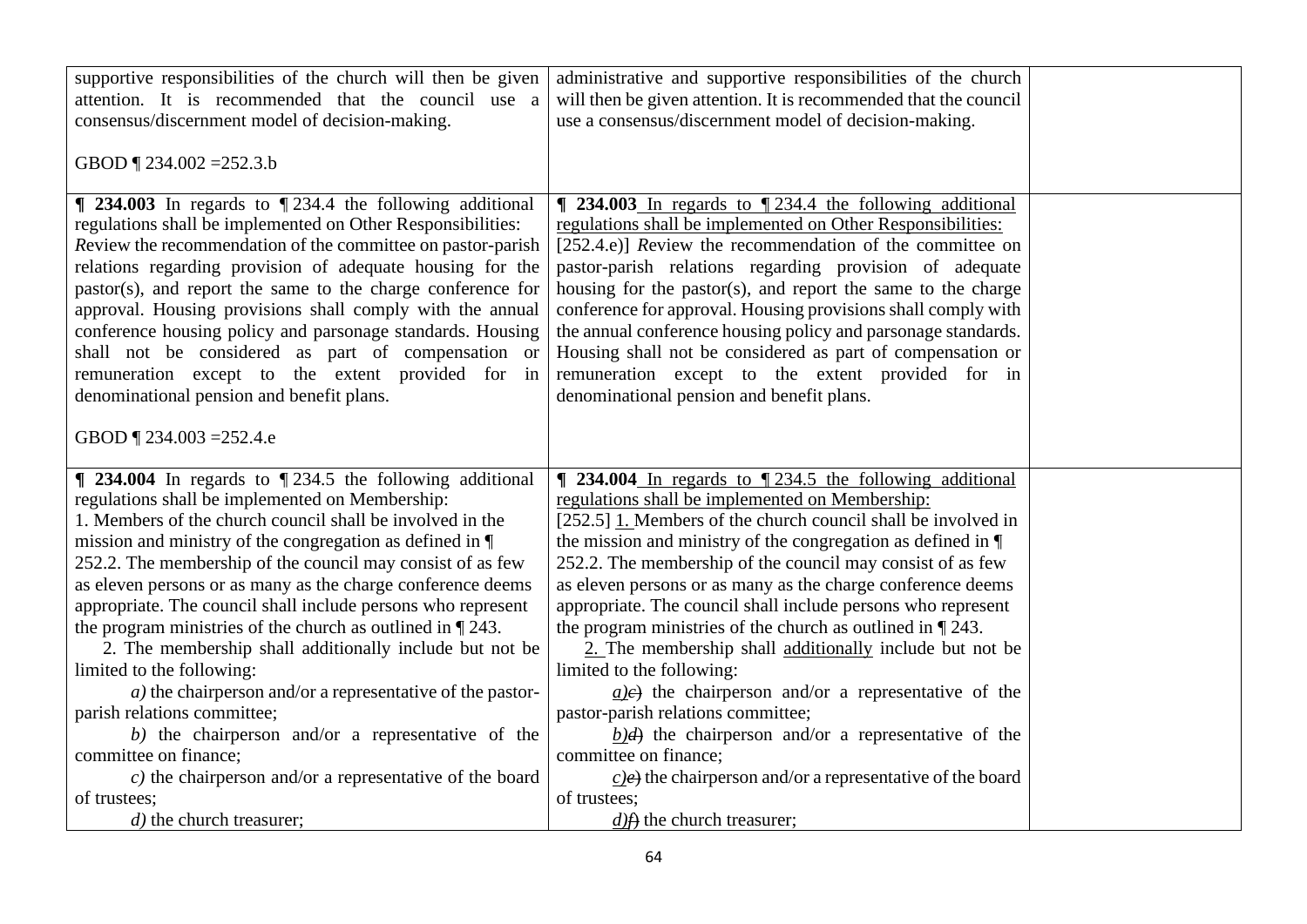| $e$ ) the president and/or a representative of the United                                                                          | $e$ /h the president and/or a representative of the United                                                                   |  |
|------------------------------------------------------------------------------------------------------------------------------------|------------------------------------------------------------------------------------------------------------------------------|--|
| Methodist Men;                                                                                                                     | Methodist Men;                                                                                                               |  |
| $f$ ) the president and/or a representative of the United                                                                          | $f\rightarrow \hat{f}$ the president and/or a representative of the United                                                   |  |
| Methodist Women;                                                                                                                   | Methodist Women;                                                                                                             |  |
| $g$ ) a young adult representative                                                                                                 | $g$ j a young adult representative                                                                                           |  |
| $h$ ) a representative of the United Methodist Youth;                                                                              | $h/k$ ) a representative of the United Methodist Youth;                                                                      |  |
| GBOD $\P$ 234.004 = 252.5                                                                                                          |                                                                                                                              |  |
| $\parallel$ 234.005 On Church Council according to $\parallel$ 234 the<br>following additional regulations shall be implemented on | 234.005 On Church Council according to $\P$ 234 the<br>following additional regulations shall be implemented on              |  |
| Special Sundays:                                                                                                                   | <b>Special Sundays:</b>                                                                                                      |  |
| The special Sundays in The United Methodist Church intended                                                                        | [262] The special Sundays in The United Methodist Church                                                                     |  |
| to illustrate the nature and calling of the church are celebrated                                                                  | intended to illustrate the nature and calling of the church are                                                              |  |
| annually. The special Sundays are placed on the calendar to<br>make clear the calling of the church as the people of God, and      | celebrated annually. The special Sundays are placed on the<br>calendar to make clear the calling of the church as the people |  |
| to give persons the opportunity to contribute offerings to                                                                         | of God, and to give persons the opportunity to contribute                                                                    |  |
| special programs.                                                                                                                  | offerings to special programs.                                                                                               |  |
| Six churchwide special Sundays provide for churchwide                                                                              | Six churchwide special Sundays provide for churchwide                                                                        |  |
| offerings to express our commitment: Human Relations Day,                                                                          | offerings to express our commitment: Human Relations Day,                                                                    |  |
| UMCOR Sunday, World Communion Sunday, United                                                                                       | UMCOR Sunday, World Communion Sunday, United                                                                                 |  |
| Methodist Student Day, Peace with Justice Sunday, and Native                                                                       | Methodist Student Day, Peace with Justice Sunday, and Native                                                                 |  |
| American Ministries Sunday. Four special Sundays are without                                                                       | American Ministries Sunday. Four special Sundays are without                                                                 |  |
| offering: Heritage Sunday, Laity Sunday, Organ and Tissue                                                                          | offering: Heritage Sunday, Laity Sunday, Organ and Tissue                                                                    |  |
| Donor Sunday, and Men's Ministry Sunday. Four churchwide                                                                           | Donor Sunday, and Men's Ministry Sunday. Four churchwide                                                                     |  |
| Sundays-Christian Education, Golden Cross, Disability                                                                              | Sundays-Christian Education, Golden Cross, Disability                                                                        |  |
| Awareness, and Rural Life-provide opportunities for annual                                                                         | Awareness, and Rural Life-provide opportunities for annual                                                                   |  |
| conference offerings.                                                                                                              | conference offerings.                                                                                                        |  |
| The special Sundays approved by General Conference shall                                                                           | The special Sundays approved by General Conference shall                                                                     |  |
| be the only Sundays of churchwide emphasis. The program                                                                            | be the only Sundays of churchwide emphasis. The program                                                                      |  |
| calendar of the denomination shall include only the special                                                                        | calendar of the denomination shall include only the special                                                                  |  |
| Sundays approved by General Conference, special Sundays                                                                            | Sundays approved by General Conference, special Sundays                                                                      |  |
| approved by ecumenical agencies to which The United                                                                                | approved by ecumenical agencies to which The United                                                                          |  |
| Methodist Church officially relates, and the days and seasons                                                                      | Methodist Church officially relates, and the days and seasons                                                                |  |
| of the Christian Year.                                                                                                             | of the Christian Year.                                                                                                       |  |
|                                                                                                                                    |                                                                                                                              |  |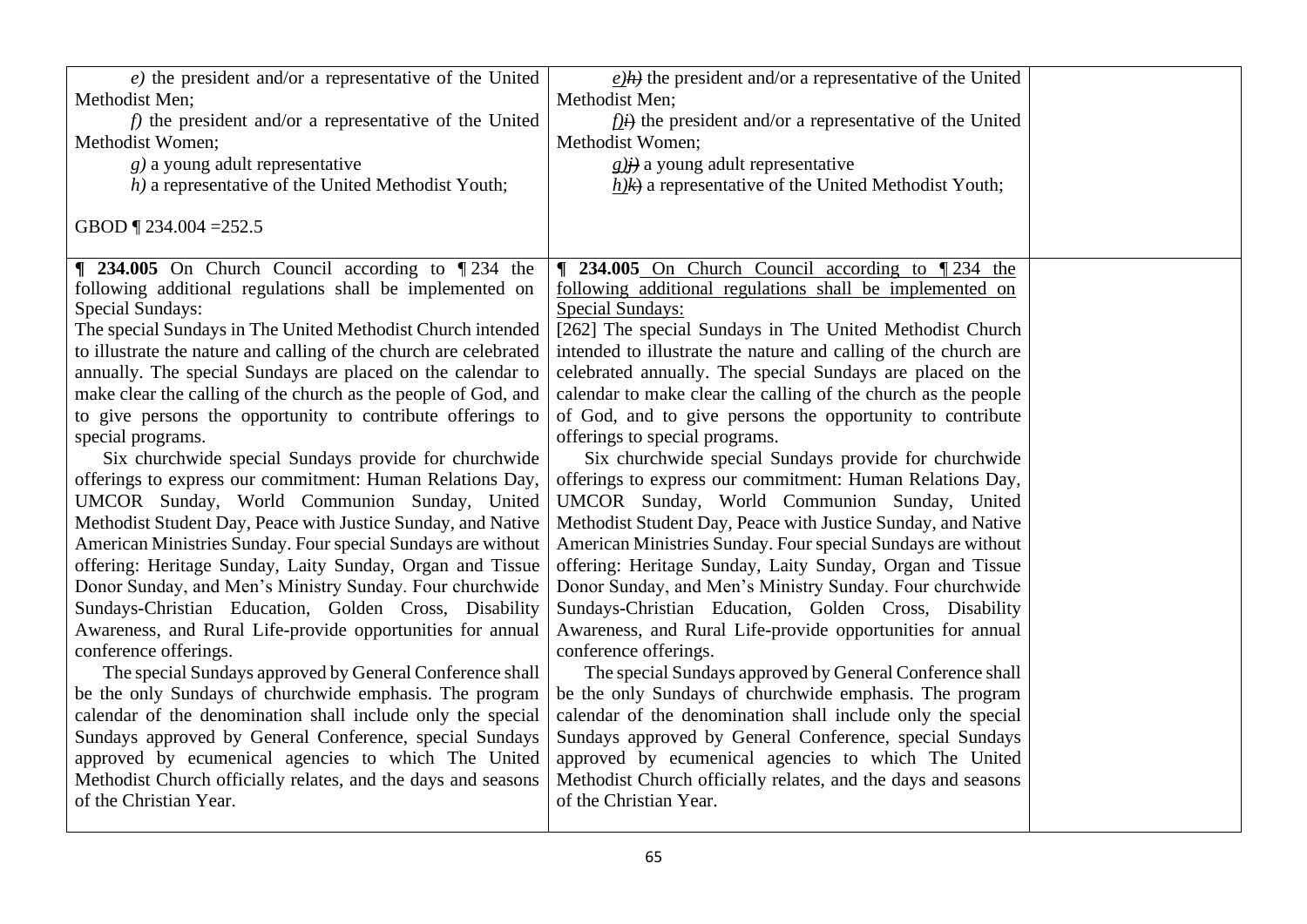| GBOD $\P$ 234.005 = 262                                           | Because the central conferences represent a diversity of          |  |
|-------------------------------------------------------------------|-------------------------------------------------------------------|--|
|                                                                   | history and heritages, they shall not be required to observe all  |  |
|                                                                   | of the special days listed below. The central conferences are     |  |
|                                                                   | authorized to observe other special days appropriate to their     |  |
|                                                                   | unique history and heritages                                      |  |
| <b>1 234.006</b> On Church Council according to GBOD1 234 the     | <b>1 234.006 On Church Council according to GBOD1 234 the</b>     |  |
| following additional regulations shall be implemented on          | following additional regulations shall be implemented on          |  |
| General Provisions Regarding Churchwide Special Sundays           | <b>General Provisions Regarding Churchwide Special Sundays</b>    |  |
| With Offering:                                                    | With Offering:                                                    |  |
| Six churchwide special Sundays with offerings shall be            | [263] Six churchwide special Sundays with offerings shall be      |  |
| celebrated in each United Methodist Church.                       | celebrated in each United Methodist Church.                       |  |
| <i>Purpose-General Conference shall determine the purpose</i>     | <i>Purpose-General Conference shall determine the purpose</i>     |  |
| of the churchwide offerings upon recommendation of the            | of the churchwide offerings upon recommendation of the            |  |
| General Council on Finance and Administration, after              | General Council on Finance and Administration, after              |  |
| consultation with the Council of Bishops and the Connectional     | consultation with the Council of Bishops and the Connectional     |  |
| Table. The purpose of these offerings shall remain constant for   | Table. The purpose of these offerings shall remain constant for   |  |
| the quadrennium, and the net receipts shall be distributed on     | the quadrennium, and the net receipts shall be distributed on     |  |
| ratio to the administering agencies by the treasurer of the       | ratio to the administering agencies by the treasurer of the       |  |
| General Council on Finance and Administration (see BOD            | General Council on Finance and Administration (see BOD¶           |  |
| 805.6). The General Commission on Communication shall             | 805.6). The General Commission on Communication shall             |  |
| promote these offerings in cooperation with the agencies          | promote these offerings in cooperation with the agencies          |  |
| responsible for the administration of these funds. (See BOD       | responsible for the administration of these funds. (See BOD       |  |
| 824.7 & 1806.12.) Each offering shall be promptly remitted in     | 824.7 & 1806.12.) Each offering shall be promptly remitted in     |  |
| full by the local church treasurer to the annual conference       | full by the local church treasurer to the annual conference       |  |
| treasurer, who shall transmit the funds in full, except where     | treasurer, who shall transmit the funds in full, except where     |  |
| noted differently below, to the General Council on Finance and    | noted differently below, to the General Council on Finance and    |  |
| Administration within thirty days of receipt in the office of the | Administration within thirty days of receipt in the office of the |  |
| annual conference treasurer.                                      | annual conference treasurer.                                      |  |
| 1. Human Relations Day-Historically, Human Relations              | 1. Human Relations Day-Historically, Human Relations              |  |
| Day has been celebrated with an offering on the Sunday before     | Day has been celebrated with an offering on the Sunday before     |  |
| the observance of Martin Luther King Jr.'s birthday.              | the observance of Martin Luther King Jr.'s birthday.              |  |
| Congregations are to observe Human Relations Day on this          | Congregations are to observe Human Relations Day on this          |  |
| date or another date appropriate to the local church. This        | date or another date appropriate to the local church. This        |  |
| Sunday occurs during Epiphany, the season of manifesting          | Sunday occurs during Epiphany, the season of manifesting          |  |
| God's light to the world. Human Relations Day calls the           | God's light to the world. Human Relations Day calls the           |  |
| Church to recognize the right of all God's children in realizing  | Church to recognize the right of all God's children in realizing  |  |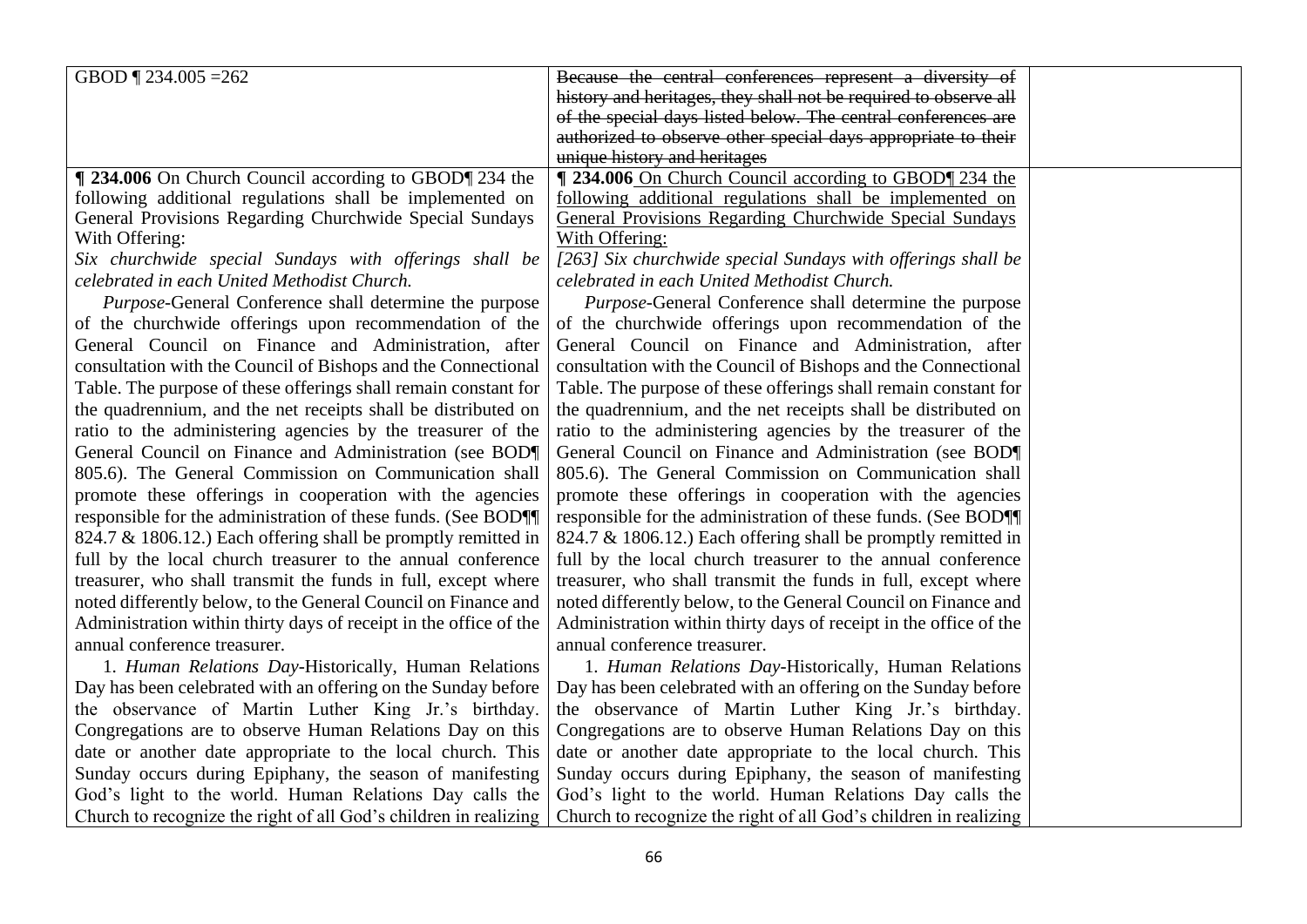their potential as human beings in relationship with each other. The purpose of the day is to further the development of better human relations. In connection with Human Relations Day the General Commission on Communication shall conduct a churchwide appeal. Net receipts, after payment of promotional expenses, shall be allocated on ratio by the treasurer of the General Council on Finance and Administration, to the administering agencies: *a) Community Developers Program:* 57 percent (General Board of Global Ministries); *b) United Methodist Voluntary Services Program:* 33 percent (General Board of Global Ministries) and; *c) Youth Offender Rehabilitation Program:* 10 percent (General Board of Church and Society). 2. *UMCOR Sunday*-Historically, UMCOR Sunday has been celebrated with an offering on the Fourth Sunday in Lent. Congregations are to observe UMCOR Sunday on this date or on another date appropriate to the local church. Lent is the season of repentance, self-examination, and awareness of the hurts of the peoples of the world. UMCOR Sunday calls the Church to share the goodness of life with those who hurt. In connection with UMCOR Sunday, the General Commission on Communication shall conduct a churchwide appeal. The observance shall be under the general supervision of the United Methodist Committee on Relief, General Board of Global Ministries. Net receipts, after payment of promotional expenses, shall be remitted by the treasurer of the General Council on Finance and Administration to the General Board of Global Ministries. 3. *World Communion Sunday*-Historically, World Communion Sunday has been celebrated with an offering on the first Sunday of October. Congregations are to observe World Communion Sunday on this date or on another date appropriate to the local church. World Communion Sunday calls the church to be the catholic inclusive church. In their potential as human beings in relationship with each other. The purpose of the day is to further the development of better human relations. In connection with Human Relations Day the General Commission on Communication shall conduct a churchwide appeal. Net receipts, after payment of promotional expenses, shall be allocated on ratio by the treasurer of the General Council on Finance and Administration, to the administering agencies: *a) Community Developers Program:* 57 percent (General Board of Global Ministries); *b) United Methodist Voluntary Services Program:* 33 percent (General Board of Global Ministries) and; *c) Youth Offender Rehabilitation Program:* 10 percent (General Board of Church and Society). 2. *UMCOR Sunday*-Historically, UMCOR Sunday has been celebrated with an offering on the Fourth Sunday in Lent. Congregations are to observe UMCOR Sunday on this date or on another date appropriate to the local church. Lent is the season of repentance, self-examination, and awareness of the hurts of the peoples of the world. UMCOR Sunday calls the Church to share the goodness of life with those who hurt. In connection with UMCOR Sunday, the General Commission on Communication shall conduct a churchwide appeal. The observance shall be under the general supervision of the United Methodist Committee on Relief, General Board of Global Ministries. Net receipts, after payment of promotional expenses, shall be remitted by the treasurer of the General Council on Finance and Administration to the General Board of Global Ministries. 3. *World Communion Sunday*-Historically, World Communion Sunday has been celebrated with an offering on the first Sunday of October. Congregations are to observe World Communion Sunday on this date or on another date appropriate to the local church. World Communion Sunday calls the church to be the catholic inclusive church. In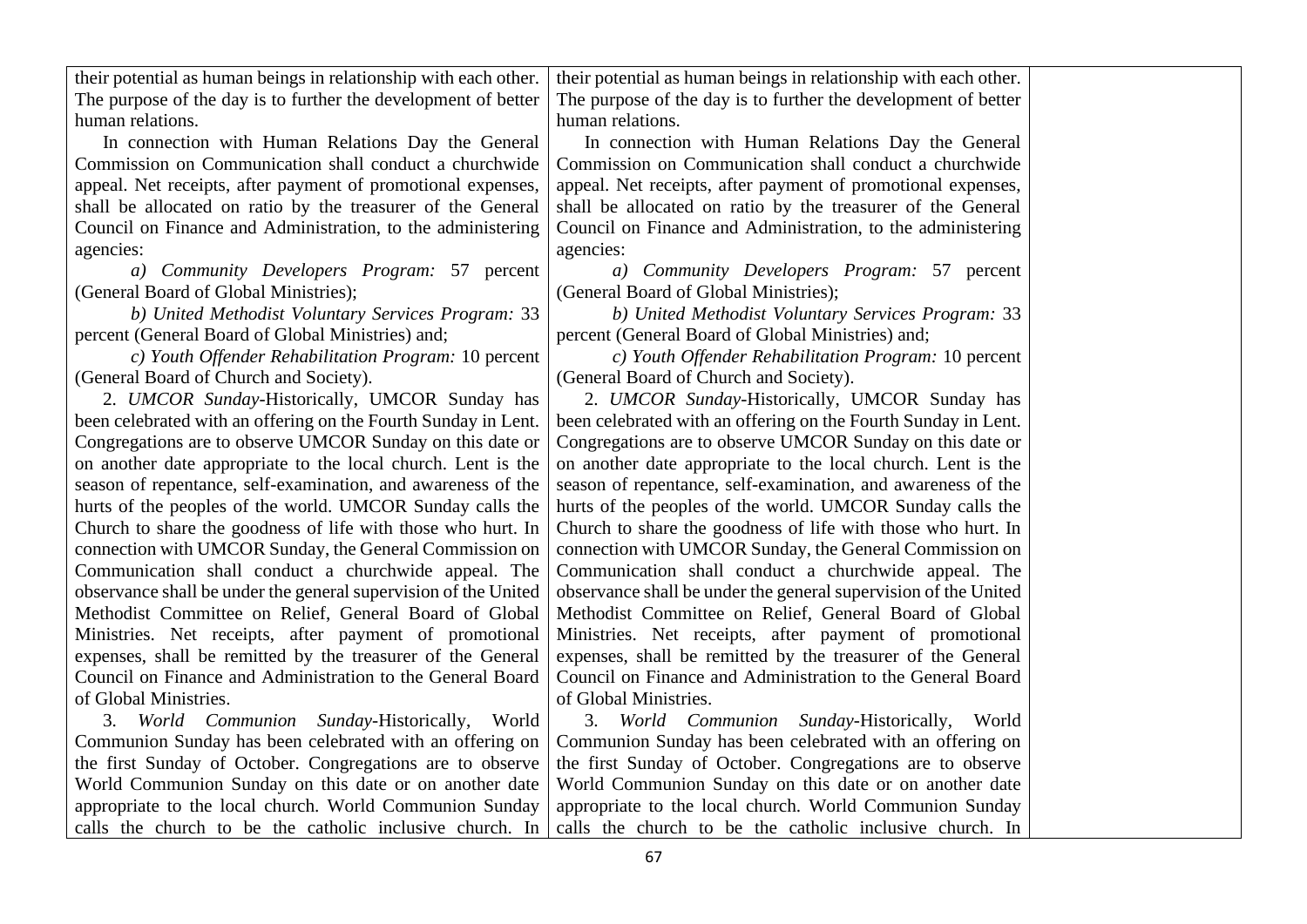connection with World Communion Sunday the General Commission on Communication shall conduct a churchwide appeal. The observance shall be under the general supervision of the General Board of Global Ministries and the General Board of Higher Education and Ministry. Each local church shall be requested to remit as provided in BOD¶ 824.8a all of the communion offering received on World Communion Sunday and such portion of the communion offering received at other observances of the sacrament of the Lord's Supper as the local church may designate.

Net receipts, after payment of promotional expenses, shall be divided on ratio by the treasurer of the General Council on Finance and Administration to the administering agencies:

*a)* World Communion Scholarships: 50 percent (General Board of Global Ministries), with at least one half of the annual amount for ministries beyond the United States;

*b)* Ethnic Scholarship Program: 35 percent (General Board of Higher Education and Ministry); and

*c)* Ethnic In-Service Training Program: 15 percent (General Board of Higher Education and Ministry).

4. *United Methodist Student Day*-Historically, United Methodist Student Day has been celebrated with an offering on the last Sunday in November. Congregations are to observe United Methodist Student Day on this date or on another date appropriate to the local church. United Methodist Student Day calls the Church to support students as they prepare for life in uniting faith with knowledge. The offering supports United Methodist scholarships and the United Methodist Student Loan Fund. In connection with United Methodist Student Day, the General Commission on Communication shall conduct a churchwide appeal. The observance shall be under the general supervision of the General Board of Higher Education and Ministry. Net receipts, after payment of promotional expenses, shall be remitted by the treasurer of the General Council on Finance and Administration to the administering agency.

5. *Peace with Justice Sunday*-Historically, Peace with

connection with World Communion Sunday the General Commission on Communication shall conduct a churchwide appeal. The observance shall be under the general supervision of the General Board of Global Ministries and the General Board of Higher Education and Ministry. Each local church shall be requested to remit as provided in BOD¶ 824.8a all of the communion offering received on World Communion Sunday and such portion of the communion offering received at other observances of the sacrament of the Lord's Supper as the local church may designate.

Net receipts, after payment of promotional expenses, shall be divided on ratio by the treasurer of the General Council on Finance and Administration to the administering agencies:

*a)* World Communion Scholarships: 50 percent (General Board of Global Ministries), with at least one half of the annual amount for ministries beyond the United States;

*b)* Ethnic Scholarship Program: 35 percent (General Board of Higher Education and Ministry); and

*c)* Ethnic In-Service Training Program: 15 percent (General Board of Higher Education and Ministry).

4. *United Methodist Student Day*-Historically, United Methodist Student Day has been celebrated with an offering on the last Sunday in November. Congregations are to observe United Methodist Student Day on this date or on another date appropriate to the local church. United Methodist Student Day calls the Church to support students as they prepare for life in uniting faith with knowledge. The offering supports United Methodist scholarships and the United Methodist Student Loan Fund. In connection with United Methodist Student Day, the General Commission on Communication shall conduct a churchwide appeal. The observance shall be under the general supervision of the General Board of Higher Education and Ministry. Net receipts, after payment of promotional expenses, shall be remitted by the treasurer of the General Council on Finance and Administration to the administering agency. 5. *Peace with Justice Sunday*-Historically, Peace with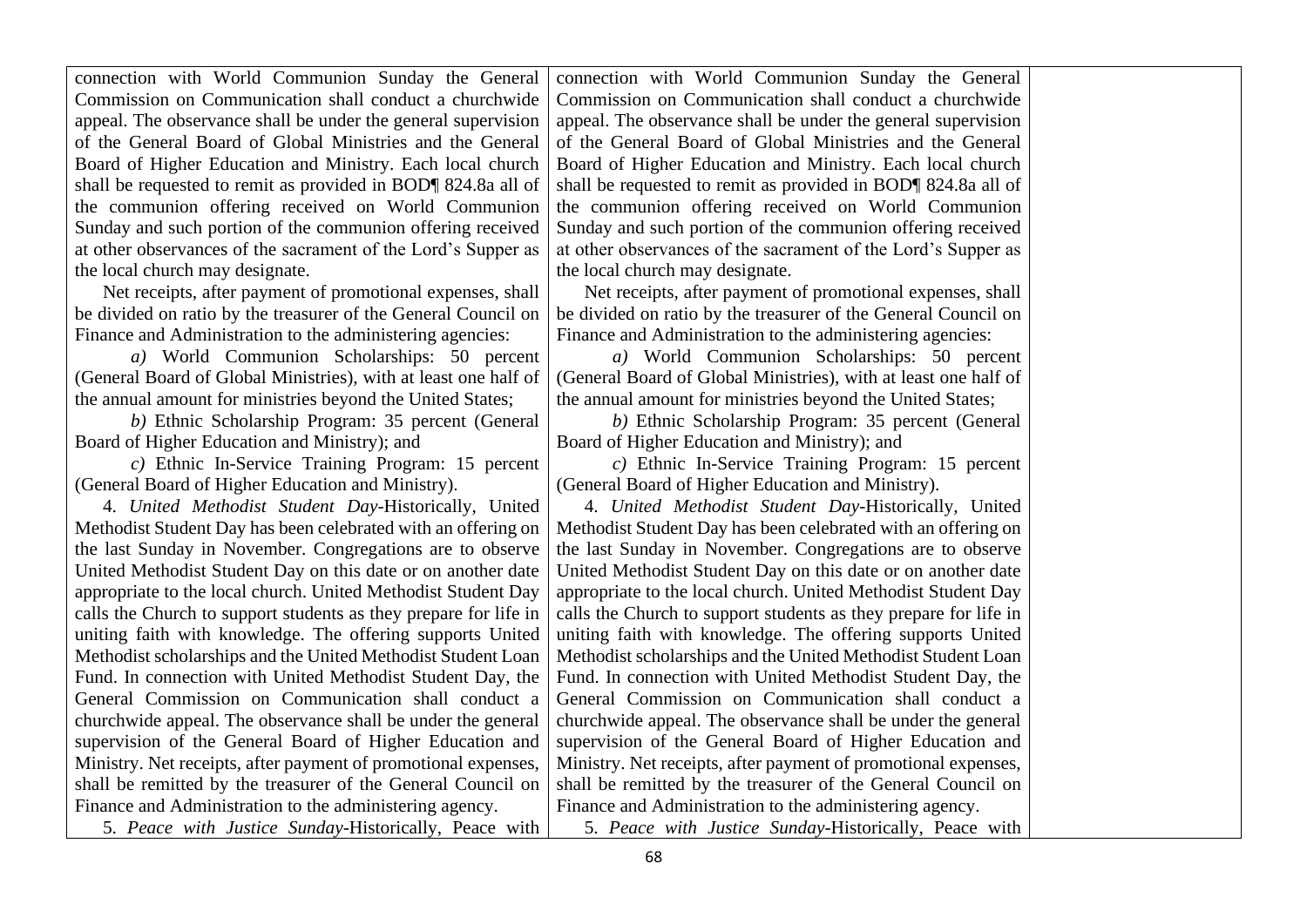Justice Sunday has been celebrated with an offering on the First Sunday After Pentecost. Congregations are to observe Peace with Justice Sunday on this date or on another date appropriate to the local church. Pentecost celebrates the outpouring of the Holy Spirit calling for God's shalom. Peace with Justice witnesses to God's demand for a faithful, just, disarmed, and secure world. In connection with Peace with Justice Sunday, the General Commission on Communication shall conduct a churchwide appeal. The observance shall be under the general supervision of the General Board of Church and Society.

*a)* The annual conference treasurer shall retain 50 percent of the receipts for Peace with Justice ministries in the annual conference, to be administered by the annual conference board of church and society or an equivalent structure.

*b)* The annual conference treasurer shall remit the remaining 50 percent of the receipts to the General Council on Finance and Administration. Net receipts, after payment of promotional expenses, shall be distributed by the treasurer of the General Council on Finance and Administration to the administering agency for Peace with Justice ministries.

6. *Native American Ministries Sunday*-Historically, Native American Ministries Sunday has been celebrated with an offering on the Third Sunday of Easter. United States congregations are to observe Native American Ministries Sunday on this date or on another date appropriate to the local church. This Sunday serves to remind the Church of the gifts and contributions made by Native Americans to our society. In connection with Native American Ministries Sunday, the General Commission on Communication shall conduct a churchwide appeal. The observance shall be under the general supervision of the General Board of Global Ministries and the General Board of Higher Education and Ministry.

*a)* The annual conference treasurer shall retain 50 percent of the receipts to develop and strengthen Native American ministries within the annual conference, to be

Justice Sunday has been celebrated with an offering on the First Sunday After Pentecost. Congregations are to observe Peace with Justice Sunday on this date or on another date appropriate to the local church. Pentecost celebrates the outpouring of the Holy Spirit calling for God's shalom. Peace with Justice witnesses to God's demand for a faithful, just, disarmed, and secure world. In connection with Peace with Justice Sunday, the General Commission on Communication shall conduct a churchwide appeal. The observance shall be under the general supervision of the General Board of Church and Society.

*a)* The annual conference treasurer shall retain 50 percent of the receipts for Peace with Justice ministries in the annual conference, to be administered by the annual conference board of church and society or an equivalent structure.

*b)* The annual conference treasurer shall remit the remaining 50 percent of the receipts to the General Council on Finance and Administration. Net receipts, after payment of promotional expenses, shall be distributed by the treasurer of the General Council on Finance and Administration to the administering agency for Peace with Justice ministries.

6. *Native American Ministries Sunday*-Historically, Native American Ministries Sunday has been celebrated with an offering on the Third Sunday of Easter. United States congregations are to observe Native American Ministries Sunday on this date or on another date appropriate to the local church. This Sunday serves to remind the Church of the gifts and contributions made by Native Americans to our society. In connection with Native American Ministries Sunday, the General Commission on Communication shall conduct a churchwide appeal. The observance shall be under the general supervision of the General Board of Global Ministries and the General Board of Higher Education and Ministry.

*a)* The annual conference treasurer shall retain 50 percent of the receipts to develop and strengthen Native American ministries within the annual conference, to be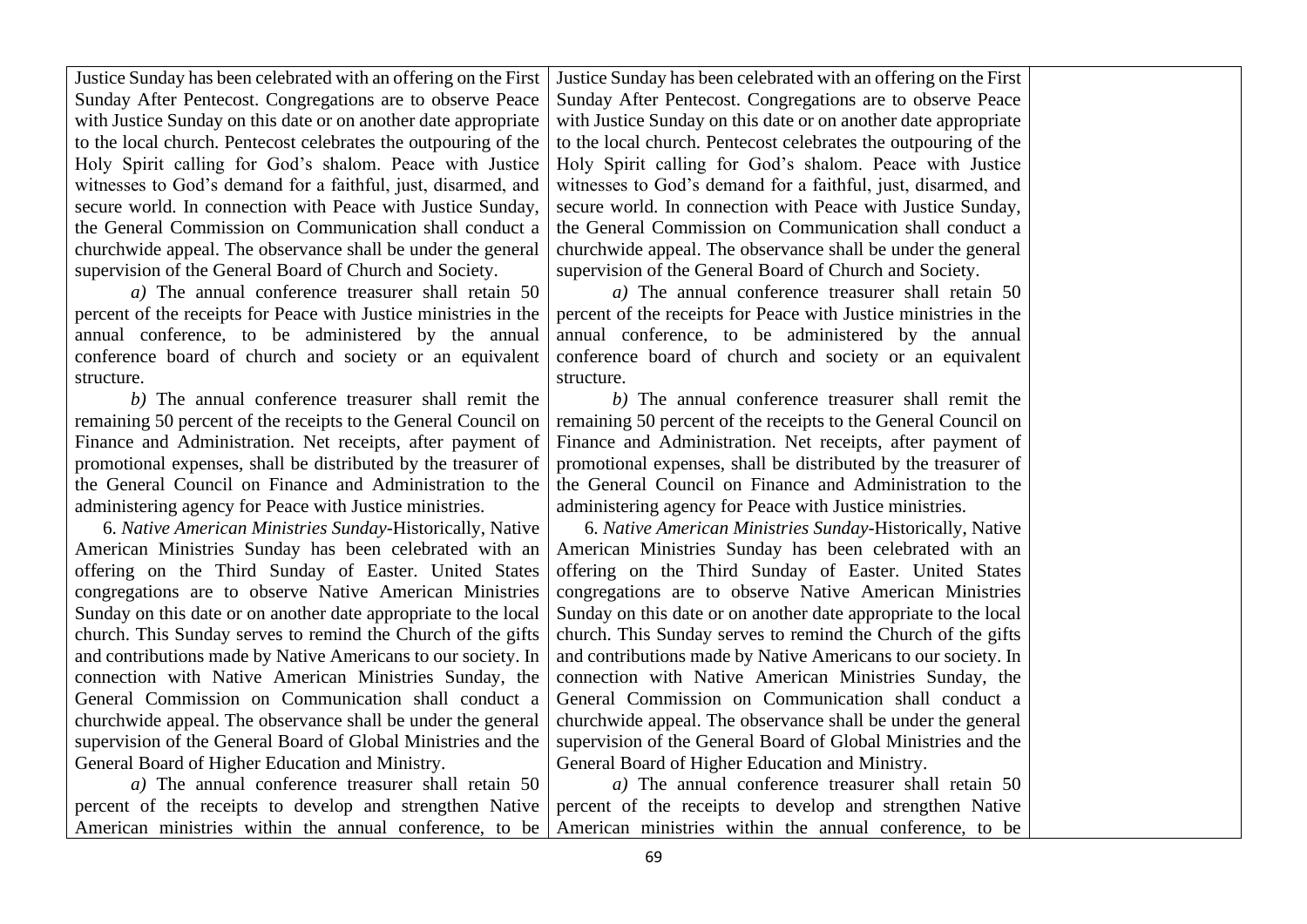| administered by the annual conference committee on Native<br>American ministry.<br>Should there be no Native American ministries within<br>the annual conference, the annual conference treasurer shall<br>remit this 50 percent to the General Council on Finance and<br>Administration.<br>b) The annual conference treasurer shall report gross<br>receipts and remit the remaining 50 or 100 percent of the<br>receipts as applicable to the General Council on Finance and<br>Administration.<br>$c$ ) Net receipts, after payment of promotional expenses,<br>shall be distributed by the treasurer of the General Council on<br>Finance and Administration to the administering agencies: (1)<br>Scholarships for Native Americans attending United Methodist<br>schools of theology and schools of theology approved by the<br>University Senate of The United Methodist Church: 50 percent<br>(General Board of Higher Education and Ministry). (2) | administered by the annual conference committee on Native<br>American ministry.<br>Should there be no Native American ministries within<br>the annual conference, the annual conference treasurer shall<br>remit this 50 percent to the General Council on Finance and<br>Administration.<br>b) The annual conference treasurer shall report gross<br>receipts and remit the remaining 50 or 100 percent of the<br>receipts as applicable to the General Council on Finance and<br>Administration.<br>$c$ ) Net receipts, after payment of promotional expenses,<br>shall be distributed by the treasurer of the General Council on<br>Finance and Administration to the administering agencies: (1)<br>Scholarships for Native Americans attending United Methodist<br>schools of theology and schools of theology approved by the<br>University Senate of The United Methodist Church: 50 percent<br>(General Board of Higher Education and Ministry). (2) |  |
|--------------------------------------------------------------------------------------------------------------------------------------------------------------------------------------------------------------------------------------------------------------------------------------------------------------------------------------------------------------------------------------------------------------------------------------------------------------------------------------------------------------------------------------------------------------------------------------------------------------------------------------------------------------------------------------------------------------------------------------------------------------------------------------------------------------------------------------------------------------------------------------------------------------------------------------------------------------|--------------------------------------------------------------------------------------------------------------------------------------------------------------------------------------------------------------------------------------------------------------------------------------------------------------------------------------------------------------------------------------------------------------------------------------------------------------------------------------------------------------------------------------------------------------------------------------------------------------------------------------------------------------------------------------------------------------------------------------------------------------------------------------------------------------------------------------------------------------------------------------------------------------------------------------------------------------|--|
| Strengthen, develop and equip Native American rural, urban,                                                                                                                                                                                                                                                                                                                                                                                                                                                                                                                                                                                                                                                                                                                                                                                                                                                                                                  | Strengthen, develop and equip Native American rural, urban,                                                                                                                                                                                                                                                                                                                                                                                                                                                                                                                                                                                                                                                                                                                                                                                                                                                                                                  |  |
| and reservation congregations, ministries and communities: 50<br>percent (General Board of Global Ministries) : 50 percent                                                                                                                                                                                                                                                                                                                                                                                                                                                                                                                                                                                                                                                                                                                                                                                                                                   | and reservation congregations, ministries and communities: 50<br>percent (General Board of Global Ministries) : 50 percent                                                                                                                                                                                                                                                                                                                                                                                                                                                                                                                                                                                                                                                                                                                                                                                                                                   |  |
| (General Board of Global Ministries).                                                                                                                                                                                                                                                                                                                                                                                                                                                                                                                                                                                                                                                                                                                                                                                                                                                                                                                        | (General Board of Global Ministries).                                                                                                                                                                                                                                                                                                                                                                                                                                                                                                                                                                                                                                                                                                                                                                                                                                                                                                                        |  |
| GBOD $\P$ 234.006 = 263                                                                                                                                                                                                                                                                                                                                                                                                                                                                                                                                                                                                                                                                                                                                                                                                                                                                                                                                      |                                                                                                                                                                                                                                                                                                                                                                                                                                                                                                                                                                                                                                                                                                                                                                                                                                                                                                                                                              |  |
| <b>1 234.007</b> On Church Council according to 1234 the<br>following additional regulations shall be implemented on<br>General Provisions Regarding Special Sundays Without<br>Churchwide Offerings:<br>[Five special Sundays without churchwide offering shall be<br>approved by General Conference upon recommendation of the                                                                                                                                                                                                                                                                                                                                                                                                                                                                                                                                                                                                                             | $\parallel$ 234.007 On Church Council according to $\parallel$ 234 the<br>following additional regulations shall be implemented on<br>General Provisions Regarding Special Sundays Without<br>Churchwide Offerings:<br>[264] Five special Sundays without churchwide offering shall<br>be approved by General Conference upon recommendation of                                                                                                                                                                                                                                                                                                                                                                                                                                                                                                                                                                                                              |  |
| Connectional Table after consultation with the Council of<br>Bishops. The program functions assigned to the general<br>agencies are carried out by the respective agencies through<br>normal programmatic channels. Special Sundays are not                                                                                                                                                                                                                                                                                                                                                                                                                                                                                                                                                                                                                                                                                                                  | the Connectional Table after consultation with the Council of<br>Bishops. The program functions assigned to the general<br>agencies are carried out by the respective agencies through<br>normal programmatic channels. Special Sundays are not                                                                                                                                                                                                                                                                                                                                                                                                                                                                                                                                                                                                                                                                                                              |  |
| needed for these program functions to be implemented.<br>1. Heritage Sunday-Heritage Sunday shall be observed on                                                                                                                                                                                                                                                                                                                                                                                                                                                                                                                                                                                                                                                                                                                                                                                                                                             | needed for these program functions to be implemented.<br>1. Heritage Sunday-Heritage Sunday shall be observed on                                                                                                                                                                                                                                                                                                                                                                                                                                                                                                                                                                                                                                                                                                                                                                                                                                             |  |
| Aldersgate Day (May 24), or the Sunday preceding that date                                                                                                                                                                                                                                                                                                                                                                                                                                                                                                                                                                                                                                                                                                                                                                                                                                                                                                   | Aldersgate Day (May 24), or the Sunday preceding that date                                                                                                                                                                                                                                                                                                                                                                                                                                                                                                                                                                                                                                                                                                                                                                                                                                                                                                   |  |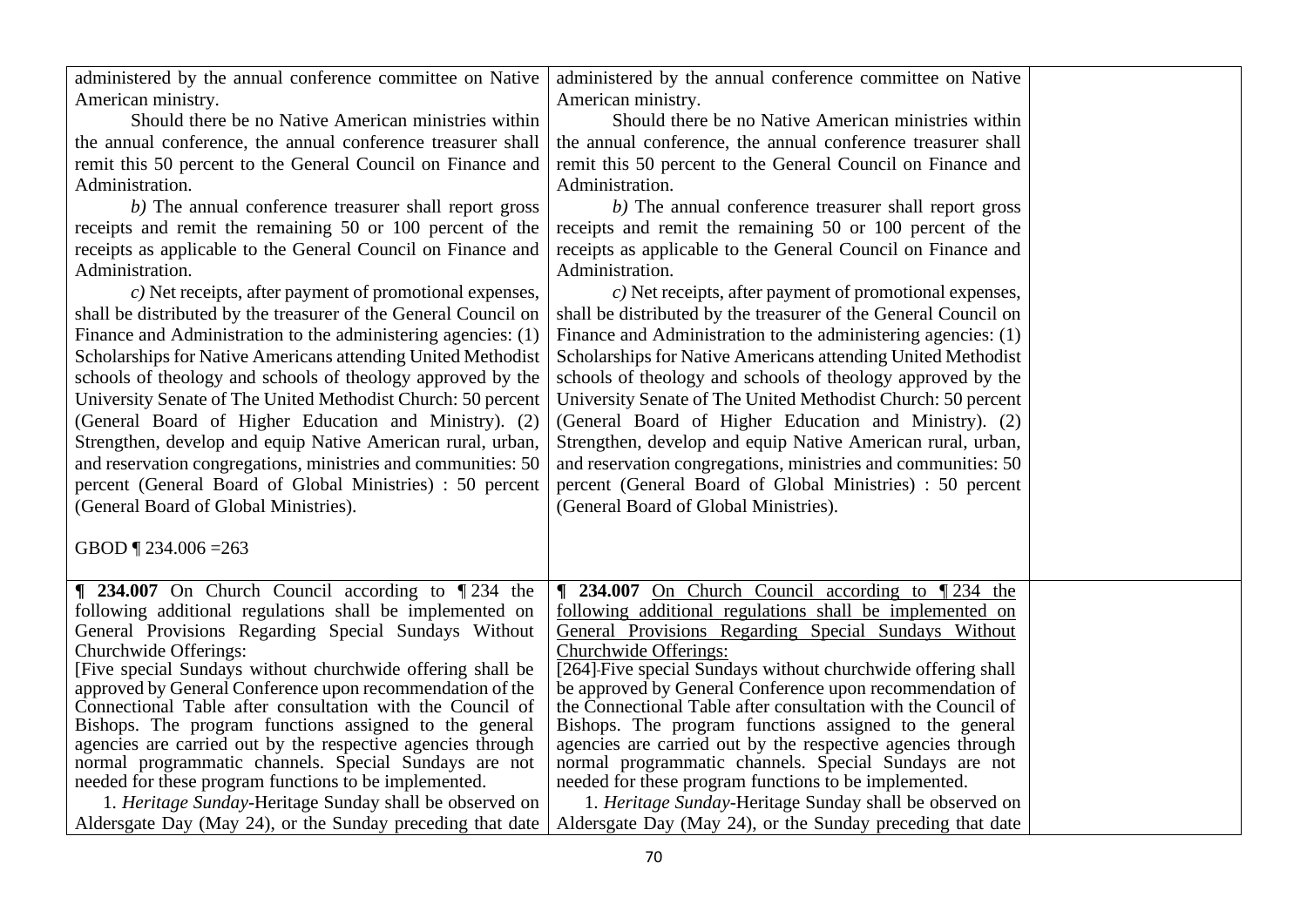(see Historical Statement, page 12). The day provides an opportunity for reflection on heritage, celebration of where the Church has been, how it understands itself as it shapes us today, and the meaning of Christian conferencing. Heritage Sunday calls the Church to remember the past by committing itself to the continuing call of God. The observance of Heritage Sunday shall be under the general supervision of the General Commission on Archives and History. Any general agency of the Church which desires to recommend a theme for a given year for this Sunday may do so one year prior to the observance for which the recommendation is made. This recommendation is to be made to the General Commission on Archives and History, and the decision of the annual theme of this Sunday shall be made by the voting members of the General Commission on Archives and History.

2. *Laity Sunday*-Laity Sunday shall be observed annually, preferably on the third Sunday in October. Laity Sunday calls the Church to celebrate the ministry of all lay Christians, as their lives are empowered for ministry by the Holy Spirit. The observance of Laity Sunday shall be under the general supervision of the General Board of Discipleship. The Association of Annual Conference Lay Leaders will recommend themes for an entire quadrennium to the General Board of Discipleship two years before the beginning of a new quadrennium.

3. *Organ and Tissue Donor Sunday*-Organ and Tissue Donor Sunday shall be observed annually, preferably on the second Sunday in November since the date is close to Thanksgiving and is viewed as a time to come together around the issues of life and Thanksgiving. Congregations are encouraged to support Organ and Tissue Donor Sunday by including the topic in their worship services. The General Board of Church and Society will have responsibility for the supervision and promotion of the observance of this special Sunday. Worship resource materials are available at all of the not-for-profit donor programs in the United States.

(see Historical Statement, page 12). The day provides an opportunity for reflection on heritage, celebration of where the Church has been, how it understands itself as it shapes us today, and the meaning of Christian conferencing. Heritage Sunday calls the Church to remember the past by committing itself to the continuing call of God. The observance of Heritage Sunday shall be under the general supervision of the General Commission on Archives and History. Any general agency of the Church which desires to recommend a theme for a given year for this Sunday may do so one year prior to the observance for which the recommendation is made. This recommendation is to be made to the General Commission on Archives and History, and the decision of the annual theme of this Sunday shall be made by the voting members of the General Commission on Archives and History.

2. *Laity Sunday*-Laity Sunday shall be observed annually, preferably on the third Sunday in October. Laity Sunday calls the Church to celebrate the ministry of all lay Christians, as their lives are empowered for ministry by the Holy Spirit. The observance of Laity Sunday shall be under the general supervision of the General Board of Discipleship. The Association of Annual Conference Lay Leaders will recommend themes for an entire quadrennium to the General Board of Discipleship two years before the beginning of a new quadrennium.

3. *Organ and Tissue Donor Sunday*-Organ and Tissue Donor Sunday shall be observed annually, preferably on the second Sunday in November since the date is close to Thanksgiving and is viewed as a time to come together around the issues of life and Thanksgiving. Congregations are encouraged to support Organ and Tissue Donor Sunday by including the topic in their worship services. The General Board of Church and Society will have responsibility for the supervision and promotion of the observance of this special Sunday. Worship resource materials are available at all of the not-for-profit donor programs in the United States.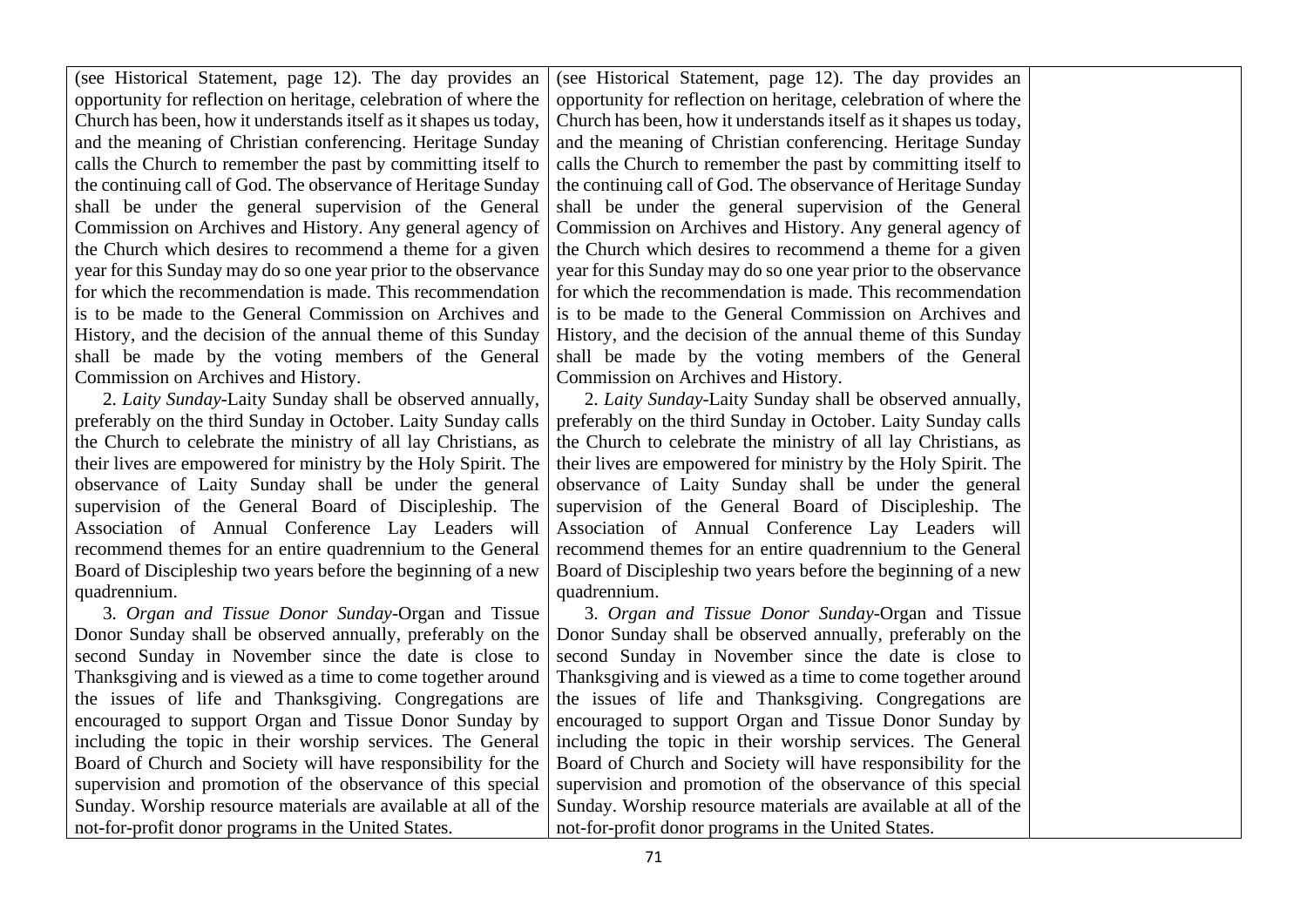4. *Men's Ministry Sunday*-Men's Ministry Sunday may be observed annually on a Sunday designated by the local congregation. The day is to celebrate the men's ministry within and beyond the local church. This includes: organized (chartered or unchartered) units of United Methodist Men; male Emmaus reunion communities; work teams; prayer groups; Bible studies; study and enrichment groups; and other places and organizations where men of The United Methodist Church join together for fellowship, nurture, spiritual development, witness, and outreach. Resources for this observance shall be provided by the General Commission on United Methodist Men.

5. *Women's Ministry Sunday*—Women's Ministry Sunday may be observed annually on a Sunday designated by the local congregation. The day is designed to celebrate a variety of women's ministries, women's history and the contribution of women within and beyond the local church. This includes, but is not limited to, organized (chartered or unchartered) units of United Methodist Women; women Emmaus communities; work teams; prayer groups; Bible studies; study and enrichment groups; MOPS groups; and other places and organizations where women of The United Methodist Church join together for fellowship, nurture, spiritual development, witness, and outreach. Resources for this observance may be available through a variety of organizations or may be developed through the local church depending on the groups that choose to participate.

GBOD ¶ 234.007 =264

4. *Men's Ministry Sunday*-Men's Ministry Sunday may be observed annually on a Sunday designated by the local congregation. The day is to celebrate the men's ministry within and beyond the local church. This includes: organized (chartered or unchartered) units of United Methodist Men; male Emmaus reunion communities; work teams; prayer groups; Bible studies; study and enrichment groups; and other places and organizations where men of The United Methodist Church join together for fellowship, nurture, spiritual development, witness, and outreach. Resources for this observance shall be provided by the General Commission on United Methodist Men.

5. *Women's Ministry Sunday*—Women's Ministry Sunday may be observed annually on a Sunday designated by the local congregation. The day is designed to celebrate a variety of women's ministries, women's history and the contribution of women within and beyond the local church. This includes, but is not limited to, organized (chartered or unchartered) units of United Methodist Women; women Emmaus communities; work teams; prayer groups; Bible studies; study and enrichment groups; MOPS groups; and other places and organizations where women of The United Methodist Church join together for fellowship, nurture, spiritual development, witness, and outreach. Resources for this observance may be available through a variety of organizations or may be developed through the local church depending on the groups that choose to participate.

| <b>T</b> 234.008 On Church Council according to GBODT 234 the    | $\parallel \P$ 234.008 On Church Council according to $\P$ 234 the |  |
|------------------------------------------------------------------|--------------------------------------------------------------------|--|
| following additional regulations shall be implemented on         | following additional regulations shall be implemented on           |  |
| Approved Sundays for Annual Conference Observance:               | Approved Sundays for Annual Conference Observance:                 |  |
| Five special Sundays approved by General Conference              | [262] Five special Sundays approved by General Conference          |  |
| provide opportunities for annual conference offerings. Local     | provide opportunities for annual conference offerings. Local       |  |
| church treasurers shall remit the receipts of the following four | church treasurers shall remit the receipts of the following four   |  |
| offerings to the annual conference treasurer, and receipts will  | offerings to the annual conference treasurer, and receipts will    |  |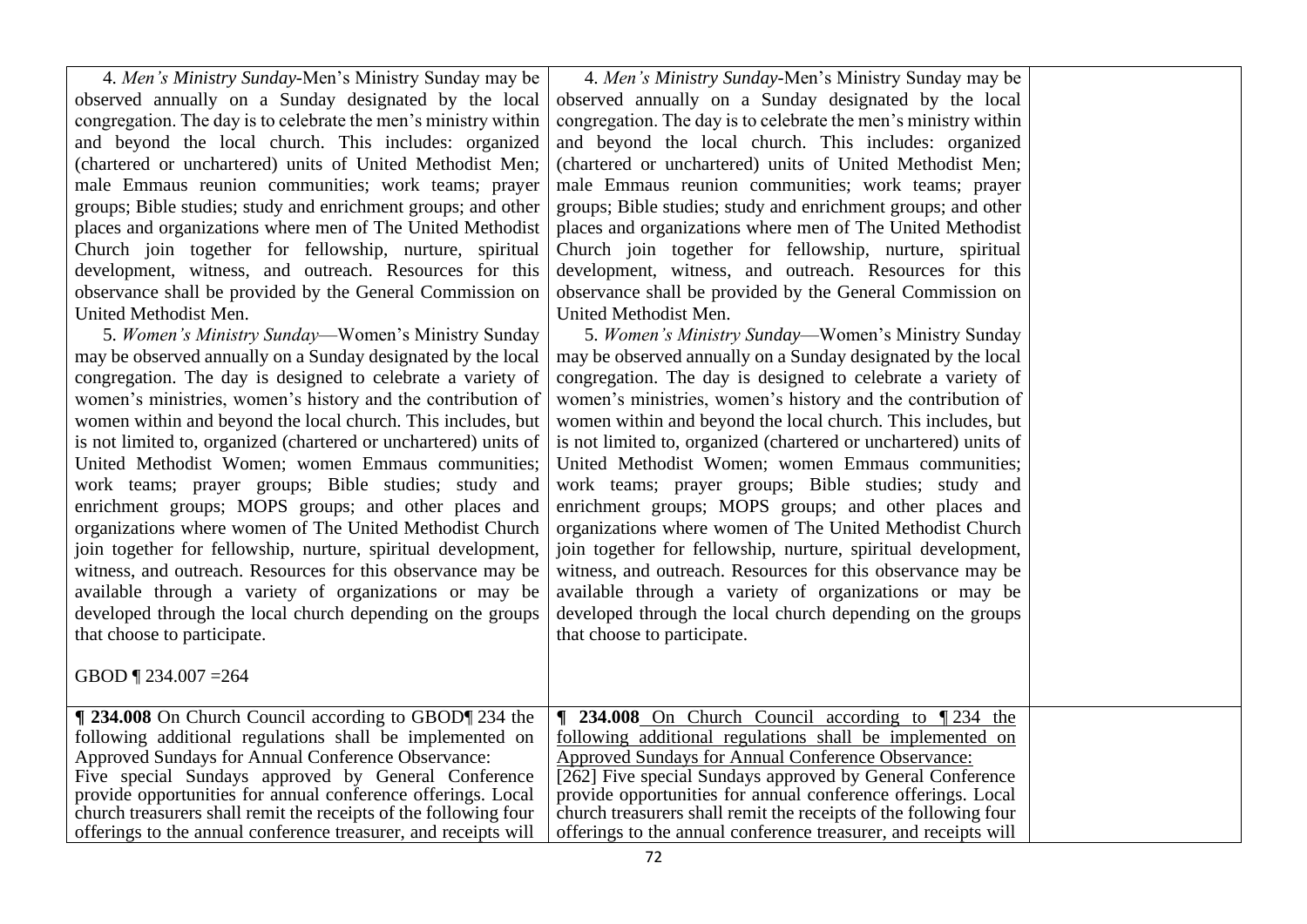be acknowledged in accordance with the procedure of the annual conference. Local churches shall report the amount of the offering in the manner indicated in the local church report to the annual conference.

1. *Christian Education Sunday*-Christian Education Sunday shall be observed on a date determined by the annual conference. It calls the Church as the people of God to be open to growth and learning as disciples of Jesus Christ. If the annual conference so directs, an offering may be received for Christian education within the annual conference. The observance of Christian Education Sunday shall be under the general supervision of the General Board of Discipleship.

2. *Golden Cross Sunday*-Golden Cross Sunday shall be observed annually on a date determined by the annual conference. If the annual conference so directs, an offering may be received for health and welfare ministries in the annual conference. The observance of Golden Cross Sunday shall be under the general supervision of the General Board of Global Ministries.

3. *Rural Life Sunday*-Rural Life Sunday shall be observed on a date to be determined by the annual conference. Rural Life Sunday shall call the Church to celebrate the rural heritage of The United Methodist Church, to recognize the ongoing crisis occurring in rural areas of the nation and the world today, and to affirm the interdependence of rural and urban communities. The observance of Rural Life Sunday shall be under the general supervision of the General Board of Global Ministries. Anyone who desires to recommend a Rural Life Sunday theme for a given year may do so one year before the observance for which the recommendation is made. Recommendations are to be made to the General Board of Global Ministries, and the voting members of the board shall determine the annual theme of this Sunday. If the annual conference so directs, an offering may be received to strengthen the nurture, outreach, and witness of congregations in town and rural areas.

4. *Disability Awareness Sunday*-Disability Awareness

be acknowledged in accordance with the procedure of the annual conference. Local churches shall report the amount of the offering in the manner indicated in the local church report to the annual conference.

1. *Christian Education Sunday*-Christian Education Sunday shall be observed on a date determined by the annual conference. It calls the Church as the people of God to be open to growth and learning as disciples of Jesus Christ. If the annual conference so directs, an offering may be received for Christian education within the annual conference. The observance of Christian Education Sunday shall be under the general supervision of the General Board of Discipleship.

2. *Golden Cross Sunday*-Golden Cross Sunday shall be observed annually on a date determined by the annual conference. If the annual conference so directs, an offering may be received for health and welfare ministries in the annual conference. The observance of Golden Cross Sunday shall be under the general supervision of the General Board of Global Ministries.

3. *Rural Life Sunday*-Rural Life Sunday shall be observed on a date to be determined by the annual conference. Rural Life Sunday shall call the Church to celebrate the rural heritage of The United Methodist Church, to recognize the ongoing crisis occurring in rural areas of the nation and the world today, and to affirm the interdependence of rural and urban communities. The observance of Rural Life Sunday shall be under the general supervision of the General Board of Global Ministries. Anyone who desires to recommend a Rural Life Sunday theme for a given year may do so one year before the observance for which the recommendation is made. Recommendations are to be made to the General Board of Global Ministries, and the voting members of the board shall determine the annual theme of this Sunday. If the annual conference so directs, an offering may be received to strengthen the nurture, outreach, and witness of congregations in town and rural areas.

4. *Disability Awareness Sunday*-Disability Awareness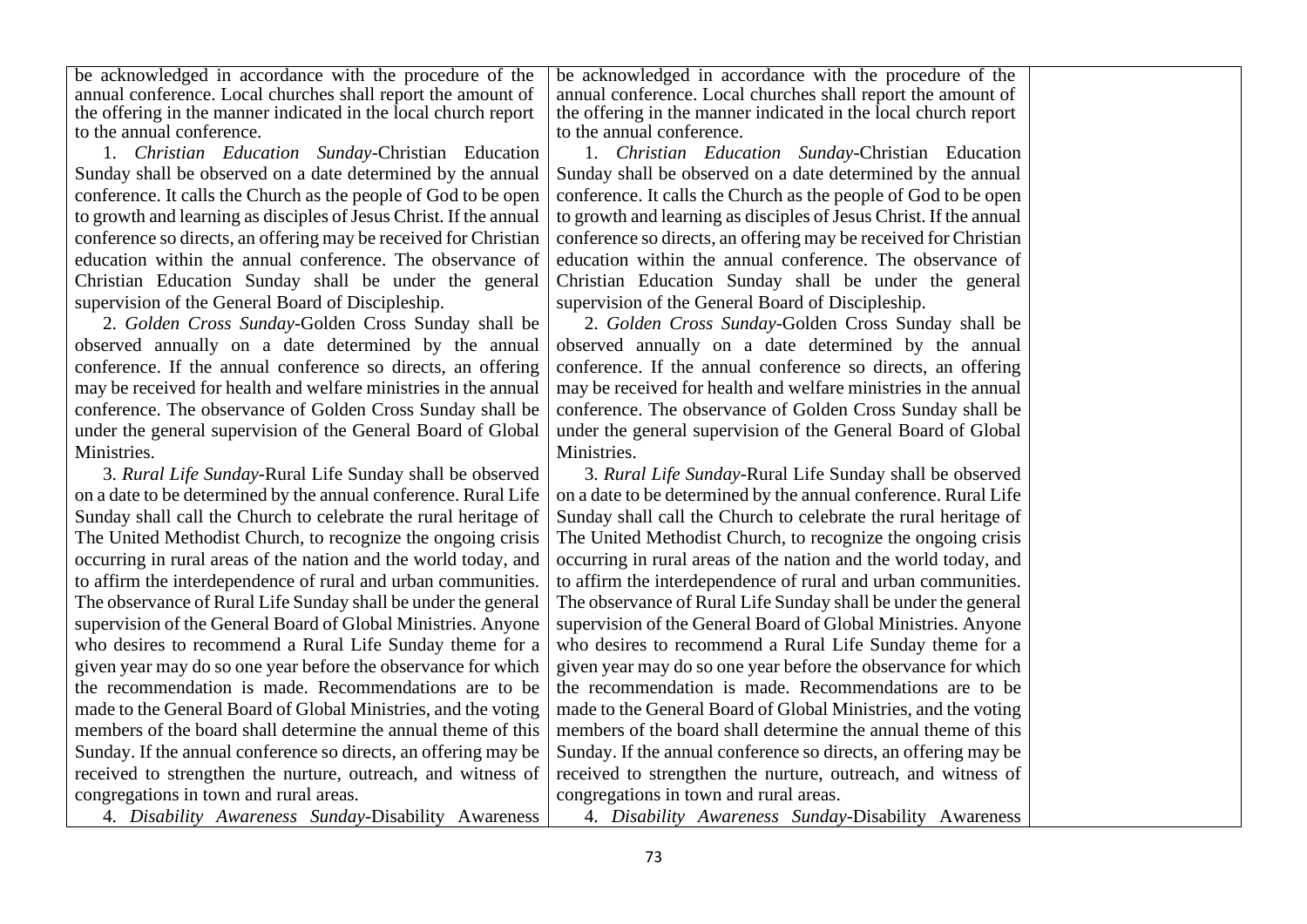Sunday shall be observed annually on a date to be determined by the annual conference. Disability Awareness Sunday calls the Church to celebrate the gifts and graces of persons with disabilities and calls the Church and society to full inclusion of persons with disabilities in the community. If the annual conference so directs, an offering may be received and the funds used by the annual conference to promote the creation of architectural and attitudinal accessibility in local churches. The observance of Disability Awareness Sunday shall be under the general supervision of the General Board of Global Ministries.

5. *Volunteers in Mission Awareness Sunday—*Volunteers in Mission (UMVIM) Awareness Sunday shall be observed annually on a date to be determined by the annual conference. UMVIM Awareness Sunday calls the Church to celebrate those who have served in short-term missions and the work of UMVIM throughout the world. If the annual conference so directs, an offering may be received and used by the annual conference volunteer in mission program. The observance of UMVIM Awareness Sunday shall be under the general supervision of General Board of Global Ministries Mission Volunteers.

Annual conferences may determine other special Sundays with or without offering. Special Sundays with offering shall be approved by the annual conference upon recommendation of the conference council on ministries in consultation with the conference council on finance and administration. Special Sundays without offering shall be approved by the conference upon recommendation of the conference council on ministries. Local church treasurers shall remit the receipts of all annual conference special Sundays with offering to the conference treasurer, and receipts will be acknowledged in accordance with procedures of the annual conference. Local churches shall report the amount of the offering in the manner indicated in the Local Church Report to the annual conference.

Sunday shall be observed annually on a date to be determined by the annual conference. Disability Awareness Sunday calls the Church to celebrate the gifts and graces of persons with disabilities and calls the Church and society to full inclusion of persons with disabilities in the community. If the annual conference so directs, an offering may be received and the funds used by the annual conference to promote the creation of architectural and attitudinal accessibility in local churches. The observance of Disability Awareness Sunday shall be under the general supervision of the General Board of Global Ministries.

5. *Volunteers in Mission Awareness Sunday—*Volunteers in Mission (UMVIM) Awareness Sunday shall be observed annually on a date to be determined by the annual conference. UMVIM Awareness Sunday calls the Church to celebrate those who have served in short-term missions and the work of UMVIM throughout the world. If the annual conference so directs, an offering may be received and used by the annual conference volunteer in mission program. The observance of UMVIM Awareness Sunday shall be under the general supervision of General Board of Global Ministries Mission Volunteers.

Annual conferences may determine other special Sundays with or without offering. Special Sundays with offering shall be approved by the annual conference upon recommendation of the conference council on ministries in consultation with the conference council on finance and administration. Special Sundays without offering shall be approved by the conference upon recommendation of the conference council on ministries. Local church treasurers shall remit the receipts of all annual conference special Sundays with offering to the conference treasurer, and receipts will be acknowledged in accordance with procedures of the annual conference. Local churches shall report the amount of the offering in the manner indicated in the Local Church Report to the annual conference.